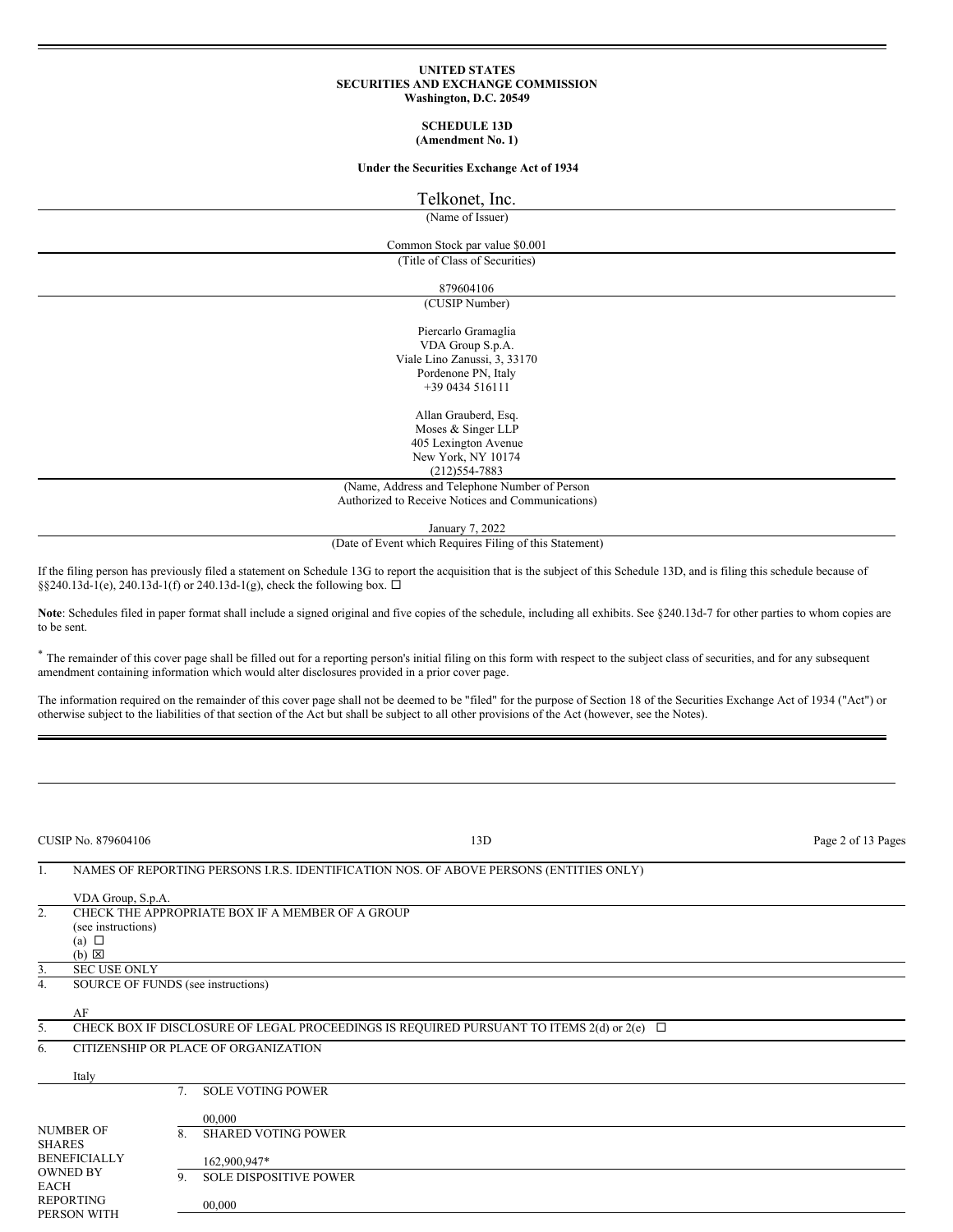|          | <b>SHARED DISPOSITIVE POWER</b><br>10.                                       |                                                                                                     |                    |
|----------|------------------------------------------------------------------------------|-----------------------------------------------------------------------------------------------------|--------------------|
|          |                                                                              |                                                                                                     |                    |
| 11.      | 162,900,947*<br>AGGREGATE AMOUNT BENEFICIALLY OWNED BY EACH REPORTING PERSON |                                                                                                     |                    |
|          |                                                                              |                                                                                                     |                    |
|          | 162,900,947*                                                                 |                                                                                                     |                    |
| 12.      | CHECK BOX IF THE AGGREGATE AMOUNT IN ROW (11) EXCLUDES CERTAIN SHARES        |                                                                                                     |                    |
|          | (see instructions) $\Box$                                                    |                                                                                                     |                    |
| 13.      | PERCENT OF CLASS REPRESENTED BY AMOUNT IN ROW (11)                           |                                                                                                     |                    |
|          | 54.4%**                                                                      |                                                                                                     |                    |
| 14.      | TYPE OF REPORTING PERSON (see instructions)                                  |                                                                                                     |                    |
|          | CO                                                                           |                                                                                                     |                    |
|          |                                                                              |                                                                                                     |                    |
|          |                                                                              |                                                                                                     |                    |
|          |                                                                              |                                                                                                     |                    |
|          |                                                                              |                                                                                                     |                    |
|          |                                                                              |                                                                                                     |                    |
|          | CUSIP No. 879604106                                                          | 13D                                                                                                 | Page 3 of 13 Pages |
|          |                                                                              |                                                                                                     |                    |
| 1.       |                                                                              | NAMES OF REPORTING PERSONS I.R.S. IDENTIFICATION NOS. OF ABOVE PERSONS (ENTITIES ONLY)              |                    |
|          |                                                                              |                                                                                                     |                    |
| 2.       | VDA Holding S.A.<br>CHECK THE APPROPRIATE BOX IF A MEMBER OF A GROUP         |                                                                                                     |                    |
|          | (see instructions)                                                           |                                                                                                     |                    |
|          | (a) $\Box$                                                                   |                                                                                                     |                    |
|          | $(b)$ $\Sigma$                                                               |                                                                                                     |                    |
| 3.       | <b>SEC USE ONLY</b>                                                          |                                                                                                     |                    |
| 4.       | SOURCE OF FUNDS (see instructions)                                           |                                                                                                     |                    |
|          |                                                                              |                                                                                                     |                    |
|          | 0 <sup>0</sup>                                                               | CHECK BOX IF DISCLOSURE OF LEGAL PROCEEDINGS IS REQUIRED PURSUANT TO ITEMS 2(d) or $2(e)$ $\square$ |                    |
| 5.<br>6. | CITIZENSHIP OR PLACE OF ORGANIZATION                                         |                                                                                                     |                    |
|          |                                                                              |                                                                                                     |                    |
|          | Luxembourg                                                                   |                                                                                                     |                    |
|          | <b>SOLE VOTING POWER</b><br>7 <sub>1</sub>                                   |                                                                                                     |                    |
|          |                                                                              |                                                                                                     |                    |

|                                        |     | 00.000                                                                |
|----------------------------------------|-----|-----------------------------------------------------------------------|
| <b>NUMBER OF</b><br><b>SHARES</b>      | 8.  | <b>SHARED VOTING POWER</b>                                            |
| <b>BENEFICIALLY</b><br><b>OWNED BY</b> |     | 162,900,947*                                                          |
| EACH                                   | 9.  | <b>SOLE DISPOSITIVE POWER</b>                                         |
| <b>REPORTING</b><br>PERSON WITH        |     | 00.000                                                                |
|                                        | 10. | <b>SHARED DISPOSITIVE POWER</b>                                       |
|                                        |     | 162,900,947*                                                          |
| 11.                                    |     | AGGREGATE AMOUNT BENEFICIALLY OWNED BY EACH REPORTING PERSON          |
| 162,900,947*                           |     |                                                                       |
| 12                                     |     | CHECK BOY IF THE AGGREGATE AMOUNT IN DOW (11) EVCLUDES CERTAIN SHARES |

| CHECK BOX IF THE AGGREGATE AMOUNT IN ROW (11) EXCLUDES CERTAIN SHARES |
|-----------------------------------------------------------------------|
| (see instructions)                                                    |
| PERCENT OF CLASS REPRESENTED BY AMOUNT IN ROW (11)                    |
|                                                                       |
| $54.4\%**$                                                            |
| TYPE OF REPORTING PERSON (see instructions)                           |
|                                                                       |
| CO & HC                                                               |
|                                                                       |

CUSIP No. 879604106 Page 4 of 13 Pages

# 1. NAMES OF REPORTING PERSONS I.R.S. IDENTIFICATION NOS. OF ABOVE PERSONS (ENTITIES ONLY) Meti Holding Sarl 2. CHECK THE APPROPRIATE BOX IF A MEMBER OF A GROUP (see instructions) (a)  $\Box$  $(b)$   $\Sigma$ 3. SEC USE ONLY<br>4. SOURCE OF FUI 4. SOURCE OF FUNDS (see instructions)

AF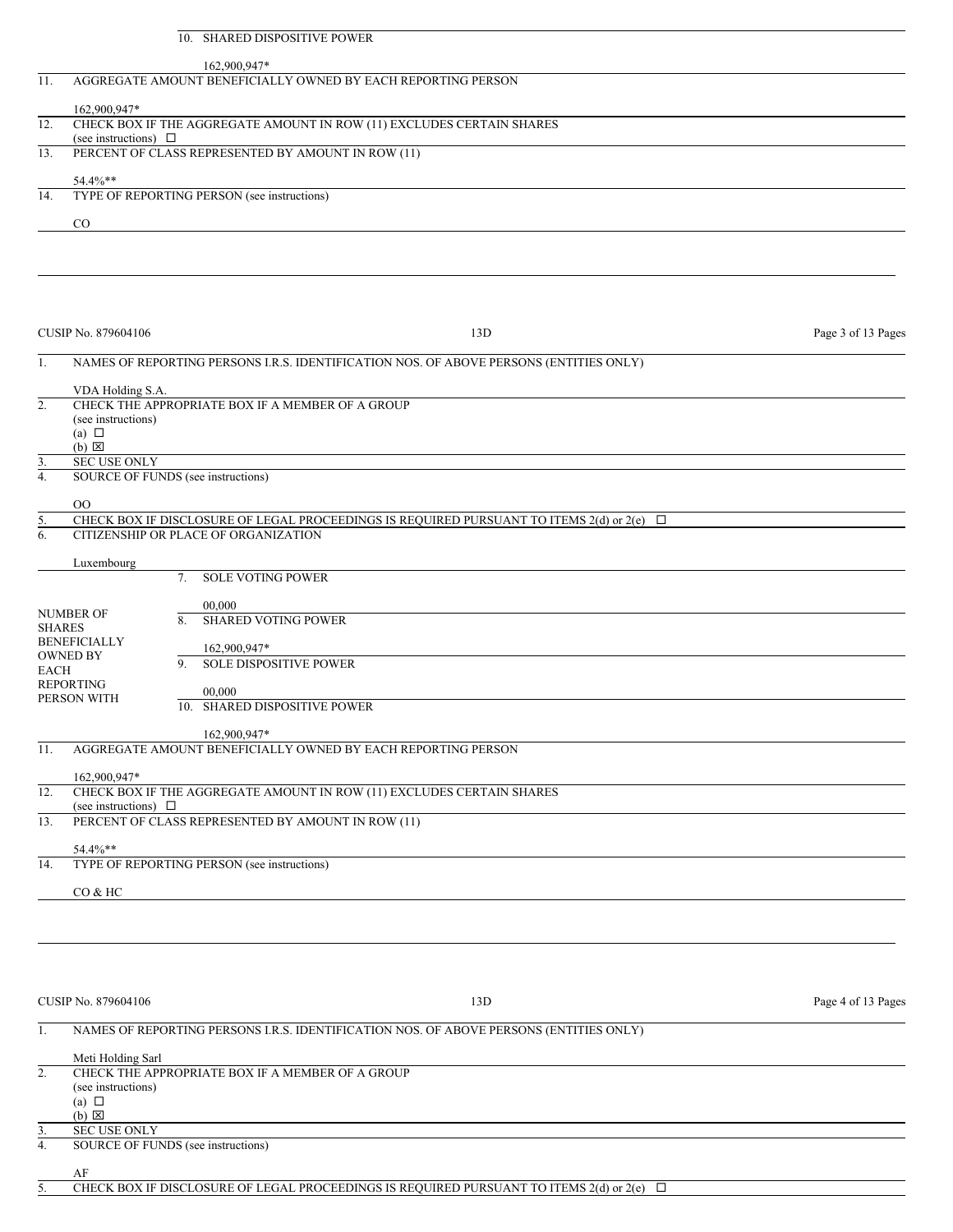| Luxembourg<br><b>SOLE VOTING POWER</b><br>7.<br>00,000<br>NUMBER OF<br><b>SHARED VOTING POWER</b><br>8.<br><b>SHARES</b><br><b>BENEFICIALLY</b><br>162,900,947*<br><b>OWNED BY</b><br><b>SOLE DISPOSITIVE POWER</b><br>9.<br><b>EACH</b><br><b>REPORTING</b><br>00,000<br>PERSON WITH<br>10. SHARED DISPOSITIVE POWER<br>162,900,947*<br>AGGREGATE AMOUNT BENEFICIALLY OWNED BY EACH REPORTING PERSON<br>11.<br>162,900,947*<br>CHECK BOX IF THE AGGREGATE AMOUNT IN ROW (11) EXCLUDES CERTAIN SHARES<br>12.<br>(see instructions) $\Box$<br>PERCENT OF CLASS REPRESENTED BY AMOUNT IN ROW (11)<br>13.<br>54.4%**<br>TYPE OF REPORTING PERSON (see instructions)<br>14.<br>CO & HC<br>CUSIP No. 879604106<br>13D<br>Page 5 of 13 Pages<br>NAMES OF REPORTING PERSONS I.R.S. IDENTIFICATION NOS. OF ABOVE PERSONS (ENTITIES ONLY)<br>1.<br>Flavio De Paulis<br>2.<br>CHECK THE APPROPRIATE BOX IF A MEMBER OF A GROUP<br>(see instructions)<br>(a) $\Box$<br>$(b)$ $\boxtimes$<br><b>SEC USE ONLY</b><br>3.<br>4.<br>SOURCE OF FUNDS (see instructions)<br>AF<br>CHECK BOX IF DISCLOSURE OF LEGAL PROCEEDINGS IS REQUIRED PURSUANT TO ITEMS 2(d) or 2(e)<br>$\Box$<br><u>5.</u><br>6.<br>CITIZENSHIP OR PLACE OF ORGANIZATION<br>Italy & Switzerland<br><b>SOLE VOTING POWER</b><br>7.<br>00,000<br><b>NUMBER OF</b><br>8.<br><b>SHARED VOTING POWER</b><br><b>SHARES</b><br><b>BENEFICIALLY</b><br>162,900,947*<br><b>OWNED BY</b><br>SOLE DISPOSITIVE POWER<br>9.<br><b>EACH</b><br><b>REPORTING</b><br>00,000<br>PERSON WITH<br>10. SHARED DISPOSITIVE POWER<br>162,900,947*<br>AGGREGATE AMOUNT BENEFICIALLY OWNED BY EACH REPORTING PERSON<br>11.<br>162,900,947 *<br>CHECK BOX IF THE AGGREGATE AMOUNT IN ROW (11) EXCLUDES CERTAIN SHARES<br>12.<br>(see instructions) $\Box$<br>PERCENT OF CLASS REPRESENTED BY AMOUNT IN ROW (11)<br>13.<br>54.4%**<br>TYPE OF REPORTING PERSON (see instructions)<br>14.<br>HC and IN | 6. | CITIZENSHIP OR PLACE OF ORGANIZATION |  |
|--------------------------------------------------------------------------------------------------------------------------------------------------------------------------------------------------------------------------------------------------------------------------------------------------------------------------------------------------------------------------------------------------------------------------------------------------------------------------------------------------------------------------------------------------------------------------------------------------------------------------------------------------------------------------------------------------------------------------------------------------------------------------------------------------------------------------------------------------------------------------------------------------------------------------------------------------------------------------------------------------------------------------------------------------------------------------------------------------------------------------------------------------------------------------------------------------------------------------------------------------------------------------------------------------------------------------------------------------------------------------------------------------------------------------------------------------------------------------------------------------------------------------------------------------------------------------------------------------------------------------------------------------------------------------------------------------------------------------------------------------------------------------------------------------------------------------------------------------------------------------------------------------------------------------------|----|--------------------------------------|--|
|                                                                                                                                                                                                                                                                                                                                                                                                                                                                                                                                                                                                                                                                                                                                                                                                                                                                                                                                                                                                                                                                                                                                                                                                                                                                                                                                                                                                                                                                                                                                                                                                                                                                                                                                                                                                                                                                                                                                |    |                                      |  |
|                                                                                                                                                                                                                                                                                                                                                                                                                                                                                                                                                                                                                                                                                                                                                                                                                                                                                                                                                                                                                                                                                                                                                                                                                                                                                                                                                                                                                                                                                                                                                                                                                                                                                                                                                                                                                                                                                                                                |    |                                      |  |
|                                                                                                                                                                                                                                                                                                                                                                                                                                                                                                                                                                                                                                                                                                                                                                                                                                                                                                                                                                                                                                                                                                                                                                                                                                                                                                                                                                                                                                                                                                                                                                                                                                                                                                                                                                                                                                                                                                                                |    |                                      |  |
|                                                                                                                                                                                                                                                                                                                                                                                                                                                                                                                                                                                                                                                                                                                                                                                                                                                                                                                                                                                                                                                                                                                                                                                                                                                                                                                                                                                                                                                                                                                                                                                                                                                                                                                                                                                                                                                                                                                                |    |                                      |  |
|                                                                                                                                                                                                                                                                                                                                                                                                                                                                                                                                                                                                                                                                                                                                                                                                                                                                                                                                                                                                                                                                                                                                                                                                                                                                                                                                                                                                                                                                                                                                                                                                                                                                                                                                                                                                                                                                                                                                |    |                                      |  |
|                                                                                                                                                                                                                                                                                                                                                                                                                                                                                                                                                                                                                                                                                                                                                                                                                                                                                                                                                                                                                                                                                                                                                                                                                                                                                                                                                                                                                                                                                                                                                                                                                                                                                                                                                                                                                                                                                                                                |    |                                      |  |
|                                                                                                                                                                                                                                                                                                                                                                                                                                                                                                                                                                                                                                                                                                                                                                                                                                                                                                                                                                                                                                                                                                                                                                                                                                                                                                                                                                                                                                                                                                                                                                                                                                                                                                                                                                                                                                                                                                                                |    |                                      |  |
|                                                                                                                                                                                                                                                                                                                                                                                                                                                                                                                                                                                                                                                                                                                                                                                                                                                                                                                                                                                                                                                                                                                                                                                                                                                                                                                                                                                                                                                                                                                                                                                                                                                                                                                                                                                                                                                                                                                                |    |                                      |  |
|                                                                                                                                                                                                                                                                                                                                                                                                                                                                                                                                                                                                                                                                                                                                                                                                                                                                                                                                                                                                                                                                                                                                                                                                                                                                                                                                                                                                                                                                                                                                                                                                                                                                                                                                                                                                                                                                                                                                |    |                                      |  |
|                                                                                                                                                                                                                                                                                                                                                                                                                                                                                                                                                                                                                                                                                                                                                                                                                                                                                                                                                                                                                                                                                                                                                                                                                                                                                                                                                                                                                                                                                                                                                                                                                                                                                                                                                                                                                                                                                                                                |    |                                      |  |
|                                                                                                                                                                                                                                                                                                                                                                                                                                                                                                                                                                                                                                                                                                                                                                                                                                                                                                                                                                                                                                                                                                                                                                                                                                                                                                                                                                                                                                                                                                                                                                                                                                                                                                                                                                                                                                                                                                                                |    |                                      |  |
|                                                                                                                                                                                                                                                                                                                                                                                                                                                                                                                                                                                                                                                                                                                                                                                                                                                                                                                                                                                                                                                                                                                                                                                                                                                                                                                                                                                                                                                                                                                                                                                                                                                                                                                                                                                                                                                                                                                                |    |                                      |  |
|                                                                                                                                                                                                                                                                                                                                                                                                                                                                                                                                                                                                                                                                                                                                                                                                                                                                                                                                                                                                                                                                                                                                                                                                                                                                                                                                                                                                                                                                                                                                                                                                                                                                                                                                                                                                                                                                                                                                |    |                                      |  |
|                                                                                                                                                                                                                                                                                                                                                                                                                                                                                                                                                                                                                                                                                                                                                                                                                                                                                                                                                                                                                                                                                                                                                                                                                                                                                                                                                                                                                                                                                                                                                                                                                                                                                                                                                                                                                                                                                                                                |    |                                      |  |
|                                                                                                                                                                                                                                                                                                                                                                                                                                                                                                                                                                                                                                                                                                                                                                                                                                                                                                                                                                                                                                                                                                                                                                                                                                                                                                                                                                                                                                                                                                                                                                                                                                                                                                                                                                                                                                                                                                                                |    |                                      |  |
|                                                                                                                                                                                                                                                                                                                                                                                                                                                                                                                                                                                                                                                                                                                                                                                                                                                                                                                                                                                                                                                                                                                                                                                                                                                                                                                                                                                                                                                                                                                                                                                                                                                                                                                                                                                                                                                                                                                                |    |                                      |  |
|                                                                                                                                                                                                                                                                                                                                                                                                                                                                                                                                                                                                                                                                                                                                                                                                                                                                                                                                                                                                                                                                                                                                                                                                                                                                                                                                                                                                                                                                                                                                                                                                                                                                                                                                                                                                                                                                                                                                |    |                                      |  |
|                                                                                                                                                                                                                                                                                                                                                                                                                                                                                                                                                                                                                                                                                                                                                                                                                                                                                                                                                                                                                                                                                                                                                                                                                                                                                                                                                                                                                                                                                                                                                                                                                                                                                                                                                                                                                                                                                                                                |    |                                      |  |
|                                                                                                                                                                                                                                                                                                                                                                                                                                                                                                                                                                                                                                                                                                                                                                                                                                                                                                                                                                                                                                                                                                                                                                                                                                                                                                                                                                                                                                                                                                                                                                                                                                                                                                                                                                                                                                                                                                                                |    |                                      |  |
|                                                                                                                                                                                                                                                                                                                                                                                                                                                                                                                                                                                                                                                                                                                                                                                                                                                                                                                                                                                                                                                                                                                                                                                                                                                                                                                                                                                                                                                                                                                                                                                                                                                                                                                                                                                                                                                                                                                                |    |                                      |  |
|                                                                                                                                                                                                                                                                                                                                                                                                                                                                                                                                                                                                                                                                                                                                                                                                                                                                                                                                                                                                                                                                                                                                                                                                                                                                                                                                                                                                                                                                                                                                                                                                                                                                                                                                                                                                                                                                                                                                |    |                                      |  |
|                                                                                                                                                                                                                                                                                                                                                                                                                                                                                                                                                                                                                                                                                                                                                                                                                                                                                                                                                                                                                                                                                                                                                                                                                                                                                                                                                                                                                                                                                                                                                                                                                                                                                                                                                                                                                                                                                                                                |    |                                      |  |
|                                                                                                                                                                                                                                                                                                                                                                                                                                                                                                                                                                                                                                                                                                                                                                                                                                                                                                                                                                                                                                                                                                                                                                                                                                                                                                                                                                                                                                                                                                                                                                                                                                                                                                                                                                                                                                                                                                                                |    |                                      |  |
|                                                                                                                                                                                                                                                                                                                                                                                                                                                                                                                                                                                                                                                                                                                                                                                                                                                                                                                                                                                                                                                                                                                                                                                                                                                                                                                                                                                                                                                                                                                                                                                                                                                                                                                                                                                                                                                                                                                                |    |                                      |  |
|                                                                                                                                                                                                                                                                                                                                                                                                                                                                                                                                                                                                                                                                                                                                                                                                                                                                                                                                                                                                                                                                                                                                                                                                                                                                                                                                                                                                                                                                                                                                                                                                                                                                                                                                                                                                                                                                                                                                |    |                                      |  |
|                                                                                                                                                                                                                                                                                                                                                                                                                                                                                                                                                                                                                                                                                                                                                                                                                                                                                                                                                                                                                                                                                                                                                                                                                                                                                                                                                                                                                                                                                                                                                                                                                                                                                                                                                                                                                                                                                                                                |    |                                      |  |
|                                                                                                                                                                                                                                                                                                                                                                                                                                                                                                                                                                                                                                                                                                                                                                                                                                                                                                                                                                                                                                                                                                                                                                                                                                                                                                                                                                                                                                                                                                                                                                                                                                                                                                                                                                                                                                                                                                                                |    |                                      |  |
|                                                                                                                                                                                                                                                                                                                                                                                                                                                                                                                                                                                                                                                                                                                                                                                                                                                                                                                                                                                                                                                                                                                                                                                                                                                                                                                                                                                                                                                                                                                                                                                                                                                                                                                                                                                                                                                                                                                                |    |                                      |  |
|                                                                                                                                                                                                                                                                                                                                                                                                                                                                                                                                                                                                                                                                                                                                                                                                                                                                                                                                                                                                                                                                                                                                                                                                                                                                                                                                                                                                                                                                                                                                                                                                                                                                                                                                                                                                                                                                                                                                |    |                                      |  |
|                                                                                                                                                                                                                                                                                                                                                                                                                                                                                                                                                                                                                                                                                                                                                                                                                                                                                                                                                                                                                                                                                                                                                                                                                                                                                                                                                                                                                                                                                                                                                                                                                                                                                                                                                                                                                                                                                                                                |    |                                      |  |
|                                                                                                                                                                                                                                                                                                                                                                                                                                                                                                                                                                                                                                                                                                                                                                                                                                                                                                                                                                                                                                                                                                                                                                                                                                                                                                                                                                                                                                                                                                                                                                                                                                                                                                                                                                                                                                                                                                                                |    |                                      |  |
|                                                                                                                                                                                                                                                                                                                                                                                                                                                                                                                                                                                                                                                                                                                                                                                                                                                                                                                                                                                                                                                                                                                                                                                                                                                                                                                                                                                                                                                                                                                                                                                                                                                                                                                                                                                                                                                                                                                                |    |                                      |  |
|                                                                                                                                                                                                                                                                                                                                                                                                                                                                                                                                                                                                                                                                                                                                                                                                                                                                                                                                                                                                                                                                                                                                                                                                                                                                                                                                                                                                                                                                                                                                                                                                                                                                                                                                                                                                                                                                                                                                |    |                                      |  |
|                                                                                                                                                                                                                                                                                                                                                                                                                                                                                                                                                                                                                                                                                                                                                                                                                                                                                                                                                                                                                                                                                                                                                                                                                                                                                                                                                                                                                                                                                                                                                                                                                                                                                                                                                                                                                                                                                                                                |    |                                      |  |
|                                                                                                                                                                                                                                                                                                                                                                                                                                                                                                                                                                                                                                                                                                                                                                                                                                                                                                                                                                                                                                                                                                                                                                                                                                                                                                                                                                                                                                                                                                                                                                                                                                                                                                                                                                                                                                                                                                                                |    |                                      |  |
|                                                                                                                                                                                                                                                                                                                                                                                                                                                                                                                                                                                                                                                                                                                                                                                                                                                                                                                                                                                                                                                                                                                                                                                                                                                                                                                                                                                                                                                                                                                                                                                                                                                                                                                                                                                                                                                                                                                                |    |                                      |  |
|                                                                                                                                                                                                                                                                                                                                                                                                                                                                                                                                                                                                                                                                                                                                                                                                                                                                                                                                                                                                                                                                                                                                                                                                                                                                                                                                                                                                                                                                                                                                                                                                                                                                                                                                                                                                                                                                                                                                |    |                                      |  |
|                                                                                                                                                                                                                                                                                                                                                                                                                                                                                                                                                                                                                                                                                                                                                                                                                                                                                                                                                                                                                                                                                                                                                                                                                                                                                                                                                                                                                                                                                                                                                                                                                                                                                                                                                                                                                                                                                                                                |    |                                      |  |
|                                                                                                                                                                                                                                                                                                                                                                                                                                                                                                                                                                                                                                                                                                                                                                                                                                                                                                                                                                                                                                                                                                                                                                                                                                                                                                                                                                                                                                                                                                                                                                                                                                                                                                                                                                                                                                                                                                                                |    |                                      |  |
|                                                                                                                                                                                                                                                                                                                                                                                                                                                                                                                                                                                                                                                                                                                                                                                                                                                                                                                                                                                                                                                                                                                                                                                                                                                                                                                                                                                                                                                                                                                                                                                                                                                                                                                                                                                                                                                                                                                                |    |                                      |  |
|                                                                                                                                                                                                                                                                                                                                                                                                                                                                                                                                                                                                                                                                                                                                                                                                                                                                                                                                                                                                                                                                                                                                                                                                                                                                                                                                                                                                                                                                                                                                                                                                                                                                                                                                                                                                                                                                                                                                |    |                                      |  |
|                                                                                                                                                                                                                                                                                                                                                                                                                                                                                                                                                                                                                                                                                                                                                                                                                                                                                                                                                                                                                                                                                                                                                                                                                                                                                                                                                                                                                                                                                                                                                                                                                                                                                                                                                                                                                                                                                                                                |    |                                      |  |
|                                                                                                                                                                                                                                                                                                                                                                                                                                                                                                                                                                                                                                                                                                                                                                                                                                                                                                                                                                                                                                                                                                                                                                                                                                                                                                                                                                                                                                                                                                                                                                                                                                                                                                                                                                                                                                                                                                                                |    |                                      |  |
|                                                                                                                                                                                                                                                                                                                                                                                                                                                                                                                                                                                                                                                                                                                                                                                                                                                                                                                                                                                                                                                                                                                                                                                                                                                                                                                                                                                                                                                                                                                                                                                                                                                                                                                                                                                                                                                                                                                                |    |                                      |  |
|                                                                                                                                                                                                                                                                                                                                                                                                                                                                                                                                                                                                                                                                                                                                                                                                                                                                                                                                                                                                                                                                                                                                                                                                                                                                                                                                                                                                                                                                                                                                                                                                                                                                                                                                                                                                                                                                                                                                |    |                                      |  |
|                                                                                                                                                                                                                                                                                                                                                                                                                                                                                                                                                                                                                                                                                                                                                                                                                                                                                                                                                                                                                                                                                                                                                                                                                                                                                                                                                                                                                                                                                                                                                                                                                                                                                                                                                                                                                                                                                                                                |    |                                      |  |
|                                                                                                                                                                                                                                                                                                                                                                                                                                                                                                                                                                                                                                                                                                                                                                                                                                                                                                                                                                                                                                                                                                                                                                                                                                                                                                                                                                                                                                                                                                                                                                                                                                                                                                                                                                                                                                                                                                                                |    |                                      |  |
|                                                                                                                                                                                                                                                                                                                                                                                                                                                                                                                                                                                                                                                                                                                                                                                                                                                                                                                                                                                                                                                                                                                                                                                                                                                                                                                                                                                                                                                                                                                                                                                                                                                                                                                                                                                                                                                                                                                                |    |                                      |  |
|                                                                                                                                                                                                                                                                                                                                                                                                                                                                                                                                                                                                                                                                                                                                                                                                                                                                                                                                                                                                                                                                                                                                                                                                                                                                                                                                                                                                                                                                                                                                                                                                                                                                                                                                                                                                                                                                                                                                |    |                                      |  |

CUSIP No. 879604106 Page 6 of 13 Pages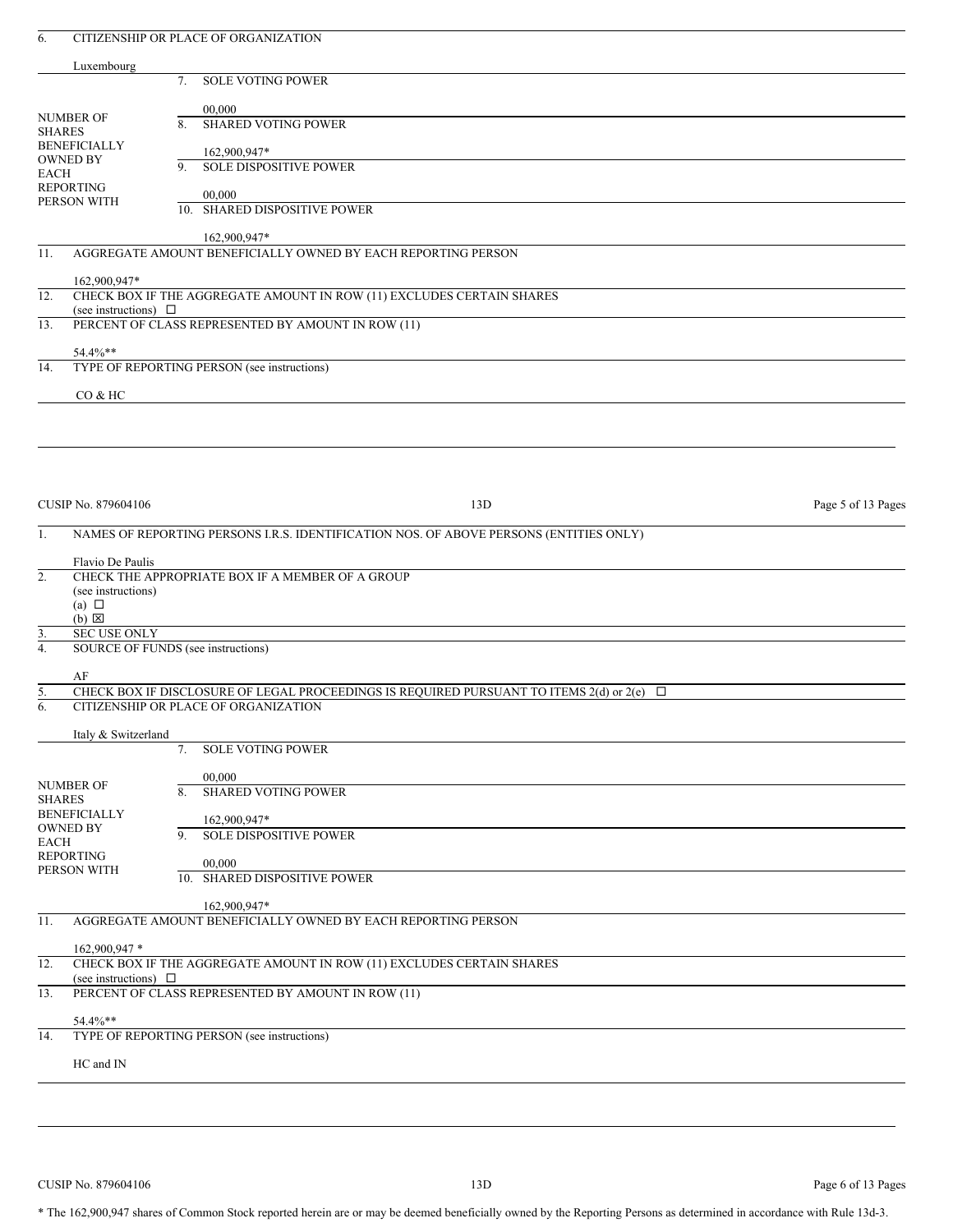While voting and dispositive power is shared amongst the Reporting Persons, these powers are not shared with other persons.

\*\* Based upon 136,311,335 Shares outstanding as of September 23, 2021, as reported in the Issuer's Definitive Proxy Statement on Schedule 14A filed with the Securities and Exchange Commission (the "**SEC**") on September 23, 2021 (the "**Proxy Statement**"), all determined in accordance with Rule 13d-3.

This Amendment No. 1 (the "**Amendment**") amends the Schedule 13D originally filed on August 16, 2021 (the**"Schedule 13D")** by (i) VDA Group S.p.A. an Italian joint stock company ("**VDA Group**"), with respect to shares of common stock, par value \$0.001 (the "**Shares**"), of Telkonet, Inc., a Utah corporation (the "**Issuer**"), beneficially owned by it; (ii) VDA Holding S.A., a Luxembourg limited liability company ("**VDA Holding**"), with respect to Shares that may be deemed beneficially owned by it; (iii) Meti Holding Sarl a Luxembourg private limited liability company (the "**Meti Holding**") with respect to Shares that may be deemed beneficially owned by it; and (iv) Flavio De Paulis with respect to Shares that may be deemed beneficially owned by him ("**F. De Paulis**", and together with VDA Group, VDA Holding and Meti Holding, each a "**Reporting Person**" and collectively the "**Reporting Persons**"). Except as otherwise provided herein, each Item of the Schedule 13D remains unchanged. This Amendment is being filed to report the January 7, 2022 closing (the "Closing") of the transactions contemplated by that certain Stock Purchase Agreement, dated August 6, 2021, (the 'SPA"), previously disclosed in the Schedule 13D, by and between VDA Group and Telkonet, Inc., a Utah corporation (the "**Issuer**") as amended by Amendment No. 1 to the Stock Purchase Agreement, dated September 20, 2021, by and between VDA Group and the Issuer (the "**Amendment**" and together with the SPA, the "**Stock Purchase Agreement**").

### **Item 2. Identity and Background**

Item 2(b) of the Schedule 13D is hereby amended and restated in its entirety as follows: (b) Residence or Business Address:

The principal business address of VDA Group is Viale Lino Zanussi, 3, 33170 Pordenone PN, Italy. The principal business address of VDA Holding is 26, Boulevard Royal, L-2449 Luxembourg.

The principal business address of Meti Holding 26, Boulevard Royal, L-2449 Luxembourg.

The business address of F.De Paulis is c/o Meti Holding, 26, Boulevard Royal, L-2449 Luxembourg.

Item 2(d) of the Schedule 13D is hereby amended and restated in its entirety as follows:

(d) During the last five years, no Reporting Person nor, to any Reporting Person's knowledge, any of the persons listed in Annex A has been convicted in any criminal proceeding (excluding traffic violations or similar misdemeanors).

Item 2(e) of the Schedule 13D is hereby amended and restated in its entirety as follows:

(e) During the last five years, no Reporting Person, nor, to any Reporting Person's knowledge, any of the persons listed in Annex A was a party to a civil proceeding of a judicial or administrative body of competent jurisdiction and as a result of such proceeding was or is subject to a judgment, decree or final order enjoining future violations of, or prohibiting or mandating activities subject to, federal or state securities laws or finding any violation with respect to such laws.

#### **Item 3. Source or Amount of Funds or Other Consideration.**

Item 3 of the Schedule 13D is hereby amended and restated in its entirety as follows:

The total amount of funds required by VDA Group to consummate the transactions contemplated by the Stock Purchase Agreement as more fully detailed in Item 4 below was \$5,000,000. On August 6, 2021, VDA Holding, the parent of VDA Group, executed a Funding Letter ("the "**Funding Letter**") pursuant to which VDA Holding agreed to provide to VDA Group \$5,000,000 to satisfy VDA Group's payment obligations under the Stock Purchase Agreement.

On January 6, 2022 ("**Loan Effective Date**"), VDA Group and VDA Holding entered into a Convertible Loan Agreement (the "**Loan Agreement**") with NOMADIX HOLDINGS LLC, a Delaware limited liability company ("**Nomadix**" and together with VDA Group and VDA Holding, the "**Loan Parties**") pursuant to which Nomadix loaned to VDA Holding US \$5,000,000.00 (the "Loan Amount"). The Loan Amount was used to fund VDA Holding's obligations under the Funding Letter, which was in turn used to fund VDA Group's purchase of the Telkonet Shares and Warrant (as such terms are defined in Item 4 below). The loan matures six months after the Loan Effective Date, with a \$500,000 premium, but the parties have signed a non-binding Term Sheet (as discussed below), whereby the Loan Amount would be refinanced into a longer term facility, and in this circumstance, the premium would be inapplicable and interest would be determined under the long term facility described below.

CUSIP No. 879604106 **13D** Page 7 of 13 Pages

In connection with the Loan Agreement, the two shareholders of VDA Holding pledged all the outstanding shares of VDA Holding, and VDA Holding, the sole shareholder of VDA Group pledged all the shares held by it in VDA Group, in each case to secure VDA Holding's obligations under the Loan Agreement (the **"Pledge Agreements").** VDA Holding also agreed to certain subordination provisions with existing creditors. The Loan Amount is also convertible, into shares of VDA Holding if not timely repaid, which shares, if issued, would constitute a minority shareholding in VDA Holding.

Concurrently with the entry into the Loan Agreement, VDA Group, VDA Holding and Nomadix also entered into a non-binding term sheet (the "**Term Sheet**", and together with the Loan Agreement, and the Pledge Agreements, the "**Loan Transaction Documents**") pursuant to which Nomadix may loan to VDA Holding the aggregate amount of US \$6,500,000.00 (the "**Investor Senior Loan**"), comprised by the sum of (A) the Loan Amount under the Loan Agreement, and (B) an additional US \$1,500,000.00. The Investor Senior Loan, if it is entered into, will supersede the Loan Agreement and any Loan Amount under the Loan Agreement remaining outstanding on the date of the Investor Senior Loan shall be subject to the terms and provisions of the Investor Senior Loan. The Investor Senior Loan will have a term of 42 months and the interest rate shall be 6% per annum, payable quarterly. The Term Sheet also provides for the Investor Senior Loan to have certain rights of conversion into a minority shareholding in VDA Holding. The Term Sheet calls for a similar pledge of VDA Group shares and VDA Holding shares as provided for in the Loan Agreement, as well as an undertaking to pledge VDA Group's shares in the Issuer after the 12 month Lock-Up Period (as defined in Item 4 below).

The foregoing descriptions of the Funding Letter and each of the Loan Transaction Documents set forth in this Item 3 do not purport to be complete and are qualified in their entirety by reference to the copy of the Funding Letter and the Loan Transaction Documents included as Exhibits 99.4 through 99.8.

# **Item 4. Purpose of Transaction.**

Item 4 of the Schedule 13D is hereby amended and restated in its entirety as follows:

As previously reported on the Schedule 13D, on August 6, 2021, the Issuer and VDA Group entered into the Stock Purchase Agreement and the Closing of the Stock Purchase Agreement occurred on January 7, 2022 (the "**Closing**"). Pursuant to the terms and conditions of the Stock Purchase Agreement, VDA Group acquired, in consideration of a capital contribution to the Issuer of \$5,000,000, (A) 162,900,947 Shares of the Issuer (the "**Telkonet Shares**"), and (B) a warrant ("**Warrant**") to purchase 105,380,666 additional Shares (the "Warrant Shares"). Under the terms of the Warrant, VDA Group is entitled to purchase the Warrant Shares, at an exercise price of \$.001 per share, at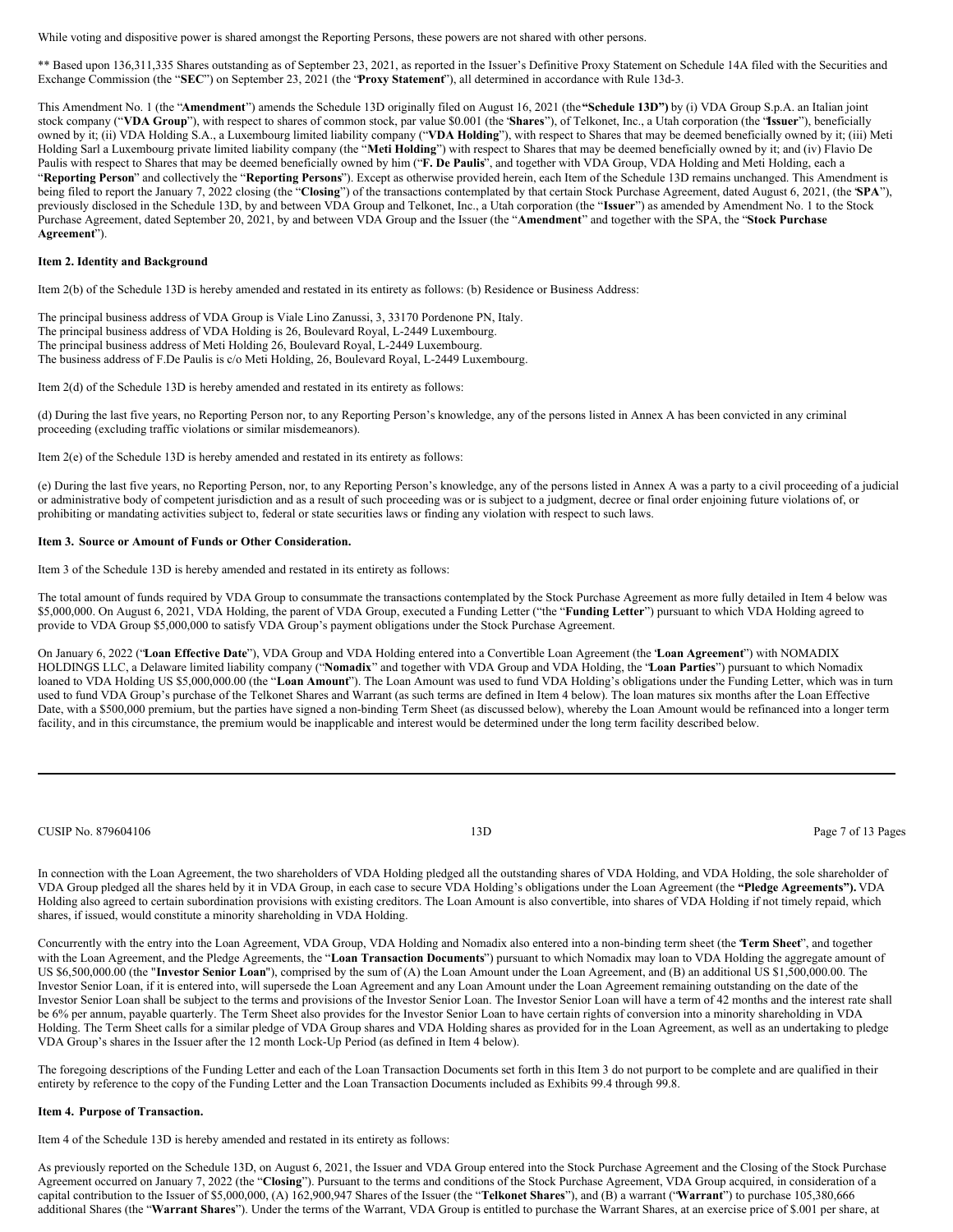any time beginning on the date the Issuer achieves a volume weighted average price of the aggregate outstanding Shares of at least \$17,000,000, measured for a period of time consisting of sixty (60) consecutive trading days and ending five years after the date of issuance of the Warrant; provided, however, that the Warrant may not be exercised for the first 12 months from the Closing. The 162,900,947 Shares reported herein represent 54.4% of the Issuer's Shares based upon 136,311,335 Shares outstanding as of September 23, 2021, as reported in the Issuer's Proxy Statement, all determined in accordance with Rule 13d-3. If the Warrant were exercised, the Reporting Persons would own beneficially 66.3% of the Issuer's Shares, as determined in accordance with Rule 13d-3. Because of certain conditions associated with the exercisability of the Warrant, the Reporting Persons do not believe the Warrant Shares are beneficially owned as of this filing.

The Voting Agreements entered into between the Issuer and certain of its present and former directors and officers, Peter T. Kross, Arthur E. Bynes, Jason L. Tienor, Jeffrey J. Sobieski, and Leland D. Blatt and the proxy respectively granted thereunder as disclosed under the Schedule 13D were terminated as of the Closing pursuant to their respective terms. A similar Voting Agreement with Tim Ledwick was terminated by VDA Group on October 15, 2021.

Prior to the Closing, the shareholders of the Issuer approved, and the Company filed, an amendment to the Issuer's Articles of Incorporation to effect an increase of authorized Shares to 475,000,000, such Shares being sufficient to issue the Telkonet Shares and Warrant Shares (the "**Charter Amendment**").

The purpose of the transactions contemplated by the Stock Purchase Agreement is to establish a control position for VDA Group with respect to the Issuer, and to allow the Issuer and VDA Group to establish certain commercial synergies. In connection with the Closing and pursuant to the terms of the Stock Purchase Agreement, the majority of the Issuer's existing board of directors prior to the Closing resigned and the resulting vacancies were filled by individuals designated by VDA Group, which resulted in a change of control of the Issuer. In addition, Jason Tienor, the Issuer's Chief Executive Officer prior to the Closing, stepped down and was replaced by Piercarlo Gramaglia, the chief executive officer designated by VDA Group. Following the Closing, Mr. Tienor became the Chief Sales & Operation Officer of the Issuer.

#### CUSIP No. 879604106 **13D** Page 8 of 13 Pages

On August 6, 2021, in connection with Stock Purchase Agreement, the Issuer entered into a Registration Rights Agreement with VDA Group (the "**Registration Rights Agreement**"). Under the Registration Rights Agreement, VDA Group has the right (i) at any time following (a) the filing of the Issuer's 2021 Form 10-K with the SEC (on or about March 31, 2022) and (b) one year from the Closing, to require Issuer to use its reasonable best efforts to effect up to a total of two registrations under the Securities Act of 1933, as amended (the "**Securities Act**"), of the Telkonet Shares issued to VDA Group upon the Closing or the Warrant Shares issuable to VDA Group from the exercise of the Warrant at any time when the Issuer is not eligible to file registration statements with the SEC on Form S-3 and (ii) to effect an unlimited number of such registrations at any time when the Issuer is eligible to file registration statements with the SEC on Form S-3. In addition, if the Issuer proposes to register any Shares under the Securities Act for public sale, except in specified circumstances, it will be required to give VDA Group the right to include any or all of its Shares in the registration. The registration rights are subject to customary notice requirements, timing restrictions and volume limitations that may be imposed by the underwriters of an offering.

VDA Group entered into a leak-out agreement with the Issuer (the "**VDA Leak-out Agreement**") at Closing which provides that, for a period of twelve (12) months following the Closing, VDA Group will not sell any Shares owned by VDA Group in excess of the volume limitations imposed by Rule 144 promulgated under the Securities Act (the "**Lock-Up Period**").

At Closing, each of Jason L. Tienor, Jeffrey J. Sobieski, Tim S. Ledwick, Richard E. Mushrush entered into a leak-out agreement with the Issuer at Closing (the Insider Leak**out Agreements**") which provides that, for a period of six (6) months following the Closing, such person will not sell any Shares owned by such person in excess of the volume limitations imposed by Rule 144 promulgated under the Securities Act.

The foregoing descriptions of the Stock Purchase Agreement, the Warrant, the Insider Leak-out Agreements, the VDA Leak-Out Agreement and the Registration Rights Agreement set forth in this Item 4 do not purport to be complete and are qualified in their entirety by reference to the full text of the Stock Purchase Agreement, which was previously filed as Exhibit A of the Schedule13D and is incorporated herein by reference, the form of Voting Agreements, which was previously filed as Exhibit B of the Schedule 13D hereto and is incorporated herein by reference, the Warrant, which is filed as Exhibit 99.10 hereto and is incorporated herein by reference, the Registration Rights Agreement which was previously filed as Exhibit D of the Schedule 13D and is incorporated herein by reference, the VDA Leak-Out Agreement, which is filed as Exhibit 99.3 hereto and is incorporated by reference, and the form of Insider Leak-Out Agreements, which was previously filed as Exhibit 99.2 to the Schedule 13D and is incorporated herein by reference.

In connection with the non-binding Term Sheet referenced in Item 3, if the Investor Senior Loan is made, VDA Holding has agreed to use best efforts, in each case subject to the Stock Purchase Agreement and United States laws, to enable Nomadix to appoint one member of the Issuer's board, to have certain rights to provide equity and debt financings undertaken by the Issuer, and to facilitate certain commercial cooperation amongst VDA Group, Nomadix and the Issuer. The Term Sheet also calls for a board seat for a Nomadix representative on VDA Holding's board if the Investor Senior Loan is made. Affiliates of Nomadix operate in the hospitality industry in a similar space with VDA and the Issuer.

Except as set forth herein, the Reporting Persons do not have any plans or proposals with respect to the items enumerated in Item 4 of Schedule 13D.

# **Item 5. Interest in Securities of the Issuer.**

Item 5 of the Schedule 13D is hereby amended and restated in its entirety as follows:

(a) The aggregate number and percentage of Shares beneficially or directly owned by the Reporting Persons is based upon a total of 136,311,335 Shares outstanding as of September 23, 2021, as reported in Proxy Statement. The Reporting Persons beneficially own 162,900,947 Shares, representing approximately 54.4% of the issued and outstanding Shares, all determined in accordance with Rule 13d-3. If the Warrant were exercised, the Reporting Persons would own beneficially 66.3% of the Issuer's Shares, as determined in accordance with Rule 13d-3. Because of certain conditions associated with the exercisability of the Warrant, the Reporting Persons do not believe the Warrant Shares are beneficially owned as of this filing.

CUSIP No. 879604106 **Page 9 of 13 Pages** Page 9 of 13 Pages

(b) As noted above, VDA Group is the direct beneficial owner of the Telkonet Shares, determined in accordance with Rule 13d-3. VDA Holding, by virtue of being the sole shareholder of VDA Group, may be deemed to possess indirect beneficial ownership of the Telkonet Shares and as such, has indirect, shared voting power and indirect, shared dispositive power with respect to the Telkonet Shares. Meti Holding, by virtue of being the 82.76% shareholder of VDA Holding, may be deemed to possess indirect beneficial ownership of the Telkonet Shares and as such, has indirect, shared voting power and indirect, shared dispositive power with respect to the Telkonet Shares. Flavio De Paulis, by virtue of being the sole shareholder of Meti Holding, may be deemed to possess indirect beneficial ownership of the Telkonet Shares and as such, has indirect, shared voting power and indirect, shared dispositive power with respect to the Telkonet Shares. The Reporting Persons share voting and dispositive power amongst themselves but not with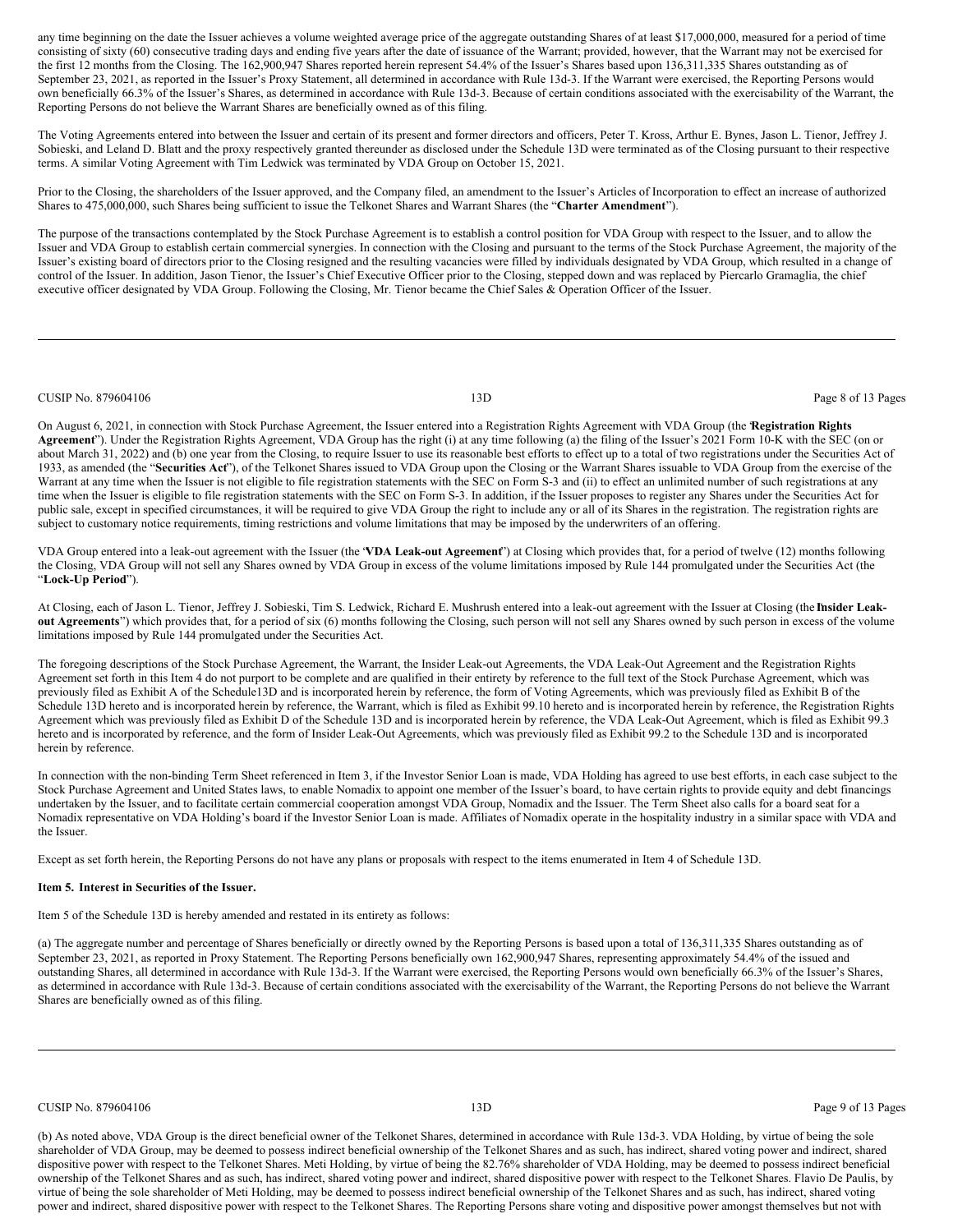any third parties.

Other than as set forth herein, the filing of this statement on Schedule 13D shall not be construed as an admission that any Reporting Person is, for the purposes of Section 13(d) or 13(g) of the Exchange Act, or for any other purpose, the beneficial owner of any of the Shares.

(c) Except as set forth in this Schedule 13D with reference to the Stock Purchase Agreement and the Warrant, neither any Reporting Person nor, to any Reporting Person's knowledge, any of the persons listed in Annex A hereto, has effected any transaction in the Shares during the past 60 days.

(d) No other person has the right to receive or the power to direct the receipt of dividends from, or the proceeds from the sale of, the Telkonet Shares.

(e) Not applicable.

# **Item 6. Contracts, Arrangements, Understandings or Relationships with Respect to Securities of the Issuer.**

Item 6 of the Schedule 13D is hereby amended and restated in its entirety as follows:

The description of the Stock Purchase Agreement, the Warrant, the Registration Rights Agreement, the VDA Leak-Out Agreement, and the Insider Leak-Out Agreements in Item 4 are hereby incorporated into this Item 6 by reference. The Stock Purchase Agreement, which was previously filed as Exhibit A of the Schedule13D, is incorporated herein by reference; the form of Voting Agreements, which was previously filed as Exhibit B of the Schedule13D, is incorporated herein by reference; the Warrant, which is filed as Exhibit 99.10 hereto, is incorporated herein by reference; the Registration Rights Agreement which was previously filed as Exhibit D of the Schedule 13D, is incorporated herein by reference, the VDA Leak-Out Agreement, which is filed as Exhibit 99.3 hereto, is incorporated herein by reference, and the form of Insider Leak-Out Agreements, which was previously filed as Exhibit 99.2 to the Schedule 13D, is incorporated herein by reference.

The description of the Funding Letter and the Loan Transaction Documents in Item 3 are hereby incorporated into this Item 6 by reference and do not purport to be complete and are qualified in their entirety by reference to the copy of the Funding Letter and the Loan Transaction Documents included as Exhibits 99.4 through 99.8.

On May 20, 2020, VDA Holding and VDA Group entered into an agreement (the "**Scouting Agreement**") with Scouting S.p.A., ("**Scouting**") to perform advisory services in connection with a possible transaction with the Issuer. Pursuant to the terms of the Scouting Agreement, Scouting will be compensated for these services in the aggregate amount of 290,000 Euro.

The foregoing descriptions of the Scouting Agreement set forth in this Item 6 do not purport to be complete and are qualified in their entirety by reference to the copy of the Scouting Agreement, included as Exhibit 99.9, which are each incorporated by reference herein.

Except as described herein, there are no other contracts, arrangements, understandings or relationships (legal or otherwise) between the Reporting Persons and any other person with respect to the Shares.

| CUSIP No. 879604106                                                                                     | 13D                                                                                                                                                                | Page 10 of 13 Pages |
|---------------------------------------------------------------------------------------------------------|--------------------------------------------------------------------------------------------------------------------------------------------------------------------|---------------------|
| Item 7. Material to Be Filed as Exhibits                                                                |                                                                                                                                                                    |                     |
| Item 7 is amended by adding the following paragraphs to the end of the item:                            |                                                                                                                                                                    |                     |
|                                                                                                         | Exhibit 99.3- VDA Leak-Out Agreement, by and among VDA Group S.p.A. and Telkonet, Inc. dated January 7, 2022.                                                      |                     |
| Exhibit 99.4- Funding Letter, by and among VDA Group S.p.A. and VDA Holding S.A., dated August 6, 2021. |                                                                                                                                                                    |                     |
|                                                                                                         | Exhibit 99.5- Term Sheet, by and among VDA Holding S.A., VDA Group S.p.A. and Nomadix Holdings LLC, dated January 6, 2022.                                         |                     |
|                                                                                                         | Exhibit 99.6- Convertible Loan Agreement, by and between VDA Holding S.A. and Nomadix Holdings LLC, dated January 6, 2022.                                         |                     |
|                                                                                                         | Exhibit 99.7- Pledge Over Shares Agreement, dated January 6, 2022, by and among VDA Holding S.A., Meti Holding Sarl, Arturo Iossa Fasano and Nomadix Holdings LLC. |                     |
|                                                                                                         | Exhibit 99.8- Deed of Pledge Over Shares, dated January 6, 2022, by and among VDA Holding S.A. and Nomadix Holdings LLC.                                           |                     |
|                                                                                                         | Exhibit 99.9- Agreement dated May 20, 2020, by and among VDA Holding SA, VDA Group S.p.A., and Scouting S.p.A.                                                     |                     |
| Exhibit 99.10 – Warrant, dated January 7, 2022, by Telkonet, Inc. in favor of VDA Group S.p.A.          |                                                                                                                                                                    |                     |
|                                                                                                         |                                                                                                                                                                    |                     |
|                                                                                                         |                                                                                                                                                                    |                     |

CUSIP No. 879604106 **Page 11 of 13 Pages** 11 of 13 Pages

# **SIGNATURE**

After reasonable inquiry and to the best of my knowledge and belief, I certify that the information set forth in this statement is true, complete and correct.

**VDA Group S.p.A.** /s/ Piercarlo Gramaglia Name: Piercarlo Gramaglia Title: Chief Executive Officer

Date: January 19, 2022

**VDA Holding S.A.** /s/ Giorgio Bianchi /s/ Tiffany Halsdorf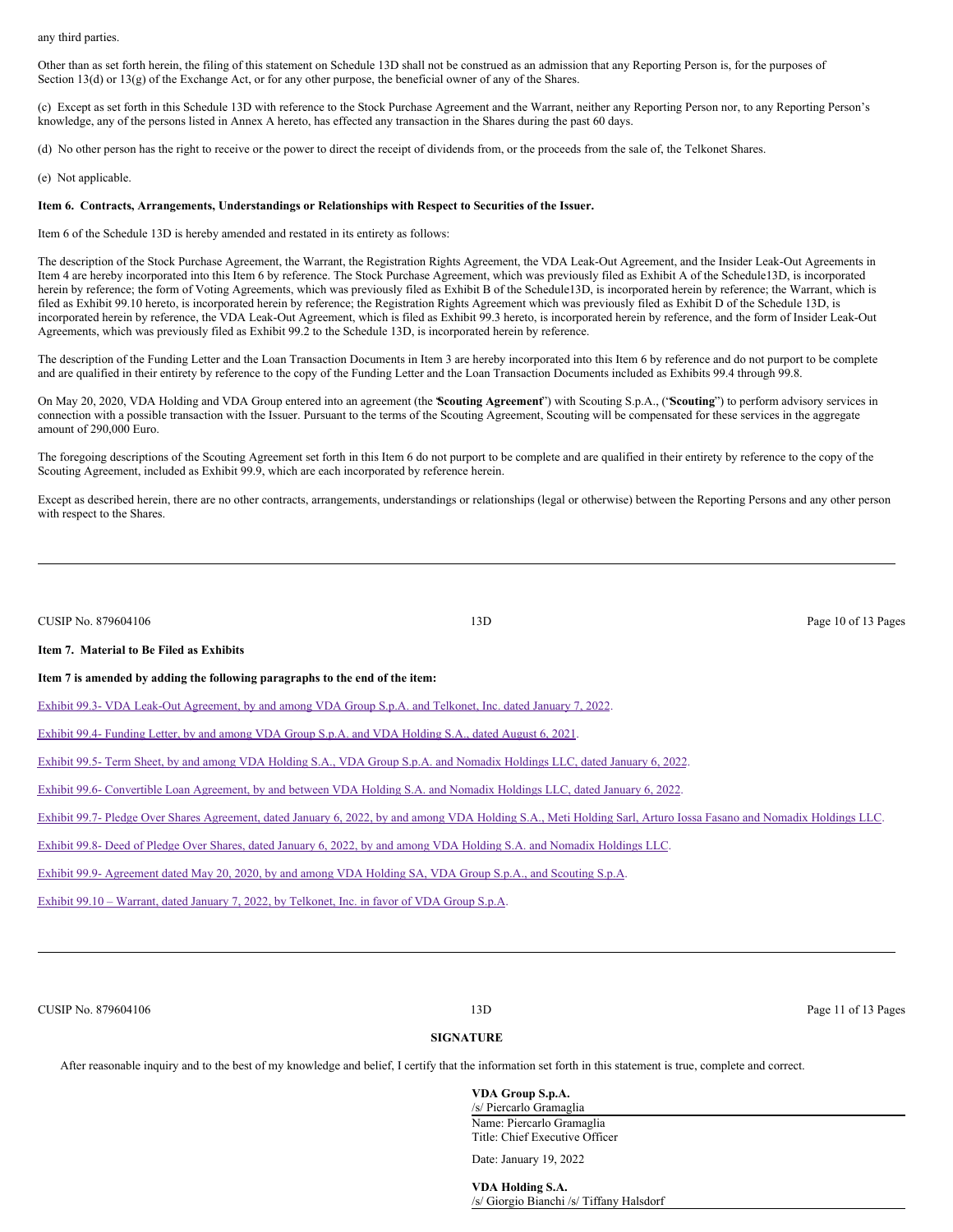Name: Giorgio Bianchi & Tiffany Halsdorf Title: Directors Date: January 19, 2022

# **Meti Holding Sarl**

/s/ Giorgio Bianchi & /s/ Flavio De Paulis Name: Giorgio Bianchi & /s/ Flavio De Paulis Title: Directors Date: January 19, 2022

/s/ Flavio De Paulis Name: Flavio De Paulis Date: January 19, 2022

CUSIP No. 879604106 **13D** Page 12 of 13 Pages

Annex A

Directors and Executive Officers of VDA Group S.p.A.

| Name                | Citizenship | <b>Present Principal Occupation or</b>                  | <b>Address</b>                         |
|---------------------|-------------|---------------------------------------------------------|----------------------------------------|
|                     |             | <b>Employment (Including</b>                            |                                        |
|                     |             | <b>Principal Business of Employer</b>                   |                                        |
| Piercarlo Gramaglia | Italy       | Chief Executive Officer and Director of VDA Group       | Viale Lino Zanussi, 3, 33170 Pordenone |
|                     |             | S.p.A Information concerning the principal business of  | PN, Italy                              |
|                     |             | VDA Group S.p.A., set forth in Item 2 of this           |                                        |
|                     |             | Statement, is incorporated herein by reference in this  |                                        |
|                     |             | Annex A.                                                |                                        |
| Raimondo Premonte   | Italy       | Director of VDA Group S.p.A Information concerning      | Viale Lino Zanussi, 3, 33170 Pordenone |
|                     |             | the principal business of VDA Group S.p.A., set forth   | PN, Italy                              |
|                     |             | in Item 2 of this Statement, is incorporated herein by  |                                        |
|                     |             | reference in this Annex A.                              |                                        |
| Roberto Pisa        | Italy       | Director of VDA Group S.p.A Information concerning      | Viale Lino Zanussi, 3, 33170 Pordenone |
|                     |             | the principal business of VDA Group S.p.A., set forth   | PN, Italy                              |
|                     |             | in Item 2 of this Statement, is incorporated herein by  |                                        |
|                     |             | reference in this Annex A.                              |                                        |
| Alberto Nogarotto   | Italy       | Chief Financial Officer of VDA Group S.p.A              | Viale Lino Zanussi, 3, 33170 Pordenone |
|                     |             | Information concerning the principal business of VDA    | PN, Italy                              |
|                     |             | Group S.p.A., set forth in Item 2 of this Statement, is |                                        |
|                     |             | incorporated herein by reference in this Annex A.       |                                        |

Directors and Executive Officers of VDA Holding S.A.

| Name                    | Citizenship | Present Principal Occupation or                        | <b>Business Address</b>                |
|-------------------------|-------------|--------------------------------------------------------|----------------------------------------|
|                         |             | Employment (Including                                  |                                        |
|                         |             | Principal Business of Employer                         |                                        |
| Giorgio Bianchi         | Italy       | Director of VDA Holding. Information concerning the    | 26, Boulevard Royal, L-2449 Luxembourg |
|                         |             | principal business of VDA Holding S.A., set forth in   |                                        |
|                         |             | Item 2 of this Statement, is incorporated herein by    |                                        |
|                         |             | reference in this Annex A.                             |                                        |
| <b>Tiffany Halsdorf</b> | France      | Director of VDA Holding S.A Information concerning     | 26, Boulevard Royal, L-2449 Luxembourg |
|                         |             | the principal business of VDA Holding S.A., set forth  |                                        |
|                         |             | in Item 2 of this Statement, is incorporated herein by |                                        |
|                         |             | reference in this Annex A.                             |                                        |
| Marco Gostoli           | Italy       | Director of VDA Holding S.A Information concerning     | 26, Boulevard Royal, L-2449 Luxembourg |
|                         |             | the principal business of VDA Holding S.A., set forth  |                                        |
|                         |             | in Item 2 of this Statement, is incorporated herein by |                                        |
|                         |             | reference in this Annex A.                             |                                        |

CUSIP No. 879604106 13D Page 13 of 13 Pages

Directors and Executive Officers of Meti Holding Sarl

| Name             | Citizenship           | Present Principal Occupation or                                                                                                                                                                                              | <b>Business Address</b>                |
|------------------|-----------------------|------------------------------------------------------------------------------------------------------------------------------------------------------------------------------------------------------------------------------|----------------------------------------|
|                  |                       | Employment (Including                                                                                                                                                                                                        |                                        |
|                  |                       | Principal Business of Employer                                                                                                                                                                                               |                                        |
| Flavio De Paulis | Italy and Switzerland | Director and sole shareholder of Meti Holding Sarl.<br>Information concerning the principal business of Meti<br>Holding Sarl, set forth in Item 2 of this Statement, is<br>incorporated herein by reference in this Annex A. | 26, Boulevard Royal, L-2449 Luxembourg |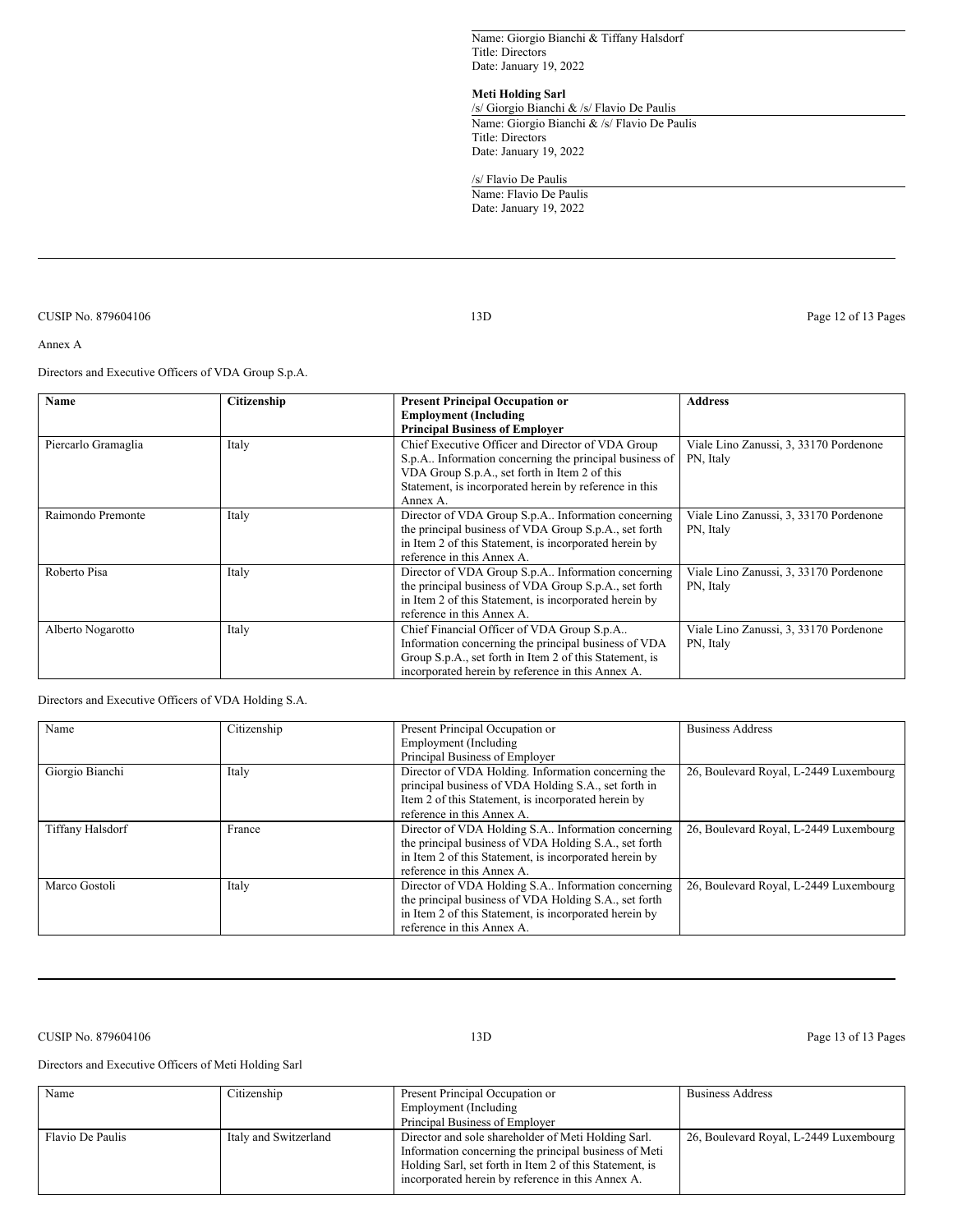| Giorgio Bianchi | Italy | Director of Meti Holding Sarl. Information concerning     | 26, Boulevard Royal, L-2449 Luxembourg |
|-----------------|-------|-----------------------------------------------------------|----------------------------------------|
|                 |       | the principal business of Meti Holding Sarl, set forth in |                                        |
|                 |       | Item 2 of this Statement, is incorporated herein by       |                                        |
|                 |       | reference in this Annex A.                                |                                        |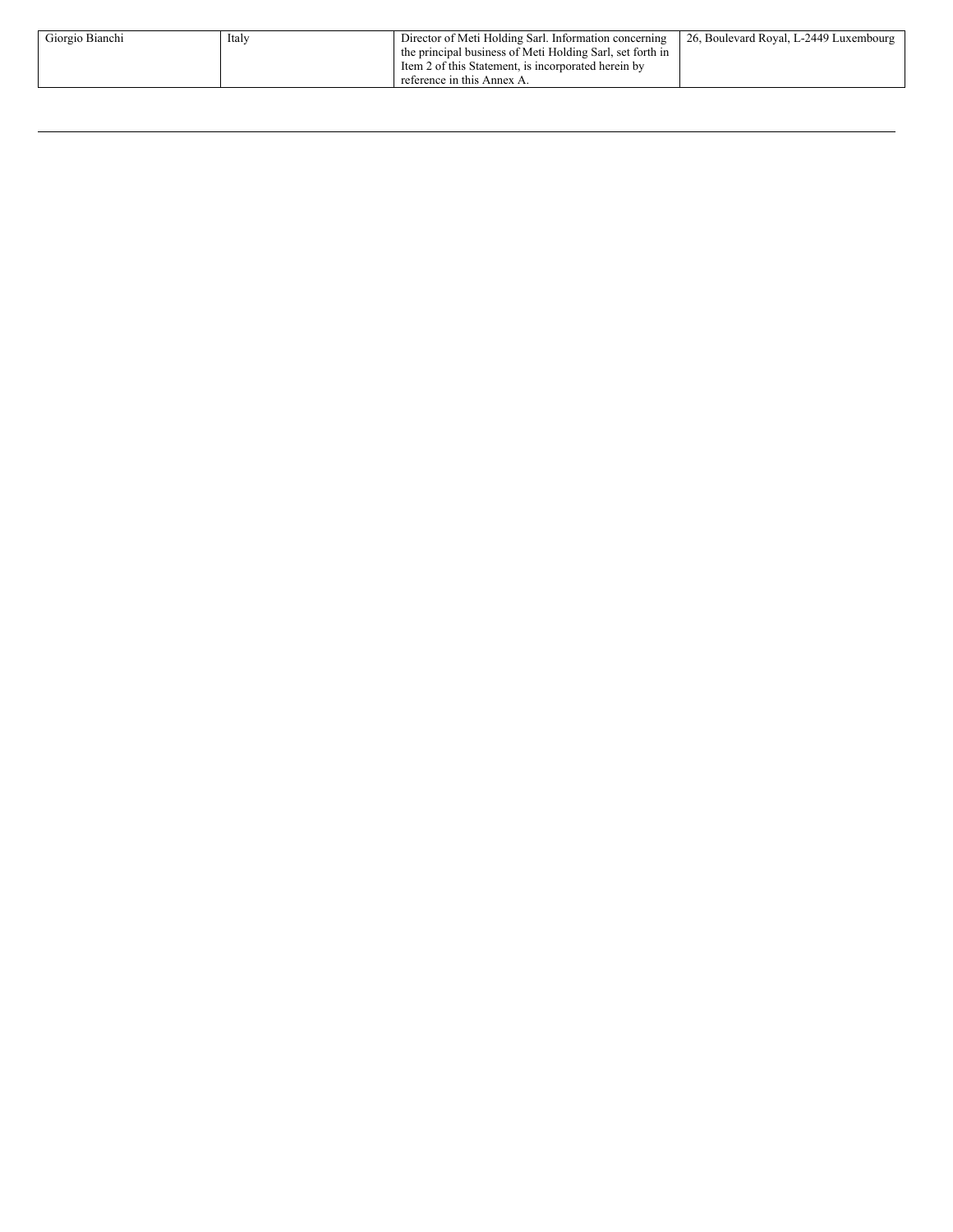# **LOCK-UP AND LEAK OUT AGREEMENT**

This LOCK-UP AND LEAK-OUT AGREEMENT (the "Agreement") is made as of January 7, 2022 (the 'Effective Date'') by and between Telkonet, Inc., a Utah corporation, (the "Company"), and VDA Group, S.p.A., an Italian joint stock company ('VDA" or the "Shareholder"). Capitalized terms used but not otherwise defined herein, and the term "control," shall have the meanings set forth in the Purchase Agreement (as defined below).

WHEREAS, VDA and the Company entered into a Stock Purchase Agreement dated as August 6, 2021 (as it may be amended from time to time, the 'Purchase Agreement"), pursuant to which VDA has acquired the Telkonet Shares and the Warrant (the "Acquisition") and is the majority shareholder of the Company;

WHEREAS, as of the date hereof, VDA: (a) "beneficially owns" (as such term is defined in Rule 13d-3 promulgated under the Securities Exchange Act of 1934, as amended) shares of Company Common Stock \$.001 par value (the "Common Stock") and (b) owns the Warrant to purchase 105,380,666 additional shares of Common Stock (the "Warrant Shares" and together with the Common Stock, the "Shares"); and

WHEREAS, VDA and the Company have agreed to the matters set forth herein.

NOW, THEREFORE, IN CONSIDERATION of the mutual covenants contained in this Agreement, and for other good and valuable consideration, the receipt and adequacy of which are hereby acknowledged, the Company and the undersigned Shareholder agree as follows:

- 1. Twelve Month Prohibition on Sales or Transfers. Except as otherwise permitted under this Section 1 and Section 2 below, the Shareholder, including the Shareholder's Affiliated Entities (as defined below), hereby agrees that for a period of twelve (12) months from the Effective Date (the "Lock-Up Period"), the Shareholder will not Transfer any Shares (including the Warrant Shares), whether owned by the Shareholder as the date hereof or acquired subsequent to the date hereof (collectively, the "Lock-Up Shares"), whether any such Transfer is to be settled by delivery of the Lock-Up Shares or other securities, in cash or otherwise, or publicly disclose the intention to make any such Transfer (the "Lock-Up Agreement"). Notwithstanding the foregoing, nothing herein shall prohibit VDA or VDA Holding S.A., the sole shareholder of VDA ("Parent") from Transferring the securities or equity interests in VDA, Parent or any other Affiliated Entity, or entering into a transaction which would have the same effect, and any such Transfer shall not be deemed a violation of this Section 1. As used in this Agreement "Affiliated Entities" shall mean any legal entity, including any corporation, limited liability company, partnership, not-for-profit corporation, estate planning vehicle or trust, which is directly or indirectly owned or controlled by the Shareholder, or which is under joint control or ownership with the Shareholder. As used in this Agreement, "Transfer" shall mean to offer, sell, contract to sell, pledge, give, donate, transfer or otherwise dispose of, directly or indirectly, enter into a transaction which would have the same effect, or enter into any swap, hedge or other arrangement that transfers, in whole or in part, any of the economic or voting consequences of ownership of any securities or equity interests, or to enter into any such transaction, swap, hedge or other arrangement that transfers, in whole or in part, any of the economic or voting consequences of ownership of such securities or equity interests.
- 2. Restrictions on Sales; Volume Limitations. Notwithstanding the provisions set forth in Section 1 above, the Shareholder shall have the right to effect open market sales of its Lock-Up Shares in an aggregate amount not to exceed the volume limitations prescribed for affiliates of the issuer under Rule  $144(e)(1)(i)$  promulgated under the Securities Act of 1933, as amended, as currently in effect.
- 3. Application of this Agreement to Shares Sold or Otherwise Transferred. So long as such sales are made in compliance with the requirements of this Agreement, Lock-Up Shares sold in open market sales shall thereafter not be subject to the restrictions on sale contained in this Agreement.
- 4. Attempted Transfers. Any Transfer of any Lock- Up Shares by the Shareholder in violation or contravention of the terms of this Agreement shall be null and void ab initio. The Company shall instruct its Transfer Agent to reject and refuse to transfer on its books any Lock-Up Shares that may have been attempted to be Transferred in violation or contravention of any of the provisions of this Agreement and shall not recognize any Person in receipt thereof.
- 5. Broker Authorization. The Shareholder hereby authorizes any and all brokers, for all accounts holding the Shareholder's Lock-Up Shares, to provide directly to the Company, immediately upon the Company's request, a copy of all account statements showing the Lock-Up Shares and all trading activity in the Lock-Up Shares during the Lock-Up Period.
- 6. Acknowledgement of Representation. The Shareholder represents and warrants to the Company that the Shareholder was or had the opportunity to be represented by legal counsel and other advisors selected by Shareholder in connection with this Agreement. The Shareholder has reviewed this Agreement with his, her or its legal counsel and other advisors and understands the terms and conditions hereof.
- 7. Legends on Certificates. All Lock-Up Shares now or hereafter owned by the Shareholder, shall be subject to the provisions of this Agreement and the certificates representing such Lock-Up Shares shall bear the following legends (or analogous legends shall be electronically entered on the Transfer Agent's ledger):

THE SALE, ASSIGNMENT, GIFT, BEQUEST, TRANSFER, DISTRIBUTION, PLEDGE, HYPOTHECATION OR OTHER ENCUMBRANCE OR DISPOSITION OF THE SHARES REPRESENTED BY THIS CERTIFICATE IS RESTRICTED BY AND MAY BE MADE ONLY IN ACCORDANCE WITH THE TERMS OF A LOCK-UP AGREEMENT, A COPY OF WHICH MAY BE EXAMINED AT THE OFFICE OF THE CORPORATION.

8. Miscellaneous.

(a) Entire Agreement. This Agreement constitutes the entire agreement and understanding of the parties in respect of the subject matter hereof and supersedes all prior understandings, agreements or representations by or among the parties, written or oral, to the extent they relate in any way to the subject matter hereof.

(b) Assignment; Binding Effect. No party may assign either this Agreement or any of its rights, interests or obligations hereunder without the prior written approval of the other party, and any such assignment by a party without prior written approval of the other party will be deemed invalid and not binding on such other party. All of the terms, agreements, covenants, representations, warranties and conditions of this Agreement are binding upon, and inure to the benefit of and are enforceable by, the parties and their respective successors and permitted assigns.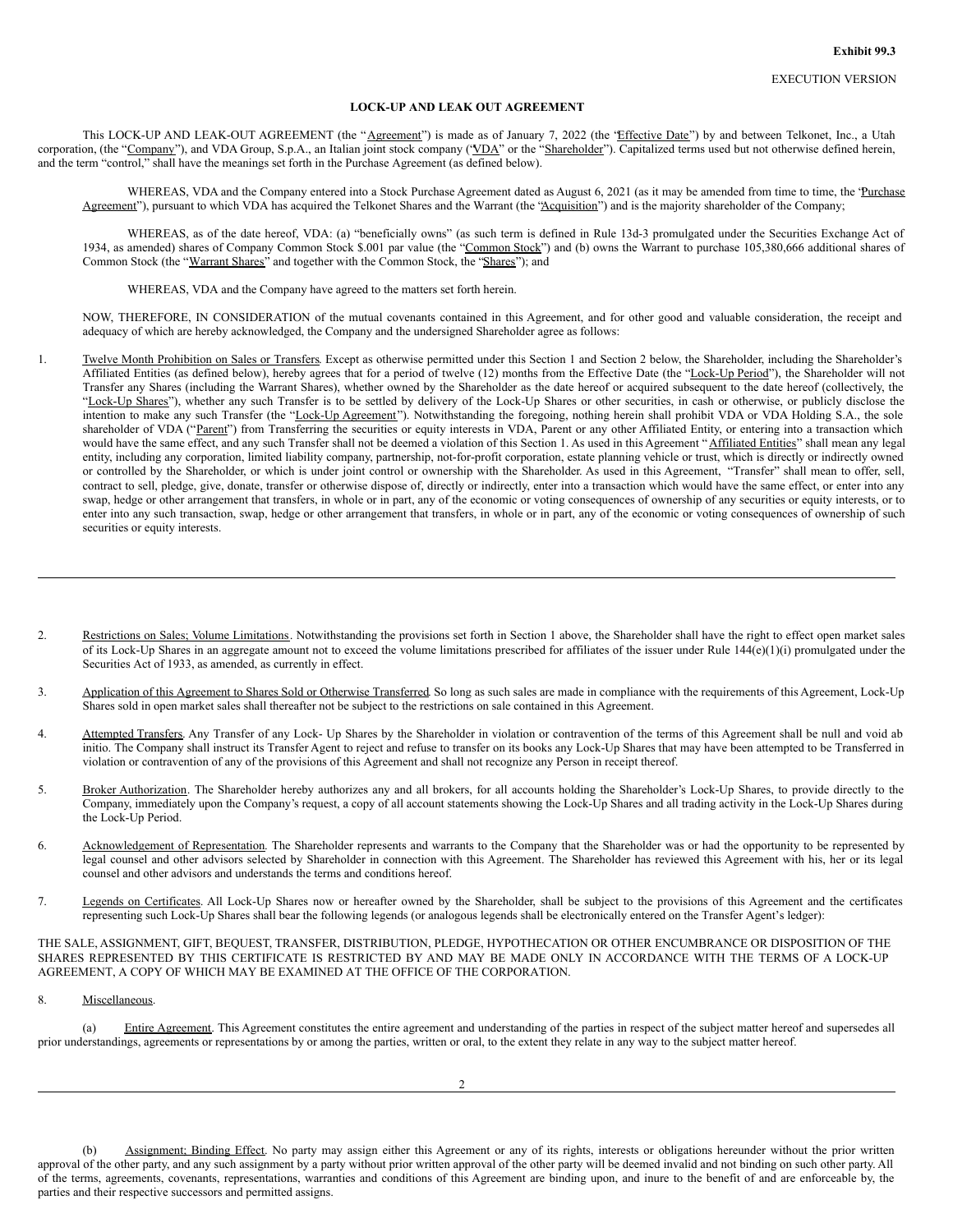<span id="page-9-0"></span>(c) Notices. All notices, requests and other communications provided for or permitted to be given under this Agreement must be in writing and given by personal delivery, by certified or registered United States mail (postage prepaid, return receipt requested) or by a nationally recognized overnight delivery service for next day delivery as follows (or to such other address as any party may give in a notice given in accordance with the provisions hereof):

If to Telkonet:

Telkonet, Inc. 20800 Swenson Drive, Suite 175 Waukesha, Wisconsin 53186 Attention: Jason L. Tienor E-mail: jtienor@telkonet.com

with a copy to:

Husch Blackwell LLP 511 North Broadway, Suite 1100 Milwaukee, Wisconsin 53202 Fax No.: 414.223.5000 Attention: Kate Bechen E-mail: kate.bechen@huschblackwell.com

If to VDA:

V.D.A. Group S.p.A. Viale L. Zanussi, 3 33170 Pordenone, Italy Attention: Piercarlo Gramaglia E-mail: piercarlo.gramaglia@vdagroup.com

3

with a copy to:

Moses & Singer LLP Attention: Francesco Di Pietro, Esq. Allan Grauberd, Esq. The Chrysler Building 405 Lexington Avenue New York, New York 10174-1299 Fax No.: (212) 554-7700 E-mail: fdipietro@mosessinger.com agrauberd@mosessinger.com

All notices and other communications hereunder shall be in writing and shall be deemed duly given (a) on the date of delivery if delivered personally, (b) on the first Business Day following the date of dispatch if delivered utilizing a next-day service by a recognized next-day courier, (c) on the date delivered if sent by email, upon confirmation of receipt by email or (d) on the earlier of confirmed receipt or the fifth Business Day following the date of mailing if delivered by registered or certified mail, return receipt requested, postage prepaid. All notices hereunder shall be delivered to the addresses set forth above, or pursuant to such other instructions as may be designated in writing by the party to receive such notice.

Specific Performance; Remedies. The parties agree that irreparable damage would occur in the event that any of the provisions of this Agreement were not performed in accordance with their specific terms or were otherwise breached. Accordingly, each of the parties shall be entitled to seek specific performance of the terms hereof, including an injunction or injunctions to prevent breaches of this Agreement and to enforce specifically the terms and provisions of this Agreement in the United States District Court located in the Borough of Manhattan (unless the United States District Court located in the Borough of Manhattan shall decline to accept jurisdiction over a particular matter, in which case, in any state court of the State of New York within the Borough of Manhattan in the City of New York), this being in addition to any other remedy to which such party is entitled at law or in equity. Each of the parties hereby further waives (a) any defense in any action for specific performance that a remedy at law would be adequate and (b) any requirement under any law to post security as a prerequisite to obtaining equitable relief.

(e) Submission to Jurisdiction. Each of the parties irrevocably agrees that any legal action or proceeding arising out of or relating to this Agreement brought by any other party or its successors or assigns shall be brought and determined in the United States District Court located in the Borough of Manhattan (unless the United States District Court located in the Borough of Manhattan shall decline to accept jurisdiction over a particular matter, in which case, in any state court of the State of New York within the Borough of Manhattan in the City of New York), and each of the parties hereby irrevocably submits to the exclusive jurisdiction of the aforesaid courts for itself and with respect to its property, generally and unconditionally, with regard to any such action or proceeding arising out of or relating to this Agreement and the transactions contemplated hereby. Each of the parties agrees not to commence any action, suit or proceeding relating thereto except in the courts described above in New York, other than actions in any court of competent jurisdiction to enforce any judgment, decree or award rendered by any such court in New York as described herein. Each of the parties further agrees that notice as provided herein shall constitute sufficient service of process and the parties further waive any argument that such service is insufficient. In the event of any litigation before a court of competent jurisdiction relating to a dispute with respect to this Agreement, the non-prevailing party in such litigation shall reimburse the prevailing party's reasonable and documented costs and expenses (including reasonable and documented attorney's fees and any costs of investigation or preparation) incurred in connection with such litigation, including any appeal therefrom. Each of the parties hereby irrevocably and unconditionally waives, and agrees not to assert, by way of motion or as a defense, counterclaim or otherwise, in any action or proceeding arising out of or relating to this Agreement or the transactions contemplated hereby, (a) any claim that it is not personally subject to the jurisdiction of the courts in New York as described herein for any reason, (b) that it or its property is exempt or immune from jurisdiction of any such court or from any legal process commenced in such courts (whether through service of notice, attachment prior to judgment, attachment in aid of execution of judgment, execution of judgment or otherwise) and (c) that (i) the suit, action or proceeding in any such court is brought in an inconvenient forum, (ii) the venue of such suit, action or proceeding is improper, or (iii) this Agreement, or the subject matter hereof, may not be enforced in or by such courts.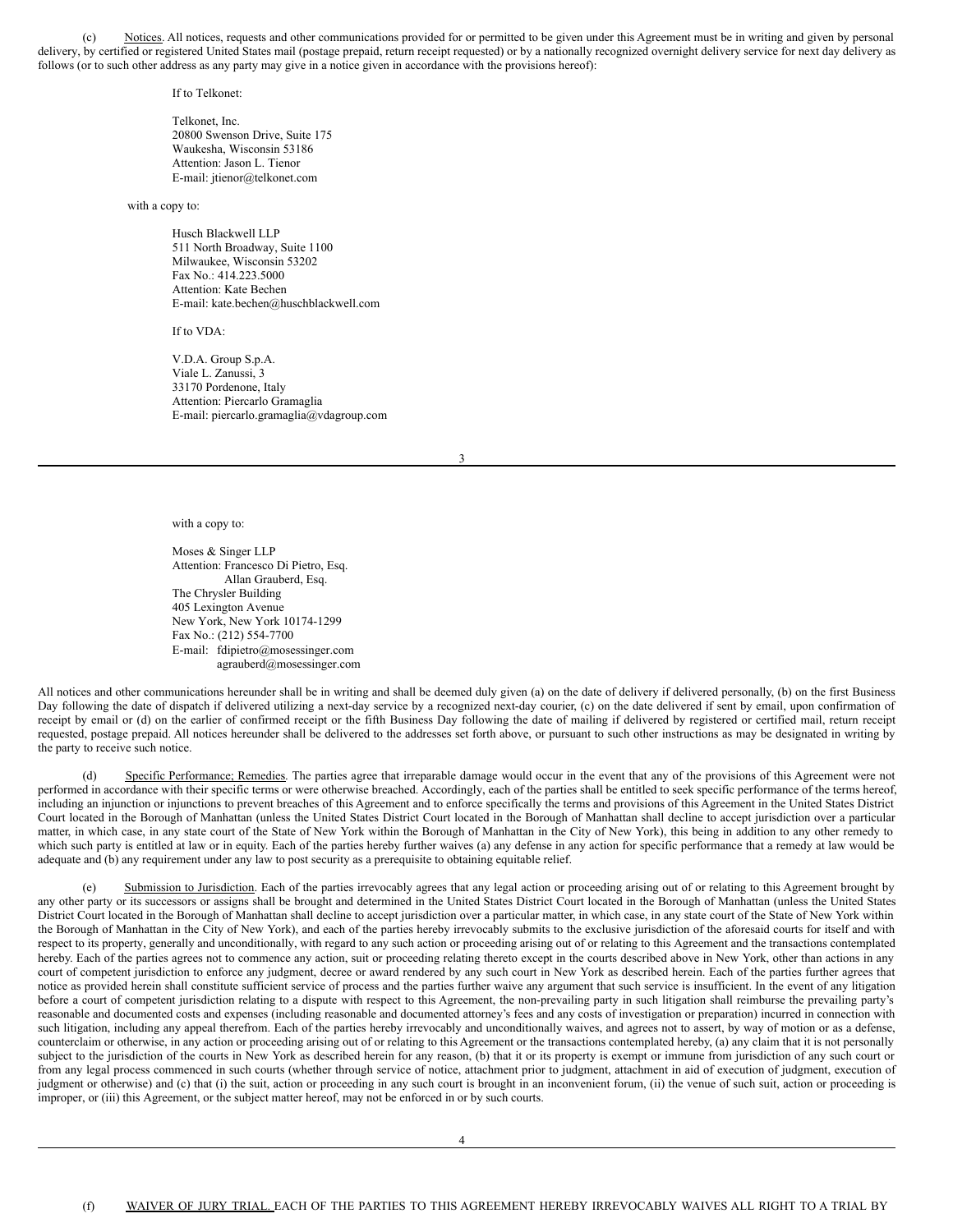JURY IN ANY ACTION, PROCEEDING OR COUNTERCLAIM ARISING OUT OF OR RELATING TO THIS AGREEMENT OR THE TRANSACTIONS CONTEMPLATED HEREBY.

(g) Headings. The article and section headings contained in this Agreement are inserted for convenience only and will not affect in any way the meaning or interpretation of this Agreement.

(h) Governing Law. This Agreement and all disputes or controversies arising out of or relating to this Agreement or the transactions contemplated hereby shall be governed by, and construed in accordance with, the internal laws of the State of New York, without regard to the laws of any other jurisdiction that might be applied because of the conflicts of laws principles of the State of New York, and except that the URBCA shall control to the extent such necessarily applies to any aspect of this Agreement.

(i) Amendment. This Agreement may not be amended or modified except by a writing signed by the parties.

(j) Waiver. No waiver by any party of any default, misrepresentation or breach of warranty or covenant hereunder, whether intentional or not, may be deemed to extend to any prior or subsequent default, misrepresentation or breach of warranty or covenant hereunder or affect in any way any rights arising because of any prior or subsequent such occurrence. Neither the failure nor any delay on the part of the party to exercise any right or remedy under this Agreement will operate as a waiver thereof, nor will any single or partial exercise of any right or remedy preclude any other or further exercise of the same or of any other right or remedy.

(k) Severability. Whenever possible, each provision or portion of any provision of this Agreement shall be interpreted in such manner as to be effective and valid under applicable Law, but if any provision or portion of any provision of this Agreement is held to be invalid, illegal or unenforceable in any respect under any applicable Law or rule in any jurisdiction, such invalidity, illegality or unenforceability shall not affect any other provision or portion of any provision in such jurisdiction, and this Agreement shall be reformed, construed and enforced in such jurisdiction as if such invalid, illegal or unenforceable provision or portion of any provision had never been contained herein.

5

(l) Counterparts; Effectiveness; Electronic Signature.

(i) This Agreement may be executed in two or more counterparts, all of which shall be considered one and the same instrument and shall become effective when one or more counterparts have been signed by each of the parties and delivered to the other party.

(ii) The exchange of copies of this Agreement and of signature pages by facsimile transmission, by electronic mail in "portable document format" (".pdf") form, DocuSign or similar program or by any other electronic means intended to preserve the original graphic and pictorial appearance of a document, or by a combination of such means, shall constitute effective execution and delivery of this Agreement as to the parties and may be used in lieu of an original Agreement for all purposes. Signatures of the parties transmitted by facsimile or DocuSign or similar program shall be deemed to be their original signatures for all purposes.

(m) Construction. This Agreement has been freely and fairly negotiated among the parties. If an ambiguity or question of intent or interpretation arises, this Agreement will be construed as if drafted jointly by the parties and no presumption or burden of proof will arise favoring or disfavoring any party because of the authorship of any provision of this Agreement.

(n) Further Assurances. If any further action is necessary or reasonably desirable to carry out this Agreement's purposes, each party will take such further action (including executing and delivering any further instruments and documents and providing any reasonably requested information) as the other party reasonably may request.

# [SIGNATURE PAGE FOLLOWS.]

6

IN WITNESS WHEREOF, the undersigned have caused this Agreement to be duly executed as of the date first written above.

TELKONET, INC.

Bv: Name: Title:

VDA GROUP, S.p.A.

Bv: Name: Piercarlo Gramaglia Title: Chief Executive Officer

Signature Page to Leak-Out Agreement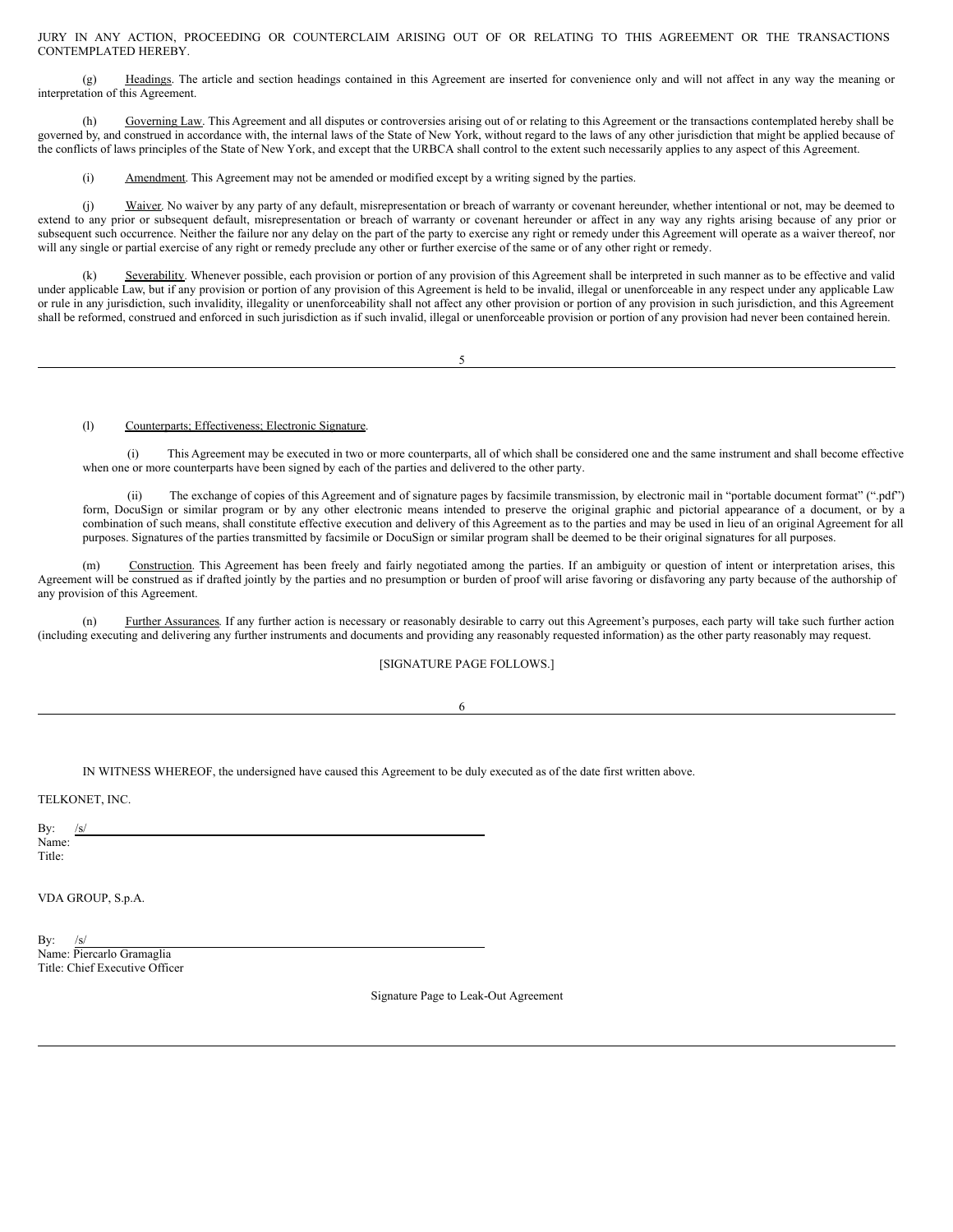# <span id="page-11-0"></span>**VIA EMAIL**

VDA Group S.p.A Via L. Zanussi 3

# Re: **Funding of Telkonet, Inc. Transaction by VDA Holding SA ("VDA Holding")**

Dear VDA:

VDA Group S.p.A., an Italian joint stock company (società per azioni) incorporated under the laws of the Republic of Italy and wholly-owned subsidiary of VDA Holding ("VDA Group") and Telkonet, Inc., a Utah corporation ("Telkonet") have entered into a Stock Purchase Agreement dated as of the date hereof (as it may be amended from time to time, the "Purchase Agreement"), pursuant to which VDA Group shall acquire from Telkonet certain shares of Common Stock of Telkonet (the Stock Purchase") and a warrant to purchase additional shares of Common Stock of Telkonet (collectively, the "Transaction") such that following the consummation of the Stock Purchase, VDA Group shall become the majority shareholder of the Telkonet.

In connection therewith, VDA Holding hereby agrees that on or prior to the closing date of the Transaction, VDA Holding shall provide to VDA Group \$5,000,000 (USD), by wire transfer of immediately available funds, to fund the Transaction and enable VDA Group to satisfy its payment obligations under the Purchase Agreement.

Sincerely,

/s/ VDA Holding S.A.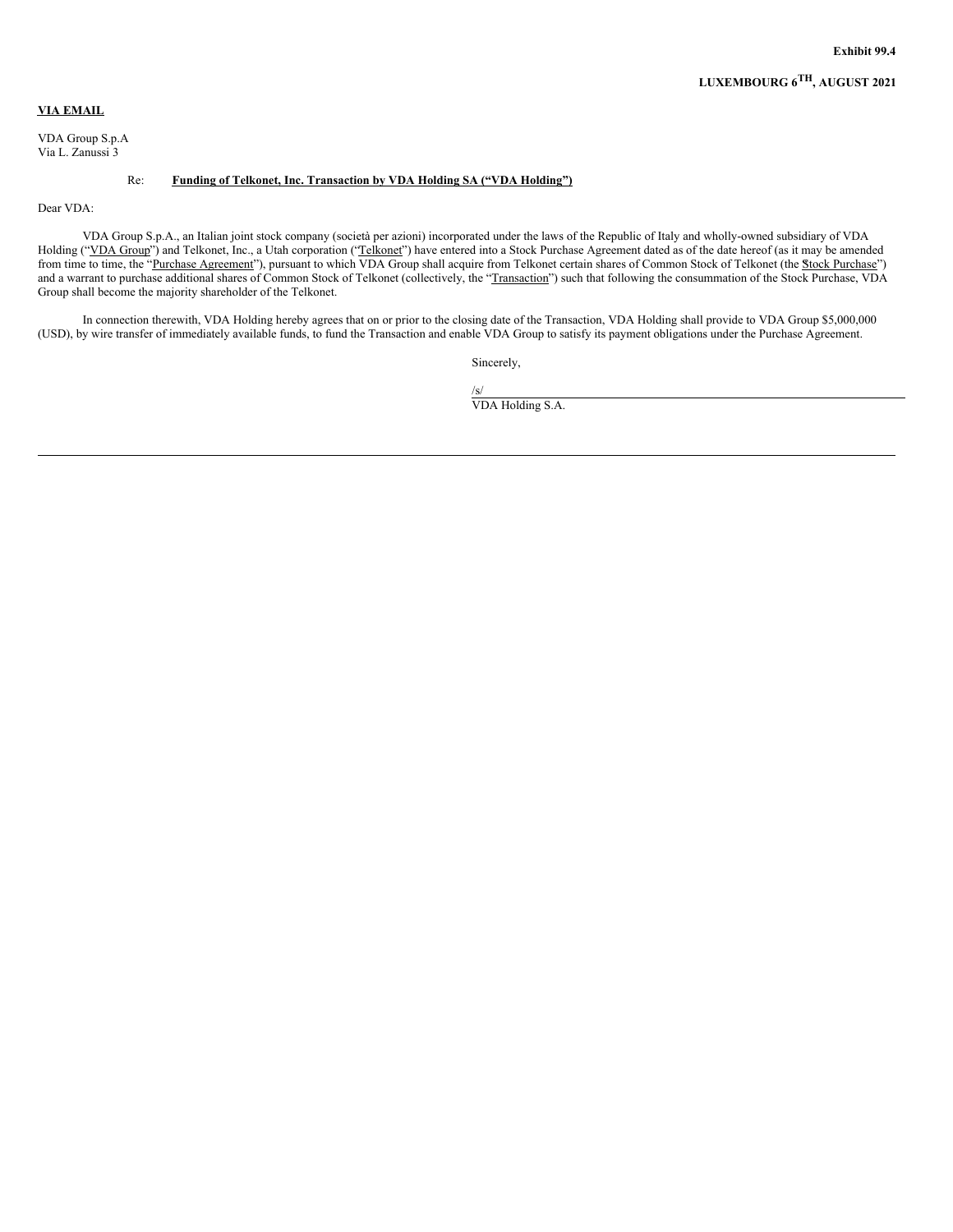# **NOMADIX HOLDINGS LLC**

# **TERM SHEET**

This term sheet (the "Term Sheet") summarizes the principal terms of a potential transaction between the parties set forth below. Except as specifically set forth below there is no legally binding obligation on the part of any negotiating party until definitive agreements are signed and delivered by all parties.

| Lender                     | NOMADIX HOLDINGS LLC ("NMX"), a limited liability company duly organized and existing under the laws of Delaware (USA),<br>with registered address at 1209 Orange St., New Castle, WILMINGTON, DE 19801, with File Number 7506079                                                                                                                                                                                                                                                                                                                                                                                                                                                                                                                                                                                                                                                                                                                                                                                                                                                                                                                                                                                                                                                                                                                                                                                                                                                                                                                                                                                                                                                                                                                                                                                                |
|----------------------------|----------------------------------------------------------------------------------------------------------------------------------------------------------------------------------------------------------------------------------------------------------------------------------------------------------------------------------------------------------------------------------------------------------------------------------------------------------------------------------------------------------------------------------------------------------------------------------------------------------------------------------------------------------------------------------------------------------------------------------------------------------------------------------------------------------------------------------------------------------------------------------------------------------------------------------------------------------------------------------------------------------------------------------------------------------------------------------------------------------------------------------------------------------------------------------------------------------------------------------------------------------------------------------------------------------------------------------------------------------------------------------------------------------------------------------------------------------------------------------------------------------------------------------------------------------------------------------------------------------------------------------------------------------------------------------------------------------------------------------------------------------------------------------------------------------------------------------|
| Debtor                     | VDA Holding S.A. ("VDA"), a Luxembourg joint stock company (société anonyme), with registered office at 26, Boulevard Royal, L-<br>2449 LUXEMBOURG, registered with the Register of Commerce and Companies of Luxembourg (Registre de Commerce et des<br>Sociétés, Luxembourg), Section B under no. 239150                                                                                                                                                                                                                                                                                                                                                                                                                                                                                                                                                                                                                                                                                                                                                                                                                                                                                                                                                                                                                                                                                                                                                                                                                                                                                                                                                                                                                                                                                                                       |
| Guarantor                  | VDA Group S.p.A. ("VDA Group"), an Italian joint stock company (società per azioni), with registered office in Pordenone, Via Lino<br>Zanussi 3, CAP 33170, corporate capital of Euro 172,233.50, registered under the Companies Registry of Pordenone under<br>No. 00976420307. VDA Group is a wholly-owned subsidiary of VDA Holding S.A                                                                                                                                                                                                                                                                                                                                                                                                                                                                                                                                                                                                                                                                                                                                                                                                                                                                                                                                                                                                                                                                                                                                                                                                                                                                                                                                                                                                                                                                                       |
|                            | (VDA Holding SA and VDA Group S.p.A. are collectively referred to as the "VDA Parties")                                                                                                                                                                                                                                                                                                                                                                                                                                                                                                                                                                                                                                                                                                                                                                                                                                                                                                                                                                                                                                                                                                                                                                                                                                                                                                                                                                                                                                                                                                                                                                                                                                                                                                                                          |
|                            | (the above parties may be individually referred to as "Party" and collectively as the "Parties")                                                                                                                                                                                                                                                                                                                                                                                                                                                                                                                                                                                                                                                                                                                                                                                                                                                                                                                                                                                                                                                                                                                                                                                                                                                                                                                                                                                                                                                                                                                                                                                                                                                                                                                                 |
| <b>Transaction Summary</b> | NMX shall loan VDA the aggregate amount of US \$6,500,000.00 (the "Investor Senior Loan") consisting of US \$1,500,000.00 being<br>added to the US \$5,000,000.00 proceeds of the CLA (as defined below), with the intent of the Investor Senior Loan superseding the<br>CLA.                                                                                                                                                                                                                                                                                                                                                                                                                                                                                                                                                                                                                                                                                                                                                                                                                                                                                                                                                                                                                                                                                                                                                                                                                                                                                                                                                                                                                                                                                                                                                    |
|                            | The Parties acknowledge and agree that this Term Sheet and the proposed Investor Senior Loan is a material inducement to NMX<br>completing and funding the CLA.                                                                                                                                                                                                                                                                                                                                                                                                                                                                                                                                                                                                                                                                                                                                                                                                                                                                                                                                                                                                                                                                                                                                                                                                                                                                                                                                                                                                                                                                                                                                                                                                                                                                  |
|                            | Background                                                                                                                                                                                                                                                                                                                                                                                                                                                                                                                                                                                                                                                                                                                                                                                                                                                                                                                                                                                                                                                                                                                                                                                                                                                                                                                                                                                                                                                                                                                                                                                                                                                                                                                                                                                                                       |
|                            | VDA Group is currently a party to certain Stock Purchase Term Sheet (the Stock Purchase Term Sheet together with all its annexes,<br>enclosures, related and ancillary Term Sheets and documents, "SPA") entered into as of August 6, 2021, by and between VDA Group<br>and Telkonet, Inc. ("TKOI"), a Utah corporation. The SPA is fully documented and publicly disclosed pursuant to a "DEFINITIVE"<br>NOTICE AND PROXY STATEMENT" (SEC Form DEF 14A) filed with the SEC on September 22, 2021 and further identified on<br>EDGAR as SEC Accession No. 0001683168-21-004409 under File No.: 001-31972 ("Proxy Statement"). The terms of the SPA as set<br>further in the Proxy Statement are incorporated into this Term Sheet by reference. The SPA requires, <i>inter alia</i> , (i) VDA Group to pay<br>\$5,000,000.00 (the "SPA Payment") to TKOI in exchange for title to 162,900,947 shares of Telkonet Common Stock ("TKOI Shares")<br>as well as other rights enumerated in the SPA, (ii) that for a period of twelve months after the purchase of the TKOI Shares, VDA Group<br>will not transfer any Telkonet shares, whether owned by VDA Group or publicly disclose the intention to make any such transfer<br>("Lock-up Period"), and (iii) that neither the SPA nor any of a party's rights thereunder may be assigned by any such party without the<br>prior written consent of the other party, and any attempted assignment of the SPA or of any such rights by VDA without the consent of<br>Telkonet shall be void and of no effect (the "VDA-TKOI Stock Purchase"). Given these contractual and timing constraints, the Parties<br>determined the best course of action to collectively obtain the value of the SPA is to have the Parties close the CLA prior to finalizing<br>the Investor Senior Loan. |

| Given the contractual and timing restraints with respect to the SPA (as defined below), on the day of the signing of this Term Sheet, the<br>Parties shall thus execute a certain Luxembourg law Convertible Loan Agreement for US \$5,000,000.00, with a US \$500,000.00<br>premium (but no other interest) and the premium is not applicable in case the Investor Senior Loan is made ("CLA"). |
|--------------------------------------------------------------------------------------------------------------------------------------------------------------------------------------------------------------------------------------------------------------------------------------------------------------------------------------------------------------------------------------------------|
| NMX is directly responsible and will comply with all its regulatory and disclosure obligations, including any dealings with SEC which<br>may be required or applicable under US law, in connection with the Transaction. The VDA Parties do not make any representations or<br>assume any undertakings vis-à-vis NMX regarding the regulatory implications of the Transaction for NMX.           |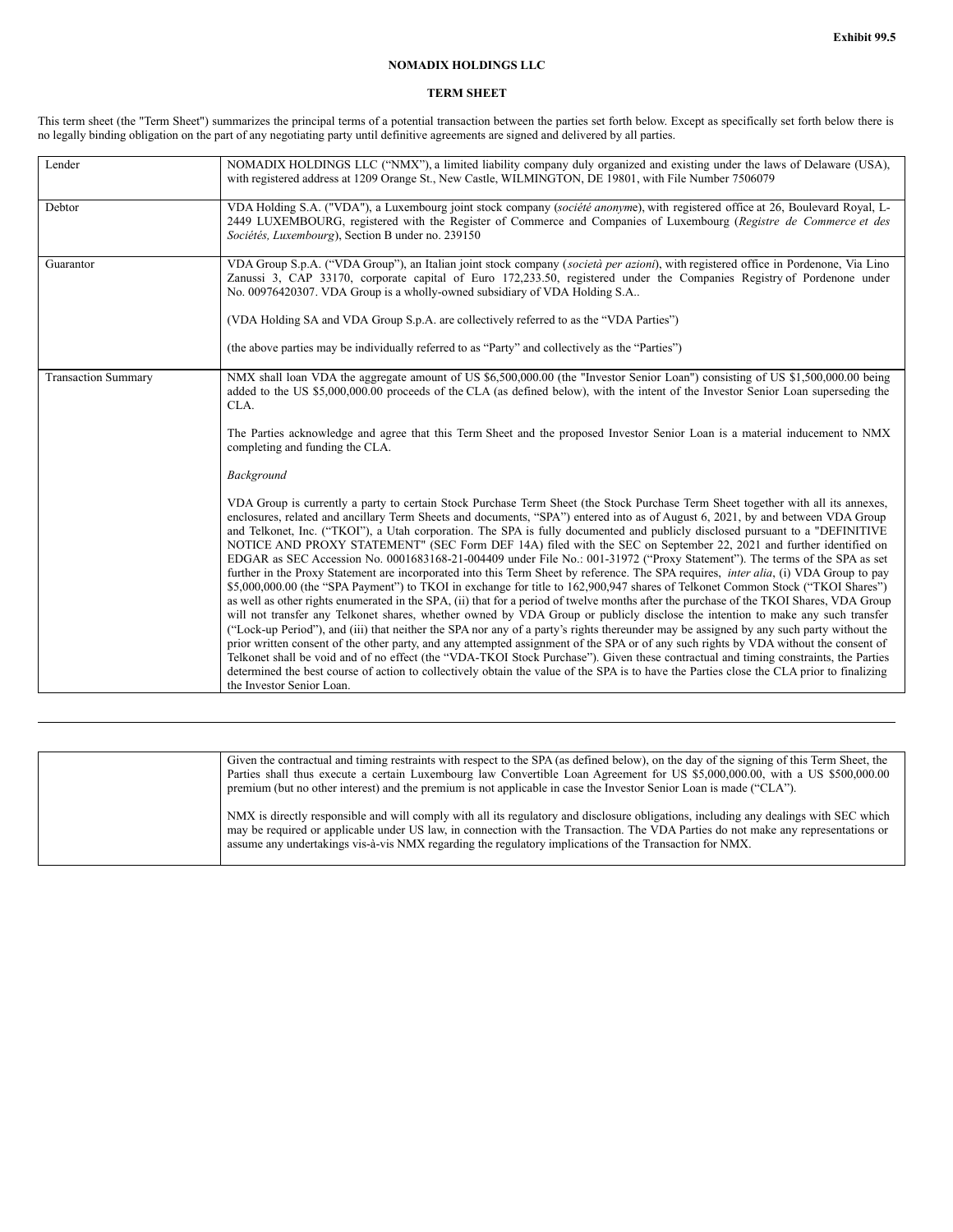<span id="page-13-0"></span>

| <b>Investor Senior Loan Terms</b> | The Investor Senior Loan shall contain the following terms:                                                                                                                                                                                                                                                                                                                                                                                                                                                                                                                                                                                                                                                                                                                                                                                                                                                                                                                                                                                                                                                                                                                                                                                                                                                                                                                                                                                                                                                                                                                                                                                                                                                                                                                                                                                                                                                                                                                                                                                                           |
|-----------------------------------|-----------------------------------------------------------------------------------------------------------------------------------------------------------------------------------------------------------------------------------------------------------------------------------------------------------------------------------------------------------------------------------------------------------------------------------------------------------------------------------------------------------------------------------------------------------------------------------------------------------------------------------------------------------------------------------------------------------------------------------------------------------------------------------------------------------------------------------------------------------------------------------------------------------------------------------------------------------------------------------------------------------------------------------------------------------------------------------------------------------------------------------------------------------------------------------------------------------------------------------------------------------------------------------------------------------------------------------------------------------------------------------------------------------------------------------------------------------------------------------------------------------------------------------------------------------------------------------------------------------------------------------------------------------------------------------------------------------------------------------------------------------------------------------------------------------------------------------------------------------------------------------------------------------------------------------------------------------------------------------------------------------------------------------------------------------------------|
|                                   | Term: 42 months;<br>Interest Rate: The interest rate shall be 6% per annum with no refunds in case of conversion;<br>Interest shall be paid quarterly;<br>3.<br>VDA shall provide cross-guarantees among all of its corporate entities to secure the Investor Senior Loan;<br>Due Date: Due in full at the end of 42 months;<br>There shall be no voluntary early pay off unless mutually agreed to by the Parties;<br>6.<br>The Investor Senior Loan shall be senior to any of VDA's current debt and senior to any of VDA's future debt;<br>VDA shall execute such revised shareholder agreements and correlating amendments to applicable articles in case of conversion<br>8.<br>giving NMX specific rights as a minority shareholder, and in particular representation on the board, certain matters requiring<br>consent, profit distribution policies, and as applicable, the updating of drag along, tag along and preference rights, etc.<br>The Investor Senior Loan shall be convertible for newly-issued shares of VDA at the discretion of NMX at any time after month<br>9.<br>11 and before month 31:<br>10. Upon conversion, NMX will be granted a fully diluted 38.3% share of VDA which in turn owns 100% of VDA Group;<br>11. NMX will have the right of first refusal for any debt or equity offering of VDA or VDA Group, subject to mandatory exclusions<br>under Italian and Luxembourg laws;<br>12. VDA shall use its best efforts to providing the right of NMX to have first right to equity and debt offerings of TKOI, subject to<br>any provision of the SPA and US law;<br>13. VDA shall cause VDA Group to pledge its shares of TKOI as additional collateral to become effective upon expiration of the<br>Lock-up Period and subject to any provisions of SPA and US law;<br>14. VDA shall: 1) use its best efforts to support NMX being granted one board seats on the TKOI Board of Directors subject to any<br>provision of the SPA and US law; and 2) grant NMX one Board seat on the VDA Board of Directors (with the VDA Board |
|                                   | having no more than (3) seats;<br>15. VDA shall use its best efforts to support NMX subsidiaries Nomadix Inc, interTouch PTE and Global Reach Inc. to participate<br>in joint sales and marketing initiatives at market terms and conditions with Telkonet and VDA Group.                                                                                                                                                                                                                                                                                                                                                                                                                                                                                                                                                                                                                                                                                                                                                                                                                                                                                                                                                                                                                                                                                                                                                                                                                                                                                                                                                                                                                                                                                                                                                                                                                                                                                                                                                                                             |
| Closing                           | The Investor Senior Loan shall have a closing date of no later than February 26, 2022, by 5pm EST (the "Closing Date").                                                                                                                                                                                                                                                                                                                                                                                                                                                                                                                                                                                                                                                                                                                                                                                                                                                                                                                                                                                                                                                                                                                                                                                                                                                                                                                                                                                                                                                                                                                                                                                                                                                                                                                                                                                                                                                                                                                                               |
|                                   |                                                                                                                                                                                                                                                                                                                                                                                                                                                                                                                                                                                                                                                                                                                                                                                                                                                                                                                                                                                                                                                                                                                                                                                                                                                                                                                                                                                                                                                                                                                                                                                                                                                                                                                                                                                                                                                                                                                                                                                                                                                                       |

| VDA as Guarantor of VDA Group | VDA shall act as the Guarantor of VDA Group under this the Investor Senior Loan in all respects and irrevocably and unconditionally<br>agrees to enforce and/or perform the obligations of VDA Group under the SPA, subject in any event to customary limitations existing<br>under US law.                                                                                                                                                                                                                                                                                                                                                                                                                                                                                                                                                                                                                                                                                                      |
|-------------------------------|--------------------------------------------------------------------------------------------------------------------------------------------------------------------------------------------------------------------------------------------------------------------------------------------------------------------------------------------------------------------------------------------------------------------------------------------------------------------------------------------------------------------------------------------------------------------------------------------------------------------------------------------------------------------------------------------------------------------------------------------------------------------------------------------------------------------------------------------------------------------------------------------------------------------------------------------------------------------------------------------------|
| VDA Group as Guarantor of VDA | VDA Group shall act as the Guarantor of VDA under this Term Sheet in all respects and irrevocably and unconditionally agrees to pay<br>in full to NMX all amounts owing to NMX under the Investor Senior Loan (without duplication of amounts theretofore paid by the<br>VDA), as and when due, regardless of any defense, right of set-off or counterclaim that the VDA may have or assert, subject in any<br>event to customary limitations existing under Italian law as disclosed by VDA prior to execution of this Term Sheet (to the extent<br>mandatorily applicable).                                                                                                                                                                                                                                                                                                                                                                                                                    |
| Use of Proceeds               | The proceeds of the Investor Senior Loan to VDA shall be used as follows: (1) The SPA Payment to TKOI on behalf of VDA Group to<br>allow VDA Group to purchase the TKOI Shares; and the remaining \$1,500,000.00 ("Residual Proceeds") shall be used by VDA solely<br>for the purposes of financing working capital, providing acquisition financing, transaction expenses and for general corporate purposes.<br>Any retirement of material debt must be approved by NMX.                                                                                                                                                                                                                                                                                                                                                                                                                                                                                                                       |
| Conditions to Closing         | The closing of the Investor Senior Loan will be subject to customary terms and conditions, including, without limitation, the following:                                                                                                                                                                                                                                                                                                                                                                                                                                                                                                                                                                                                                                                                                                                                                                                                                                                         |
|                               | each Party shall obtain its respective shareholder approvals – to the extent they are necessary for Closing;<br>a)                                                                                                                                                                                                                                                                                                                                                                                                                                                                                                                                                                                                                                                                                                                                                                                                                                                                               |
|                               | receipt of all necessary consents and approvals of governmental bodies, lenders, lessors and other third parties;<br>b)                                                                                                                                                                                                                                                                                                                                                                                                                                                                                                                                                                                                                                                                                                                                                                                                                                                                          |
|                               | to the sole satisfaction and discretion of NMX, of its due diligence investigation of the VDA Parties and no<br>c)completion,<br>discovery of any material issue;                                                                                                                                                                                                                                                                                                                                                                                                                                                                                                                                                                                                                                                                                                                                                                                                                                |
|                               | of any material adverse change in the VDA Parties' business, financial condition, prospects, assets, operations or<br>d)absence<br>backlog prior to the Closing;                                                                                                                                                                                                                                                                                                                                                                                                                                                                                                                                                                                                                                                                                                                                                                                                                                 |
|                               | absence of pending or threatened litigation in writing regarding the VDA Parties, the Transaction Documents or the transactions<br>e)<br>contemplated thereby, except for any litigation already in place as of the date hereof as disclosed by VDA prior to execution of<br>this Term Sheet;                                                                                                                                                                                                                                                                                                                                                                                                                                                                                                                                                                                                                                                                                                    |
|                               | evidence of good and marketable title to the VDA Parties' assets by the VDA Parties, free and clear of any and all liens, except<br>f)<br>for the liens already in place as of the date hereof as disclosed by VDA prior to execution of this Term Sheet;                                                                                                                                                                                                                                                                                                                                                                                                                                                                                                                                                                                                                                                                                                                                        |
|                               | the VDA Parties shall be operated in the ordinary course from the date hereof through the date of Closing and shall not pay any<br>g)<br>dividends or distributions.; and                                                                                                                                                                                                                                                                                                                                                                                                                                                                                                                                                                                                                                                                                                                                                                                                                        |
|                               | such other reasonable terms and conditions as NMX may require.<br>h)                                                                                                                                                                                                                                                                                                                                                                                                                                                                                                                                                                                                                                                                                                                                                                                                                                                                                                                             |
| <b>Important Actions</b>      | Prior to the earlier of Closing or the expiration of the Exclusivity Term, the following actions of the VDA Parties shall require the<br>consent of the NMX: (i) alter the rights of any shares of the VDA Parties or shareholder rights; (ii) allotment of the transfer of issuance<br>of any shares in the VDA Parties beyond those anticipated by this Transaction (iii) create any new class or series senior to the existing<br>shares of the VDA Parties (iv) shares reserved for issuance to employees and consultants, whether under an ESOP or otherwise<br>(v) redeem or the selling of any shares (vi) pay or declare dividends or distributions to shareholders (vii) make any change in the<br>number of board members (viii) take any action which results in a change of control (ix) amend the bylaws (x) effect any material<br>change to the nature of the business plan (xi) subscribe or otherwise acquire, or dispose of any shares in the capital of any other<br>company. |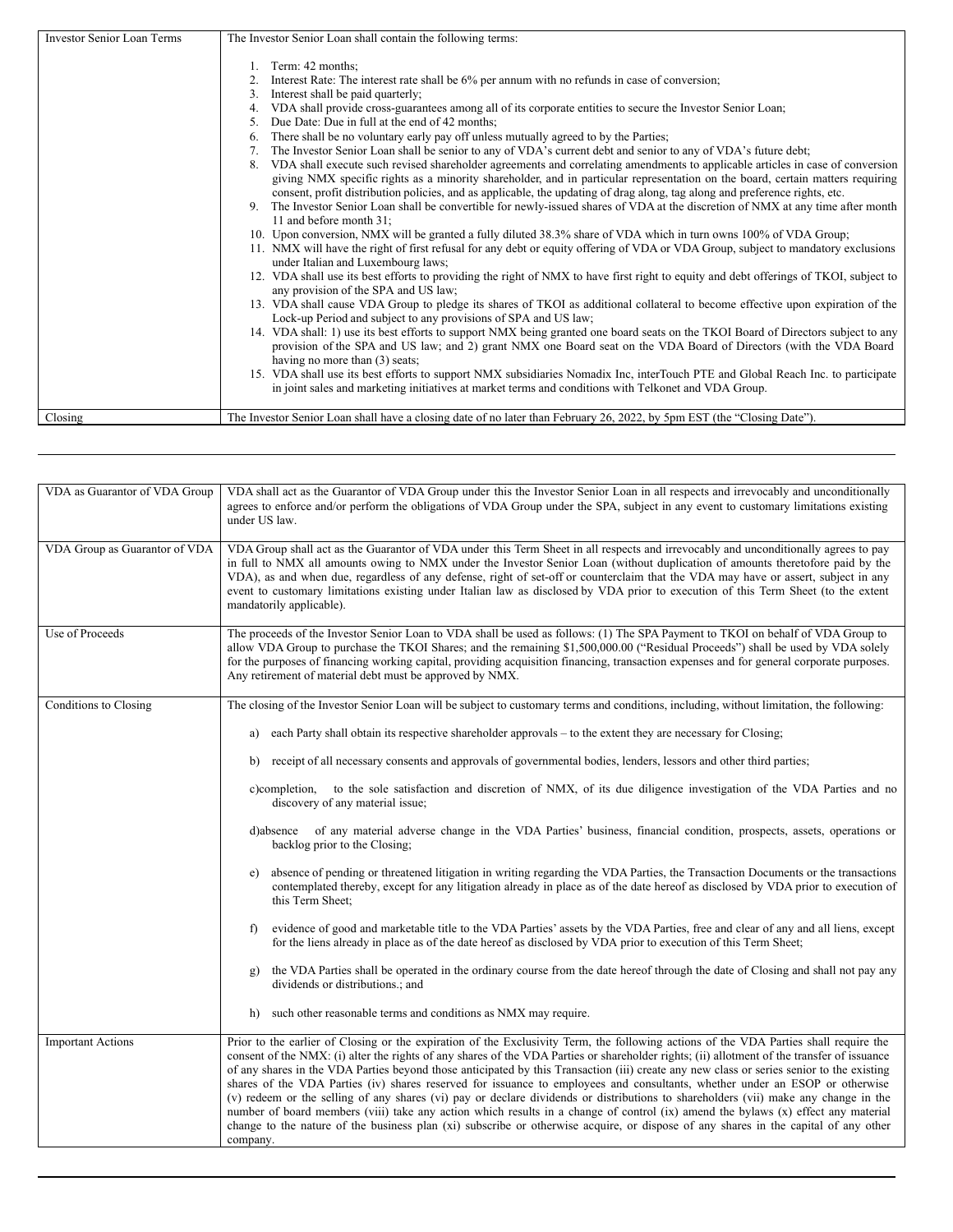| Fees and Costs                           | The Parties each agree to bear their own fees and costs with respect to the due diligence, formation and execution of both the Investor<br>Loan Agreement and the CLA ("Total Transaction Fees and Costs"), with the exception of: i) in the event NMX converts the debt as<br>contemplated by the Investor Loan Agreement, NMX shall be reimbursed its own share of reasonable Transaction Fees and Costs<br>(including the fees and costs for preparing and negotiating the CLA) by the VDA Parties.                                                                                                                                                                                                                                  |
|------------------------------------------|-----------------------------------------------------------------------------------------------------------------------------------------------------------------------------------------------------------------------------------------------------------------------------------------------------------------------------------------------------------------------------------------------------------------------------------------------------------------------------------------------------------------------------------------------------------------------------------------------------------------------------------------------------------------------------------------------------------------------------------------|
| <b>Binding Effect</b>                    | This Term Sheet is non-binding with the exception of this section entitled Binding Effect and the sections entitled Important Actions,<br>Negotiation, Exclusivity, Confidentiality, Breach of Binding Terms, Break-Up Fee and Choice of Law, Jurisdiction and Venue, which<br>sections (collectively "Binding Terms") constitute a binding contract between the Parties.                                                                                                                                                                                                                                                                                                                                                               |
| Negotiation                              | The Parties shall have an obligation to negotiate the other sections of this Term Sheet in good faith toward execution of mutual<br>satisfactory longer-form definitive agreement constituting the Investor Senior Loan.                                                                                                                                                                                                                                                                                                                                                                                                                                                                                                                |
| Exclusivity                              | In consideration of NMX committing time and expense to the consummation of the Investor Senior Loan, including the customary due<br>diligence there for, the VDA Parties agree, from the date of this Term Sheet and until the Closing Date (the "Exclusivity Term"), not to<br>take any action to solicit, initiate, encourage or assist the submission of any proposal, negotiation or offer from any person or entity<br>other than NMX relating to the Investor Senior Loan or any similar transaction or any financing of any kind in excess of US \$50,000.00,<br>with an affiliate and/or a third party, and the VDA Parties and shall notify NMX promptly of any inquiries by any third parties in<br>regards to the foregoing. |
| Confidentiality                          | The Parties agree to treat this term sheet confidentially and will not distribute or disclose its existence or contents outside of the Parties<br>without the consent of the other Party, except as required to its shareholders and professional advisors or required by SEC rules.                                                                                                                                                                                                                                                                                                                                                                                                                                                    |
| Breach of Binding Terms                  | Any breach by the VDA Parties of the Binding Terms of this Term Sheet shall also be a breach of the CLA.                                                                                                                                                                                                                                                                                                                                                                                                                                                                                                                                                                                                                                |
| Break-Up Fee                             | In the event the VDA Parties are unable to, or elect not to complete the Investor Loan Agreement for any reason, except: a material<br>adverse development in the business or operations of NMX between the date of this Term Sheet and the Closing Date, then, and in that<br>event, in recognition of the efforts, expenses and other opportunities foregone by NMX while structuring and pursuing the Investor Loan<br>Agreement, the VDA Parties shall jointly and severally be liable to pay NMX a break-up fee equal to US \$50,000.00 ("Break-Up Fee"),<br>by wire transfer of immediately available funds to an account specified by NMX.                                                                                       |
| Choice of Law, Jurisdiction<br>and Venue | This Term Sheet is subject to, and shall be interpreted under the laws of the United States of America, State of Delaware, with venue in<br>the courts of New York City.                                                                                                                                                                                                                                                                                                                                                                                                                                                                                                                                                                |

Acknowledged and agreed:

| <b>NOMADIX HOLDINGS LLC</b>                                          | <b>VDA Holding SA</b>            |
|----------------------------------------------------------------------|----------------------------------|
| By: $/s/$<br><u> 1989 - Johann Stein, fransk politiker (d. 1989)</u> | By: $/s/$                        |
| Print Name: Edward L. HELVEY                                         | Print Name: Giorgio BIANCHI      |
| Title: Manager                                                       | Title: director (administrateur) |
| Date: 6 January 2022                                                 | Date: 6 January 2022             |
| VDA Group S.p.A.                                                     | <b>VDA Holding SA</b>            |
| By: $/s/$                                                            | By: $/s/$                        |
| Print Name: Piercarlo GRAMAGLIA                                      | Print Name: Marco GOSTOLI        |
| Title: CEO (Presidente del Consiglio di Amministrazione)             | Title: director (administrateur) |
| Date: 6 January 2022                                                 | Date: 6 January 2022             |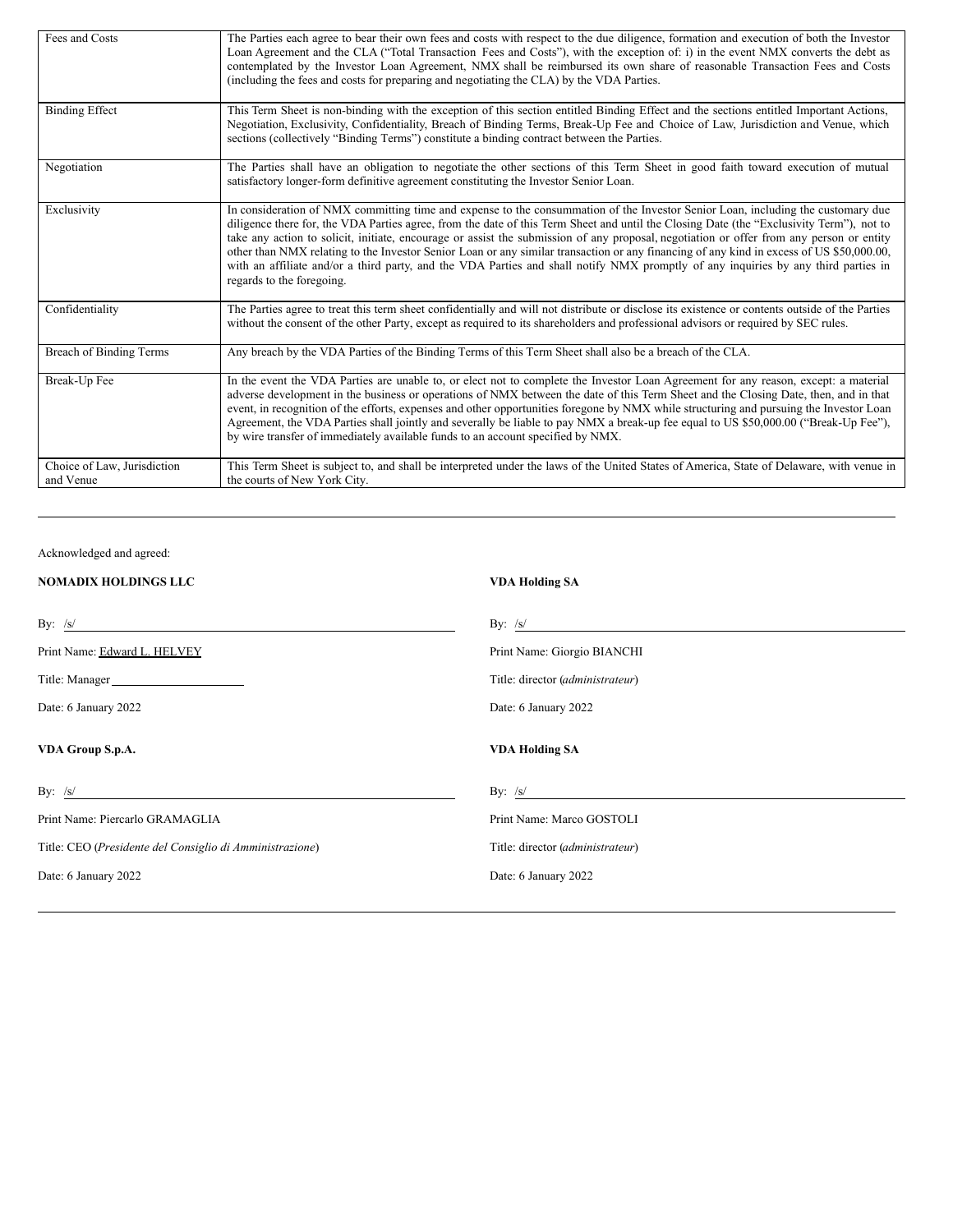#### **CONVERTIBLE LOAN AGREEMENT**

This Convertible Loan Agreement is entered into this 6th Day of January 2022 by and between:

(1) **NOMADIX HOLDINGS LLC,** a limited liability company duly organized and existing under the laws of Delaware (USA), with registered address at 1209 Orange St., New Castle, WILMINGTON, DE 19801, with File Number 7506079, represented by Ted HELVEY, acting in his capacity as manager with the right to individual signature;

Hereinafter referred to as the "**Lender"**; and

(2) **VDA HOLDING S.A.**, a joint stock company (*société anonyme*) incorporated and existing under the laws of Luxembourg, with registered office at 26, Boulevard Royal, L-2449 LUXEMBOURG, registered with the Register of Commerce and Companies of Luxembourg (*Registre de Commerce et des Sociétés, Luxembourg*) ("**RCSL**"), Section B under no. 239150, represented by Giorgio BIANCHI and Marco GOSTOLI, acting in their capacity as directors (*administrateurs*) with the right to joint signature;

Hereinafter referred to as the "**Borrower**";

(3) **VDA GROUP S.P.A.** , a company incorporated and existing under the laws of Italy with registered office in Pordenone, Via Lino Zanussi 3, CAP 33170, corporate capital of Euro 172,233.50, registered under the Companies Registry of Pordenone under No. 00976420307, represented by Piercarlo GRAMAGLIA, acting in his capacity as CEO and empowered by resolution of the Board of Directors held on December 30, 2021;

hereinafter being referred to as the "**Guarantor**" or "**VDA Group**";

each a "**Party**" and, collectively, the "**Parties**."

# **Recitals**

A. **WHEREAS** the Borrower's subscribed and fully paid in share capital is set at EUR 256,932 (two hundred and fifty-six thousand nine hundred and thirty-two euros), represented by 256,932 (two hundred and fifty-six thousand nine hundred and thirty-two) shares with a nominal value of EUR 1 (one euro) each, which are held as follows:

1. METI HOLDING S.à r.l., a private limited company (*société à responsabilité limitée*), incorporated and existing under the laws of Luxembourg, with registered office at 26, Boulevard Royal, L-2449 LUXEMBOURG, registered with the RCSL, Section B under no. B217383 ("**METI**") holder of 212,637 (two hundred twelve thousand six hundred thirty-seven) shares with a nominal value of EUR 1 (one euro) each, representing approximately 82.76% of the outstanding shares of the Borrower;

2. Mr. Arturo Iossa FASANO, with address at 15, Piazzale Segesta, I-20148 Milan ("**Mr. FASANO**") holder of 44,295 (forty-four thousand two hundred ninety-five) shares with a nominal value of EUR 1 (one euro) each, representing approximately 17.24% of the outstanding shares of the Borrower.

- B. **WHEREAS** the authorized capital of the Borrower (apart from the subscribed share capital) is set at EUR 159.480 (one hundred fifty nine thousand four hundred and eighty euros) allowing for the issuance of 159.480 (one hundred fifty nine thousand four hundred and eighty) new shares with a nominal value of EUR 1 (one euro) each, enjoying the same rights and benefits as the existing shares.
- C. **WHEREAS** at the date hereof, the Borrrower has full and unencumbered title to (*detiene, in piena e libera proprietà*) no. 6,499 (six thousand four hundred ninety-nine) ordinary shares of VDA GROUP S.P.A., which are issued in book-entry form (*forma dematerializzata*) and registered in the name of the Borrower in the securities account no. LU55 2981 0000 0005 6707opened by the Borrower with BPER Bank Luxembourg S.A., a joint stock company (*société anonyme*) incorporated and existing under the laws of Luxembourg, with registered office at 30, Boulevard Royal, L-2449 LUXEMBOURG, registered with the RCSL, Section B under no. 54033 (the "**Depositary**") (the "**Securities Account**"), representing in aggregate a stake equal to 100% of the share capital of VDA Group;
- WHEREAS VDA Group is currently a party to certain Stock Purchase Agreement (the Stock Purchase Agreement together with all its annexes, enclosures, related and ancillary agreements and documents, "**SPA**") entered into as of August 6, 2021, by and between VDA Group and Telkonet, Inc. ("**TKOI**"), a Utah corporation with registered address at 20800 SWENSON DRIVE STE 175 WAUKESHA, WI 53186. The SPA is fully documented and publicly disclosed pursuant to a "DEFINITIVE NOTICE AND PROXY STATEMENT" (SEC Form DEF 14A) filed with the SEC on September 22, 2021, and further identified on EDGAR as SEC Accession No. 0001683168-21-004409 under File No.: 001-31972. The SPA requires, inter alia, (i) VDA Group to pay \$5,000,000.00 (five million U.S. dollars) (the " **SPA Payment** ") to TKOI in exchange for title to 162,900,947 shares of Telkonet Common Stock ("**TKOI Shares**") as well as a warrant and other rights enumerated in the SPA, (ii) that for a period of twelve months after the purchase of the TKOI Shares, VDA Group will not transfer any Telkonet shares owned by VDA Group or publicly disclose the intention to make any such transfer ("**Lock-up Period**"), and (iii) that neither the SPA nor any of a party's rights thereunder may be assigned by any such party without the prior written consent of the other party, and any attempted assignment of the SPA or of any such rights by the Borrower without the consent of TKOI shall be void and of no effect (the "**VDA-TKOI Stock Purchase**").
- E. **WHEREAS** the Parties are currently negotiating for the Lender to provide the Borrower with a convertible loan facility in the aggregate amount of \$6,500,000.00 (six million five hundred thousand U.S. dollars) (the ""**Investor Senior Loan**"" or the "**Transaction**") for the funding of the VDA-TKOI Stock Purchase and the remaining \$1,500,000.00 (one million five hundred thousand U.S. dollars) ("**Residual Proceeds**") to be used by the Borrower solely for the purposes of financing working capital, providing acquisition financing, transaction expenses and for general corporate purposes.
- F. **WHERAS** on 6 January 2022, the Parties have entered into a US Law governed term sheet (the "**Term Sheet**", **Appendix 7**). It is known to and accepted by the Borrower and the Guarantor that the entering into of the Term Sheet and the prospective to close the Transaction in Phase 2 is the primary inducement for the Lender to enter into this Agreement.
- G. **WHEREAS** given the contractual and timing constraints for VDA Group to make the SPA Payment, the Parties have determined to have the Lender provide a convertible loan facility (the "**Loan**") to the Borrower in the amount of \$5,000,000.00 (five million U.S. dollars) (the "**Loan Amount**") to allow the Borrower to on-lend the proceeds of the Loan to VDA Group on an arm's length basis, in order to allow VDA Group to close the SPA, to make the SPA Payment and to purchase the TKOI Shares ("**Phase 1**").

WHEREAS it is the intention of the Parties to then finalize the closing of the Transaction with accompanying Long-Form Agreement(s) (as defined below) for the Investor Senior Loan ("Phase 2"), it being understood that this Loan Agreement shall not be construed as a commitment to agree on and enter into a Long- Form Agreement for Phase 2.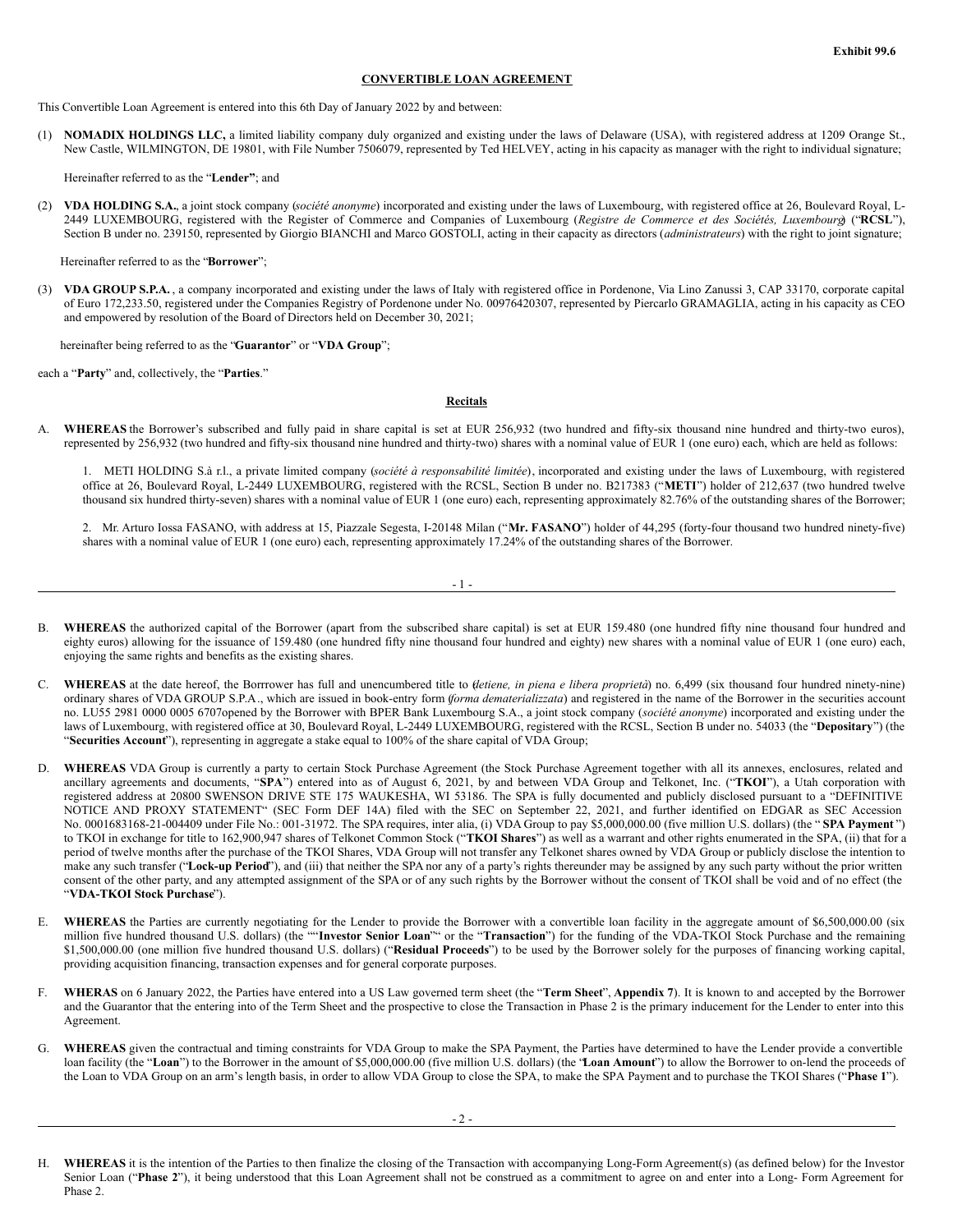#### **NOW THEREFORE IT IS HEREBY AGREED** as follows:

# **1. DEFINITIONS AND INTERPRETATION**

1.1 Definitions

In this Agreement (including the Recitals), the following terms not otherwise defined herein shall have the meanings indicated:

"**Agreement**" means this Convertible Loan Agreement as originally executed or as it may be amended from time to time.

"**Appendix**" means an appendix to this Agreement.

"**Applicable Interest Rate**" means a rate of zero basis points during the first six months as from the Drawdown. As from the Repayment Date, and unless a Long-Form Agreement has replaced this Loan Agreement, an interest at the rate for commercial transactions as determined in the law of April 18, 2004 regarding actions against late payments for commercial transactions, as amended, will apply on any outstanding amounts (including principal, Premium, fees and costs).

"**Business Day**" means a day (other than a Saturday or Sunday or public holiday) on which banks and foreign exchange markets are open for general business in Luxembourg.

"**Conditions Precedent**" has the meaning assigned to such term in Clause 5.

"**Disruption Event**" means either or both of:

(a)a material disruption to those payment or communications systems or to those financial markets which are, in each case, required to operate in order for payments to be made which disruption is not caused by, and is beyond the control of, any of the Party whose operations are disrupted; or

(b)the occurrence of any other event which results in a disruption (of a technical or systems-related nature) to the treasury or payments operations of a Party preventing payments to be made which disruption is not caused by, and is beyond the control of the Party whose operations are disrupted.

"**Drawdown**" means the act of the Borrower of borrowing under the Agreement.

"**Drawdown Date**" means the date on which the Drawdown of the Loan is made.

"**Drawdown Request**" means a drawdown request, substantially in the form set out in Appendix 1.

**"Effective Date**" means the date of the Drawdown.

"**Event of Default**" has the meaning assigned to such term in Clause 10 hereof.

"Finance Document" means this Agreement, the Security Documents, the Subordination Agreement" and any ancillary document or additional accession, guarantee or security document.

"**Financial Indebtedness**" means any indebtedness for or in respect of:

(a) moneys borrowed;

(b) any amount raised pursuant to any note purchase facility or the issue of bonds, notes, debentures, loan stock or any similar instrument;

(c) the amount of any liability in respect of any lease or hire purchase contract which would, in accordance with GAAP, be treated as a balance sheet liability;

- (d) receivables sold or discounted;
- (e) any amount raised under any other transaction (including any forward sale or purchase agreement) of a type not referred to in any other paragraph of this definition having the commercial effect of a borrowing;
- (f) any derivative transaction entered into in connection with protection against or benefit from fluctuation in any rate or price (and, when calculating the value of any derivative transaction, only the marked to market value (or, if any actual amount is due as a result of the termination or close-out of that derivative transaction, that amount) shall be taken into account);
- (g) any counter-indemnity obligation in respect of a guarantee, indemnity, bond, standby or documentary letter of credit or any other instrument issued by a bank or financial institution; and
- (h) the amount of any liability in respect of any guarantee or indemnity for any of the items referred to in paragraphs (a) to (g) above.

"**Investor Senior Loan"** has the meaning conferred to it in the Recitals point E.

"**Loan**" has the meaning conferred to it in the Recitals point F.

"**Loan Amount**" has the meaning conferred to it in the Recitals point F.

"**Loan Term**" means a period of six (6) months commencing on the Effective Date.

"**Long-Form Agreement(s)**" means an agreement containing the terms of the Phase 1 and the Investor Senior Loan herein, as applicable.

"**Material Adverse Effect**" means a material adverse effect on (a) the business, assets, properties, liabilities (actual or contingent), operations, financial condition or business prospects, of the Borrower, individually, or the Borrower and its Subsidiaries taken as a whole; or (b) the ability of an Obligor to perform its obligations under any Finance Document; or (c) the validity or enforceability of, or the effectiveness or ranking of any security granted or purported to be granted pursuant to any of, the Finance Documents; or (d) the rights or remedies of the Lender under any of the Finance Documents.

"**Material Agreement**" means any contract or other arrangement (other than the Finance Documents), whether written or oral, to which the Borrower, individually, or the Borrower and its Subsidiaries taken as a whole is a party as to which the breach, non-performance, cancellation or failure to renew by any party thereto could reasonably be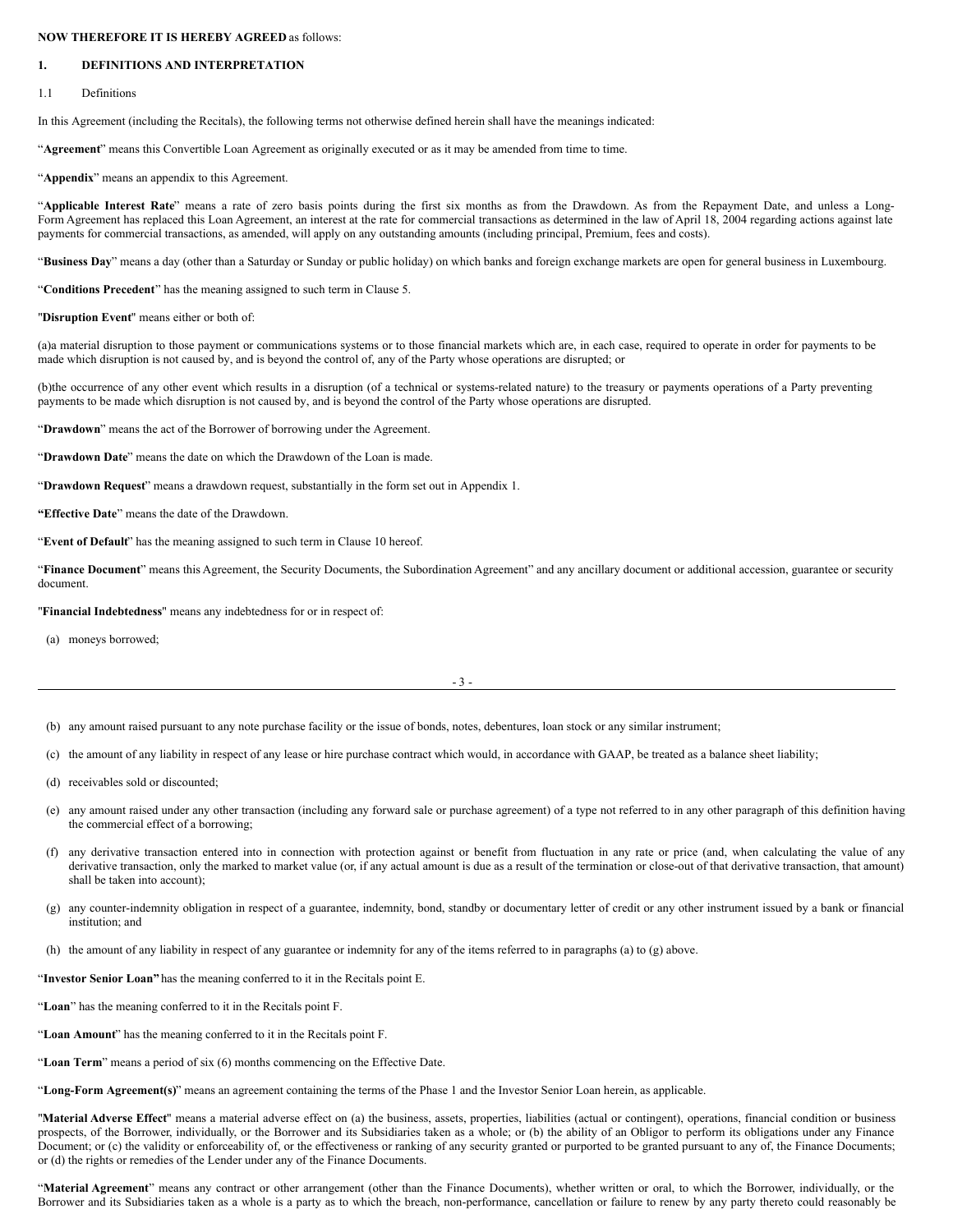#### expected to have a Material Adverse Effect.

"**Obligor**" means the Borrower and VDA Group as Guarantor, and any other party that may in the future become an obligor.

"**Phase 1**" has the meaning conferred to it in the Recitals point F.

"**Phase 2**" has the meaning conferred to it in the Recitals point G.

"**Premium**" means the 500,000 United States Dollars premium to the Lender for making the Loan available to the Borrower referred to in Clause 7.1.

"**Security Documents**" means the VDA Holding Share Pledge Agreement, the VDA Group Share Pledge Agreement and the Subordination Agreement.

 $\Lambda$  -

"**SPA**" has the meaning conferred to it in the Recitals point D.

"**SPA Payment**" has the meaning conferred to it in the Recitals point D.

"**Subordination Agreement**" has the meaning conferred to it in Clause 4.

"**Recitals**" are the recitals to this Agreement.

"**Repayment Date**" means the date falling six calendar months from the Effective Date.

"Taxes" means any taxes (including interest or penalties thereon) which are now or at any time hereafter imposed, assessed, charged, levied, collected, demanded, withheld or claimed by the United States or Luxembourg or any tax authority thereof or therein or any other jurisdiction through which the Borrower is directed by the Lender to effect payments.

"**TKOI**" has the meaning conferred to it in the Recitals point D.

"**TKOI Bank Account**" has the meaning conferred to it in the Clause 2.2.

"**TKOI Shares**" has the meaning conferred to it in the Recitals point D.

"**Transaction**" has the meaning conferred to it in the Recitals point E.

"**VDA Group**" has the meaning conferred to it in the Recitals point C.

"**VDA Group Share Pledge Agreement**" has the meaning conferred to it in the Clause 3.3.2.

"**VDA Holding Share Pledge Agreement**" has the meaning conferred to it in Clause 3.3.1.

"**VDA-TKOI Stock Purchase**" has the meaning conferred to it in the Recitals point D.

### 1.2 Interpretation

Unless the context or the express provisions of this Agreement otherwise require, the following shall govern the interpretation of this Agreement:

- 1.2.1 All references to "Clause" or "sub-Clause" are references to a Clause or sub-Clause of this Agreement.
- 1.2.2 The terms "hereof", "herein" and "hereunder" and other words of similar import shall mean this Agreement as a whole and not any particular part hereof.
- 1.2.3 Words importing the singular number include the plural and vice versa.
- 1.2.4 The headings are for convenience only and shall not affect the construction hereof.

# **2. LOAN**

#### 2.1 Loan

On the terms and subject to the conditions set forth herein, and subject to the fulfilment of the Conditions Precedent, the Lender will make available to the Borrower a loan in the amount of USD 5,000,000 (five million U.S. dollars).

The Loan will be used solely to allow VDA Group to purchase TKOI Shares.

```
2.2 Drawdown
```
Subject to the conditions of this Agreement, the Borrower may request the paying out of the Loan by delivering a completed Drawdown Request to the lender by not later than 10.00 a.m. one Business Day before the proposed Drawdown Date (or such shorter time as agreed by the Parties). The deadline to exercise the Drawdown is 20 January 2022. The Drawdown can only be made one time and for the full Loan Amount

- 5 -

The payment of the Loan will be effected by wire transfer directly to the Bank Account of TKOI Beneficiary Acct#: 501059612, ABA#: 12114, with Heritage Bank of Commerce, 224 Airport Pkwy, San Jose, CA 95110, USA (the "**TKOI Bank Account**").

The Lender will instruct its bank or paying agent (as the case may be) in such way that it will bear the costs of the wire transfer, so that the net amount of USD 5,000,000 (five million U.S. dollars) will be transferred to the TKOI Bank Account. The Borrower commits to reimburse the Lender within five (5) business days for any such banking / wire transfer cost.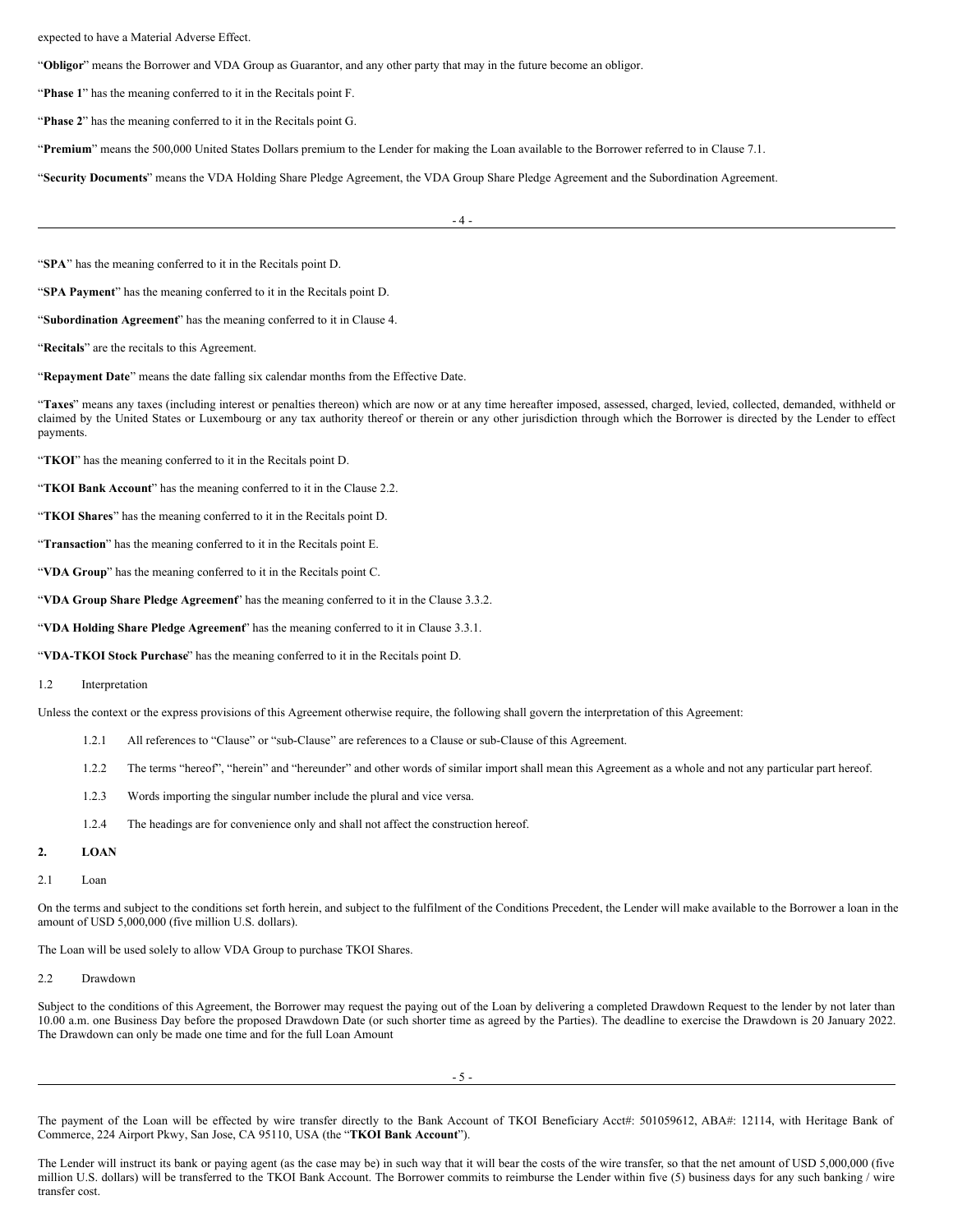# **3. COLLATERALS**

To secure the repayment of the Loan, the collaterals listed below will be granted to the Lender:

3.1 The shareholders of the Borrower will grant on the date hereof a pledge over the shares held by them in the Borrower. A draft of the share pledge agreement between the shareholders of the Borrower, the Lender and the Borrower is attached hereto under Appendix 2 (the "**VDA Holding Share Pledge Agreement**").

3.2 The Borrower will grant on the date hereof a pledge over the shares held by it in VDA Group. A draft of the share pledge agreement between the Borrower, the Lender and VDA Group is attached hereto under Appendix 3 (the "**VDA Group Share Pledge Agreement**").

# **4. SUBORDINATION**

The Lender has agreed to make available to the Borrower the Loan Amount on the condition that all the debts due by the Borrower to the creditors listed below are subordinated to the Loan (including the principal amount, any premium, interest, costs and fees), including but not limited to the debts listed below :

4.1 Debt to METI HOLDING SARL amounting to EUR 511,500.00 as at October 18, 2021.

4.2 Debt to MULTIMEDIA SRL (formerly VDA MULTIMEDIA SpA) amounting to EUR 1,260,562.19, as at October 18, 2021.

4.3 Debt to DISTRESS TO VALUE SA amounting to EUR 2,100,000.00 as principal and EUR 278,238.85 as interest, as at October 18, 2021.

The above figures are from the interim accounts of the Borrower dated 18 October 2021.

A draft of the subordination agreement relating to all the debts towards the creditors listed under 4.1, 4.2 and 4.3 are attached hereto under Appendix 4 (the "**Subordination Agreement**").

# **5. CONDITIONS PRECEDENT FOR DRAWDOWN**

The Drawdown of the Loan is subject to the following conditions precedent (the "**Conditions Precedent**"):

- 5.1 Due execution of the Subordination Agreement;
- 5.2 Due execution and perfection of the VDA Holding Share Pledge Agreement;
- 5.3 Due execution and perfection of the VDA Group Share Pledge Agreement;

5.4 Delivery to the Depositary of the notice pursuant to the form set forth in the Schedule 2 of the VDA Group Share Pledge Agreement.

- 6 -

# **6. REPAYMENT AND PREPAYMENT**

#### **6.1 Repayment**

Except as otherwise provided herein, the Borrower shall repay the Loan in full, including the principal amount, and the Premium, at the expiration of the Loan Term ("**Repayment Date**").

#### **6.2 Prepayment**

The Borrower may prepay the Loan in whole or in part at any time in accordance with the express terms of this Agreement. Prepayments may occur upon five (5) Business Days' notice. A prepayment shall have no impact on the Premium or any costs or fees, which – subject to the provisions of this Agreement - will remain due in full regardless of such prepayment or the date thereof.

# **7. PREMIUM AND INTEREST**

#### **7.1 Premium**

On the Repayment Date, the Borrower shall pay to the Lender, in addition to the principal amount, a US \$500,000.00 (five hundred thousand U.S. dollars) premium (the "Premium") (but no other interest).

The Premium is not applicable, and no amounts will be due by the Borrower in relation thereof, if the Investor Senior Loan is agreed on by the Parties in one or several Long-Form Agreement(s) prior to the Repayment Date, which Long-Form Agreement(s) will include the interest then applicable, or if the Lender converts the Loan Amount under Section 9.1.

#### **7.2 Interest**

If the Investor Senior Loan is agreed on by the Parties in one or several Long-Form Agreement(s) prior to the Repayment Date, and therefore the Premium is not applicable, the interest to be applied on the Loan as from the Effective Date will be agreed in the Investor Senior Loan agreement.

# **8. PAYMENTS – GROSS-UP, SET-OFF OR COUNTERCLAIM**

The Borrower shall indemnify the Lender against any increase in lending costs which might occur due to withholding tax.

All payments to be made by the Borrower to the Lender under this Agreement shall be made in full without set-off or counterclaim and (except to the extent required by law) free and clear of, and without deduction for, or on account of, any Taxes. If the Borrower shall be required by applicable law to make any deduction or withholding from any payment under this Agreement, it shall increase any payment due hereunder to such amount as may be necessary to ensure that the Lender receives a net amount equal to the full amount which it would have received had payment not been made subject to such Taxes or any other deduction. In the event that any of these taxes or other levies will be refundable, the Lender and Borrower will cooperate to get them refunded.

# **9. CONVERSION OPTION**

9.1 On the date falling six calendar months from the Effective Date and on the conditions that (i) the Investor Senior Loan is not entered into by the Borrower and the Lender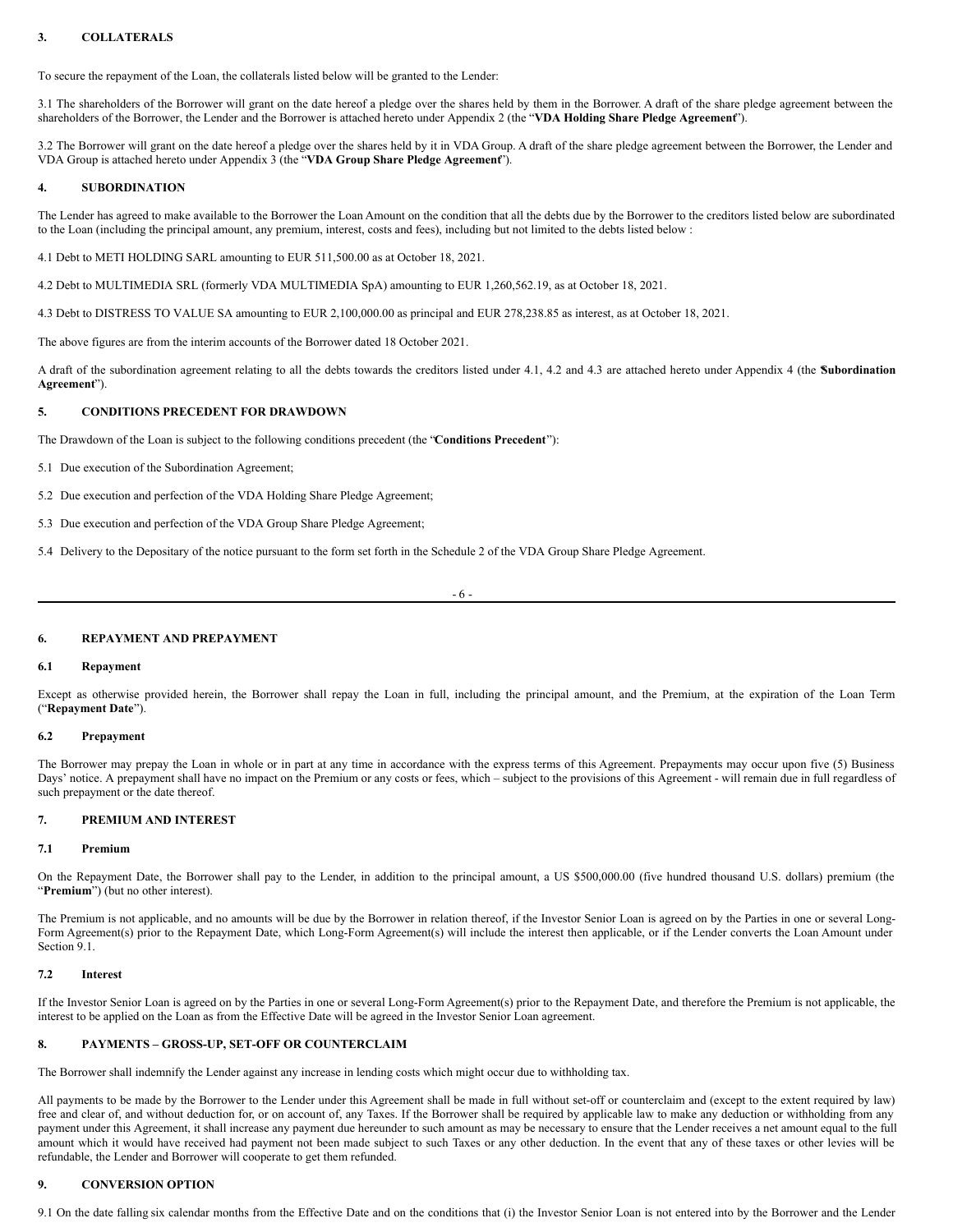and (ii) the Borrower does not repay the Loan Amount and the Premium, the Lender may, at its sole discretion and upon 30 days' written notice to the Borrower, elect to convert the outstanding Loan Amount by requiring the Borrower to terminate the Loan in exchange for issuance of additional shares of the Borrower allowing the Lender to be holder of 38,30% of the share capital of the Borrower.

9.2 Any shares arising as a result of a conversion pursuant to this clause shall, as from conversion, rank*pari passu* in all respects with the other ordinary shares of the Borrower for the time being in issue save that any entitlement to dividend attributable to such new ordinary shares in respect of the financial year of the Borrower in which the conversion date falls shall accrue on a daily basis as from (but excluding) the conversion date. Upon conversion, each of the VDA Group Share Pledge Agreement and the VDA Holding Share Pledge Agreement shall terminate and any shares pledged thereunder released from pledge, and the Subordination Agreement shall terminate.

### **10. BORROWER COVENANTS**

# **10.1 Negative pledge**

(a)The Borrower shall not create or permit to subsist any security interest over any of its assets and shall procure that the Guarantor does not create any new security interest.

- (b) The Borrower shall not:
	- (i) sell, transfer or otherwise dispose of any of its assets on terms whereby they are or may be leased to or re-acquired by the Borrower;
	- (ii) sell, transfer or otherwise dispose of any of its receivables on recourse terms;
	- (iii) enter into any arrangement under which money or the benefit of a bank or other account may be applied, set-off or made subject to a combination of accounts; or
	- (iv) enter into any other preferential arrangement having a similar effect,

in circumstances where the arrangement or transaction is entered into primarily as a method of raising financing for its operations or of financing the acquisition of an asset.

- (c) Paragraphs (a) and (b) above do not apply to any security, listed below:
	- (i) the Security Documents;
	- (ii) any statutory lien existing as of the date hereof;
	- (iii) any lien arising in the ordinary course of business;
	- (iv) any security that is released prior to the Drawdown;
	- (v) any lien arising by operation of law.

# **10.2. Disposals**

(a) The Borrower shall not enter into a single transaction or a series of transactions (whether related or not and whether voluntary or involuntary) to dispose of all or any part of any material asset.

(b)It is understood between the Parties that in case the Investor Senior Loan is not entered into by the Borrower and the Lender by February 26, 2022, or the different day mutually agreed in writing by the Parties, the Borrower will need to repay the Loan Amount and the Premium, therefore the Borrower and VDA Group will not be restricted in carrying out any transaction (including but not limited to, disposal, sale, transfer, pledge, encumber or otherwise disposal of any shares of capital stock or any other instruments representing the capital or giving access to the shares of VDA Group or the Borrower) under the conditions that such transaction (i) effectively ensures the repayment of the Loan Amount and the Premium; and (ii) will not decrease or deprive until the repayment of the Loan and the Premium, the security interest granted to the Lender by the Security Documents; and (iii) until the Loan Amount and the Premium is repaid, will not create any Financial Indebtedness unsubordinated to the Loan, the Premium and any other claims of the Borrower under this Agreement; and (iv) until and as from the Loan Amount and the Premium being repaid, not have a Material Adverse Effect on the going concern prospective of the Borrower.

- 8 -

(c)Without prejudice to the provisions under paragraph (b) above, paragraph (a) above does not apply to any disposal made in the ordinary course of business, and on arm's length terms to an unrelated third party.

(d)Without prejudice to the provisions under paragraph (b) above, the Borrower specifically undertakes not to sell, transfer, pledge, encumber or otherwise dispose of any shares of capital stock or any other instruments representing the capital or giving access to the shares of VDA Group, save for the VDA Group Share Pledge Agreement.

(d) VDA Group specifically undertakes not to sell, transfer, pledge, encumber or otherwise dispose of any shares of capital stock or any warrants issued by TKOI.

#### **10.3 Financial Indebtedness**

- (a) The Borrower may not incur or permit to be outstanding any Financial Indebtedness.
- (b) Paragraph (a) above does not apply to:
	- (i) any Financial Indebtedness incurred under the Loan;
	- (ii) any debt subordinated under the Subordination Agreement;
	- (iii) any Financial Indebtedness repaid prior to the Drawdown;
	- (iv) any Financial Indebtedness existing as of the date hereof listed in**Appendix 6**;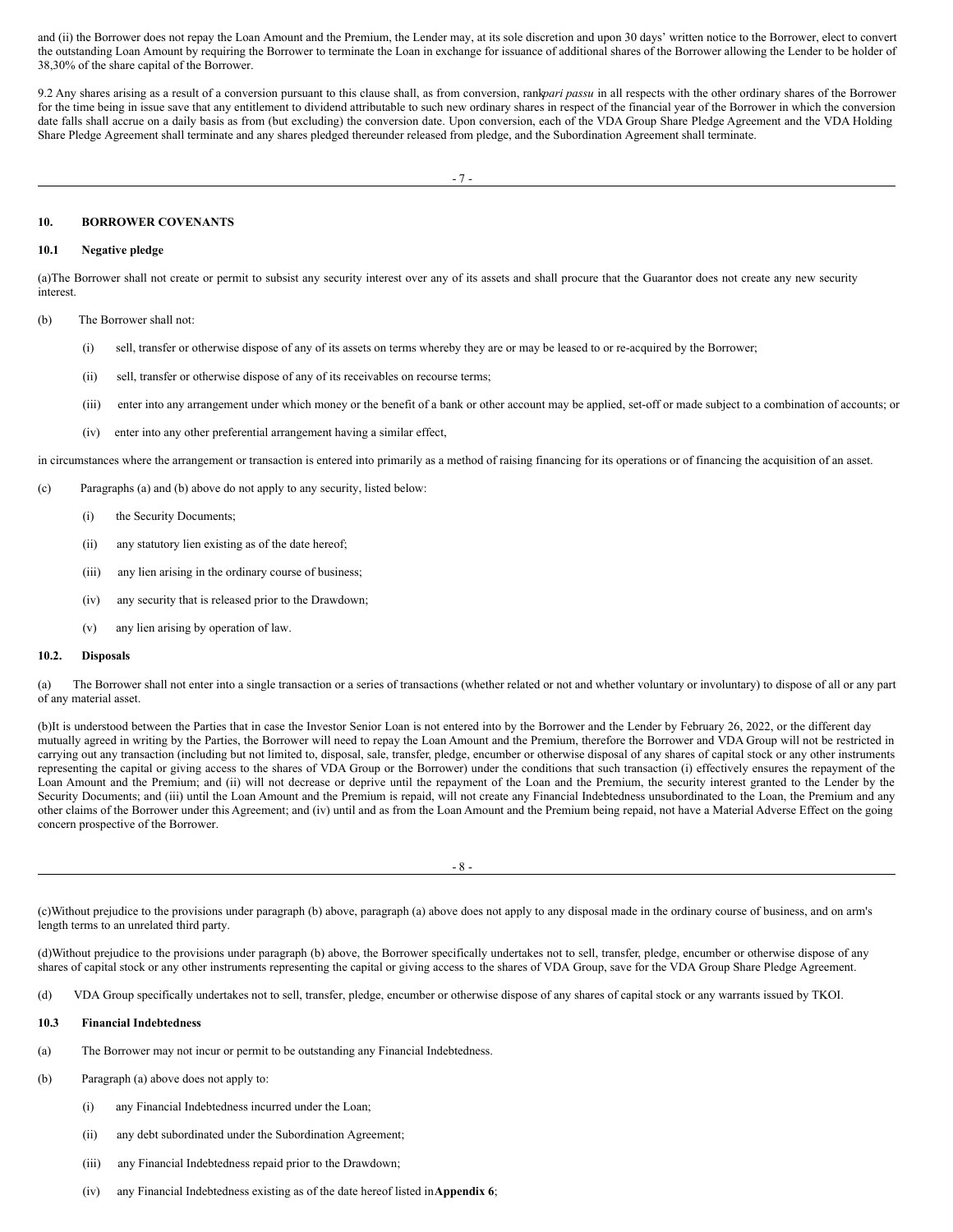- (v) any Financial Indebtedness incurred in the normal course of business.
- (vi) any Financial Indebtedness of VDA Group to the Borrower in relation to the Loan Amount lent by Borrower to VDA Group.

#### **10.4 Lending and guarantees**

The Borrower shall not give or allow to be outstanding any guarantee or indemnity to or for the benefit of any person in respect of any obligation of any other person relating to Financial Indebtedness or enter into any document under which the Borrower assumes any liability of any other person other than any guarantee or indemnity given under the Loan or the Security Documents.

### **10.5 Merger**

(a) The Borrower shall not enter into any amalgamation, merger, demerger, or corporate reconstruction other than on terms approved by the Lender (acting reasonably).

#### **10.6 Change of business**

- (a) The Borrower may not carry on any material business other than its current activities exercised in the normal course of business.
- (b) The Borrower may not acquire, incorporate or create any new subsidiary or branch without approval by the Lender (acting reasonably).

#### **10.7 Acquisitions**

The Borrower may not make any acquisition or investment other than as permitted under this Agreement or the acquisition of any other assets in connection with the ordinary course of its business.

#### **10.8 Other agreements**

The Borrower may not enter into any Material Agreement other than:

(a) the Loan and the documents contemplated therein;

 $-$  9  $-$ 

- (b) any other agreement expressly allowed under any other term of this Agreement; or
- (c) any other agreement entered into by the Borrower in the ordinary course of its business.

#### **10.9 Shares, dividends and share redemption**

(a)The Borrower shall not issue any further shares unless provided for in this Agreement or amend any rights attaching to its issued shares in a manner which could be reasonably expected to be materially prejudicial to the Lender.

#### (b) The Borrower shall not:

(i)declare, make or pay any dividend, charge, fee or other distribution (or interest on any unpaid dividend, charge, fee or other distribution) (whether in cash or in kind) on or in respect of its share capital (or any class of its share capital);

- (ii) repay or distribute any dividend or share premium reserve;
- (iii) pay any management, advisory or other fee to the shareholders of the Borrower; or
- (iv) redeem, repurchase, defease, retire or repay any of its share capital or resolve to do so.

#### **10.10 Taxes**

- (a) The Borrower must pay all taxes due and payable by it prior to the accrual of any fine or penalty for late payment, unless (and only to the extent that):
	- (i) payment of those taxes is being contested in good faith and adequate reserves are being maintained for those taxes and the costs required to contest them; or

(ii)such payment can be lawfully withheld and failure to pay those taxes is not reasonably likely to have a Material Adverse Effect and provided that the Borrower shall take all reasonable steps to ensure that such taxes are paid and discharged as soon as reasonably practicable.

(b)The Borrower must ensure that its residence for tax purposes is in its jurisdiction and that it does not have a branch, agency or permanent establishment or permanent representative in any other jurisdiction.

(c) The Borrower must comply with all tax filing and reporting obligations.

#### **10.11 Information and Reporting**

From the date of this Agreement and for so long as any amount is outstanding under this Agreement:

(a)the Borrower shall provide the Lender, out of its own initiative and promptly upon becoming aware of it, with information on all material events related to the Borrower, its assets or its business, that are likely to affect its capacity to honor its obligations towards the Lender, or that are likely to have another Material Adverse Effect for the Lender, and in particular the details of any litigation, arbitration or administrative proceedings or investigations which are current, threatened or pending against the Borrower or any member of the Borrower's group;

(b)the Borrower shall provide the Lender with a copy of its statutory and customary filings and reports, including in particular its financial statements, intermediary balance sheets, quarterly reports etc., and at the same time as they are dispatched, copies of all documents dispatched by the Borrower to its shareholders generally or its creditors generally (or any class of them);

(c)the Borrower shall promptly provide the Lender with all information and documents reasonably requested by the Lender regarding the financial condition, business and operations of the Borrower or any member of the Borrower's group;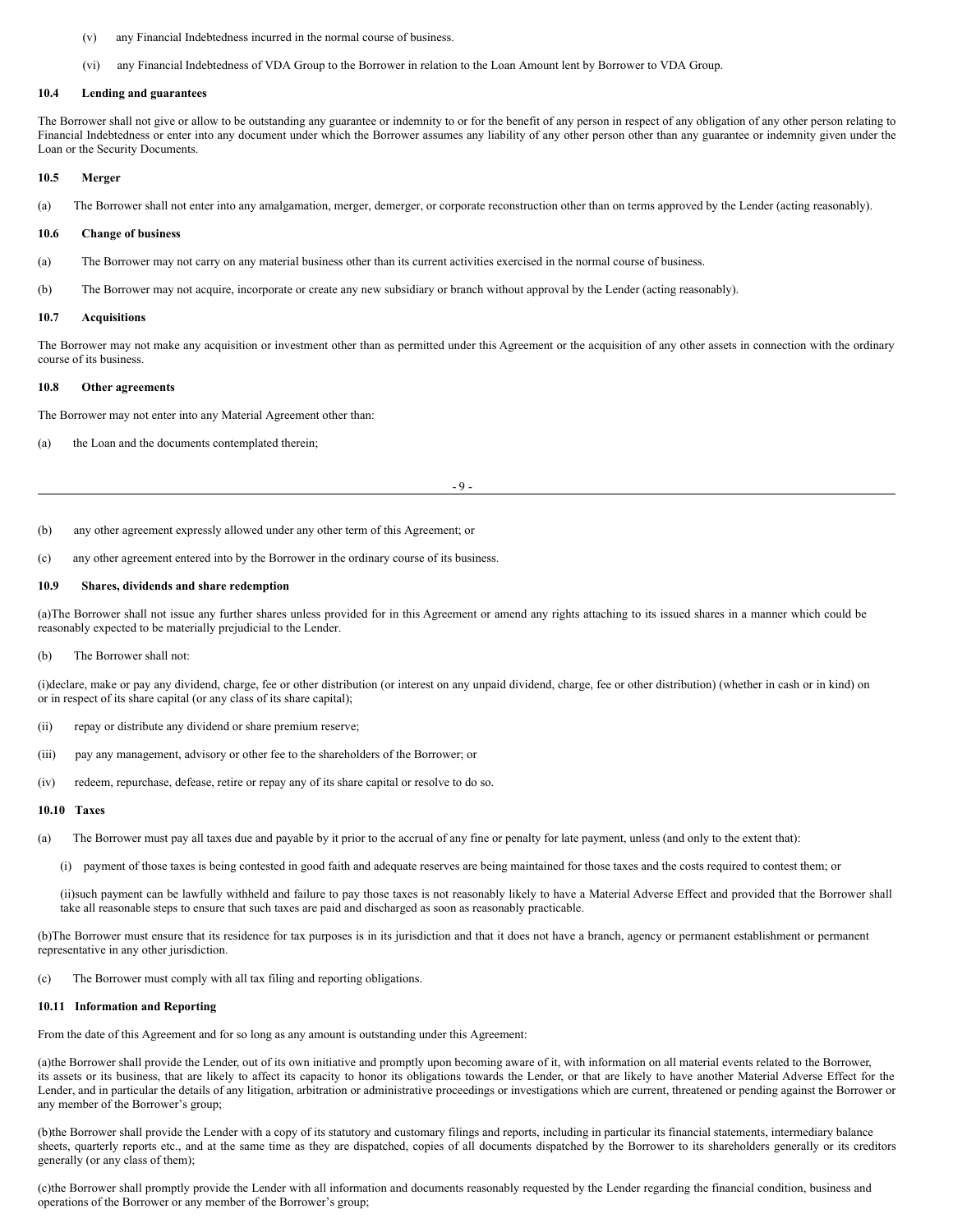(e)The Borrower shall provide within 15 January 2022 the Lender with a copy (certified by a director) of (i) the agreement executed between the Borrower and the Guarantor in respect of the Loan amount lent by the Borrower to VDA Group and (ii) the resolution of the board of directors of the Guarantor held on December 30, 2021.

#### **10.12 Term Sheet**

The Borrower shall respect the Binding Terms (as defined in the Term Sheet) of the Term Sheet, and any breach by the Borrower of the Binding Terms of the Term Sheet shall also be a breach of this Agreement.

#### **10.13 VDA Group**

VDA Group undertakes to respect, and the Borrower shall procure that VDA Group shall equally respect,*mutatis mutandis*, the provisions in this Clause 10.

auditor sworn to professional secrecy and shall provide such auditor with full access to its premises, books, records and data.

# **11. TERMINATION BY LENDER AND EVENTS OF DEFAULT**

The Lender may terminate this Agreement upon one month's written notice to the Borrower in an Event of Default. Each of the following constitutes an "**Event of Default**" with respect to the Loan. The Lender may accelerate the Loan during a continuation of any of the following events:

- 11.1 Failure to pay principal, and/ or Premium and/or interests when due.
- 11.3 Failure by the Borrower or VDA Group to satisfy when due any material liens, claims, or judgments against the Borrower or VDA Group, in any event each individually for an amount not lower than EUR 10,000.00 and in the aggregate EUR 50,000.00, unless its failure to pay is caused by (i) an administrative or technical error; or (ii) a Disruption Event; and payment is made within three (3) Business Days of its due date.
- 11.4 Any material misrepresentation or material breach of any covenant in any documents or submissions made by the Borrower in this Agreement, in any Security Document or in the Subordination Agreement.
- 11.5 Failure to cure defaults not detailed above within the applicable cure periods.
- 11.6 The Borrower defaults in the performance or observance of any of its obligations under or in respect of this Agreement (other than a payment obligation in respect to the principal, and/ or Premium and/or interests) and/or the Security Documents and/ or any other Finance Document and such default (if capable of being remedied) is not remedied within thirty (30) days.
- 11.7 Filing or action for VDA Group to be declared in a state of insolvency or any similar proceedings affecting the rights of creditors generally, including any proceedings provided for by Italian Royal Decree of 16 March 1942, No. 267, as amended, supplemented or replaced from time to time also by Italian Legislative Decree of 12 January 2019, No. 14.
- 11.8 Filing or action against the Borrower to obtain the bankruptcy (*faillite*), insolvency, moratorium (*moratoire*), controlled management (*gestion contrôlée*), suspension of payments (*sursis de paiement*), court-ordered liquidation (*liquidation judiciaire*), voluntary liquidation (*liquidation volontaire*) or reorganization or any similar proceedings affecting the rights of creditors generally.

$$
-11-
$$

- 11.9 If the Borrower or VDA Group (i) is unable or admits inability to pay its debts as they fall due; or (ii) is deemed to, or is declared to, be unable to pay its debts under applicable law; or (iii) suspends or threatens to suspend making payments on any of its debts; or (iv) by reason of actual or anticipated financial difficulties, commences negotiations with one or more of its creditors (excluding the Lender in its capacity as such) with a view to rescheduling any of its indebtedness.
- 11.10 Any attachment, sequestration, distress or execution or any analogous process in any jurisdiction that affects any asset or assets of the Borrower or VDA Group and is not discharged within twenty (20) Business Days.
- 11.11 The Borrower or VDA Group ceases to carry on (or threatens to cease to carry on) all or a substantial part of its business except as a result of any disposal allowed under this Agreement.
- 11.12 It is or becomes unlawful for the Borrower or VDA Group to perform any of its obligations under this Agreement or a Security Document created or expressed to be created or any subordination created under the Subordination Agreement is or becomes unlawful.
- 11.13 Any obligation or obligations of the Lender or VDA Group under this Agreement or a Security Document are not or cease to be legal, valid, binding or enforceable and the cessation individually or cumulatively materially and adversely affects the interests of the Lender.
- 11.14 The Loan or a Security Document ceases to be in full force and effect or any subordination created under the Subordination Agreement ceases to be legal, valid, binding, enforceable or effective or is alleged by a party to it (other than the Lender) to be ineffective.
- 11.15 The Borrower or VDA Group rescinds or purports to rescind or repudiates or purports to repudiate all or part of this Agreement, a Security Agreement or the Subordination Agreement.
- 10.16 Any other material change that may adversely affect the Borrower's ability to fulfill its obligations under this Agreement.

# **11.ACCELERATION**

At any time after the occurrence of an Event of Default which is continuing, the Lender may, by written notice to the Borrower:

- 11.1 declare all or part of the Loan, accrued by the Premium as well as all accrued interest thereon and any other sum then payable under this Agreement to be immediately due and payable, whereupon such amounts shall become so due and payable; and/or
- 11.2 declare all or part of the Loan to be payable on demand whereupon the same shall become payable on demand.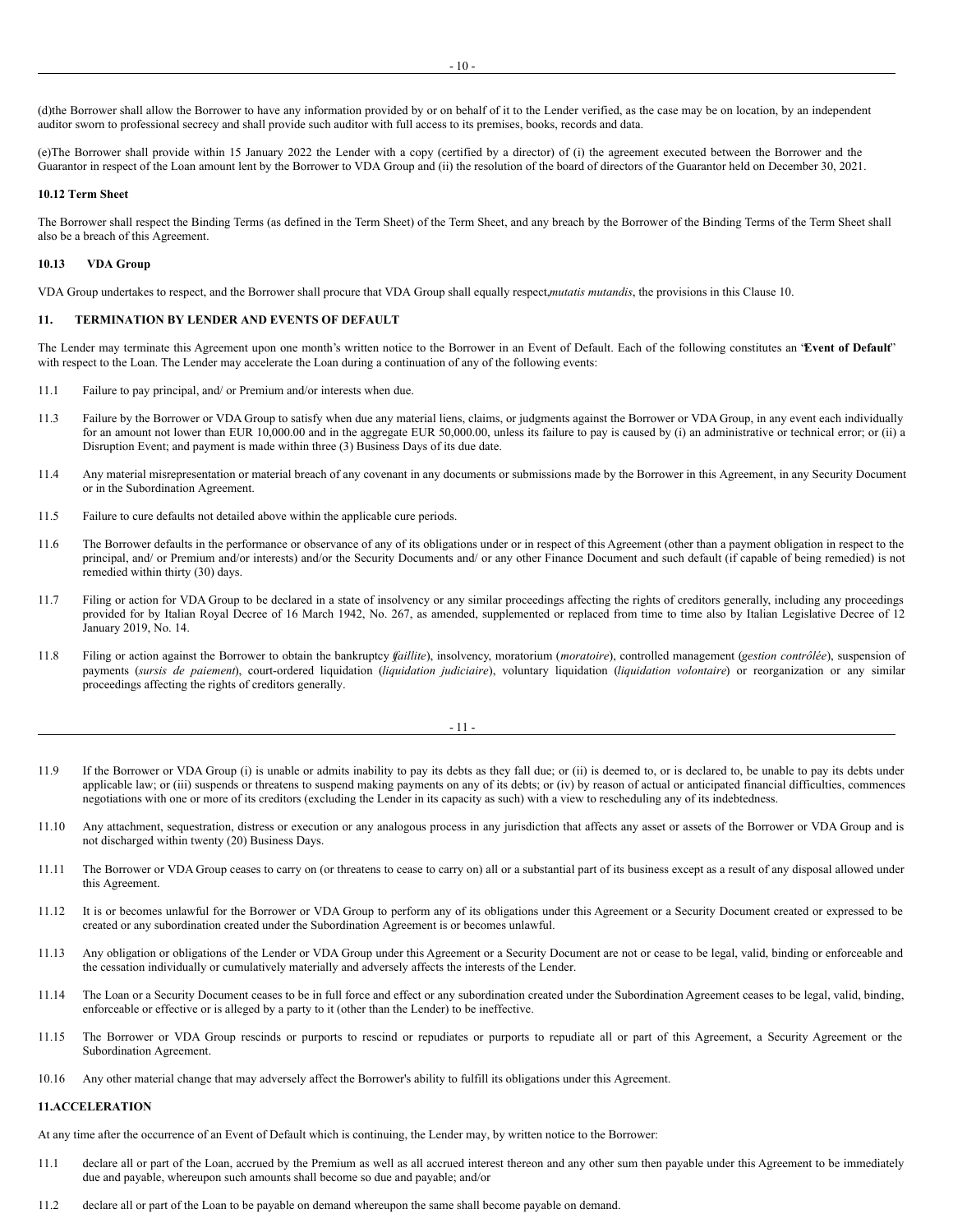#### <span id="page-22-0"></span>**12. REPRESENTATIONS AND WARRANTIES**

- 12.1 Each of the Parties hereby represents, warrants and undertakes to the other that:
	- a) it has the legal right, full power and authority to execute and deliver, and to exercise its rights and perform its obligations under this Agreement;
	- b) all corporate action required by it to validly and duly authorise the execution and delivery of, and the exercise of its rights and the performance of its obligations under this Agreement has been duly taken;

- 12 -

- c) the execution and performance of this Agreement does not and will not breach its articles of incorporation or other constitutional documents or any agreement or obligation by which it is bound or violate any applicable law;
- d) this Agreement (when executed) will constitute its valid and binding obligations, enforceable in accordance with its terms;
- 12.2 The Borrower further gives the Warranties and makes the Representations in**Appendix 5** to this Agreement.
- 12.3 Lender represents and warrants to, and agrees with, the Borrower that the following is true and complete as of the Closing:
	- a) Purchase for Own Account. The Lender understands that the Note has not been registered, and will not be registered, under the Securities Act of 1933, as amended (the "Act") on the basis of the exemption provided by Section 4(a)(2) of the Act and Regulation D promulgated thereunder. The Lender represents that it is acquiring the Loan and as the case may be, the Conversion Shares solely for its own account and beneficial interest for investment and not for sale or with a view to distribution of the Loan or Conversion Shares or any part thereof.
	- b) Information and Sophistication. The Lender hereby: (a) acknowledges that it has received certain information it has requested from the Borrower, but that due to the time constraints on the Borrower's side it has not been able to perform a comprehensive due diligence on the Borrower, its assets and its business, so that the Lender has decided whether to make the Loan and as the case may be acquire the Conversion Shares based on the information received from the Borrower, and the representations, warranties and covenants of the Borrower; and (b) further represents that it has such knowledge and experience in financial and business matters that it is capable of evaluating the merits and risk of this investment.
	- c) Ability to Bear Economic Risk. The Lender acknowledges that investment in the Loan or Conversion Shares involves a degree of risk, and represents that it is able, without materially impairing its financial condition, and without being obliged to do so, to hold the Loan or Conversion Shares for an indefinite period of time.
	- d) Restricted Securities. The Lender is aware that the Loan and Conversion Shares or any portion thereof are deemed "restricted securities" (as defined under Rule 144(a) (3) under the Act) and may not be sold unless an applicable exemption exists under applicable US and/or non-US securities laws.
	- e) Accredited Investor Status. The Lender is an "Accredited Investor" as such term is defined in Rule 501(a) under the Act.
	- f) Further Limitations on Disposition. Without in any way limiting the representations set forth above, the Lender further agrees not to make any disposition of all or any portion of the Loan or Conversion Shares unless and until:
		- (i) There is then in effect a Registration Statement under the Act covering such proposed disposition and such disposition is made in accordance with such Registration Statement; or
		- (ii) The Lender shall have notified the Borrower of the proposed disposition and if reasonably requested by the Borrower, Lender shall have furnished the Borrower with an opinion of counsel, reasonably satisfactory to the Borrower, that such disposition will not require registration under the Act or any applicable state securities laws.

- 13 -

g) No Bad Actor Disqualification. No "bad actor" disqualifying event described in Rule 506(d)(1)(i)-(viii) of the Act (a "Disqualification Event") is applicable to the Lender or, to the Lender's knowledge, any Lender Covered Person (as defined below), except for a Disqualification Event as to which Rule 506(d)(2)(ii-iv) or (d)(3), is applicable.

"**Lender Covered Person**" means, with respect to the Lender as an "issuer" for purposes of Rule 506 promulgated under the Act, any Person listed in the first paragraph of Rule 506(d)(1).

# **13. GUARANTEE:**

- 13.1. VDA Group as Guarantor irrevocably and unconditionally, jointly and severally (*solidairement et indivisiblement*) as a principal obligor and not merely as a surety and on the basis of obligations directly enforceable against it:
	- a) guarantees to the Lender punctual performance by each other Obligor of all that Obligor's obligations under this Agreement or any other Finance Document;
	- b) undertakes with the Lender that whenever an Obligor does not pay any amount when due under or in connection with any Finance Document, it shall immediately on demand pay that amount as if it was the principal obligor; and
	- c) agrees with the Lender that if any obligation guaranteed by it is or becomes unenforceable, invalid or illegal, it will, as an independent and primary obligation, indemnify the Lender immediately on demand against any cost, loss or liability it incurs as a result of an Obligor not paying any amount which would, but for such unenforceability, invalidity or illegality, have been payable by it under a Finance Document on the date when it would have been due.

#### **13.2 Continuing Guarantee**

This guarantee is a continuing guarantee and will extend to the ultimate balance of sums payable by any Obligor under Finance Document regardless of any intermediate payment or discharge in whole or in part.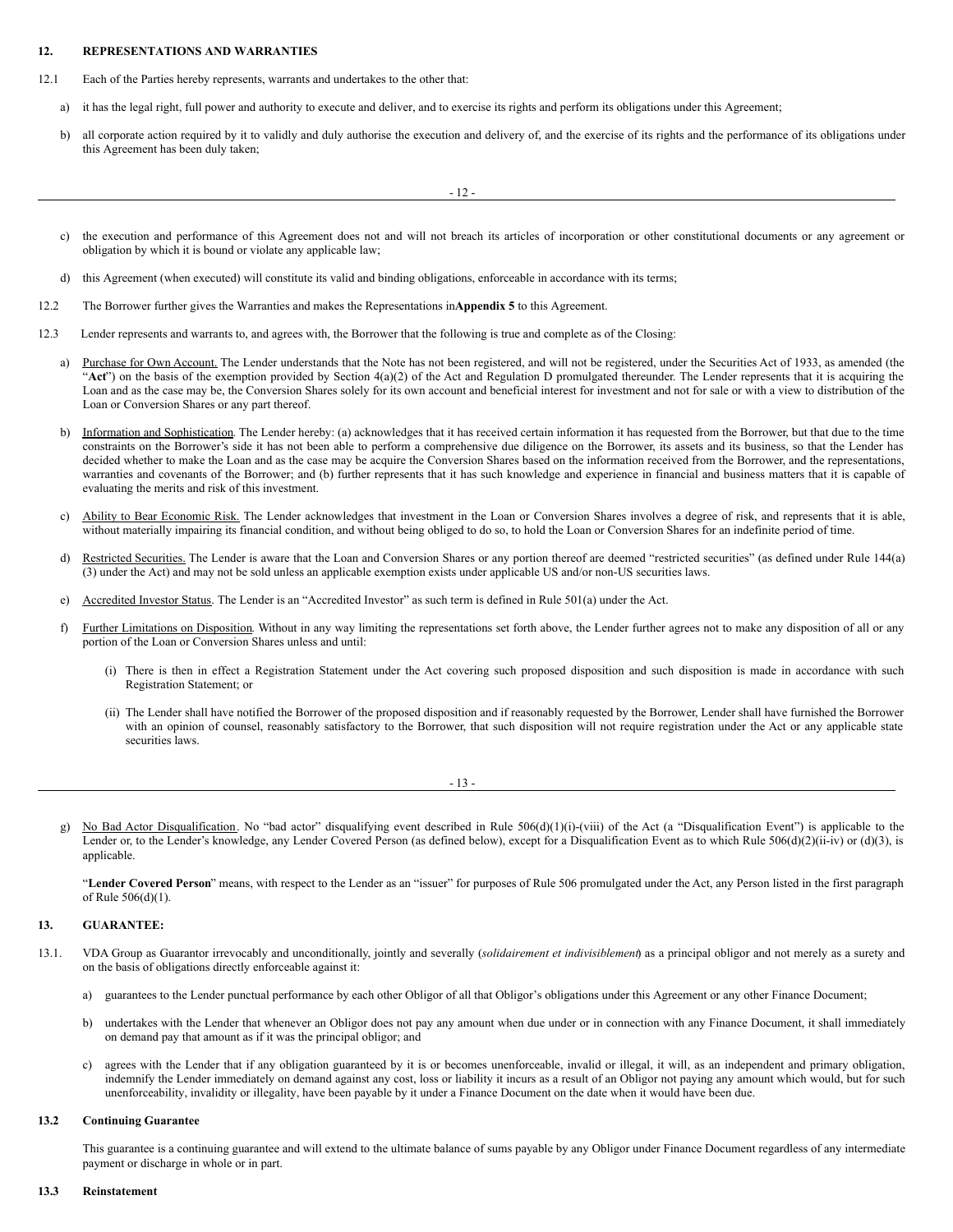If any payment by any Obligor or any discharge, release or arrangement given by the Lender (whether in respect of the obligations of any Obligor or any security for those obligations or otherwise) is avoided or reduced for any reason whatsoever (including, without limitation, as a result of insolvency, business rescue proceedings, administration, liquidation, winding-up or otherwise):

- d) the liability of each Obligor shall continue as if the payment, discharge, avoidance or reduction had not occurred; and
- the Lender shall be entitled to recover the value or amount of that security or payment from each Obligor, as if the payment, discharge, avoidance or reduction had not occurred.

#### **13.4 Waiver of Defences**

The obligations of the Guarantor under this Clause 13 will not be affected by any act, omission, matter or thing which, but for this Clause, would reduce, release or prejudice any of its obligations under this Clause 13 (without limitation and whether or not known to it or to the Lender) including:

a) any time, waiver or consent granted to, or composition with, any Obligor or other person;

- 14 -

- b) the release of any other Obligor or any other person under the terms of any composition or arrangement with any creditor;
- c) the taking, variation, compromise, exchange, renewal or release of, or refusal or neglect to perfect, take up or enforce, any rights against, or security over assets of, any Obligor or other person or any non-presentation or non-observance of any formality or other requirement in respect of any instrument or any failure to realise the full value of any security;
- d) any incapacity or lack of power, authority or legal personality of or dissolution or change in the members or status of an Obligor or any other person;
- e) any amendment, novation, supplement, extension, restatement (however fundamental and whether or not more onerous) or replacement of any Finance Document or any other document or security including without limitation any change in the purpose of, any extension of or any increase in any facility or the addition of any new facility under any Finance Document or other document or security;
- f) any unenforceability, illegality, invalidity suspension or cancellation of any obligation of any person under any Finance Document or any other document or security;
- g) any insolvency, liquidation, winding-up, business rescue or similar proceedings (including, but not limited to, receipt of any distribution made under or in connection with those proceedings);
- h) this Agreement or any other Finance Document not being executed by or binding against any other Guarantor or any other party; or
- i) any other fact or circumstance arising on which a Guarantor might otherwise be able to rely on a defence based on prejudice, waiver or estoppel.

#### **13.5 Guarantor intent**

Without prejudice to the generality of Clause 13.4 (*Waiver of defences*), the Guarantor - also in derogation to article 1956 of the Italian Civil Code - expressly confirms that it intends that this guarantee shall extend from time to time to any (however fundamental) variation, increase, extension or addition of or to any of the Finance Documents and/or any facility or amount made available under any of the Finance Documents for the purposes of or in connection with any of the following: business acquisitions of any nature; increasing working capital; enabling investor distributions to be made; carrying out restructurings; refinancing existing facilities; refinancing any other indebtedness; making facilities available to new borrowers; any other variation or extension of the purposes for which any such facility or amount might be made available from time to time; and any fees, costs and/or expenses associated with any of the foregoing.

#### **13.6 Immediate Recourse**

The Guarantor waives any right it may have of first requiring the Lender to proceed against or enforce any other rights or security or claim payment from any person before claiming from that Guarantor under this Clause 13. This waiver applies irrespective of any law or any provision of a Finance Document to the contrary.

- 15 -

#### **13.7 Appropriations**

Until the full discharge of the obligations of the Borrower and any other Obligor or Guarantor, the Lender may:

- a) refrain from applying or enforcing any other moneys, security or rights held or received by it in respect of those amounts, or apply and enforce the same in such manner and order as it sees fit (whether against those amounts or otherwise) and the Guarantor shall be not entitled to the benefit from the same; and
- hold in an interest-bearing suspense account any moneys received from any Guarantor or on account of any Guarantor's liability under this Clause 13.

# **13.8 Deferral of Guarantors' Rights**

Until the full discharge and unless the Lender otherwise directs, the Guarantor will not exercise any rights which it may have by reason of performance by it of its obligations under the Finance Documents or by reason of any amount being payable, or liability arising, under this Clause 13:

- a) to be indemnified by an Obligor;
- b) to claim any contribution from any other guarantor of or provider of security for any Obligor's obligations under the Finance Documents;
- c) to take the benefit (in whole or in part and whether by way of subrogation, cession of action or otherwise) of any rights of the Finance Parties under the Finance Documents or of any other guarantee or security taken pursuant to, or in connection with, the Finance Documents by any Finance Party;
- d) to bring legal or other proceedings for an order requiring any Obligor to make any payment, or perform any obligation, in respect of which any Guarantor has given a guarantee, undertaking or indemnity under Clause 13.1 (*Guarantee and Indemnity*);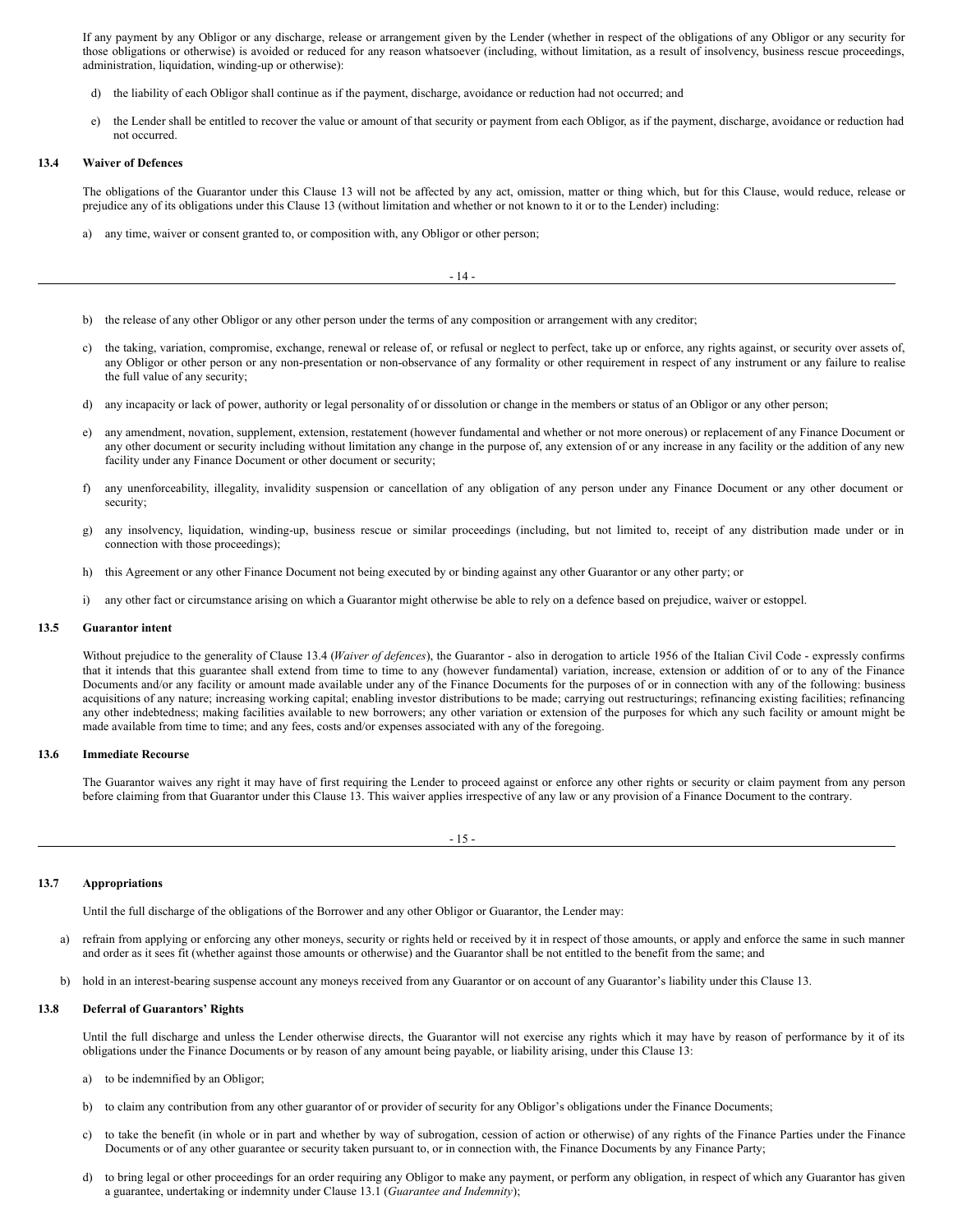- e) to exercise any right of set-off against any Obligor; and/or
- f) to claim, rank, prove or vote as a creditor or shareholder of any Obligor in competition with any Finance Party.
- g) If the Guarantor receives any benefit, payment or distribution in relation to such rights, it shall hold that benefit, payment or distribution to the extent necessary to enable all amounts which may be or become payable to the Lender by the Obligors under or in connection with the Finance Documents to be repaid in full on trust for, or otherwise for the benefit of, the Lender and shall promptly pay or transfer the same to the Lender.

#### **13.9 Additional Security**

This guarantee is in addition to and is not in any way prejudiced by any other guarantee or security now or subsequently granted to the benefit or held by the Lender.

#### **13.10 Limitation**

a) In any event and independent of provisions to the contrary in this Agreement, the Parties agree, including pursuant to Article 1938 of the Italian Civil Code, that the maximum amount that VDA Group must pay under its obligations as Guarantor pursuant to this Agreement shall not exceed the total of:

(i) the aggregate amount of any loan made available to the Guarantor by the Borrower on the basis of the on-lending referred to in Recital F;

- 16 -

(ii) any shareholder loan in favor of the Guarantor; and

(iii) any other credit granted from time to time under a documentary letter of credit, a guarantee, or any other transaction establishing a financial obligation by the Borrower or another member of its group from which the Guarantor or one of its subsidiaries receives a direct advantage;

PROVIDED THAT the maximum liability of the Guarantor pursuant to this Agreement shall not exceed, in any case, USD 6,700,000 (six million seven hundred thousand United States Dollars).

b) Obligations of the Guarantor shall not include, and shall not extend to any indebtedness (if any) incurred by the Borrower in respect of any amounts of the Loan the purpose or actual use of which is:

(i) the acquisition of the Guarantor (and/or of any entity controlling it), including any related costs and expenses; or

(ii) a subscription for any shares in the Guarantor (and/or any entity controlling it), including any related costs and expenses; or

(iii) the refinancing thereof.

c) With respect to the fulfilment of mandatory requirements under Italian law, with reference to (A) the maximum allowable interest rate (namely Italian Law no. 108 of 7 March 1996, as amended, transposed, or supplemented from time to time, as well as Article 1815 of the Italian Civil Code) and (B) the capitalization of interest (namely Article 1283 of the Italian Civil Code and Article 120 of the Italian Legislative Decree No. 385 of 1 September 1993), the Parties agree that the obligations of the Guarantor under this section do not contain or include (1) any interest that, pursuant to Italian Law no. 108 of 7 March 1996, as amended, transposed, or supplemented from time to time, is to be classified as usurious and (2) any compound interest on amounts in arrears which violate the provisions of Article 1283 of the Italian Civil Code and Article 120 of the Italian Legislative Decree No. 385 of 1 September 1993 and any relevant implementing regulation, each as amended, supplemented or implemented from time to time.

#### **14. GENERAL**

#### 14.1 Waivers

No failure to exercise and no delay in exercising, on the part of the Lender or the Borrower, any right, power or privilege hereunder and no course of dealing between the Borrower and the Lender shall operate as a waiver thereof, nor shall any single or partial exercise of any right, power or privilege preclude any other or further exercise thereof, or the exercise of any other right, power or privilege. The rights and remedies herein provided are cumulative and not exclusive of any rights or remedies provided by applicable law.

| _ |  | _ |
|---|--|---|
|   |  |   |
|   |  |   |

#### 14.2 Notices

All notices, requests, demands or other communication to or upon the respective parties hereto shall be given or made in the English language in writing and shall be deemed to have been duly given or made at the time of delivery, if delivered by hand or courier, or if sent by facsimile, at the time of transmission (in each case, if given during normal business hours of the recipient, and on the Business Day during which such normal business hours next occur if not given during such hours on any day), to the party to which such notice, request, demand or other communication is required or permitted to be given or made under this Agreement addressed as follows:

#### **If to the Lender:**

Address: NOMADIX HOLDINGS LLC, 1209 Orange St., New Castle,WILMINGTON, DE 19801

Email: jack@gatewh.com

Attention: Jack Brannelly

#### **if to the Borrower:**

Address: VDA HOLDING S.A., 26, Boulevard Royal, L-2449 LUXEMBOURG

Email: gbianchi@essedi.lu

Attention: Giorgio BIANCHI

### **If to the Guarantor:**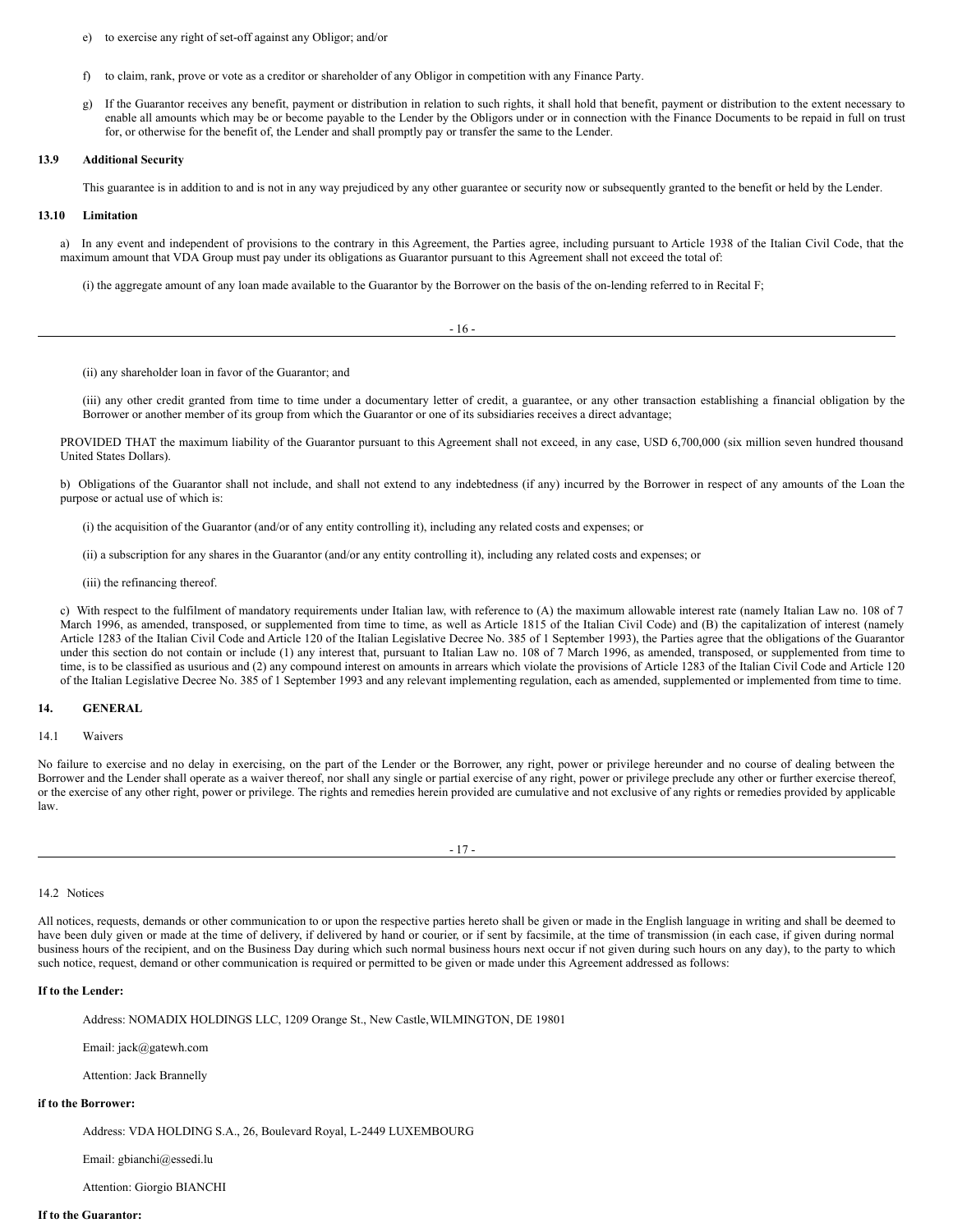Email: piercarlo.gramaglia@vdagroup.com

Attention: Piercarlo GRAMAGLIA

- 18 -

or to such other address or Email as any party may hereafter specify in writing to the other.12.3 Bank Accounts.

14.3.1 Any payment made by the Lender to TKOI will be done to the following bank account:

Bank: Heritage Bank of Commerce 224 Airport Pkwy, San Jose, CA 95110, USA;

Beneficiary Acct#: 501059612

### ABA#: 12114 (the "**TKOI Bank Account**")

14.3.2 Any payment made by the Borrower or VDA Group to the Lender will be done to the following bank account:

Bank: Chase Bank Account #516328686

Routing #021000021 (Wire Transfers only)

#### (the "**Lender Bank Account**").

Each Party may inform the other Parties on a different bank account opened in its name for paymants under this Agreement by giving at least five (5) business days' notice.

#### 14.4 Assignment

This Agreement shall inure to the benefit of and be binding upon the Parties, their respective successors and any permitted assignee or transferee of some or all of a party's rights or obligations under this Agreement. The Borrower shall not assign, novate or transfer all or any part of its rights or obligations hereunder to any other party. The Lender may freely assign its rights under this Agreement.

#### 14.5 Governing law

This Agreement and all matters arising from or connected with it are governed by, and shall be construed in accordance with, Luxembourg law.

#### 14.6 Luxembourg courts

The courts of Luxembourg-City have exclusive jurisdiction to settle any dispute (a "**Dispute**") arising from or connected with this Agreement (including a Dispute regarding the existence, validity or termination of this Agreement) or the consequences of its nullity.

#### 14.7 Language

The language which governs the interpretation of this Agreement is the English language.

#### 14.8 Amendments

Save as otherwise provided herein, this Agreement may not be varied or otherwise modified except by an agreement in writing signed by both Parties.

# 14.9 Partial Invalidity

The illegality, invalidity or unenforceability to any extent of any provision of this Agreement under the law of any jurisdiction shall affect its legality, validity or enforceability in such jurisdiction to such extent only and shall not affect its legality, validity or enforceability under the law of any other jurisdiction, nor the legality, validity or enforceability of any other provision.

- 19 -

14.10 Costs

Each Party shall bear its own costs in respect of this Agreement.

[**Signature page follows**]

- 20 -

**IN WITNESS WHEREOF** this Agreement has been executed on the date first mentioned above in two original versions, one for each Party.

# For **NOMADIX HOLDINGS LLC**, as Lender

/s/ Name: Ted HELVEY Title: Manager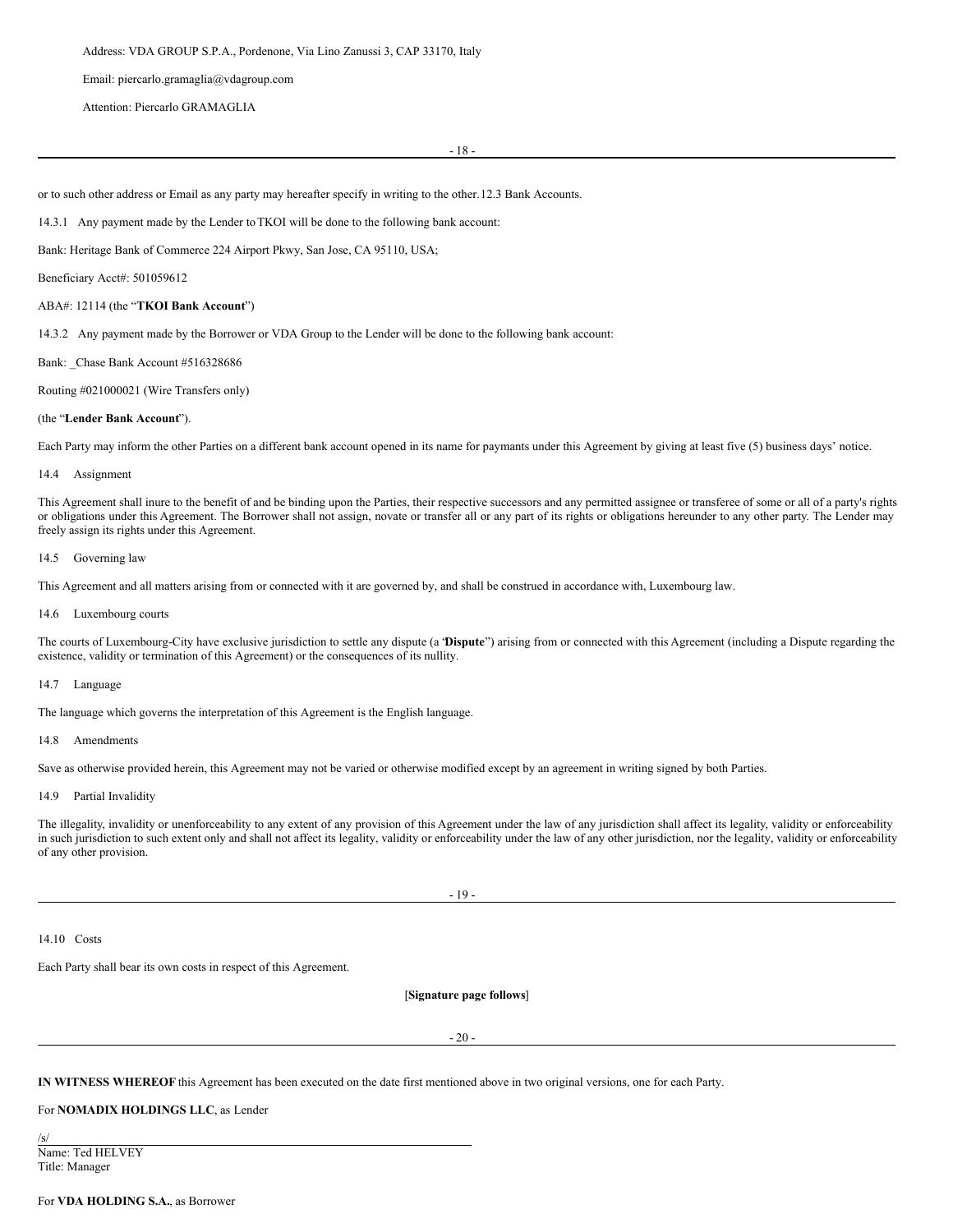# /s/

Name: Marco GOSTOLI Title: Director (*Administrateur*)

# For **VDA GROUP S.P.A.**, as Guarantor

/s/

Name: Piercarlo GRAMAGLIA Title: CEO (*Presidente del Consiglio di Amministrazione*)

 $-21$ 

# **LIST OF APPENDICES**

Appendix 1 – Drawdown Request

Appendix 2 – Share Pledge Agreement

Appendix 3 – VDA Group Share Pledge Agreement

Appendix 4 – Subordination Agreement

Appendix 5– Borrower Warranties and Representations

Appendix 6 – Financial Indebtedness at the date of this Agreement

Appendix 7 – Term Sheet

- 22 -

# **Appendix 1: Drawdown Request**

**VDA HOLDING S.A. 26, Boulevard Royal L-2449 LUXEMBOURG RCSL B239150,**

To: **NOMADIX HOLDINGS LLC** 1209 Orange St., New Castle, WILMINGTON, DE 19801, USA Attention: Ted HELVEY

Date: [DATE]

# **VDA Holding S.A.**

\$5,000,000.00 (five million U.S. dollars) convertible loan agreement dated [DATE] between (1) NOMADIX HOLDINGS LLC as the Lender and (2)VDA HOLDING **S.A. as the Borrower (the "Agreement")**

We refer to the Agreement. This is a Drawdown Request. Words and expressions defined in the Agreement have the same meaning in this Drawdown Request unless given a different meaning in this Drawdown Request.

We give you notice that we wish to draw down the following Loan on [DATE]:

Amount: U.S. dollars \$5,000,000.00 (five million U.S. dollars)

Drawdown Date: DATE – not later than 20 January 2022

Account to be credited: By wire transfer directly to the Bank Account of Telkonet, Inc., 20800 SWENSON DRIVE STE 175 WAUKESHA, WI 53186, Beneficiary Acct#: 501059612, ABA#: 12114, with Heritage Bank of Commerce, 224 Airport Pkwy, San Jose, CA 95110, USA (the "**TKOI Bank Account**").

Communication: Payment on behalf of VDA GROUP S.p.A. in exchange for title to 162,900,947 shares of Telkonet Common Stock, a Warrant for 105,380,666 additional shares of Telkonet Common Stock, the right to appoint 3 of 5 directors of Telkonet and other rights enumerated in the SPA.

We confirm that, on today's date and the proposed Drawdown Date:

1 The representations and warranties are true and correct, and will be true and correct immediately after the proposed Loan.

2. No Event of Default or Potential Event of Default is continuing or would result from the proposed Loan.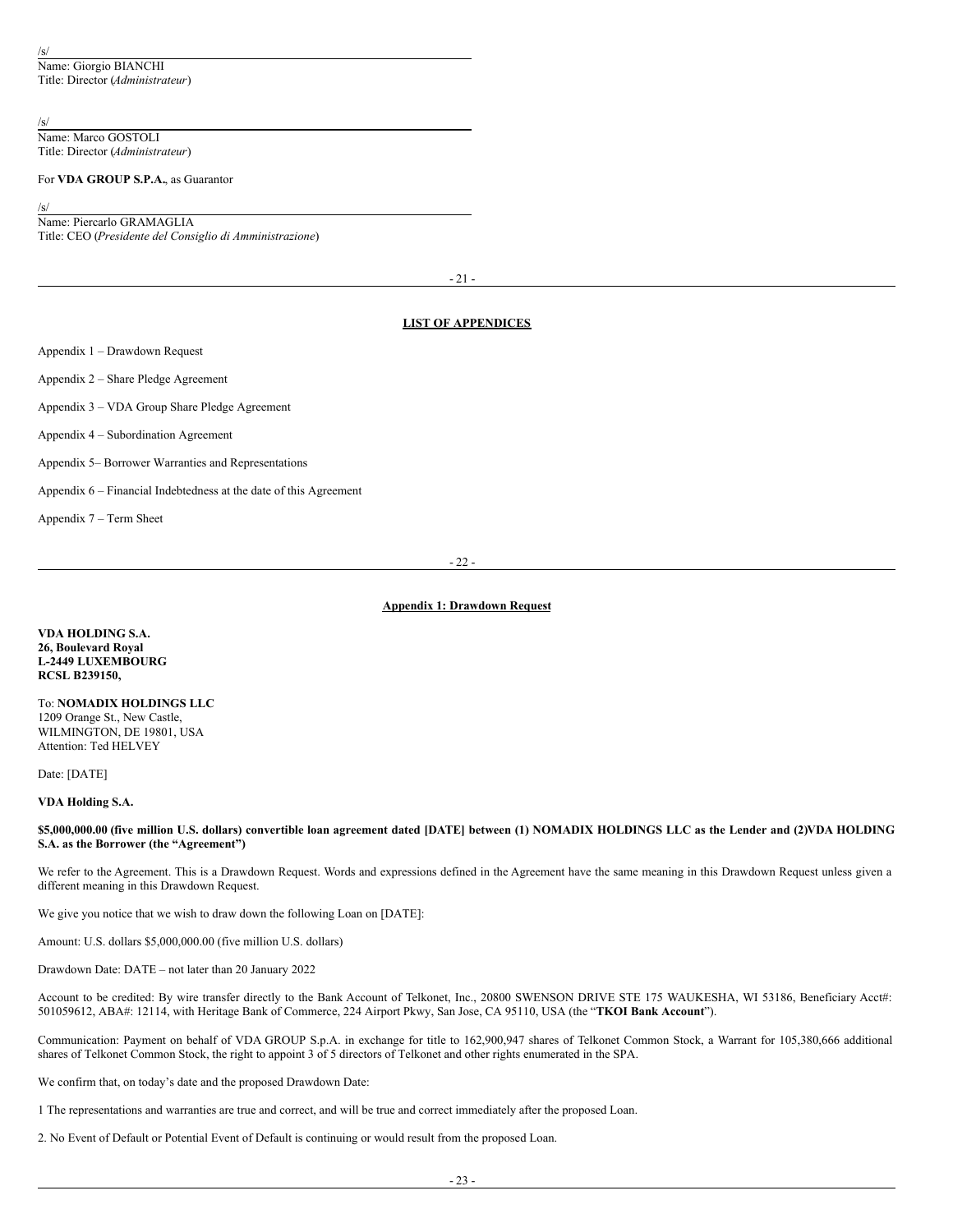This Drawdown Request is irrevocable.

For and on behalf of VDA Holding S.A.`

| /s      | - 12<br>___ |
|---------|-------------|
|         | -           |
| m.<br>. | .           |

Name: Name: Name: Name: Name: Name: Name: Name: Name: Name: Name: Name: Name: Name: Name: Name: Name: Name: Name: Name: Name: Name: Name: Name: Name: Name: Name: Name: Name: Name: Name: Name: Name: Name: Name: Name: Name: Title: Title: Title: Title: Title: Title: Title: Title: Title: Title: Title: Title: Title: Title: Title: Title: Title: Title: Title: Title: Title: Title: Title: Title: Title: Title: Title: Title: Title: Title: Title: Title

- 24 -

# **Appendix 2: VDA HOLDING Share Pledge Agreement**

- 25 -

# **Appendix 3: VDA Group Share Pledge Agreement**

- 26 -

# **Appendix 4 – Subordination Agreement**

 $-27 -$ 

### **Appendix 5 – Borrower Warranties and Representations**

The Borrower makes the representations and warranties set out in this Appendix5 to the Lender on the date of this Agreement.

For the purpose of this Schedule 6, "**Transaction Documents**" shall mean this Agreement, the Security Documents and the Subordination Agreement, as well as any ancillary documents thereto.

### **1. Status**

(a)It is a joint stock company ( *société anonyme*), initially incorporated under Italian law, then migrated to Luxembourg and now validly existing under the laws of Luxembourg.

(b) It has the power to own its assets and carry on its business as it is being conducted.

### **2. Binding obligations**

The obligations expressed to be assumed by it in the Transaction Documents are legal, valid, binding and enforceable obligations.

#### **3. Non-conflict with other obligations**

The entry into and performance by it of, and the transactions contemplated by, the Transaction Documents do not and will not conflict with:

(a) any law or regulation applicable to it;

(b) its constitutional documents; or

(c) any Material Agreement or instrument binding upon it or any of its assets or constitute a default or termination event (however described) under any such agreement or instrument, in each case in any material respect.

#### **4. Power and authority**

(a) It has the power to enter into, perform and deliver, and has taken all necessary action to authorise its entry into, performance and delivery of, the Transaction Documents to which it is or will be a party and the transactions contemplated by those Transaction Documents.

(b) No limit on its powers will be exceeded as a result of the borrowing, grant of security or giving of guarantees or indemnities contemplated by the Transaction Documents to which it is a party.

# **5. Validity and admissibility in evidence**

(a) All authorisations required or desirable:

- (i) to enable it lawfully to enter into, exercise its rights and comply with its obligations in the Transaction Documents to which it is a party; and
- (ii) to make the Transaction Documents to which it is a party admissible in evidence in all relevant jurisdictions,

have been obtained or effected and are in full force and effect.

(b) All authorisations necessary for the conduct of the business, trade and ordinary activities of the Borrower have been obtained or effected and are in full force and effect if failure to obtain or effect those authorisations has or is reasonably likely to have a Material Adverse Effect.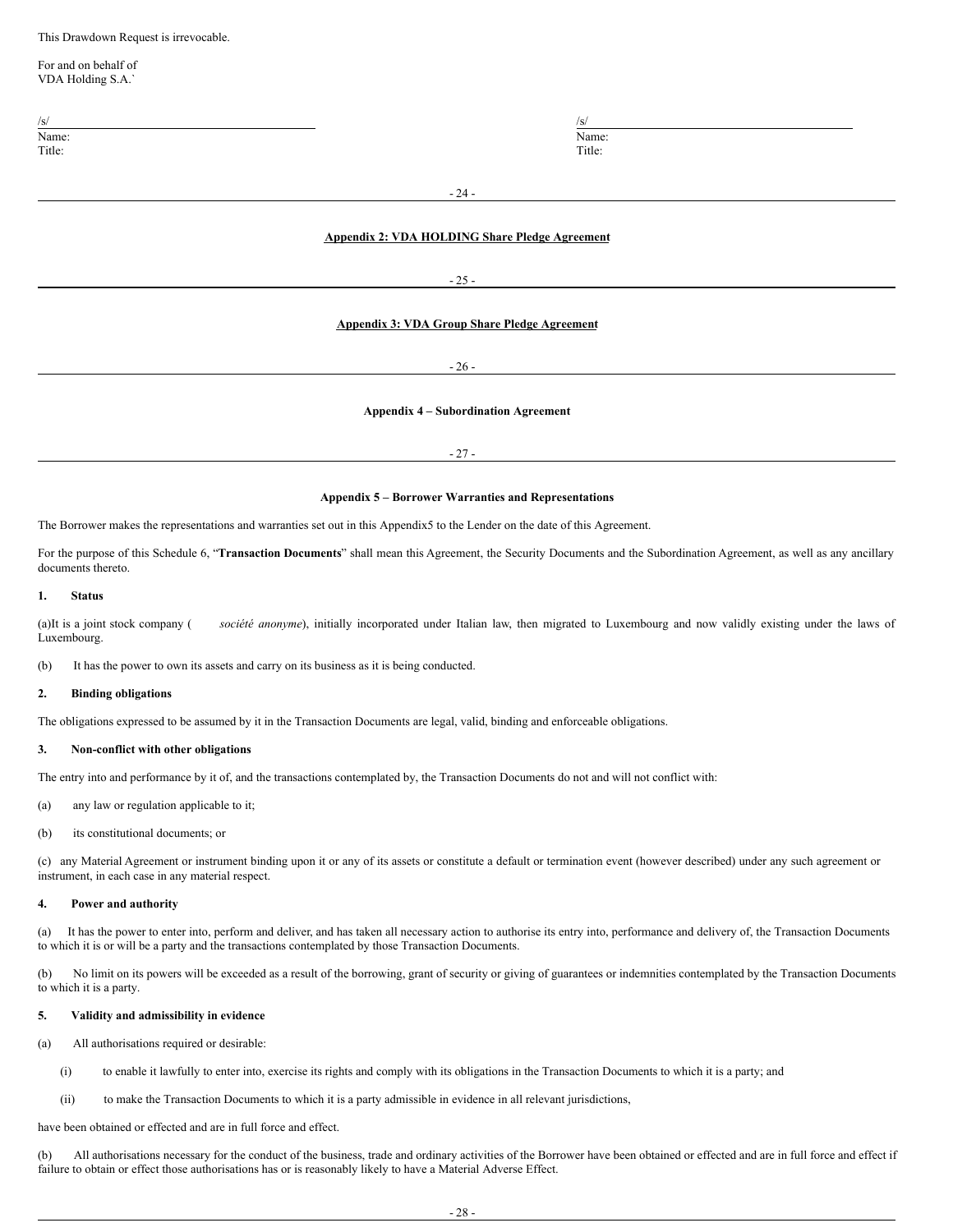# **6. Deduction of Tax**

It is not required to make any deduction for or on account of Tax from any payment it may make under any Transaction Document to the Lender.

### **7. Taxes**

(a)It has duly and punctually paid and discharged all taxes imposed upon it or its assets within the time period allowed without incurring interest or penalties save to the extent that (i) payment is being contested in good faith and it has maintained adequate reserves for the payment of such taxes or (ii) payment can be lawfully withheld and failure to pay those taxes is not reasonably likely to have a Material Adverse Effect and provided that the Borrower has taken all reasonable steps to ensure that such Taxes are paid and discharged as soon as reasonably practicable.

(b) It is not materially overdue in the filing of any tax returns.

(c) No claims or investigations are being, or are reasonably likely to be, made or conducted against it with respect to taxes.

(d)It is not treated for any tax purposes as resident in a country or jurisdiction other than Luxembourg and it does not have a branch, agency, permanent establishment or permanent representative in any other jurisdiction.

### **8. No Default**

(a)No Event of Default and, as at the date of this Agreement and the Drawdown date, no default is continuing or is reasonably likely to result from the making of the Drawdown or the entry into, or the performance of, or any transaction contemplated by, any Transaction Document.

(b)No other event or circumstance is outstanding which constitutes (or, with the expiry of a grace period, the giving of notice, the making of any determination or any combination of any of the foregoing, would constitute) a default or a termination event (however described) under any other agreement or instrument which is binding on it or to which any of its assets are subject which has or is reasonably likely to have a Material Adverse Effect.

#### **9. Information**

(a)All information supplied in writing by it or on its behalf to the Lender in connection with the Transaction Documents was true and accurate in all material respects as at the date it was provided or as at any date at which it was stated to be given.

(b)Any financial projections contained in the information referred to in paragraph (a) above have been prepared as at their date on the basis of recent historical information and on the basis of reasonable assumptions.

(c)It has not omitted to supply any information which, if disclosed, would make the information referred to in paragraph (a) above untrue or misleading in any material respect.

(d)As at the Drawdown, nothing has occurred since the date of the information referred to in paragraph (a) above which, if disclosed, would make that information untrue or misleading in any material respect.

#### **10. Financial statements**

(a) Its annual financial statements were prepared in accordance with Luxembourg GAAP consistently applied.

(b)There has been no material adverse change in its business or financial condition (or the business or consolidated financial condition of its group) since the preparation and filing of the last annual financial statements.

- (c) Its financial statements give a true and fair view of its financial condition.
- (d) Its most recent interim financial statements prepared as at 18 October 2021:
	- (i) have been prepared in accordance with Luxembourg GAAP as applied to the annual financial statements; and
	- (ii) fairly present its financial condition as at the date of Drawdown.

(e)Since the date of the most recent financial statements delivered as at 18 October 2021 there has been no material adverse change in its business, assets or financial condition, or the business, assets or financial condition of its group.

#### **11. Pari passu ranking**

Its payment obligations under the Finance Documents rank at least pari passu with the claims of all its other unsecured and unsubordinated creditors, except for obligations mandatorily preferred by law applying generally.

#### **12. No proceedings**

(a)No litigation, arbitration or administrative proceedings or investigations of, or before, any court, arbitral body or agency which are reasonably likely to be adversely determined against it and, if so adversely determined, are reasonably likely to have a Material Adverse Effect have (to the best of its knowledge and belief (having made due and careful enquiry)) been started or threatened against it.

(b)No judgment or order of a court, arbitral body or agency which is reasonably likely to have a Material Adverse Effect has (to the best of its knowledge and belief (having made due and careful enquiry)) been made against it.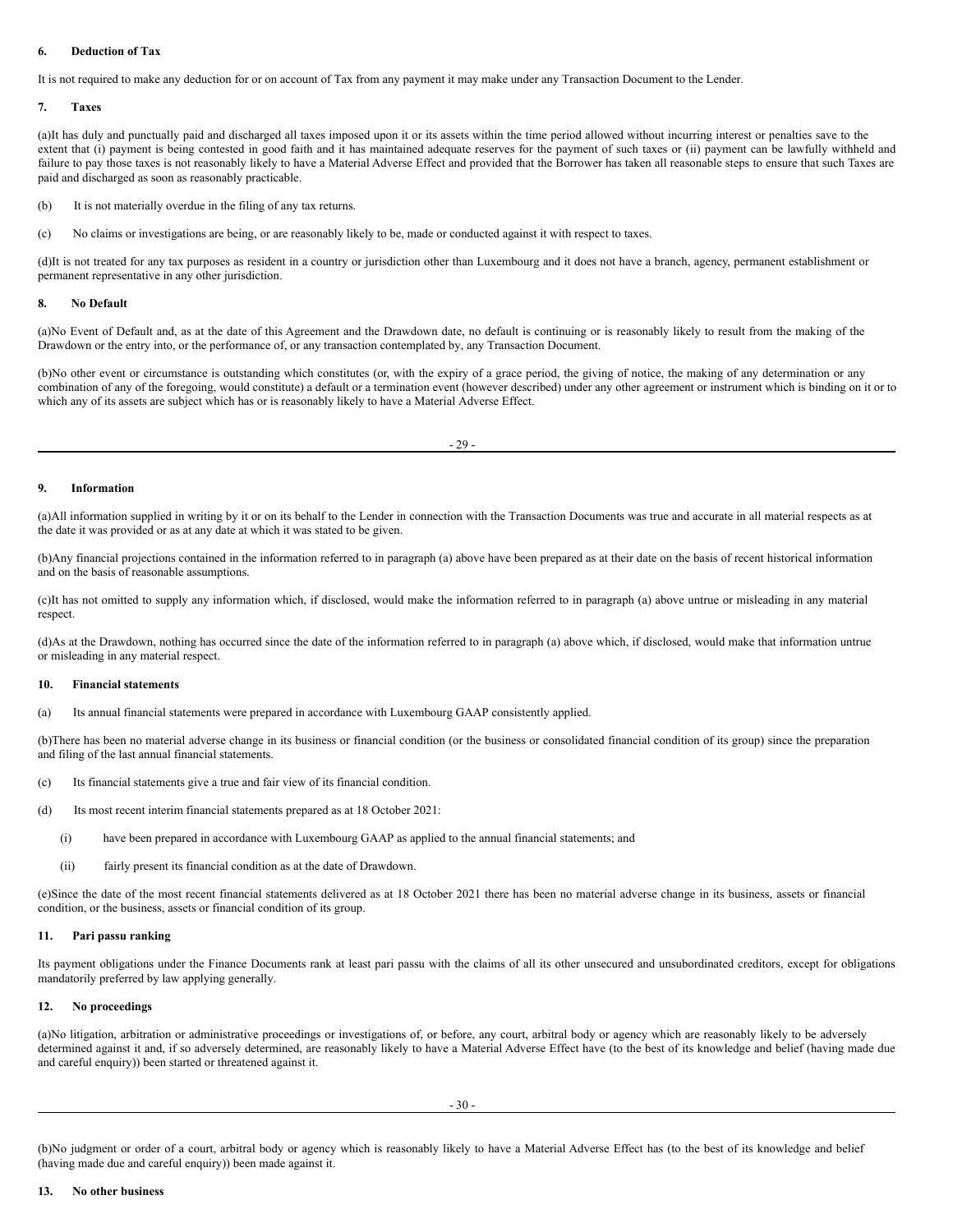(a)The Borrower has not traded or carried on any business since the date of its incorporation other than the business described in its corporate object and related ancillary activities.

(c) As at the date of this Agreement the Borrower does not hold any direct Subsidiaries other than VDA Group.

(d) The Borrower:

- (i) does not have, or has not had, any employees; and
- (ii) has no obligation in respect of any retirement benefit or occupational pension scheme.

#### **14. Centre of main interests and establishments**

For the purposes of Regulation (EU) 2015/848 of 20 May 2015 on insolvency proceedings (recast) (the "Regulation"), its centre of main interest (as that term is used in Article 3(1) of the Regulation) is situated in Luxembourg and it has no "establishment" (as that term is used in Article 2(10) of the Regulation) in any other jurisdiction.

#### **15. Ranking of Security**

Subject to the perfection requirements, the security conferred by each Security Document constitutes a first ranking and priority security interest of the type described, over the assets referred to, in that Security Document and those assets are not subject to any prior or *pari passu* security interest.

#### **16. Ownership**

(a)The Borrower's entire issued share capital is legally and beneficially owned and controlled by its shareholders being METI HOLDING SARL and Mr Arturo Iossa FASANO.

(b) The shares in the capital of the Borrower are fully paid and are not subject to any option to purchase or similar rights.

(c)The constitutional documents of the Borrower do not and could not restrict or inhibit any transfer of the shares of the Borrower or on creation or enforcement of the security conferred by the Security Documents.

#### **17. Financial Assistance**

None of the proceeds of the Loan or other credit which is the subject matter of the Transaction Documents have been used or are being used, nor will they be used at any time in any way which would constitute "financial assistance" as referred to by Articles 430-19 and 430-21 of the amended law of 10 August 1915 on commercial companies (the "**Law of 1915**") or which would result in the Transaction Documents or the transactions thereby contemplated (including without limitation the guarantees and indemnities thereby created) contravening the Law of 1915.

### **18. Loans to directors and connected persons**

The Transaction Documents and the transactions contemplated by the Transaction Documents do not constitute loans, quasi-loans, guarantees, security or credit transactions entered into by the Borrower to or for the benefit of any of the directors of the Borrower or of the Borrowers shareholders (or any person connected to such persons).



#### **19. VDA Group**

The Warranties and Representations in this Appendix 5 will apply mutatis mutandis to VDA Group, with the premise that VDA Group:

- (i) is a joint stock limited company (*società per azioni*) duly incorporated and existing under the laws of Italy;
- (ii) has its registered office and corporate seat in Italy;
- (iii) prepares its financial statements under Italian GAAP;
- (iv) employs staff in Italy;
- (v) has the direct and indirect subsidiaries as shown in the following graph (note: in the structure chart "VDA Holding S.p.A." in fact designates VDA Holding S.A.):

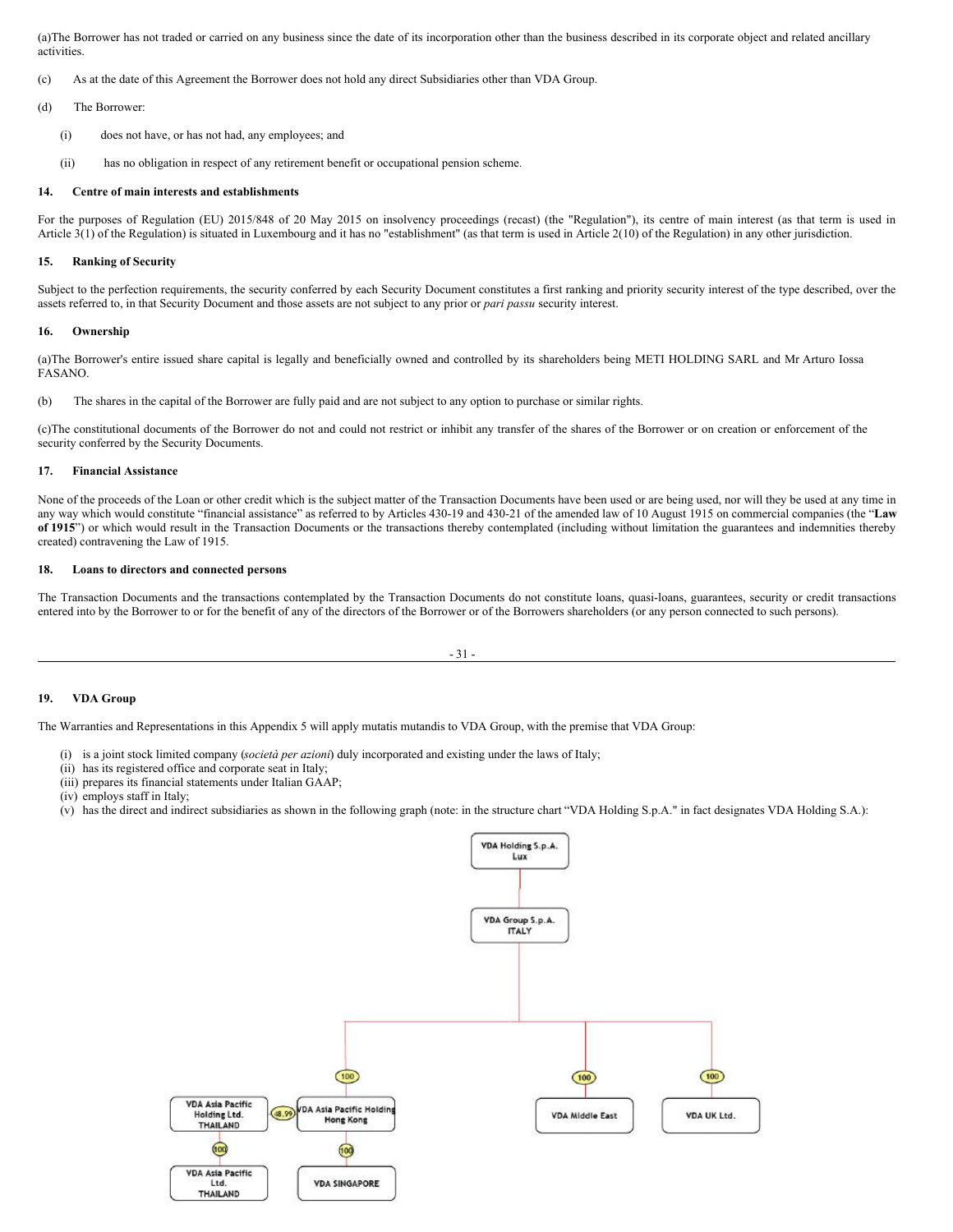# **Appendix 6 – Financial Indebtedness at the date of this Agreement**

- 33 -

**Appendix 7 – Term Sheet**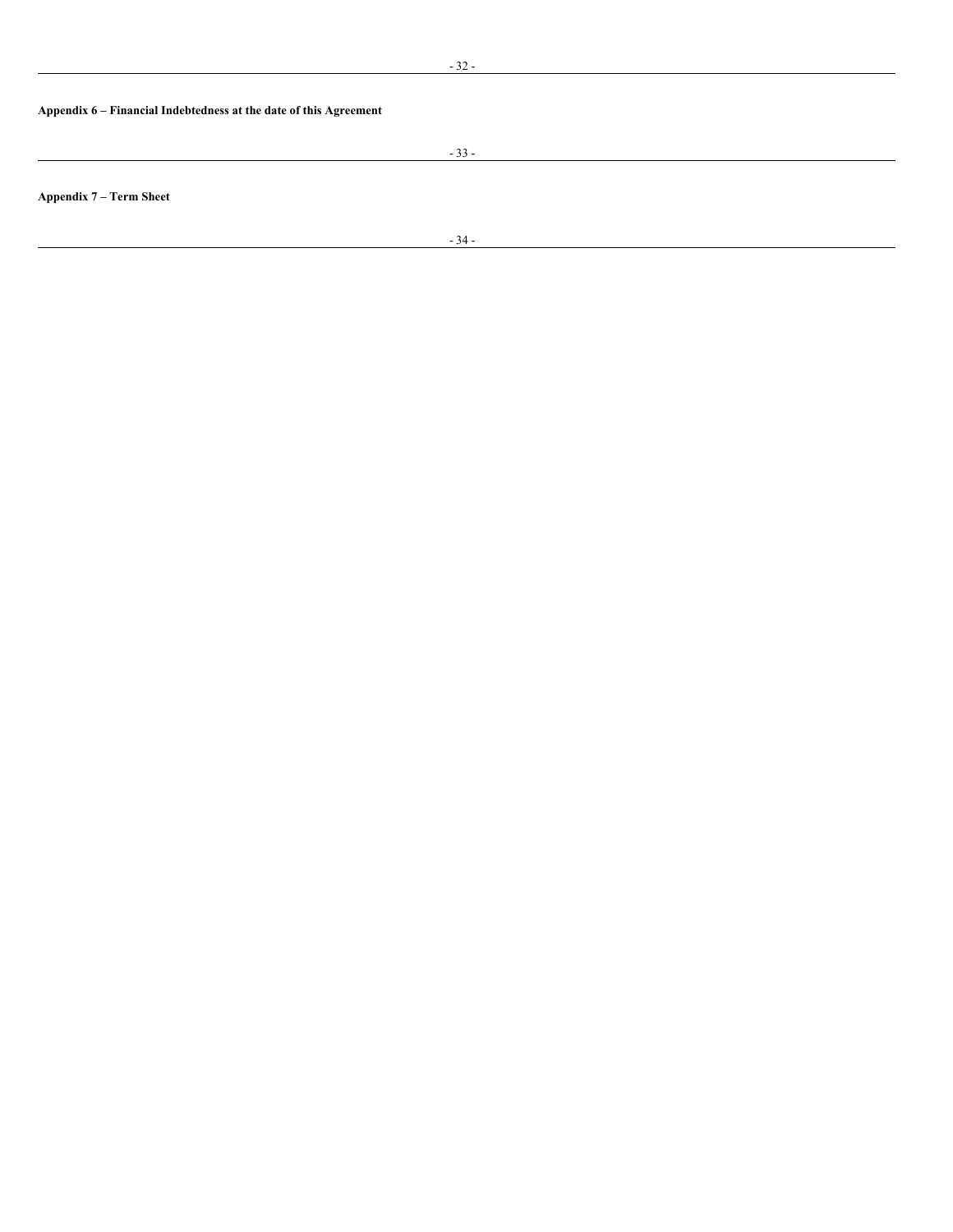#### **6 January 2022**

# **PLEDGE OVER SHARES AGREEMENT**

# **BETWEEN**

**(1) METI HOLDING S.à r.l. As Pledgor 1 And**

**(2) Mr Arturo Iossa FASANO As Pledgor 2 And**

**(3) NOMADIX HOLDINGS LLC As pledgee**

#### **IN THE PRESENCE OF**

**(4) VDA Holding S.A. The Company**

# **CONTENTS**

| <b>RECITALS:</b> |                                                            | $\mathbf{1}$    |
|------------------|------------------------------------------------------------|-----------------|
| 1.               | DEFINITIONS AND INTERPRETATION                             | $\overline{2}$  |
| 2.               | PLEDGE OVER SHARES (ACTIONS)                               | 3               |
| 3.               | VOTING RIGHTS AND DIVIDENDS                                | 3               |
| 4.               | PLEDGORS' REPRESENTATIONS AND UNDERTAKINGS                 | 3               |
| 5.               | POWER OF ATTORNEY                                          | $\overline{4}$  |
| 6.               | REMEDIES UPON DEFAULT                                      | $\overline{4}$  |
| 8.               | EFFECTIVENESS OF COLLATERAL                                | 5               |
| 9.               | <b>INDEMNITY</b>                                           | 6               |
| 10.              | <b>RIGHTS OF RECOURSE</b>                                  | 6               |
| 11.              | PARTIAL ENFORCEMENT                                        | 6               |
| 12.              | ARTICLES OF ASSOCIATION OF THE COMPANY; WAIVER BY PLEDGORS | 6               |
| 13.              | <b>COSTS AND EXPENSES</b>                                  | 6               |
| 14.              | <b>CURRENCY CONVERSION</b>                                 | $\tau$          |
| 15.              | <b>SUCCESSORS</b>                                          | $7\phantom{.0}$ |
| 16.              | AMENDMENTS AND PARTIAL INVALIDITY                          | $\tau$          |
| 17.              | <b>GOVERNING LAW AND JURISDICTION</b>                      | $7\phantom{.0}$ |

**THIS PLEDGE AGREEMENT** has been entered into on the 5<sup>th</sup> day of January 2022

#### **BETWEEN**

And

<sup>(1)</sup> **METI HOLDING S.à r.l.**, a private limited company (*société à responsabilité limitée*), incorporated and existing under the laws of Luxembourg, with registered office at 26, Boulevard Royal, L-2449 LUXEMBOURG, registered with the Register of Commerce and Companies of Luxembourg (*Registre de Commerce et des Sociétés, Luxembourg*) ("**RCSL**"), Section B under no. B217383, represented by Flavio DE PAULIS and Giorgio BIANCHI acting in their capacity as managers *g*( *érants*) with the right to joint signature (the "**Pledgor 1**");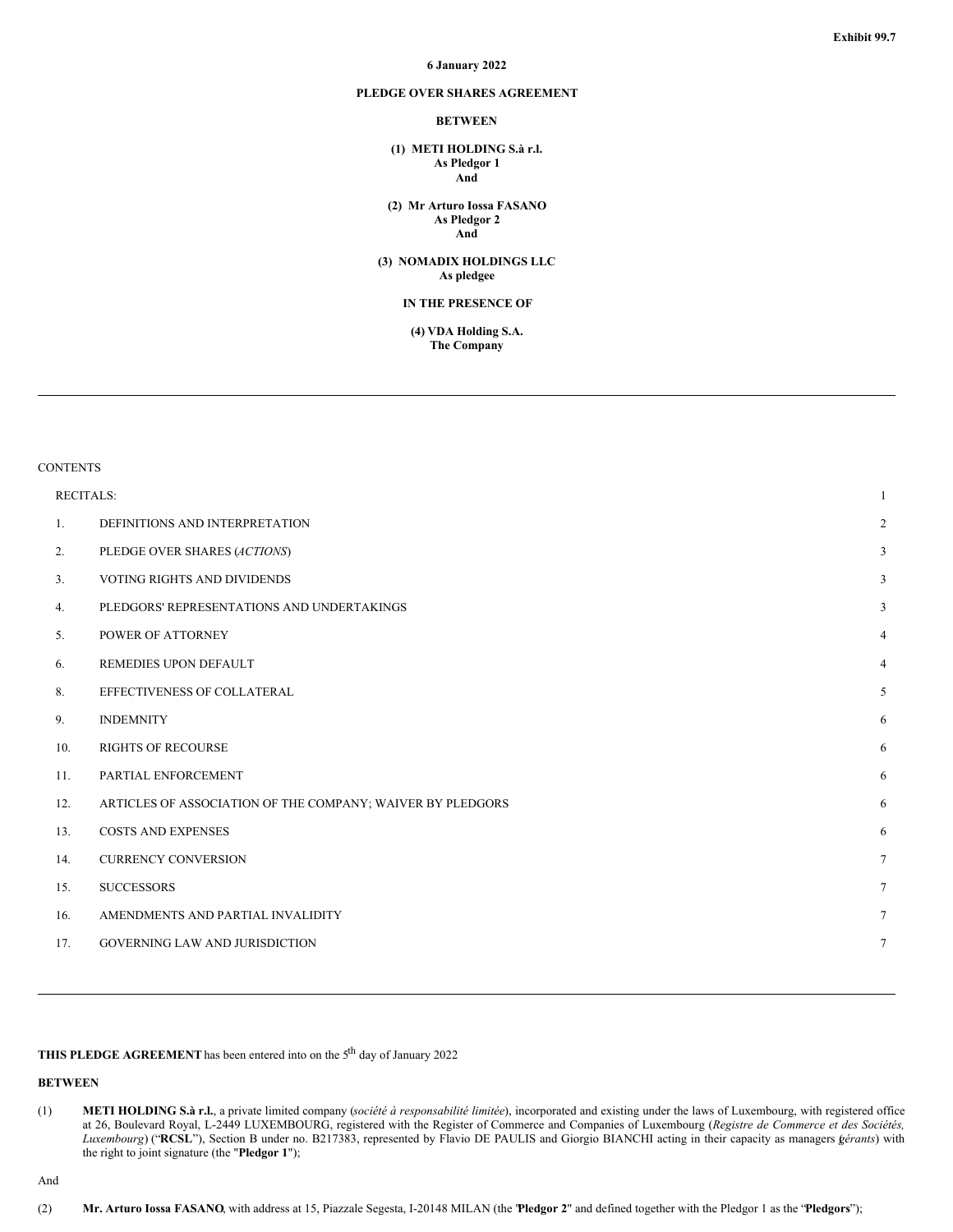#### And

(3) **NOMADIX HOLDINGS LLC,** a limited liability company duly organized and existing under the laws of Delaware (USA), with registered address at 1209 Orange St., New Castle, WILMINGTON, DE 19801, with File Number 7506079, represented by Ted HELVEY, acting in his capacity as manager (the **Pledgee**");

### **IN THE PRESENCE OF:**

(4) **VDA Holding S.A.**, a public limited company (*société anonyme*) incorporated and existing under the laws of Luxembourg, with registered office at 26, Boulevard Royal, L-2449 LUXEMBOURG, registered with the RCSL, Section B under no. 239150, represented by Giorgio BIANCHI and Marco GOSTOLI, acting in their capacity as directors (*administrateurs*) with the right to joint signature (the "**Company**");

The Pledgors and the Pledgee being referred to as the "**Parties**".

#### **RECITALS:**

- (A) By a convertible loan agreement dated6 January 2022 (the "**Convertible Loan Agreement**") made by and between the Company acting as borrower and the Pledgee acting as lender, it was agreed that the Pledgee shall lend to the Company a loan in the amount of \$5,000,000.00 (five million U.S. dollars) (the "**Loan**").
- (B) The Pledgor 1 and the Pledgor 2 are the sole shareholders of the Company. The Pledgor 1 is the holder of 212,637 (two hundred twelve thousand six hundred thirtyseven) shares with a nominal value of EUR 1 (one euro) each, representing approximately 82.76% of the outstanding shares of the Company. The Pledgor 2 is the holder of 44,295 (forty-four thousand two hundred ninety-five) shares with a nominal value of EUR 1 (one euro) each, representing approximately 17.24% of the outstanding shares of the Company.
- (C) As a condition precedent under the Convertible Loan Agreement, the Pledgors have agreed, for the purpose of creating a security for the payment of all the Secured Obligations (as defined below), to enter into this Pledge Agreement.

#### **IT IS AGREED AS FOLLOWS:**

# 1. **DEFINITIONS AND INTERPRETATION**

- 1.1 Terms defined in the Agreements shall bear the same meaning herein, unless the context requires otherwise or unless expressly provided to the contrary.
- 1.2 In this Pledge Agreement:

"**Convertible Loan Agreement**" has the meaning conferred to it in the Recitals point A. A copy of the Convertible Loan Agreement is attached hereto under Appendix 1.

"**Event of Default**" has the meaning ascribed to such term in the Convertible Loan Agreement;

"Financial Collateral Law" means the Luxembourg law of 5 August 2005 on financial collateral arrangements (Loi du 5 août 2005 sur les contrats de garantie *financière*), as amended from time to time;

"**Pledge**" means the pledge over the Pledged Shares as provided for by this Pledge Agreement;

"**Pledge Agreement**" means this pledge agreement;

"**Pledged Shares**" means the Shares and the Related Assets pertaining thereto;

"**Related Assets**" means all present and future dividends (the "**Dividends**"), interest and other monies payable in respect of the Shares and all other rights, benefits and proceeds (including the proceeds from any sale of the Shares following an enforcement of this Pledge and, in particular, any proceeds that may not immediately be used to discharge Secured Obligations) in respect of or derived from the Shares (whether by way of redemption, capital increase, withdrawal of a shareholder, liquidation, bonus, preference, option, substitution, conversion or otherwise) except to the extent these constitute Shares;

"Rights of Recourse" means all and any rights, actions and claims the Pledgors may have against any person having granted security or given a guarantee for the Secured Obligations, arising under or pursuant to the enforcement of the present Pledge including, in particular, the Pledgors' right of recourse against any such entity under the terms of Article 2028 *et seq.* of the Luxembourg Civil Code (including, for the avoidance of doubt, any right of recourse prior to enforcement), or any right of recourse by way of subrogation or any other similar right, action or claim under any applicable law;

"**Secured Obligations**" means all obligations which the Company may at any time owe to the Pledgee under or pursuant to the Convertible Loan Agreement.

"**Shares**" means all of the shares (*actions*) in the share capital of the Company held by, to the order or on behalf of each of the Pledgors at any time, including for the avoidance of doubt any shares which shall be issued to the Pledgors from time to time, regardless of the reason of such issuance, whether by way of substitution, replacement, dividend or in addition to the shares held on the date hereof, whether following an exchange, division, free attribution, contribution in kind or in cash or for any other reason (the "**Future Shares**"), in which case such Future Shares shall immediately be and become subject to the security interest created hereunder;

1.3 In this Pledge Agreement, any reference to (a) a "Clause" is, unless otherwise stated, a reference to a Clause hereof and (b) to any agreement (including this Pledge Agreement or any of the Agreements) is a reference to such agreement as amended, varied, modified or supplemented (however fundamentally) from time to time. Clause headings are for ease of reference only;

1

1.4 This Pledge Agreement may be executed in any number of counterparts and by way of facsimile exchange of executed signature pages, all of which together shall constitute one and the same Pledge Agreement.

# 2. **PLEDGE OVER SHARES (***ACTIONS***)**

2.1 The Pledgors pledge (*gage*) the Pledged Shares in favour of the Pledgee, who accepts, as a first ranking security interest(*sûreté de premier rang*) (the "**Pledge**") for the due and full payment and discharge of all of the Secured Obligations.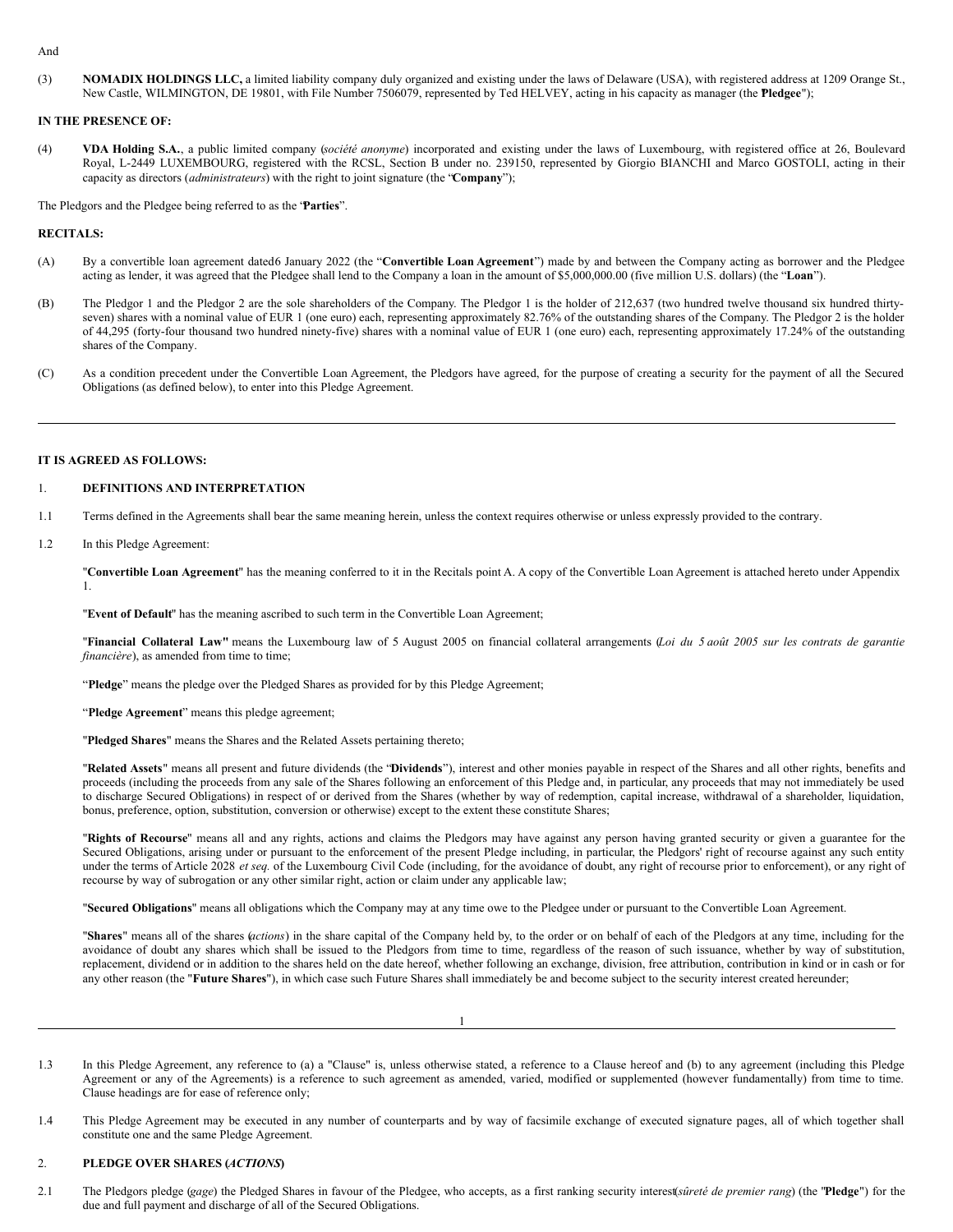- <span id="page-33-0"></span>2.2 The Pledgors and the Pledgee request the Company and the Company, by signing hereunder for acceptance, undertakes to register the Pledge in its register of shareholders and to provide to the Pledgee a certified copy of the register of shareholders evidencing such registration on the date hereof.
- 2.3 The following wording shall be used for the registration:

"All shares owned from time to time by METI HOLDING S.à r.l. / Mr. Arturo Iossa FASANOJ (the 'Pledgor") and, in particular, the [212,637 (two hundred twelve thousand six hundred thirty-seven)] [44,295 (forty-four thousand two hundred ninety-five)] shares of VDA Holding S.A. (the 'Company') on the date of the present registration, have been pledged in favor of NOMADIX HOLDINGS LLC acting as pledgee (the "Pledgee"), pursuant to a pledge agreement dated 6 January 2022, *between the Pledgor as pledgor, the Pledgee as pledgee and the Company as the Company."*

- 2.4 The Pledgors and the Pledgee hereby give power to any director of the Company with full power of substitution to register the Pledge in the register of shareholders of the Company.
- 2.5 Without prejudice to the above provisions, the Pledgors hereby irrevocably authorise and empower the Pledgee to take, or to cause any formal steps to be taken, by the directors or other officers of the Company for the purpose of perfecting the Pledge and, for the avoidance of doubt, undertake to take any such steps themselves if so directed by the Pledgee. In particular, should any such steps be required in relation to Future Shares, the Pledgors undertake to take any such steps and procure that any such steps be taken simultaneously to the issuance or receipt of Future Shares.
- 2.6 The Pledgors undertake that during the subsistence of this Pledge Agreement it will not grant any lower ranking pledge without the prior approval of the Pledgee.

# 2

#### 3. **VOTING RIGHTS AND DIVIDENDS**

- 3.1 Following the occurrence of an Event of Default which is continuing, the Pledgee shall be entitled to receive all Dividends and to apply them to the Secured Obligations at its discretion.
- 3.2 Until the occurrence of an Event of Default which is continuing, the Pledgors shall be entitled to exercise all voting rights attached to the Shares in a manner which, except as otherwise provided in the Convertible Loan Agreement, does not (i) adversely affect this Pledge, cause an Event of Default to occur, vary the rights attaching to or conferred by all or any part of the Pledged Shares; (ii) increase the issued share capital of the Company; or (iii) issue or permit the issuing of any security or instrument (in particular the issuing of any debt security or instrument and/ or any security or instrument directly or indirectly allowing for a subscription of shares in the Company). After the occurrence of an Event of Default, the Pledgors shall not, without the prior written consent of the Pledgee, exercise any voting or other rights in relation to the Shares.
- 3.3 After an Event of Default which is continuing has occurred, the Pledgee shall be entitled to exercise the voting rights attached to the Shares in accordance with Article 9 of the Financial Collateral Law in any manner the Pledgee deems fit. The Pledgors shall do whatever is necessary to ensure that the exercise of the voting rights in these circumstances is facilitated and becomes possible for the Pledgee, including the issuing of a written proxy in any form or any other document that the Pledgee may require for the purpose of exercising the voting rights.

#### 4. **PLEDGORS' REPRESENTATIONS AND UNDERTAKINGS**

- 4.1 Each of the Pledgors hereby represents to the Pledgee that during the subsistence of this Pledge Agreement:
	- 4.1.1 it is, and will be, the sole owner of the Pledged Shares free from any encumbrance (other than deriving from this Pledge Agreement);
	- 4.1.2 the Shares represent the entire issued share capital of the Company;
	- 4.1.3 the Company has not declared any dividends in respect of the Shares that are still unpaid at the date hereof;
	- 4.1.4 it has not sold or disposed of all or any of its rights, title and interest in the Pledged Shares;
	- 4.1.5 it has the necessary power to enable it to enter into and perform its obligations under this Pledge Agreement;
	- 4.1.6 this Pledge Agreement constitutes its legal, valid and binding obligations and the Pledge, once perfected in accordance with Clause 2 (*Pledge over Shares*), creates an effective first priority security over the Pledged Shares enforceable in accordance with its terms.
- 4.2 Without the Pledgee's prior written consent and in any event save as otherwise provided in the Convertible Loan Agreement, the Pledgors shall not:
	- 4.2.1 sell or otherwise dispose of all or any of the Shares or of its rights, title and interest in the Pledged Shares;
	- 4.2.2 create, grant or permit to exist any (a) encumbrance or security interest over, or (b) restriction on the ability to transfer or realise all or any part of the Pledged Shares (other than, for the avoidance of doubt, the Pledge); or

3

|  |  | 4.2.3 approve an increase of share capital unless the Pledgors subscribes for all such Future Shares. |
|--|--|-------------------------------------------------------------------------------------------------------|
|  |  |                                                                                                       |

- 4.3 Each of the Pledgors hereby undertakes that, during the subsistence of this Pledge Agreement:
	- 4.3.1 it shall cooperate with the Pledgee and sign or cause to be signed all such further documents and take all such further action as the Pledgee may from time to time reasonably request to perfect and protect this Pledge or to exercise its rights under this Pledge Agreement;
	- 4.3.2 as shareholder of the Company, it shall act in good faith to maintain and exercise its rights in the Company, and in particular shall neither knowingly take any steps nor do anything which could adversely affect the existence of the security interest created hereunder or the value thereof; and
	- 4.3.3 without prejudice to Clause 3 (*Voting Rights and Dividends*), it shall inform the Pledgee at least five (5) business days prior to any resolution or meeting of the shareholders of the Company, as well as of the agenda thereof.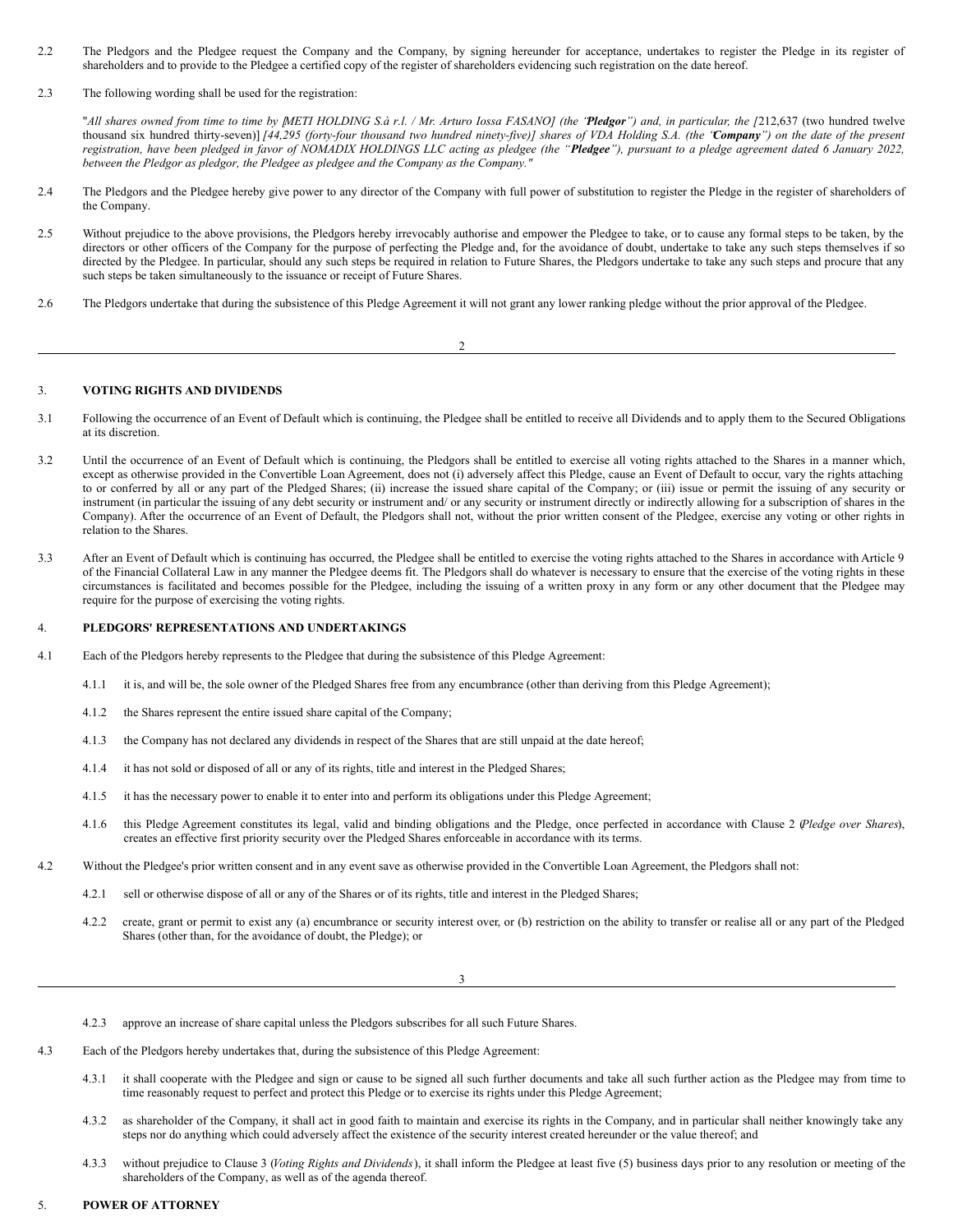- 5.1 Each of the Pledgors irrevocably appoints the Pledgee to be its attorney and in its name and on its behalf to execute, deliver and perfect all documents (including any share transfer forms and other instruments of transfer) and do all things that the Pledgee may consider to be requisite for (a) carrying out any obligation imposed on the Pledgors under this Pledge Agreement, or (b) exercising any of the rights conferred on the Pledgee by this Pledge Agreement or by law, it being understood that the enforcement of the pledge over the Pledged Shares must be carried out as described in Clause 6 (*Remedies upon Default*) hereunder.
- 5.2 The Pledgors shall ratify and confirm all things done and all documents executed by the Pledgee in the exercise of that power of attorney, provided that such power of attorney shall not be exercisable prior to the occurrence of an Event of Default which is continuing save for such power of attorney necessary for the perfection of this Pledge Agreement.

### 6. **REMEDIES UPON DEFAULT**

Following the occurrence of an Event of Default if the Secured Obligations are due and payable and remain unpaid the Pledgee shall be entitled to realise the Pledged Shares in the most favourable manner provided for by Luxembourg law and may, in particular, but without limitation:

7.1 appropriate the Pledged Portfolio in which case the Pledged Portfolio will be valued at its market value, as determined by the Pledgee in its sole, commercially reasonable discretion. The Pledgee may, at its discretion, appoint a third party to make (or to assist the Pledgee in making) such valuation;

- 7.2 if applicable, appropriate the Pledged Shares at its list price (if the Pledged Shares is admitted to the official list of a stock exchange located in Luxembourg or abroad, or if it is traded on a regulated market functioning regularly, recognised and open to the public);
- 7.3 sell the Pledged Shares in a private sale on normal commercial terms, in a sale organised by a stock exchange (to be chosen by the Pledgee) or in a public sale (organised at the discretion of the Pledgee and which, for the avoidance of doubt, does not need to be made by or within a stock exchange);
- 7.4 request a judicial decision that the Pledged Shares be attributed to the Pledgee in discharge of the Secured Obligations following a valuation of the Pledged Shares made by a court- appointed expert; or
- 7.5 establish a set off between the Secured Obligations and the Pledged Shares.

The Pledgee shall apply the proceeds of the sale in paying the costs of that sale or disposal and in or towards the discharge of the Secured Obligations, in accordance with the terms of the Facility Agreement.

#### 8. **EFFECTIVENESS OF COLLATERAL**

- 8.1 The Pledge shall be a continuing security and shall not be considered as satisfied or discharged or prejudiced by any intermediate payment, satisfaction or settlement of any part of the Secured Obligations and shall remain in full force and effect until it has been discharged by the express written release thereof granted by the Pledgee.
- 8.2 The Pledge shall be cumulative, in addition to, and independent of every other security which the Pledgee may at any time hold as security for the Secured Obligations or any rights, powers and remedies provided by law and shall not operate so as in any way to prejudice or affect or be prejudiced or affected by any security interest or other right or remedy which the Pledgee may now or at any time in the future have in respect of the Secured Obligations.
- 8.3 This Pledge shall not be prejudiced by any time or indulgence granted to any person, or any abstention or delay by the Pledgee in perfecting or enforcing any security interest or rights or remedies that the Pledgee may now or at any time in the future have from or against the Pledgors or any other person.
- 8.4 No failure on the part of the Pledgee to exercise, or delay on its part in exercising, any of its rights under this Pledge Agreement shall operate as a waiver thereof, nor shall any single or partial exercise of any such right preclude any further or other exercise of that or any other rights.
- 8.5 For the avoidance of doubt, the Pledgors hereby waive any rights arising for it now or in the future (if any) under Article 2037 of the Luxembourg Civil Code.
- 8.6 The Pledgee or any of its agents shall not be liable by reason of (a) taking any action permitted by this Pledge Agreement; (b) any neglect or default in connection with the Pledged Shares; or (c) the realisation of all or any part of the Pledged Shares, except in the case of gross negligence or wilful misconduct on their part.

5

# 9. **INDEMNITY**

- 9.1 The Pledgee shall not be liable for any loss or damage suffered by the Pledgors, save in respect of such loss or damage which is suffered as a result of wilful misconduct or gross negligence.
- 9.2 The Pledgee shall be indemnified on first demand for any costs or damages of any nature whatsoever relating to the enforcement of the pledge over all or part of the Pledged Shares that are incurred by the Pledgee.

# 10. **RIGHTS OF RECOURSE**

- 10.1 The Pledgors irrevocably agree to waive their Rights of Recourse if the relevant person against whom the Rights of Recourse are to be exercised has come under the direct or indirect control of the Pledgee or any third party following or in connection with, the enforcement of the Pledge.
- 10.2 Without prejudice to Clause 10.1 above, this Clause shall remain in full force and effect notwithstanding any discharge, release or termination of this Pledge (whether or not in accordance with Clause 8.1 of this Pledge Agreement).

# 11. **PARTIAL ENFORCEMENT**

Subject to Clause 7 (*Remedies upon Default*), the Pledgee shall have the right, to request enforcement of all or part of the Pledged Shares in its most absolute discretion. No action, choice or absence of action in this respect, or partial enforcement, shall in any manner affect the Pledge created hereunder over the Pledged Shares, as it then shall be (and in particular those Shares which have not been subject to enforcement). The Pledge shall continue to remain in full and valid existence until enforcement, discharge or termination hereof, as the case may be.

# 12. **ARTICLES OF ASSOCIATION OF THE COMPANY; WAIVER BY PLEDGORS**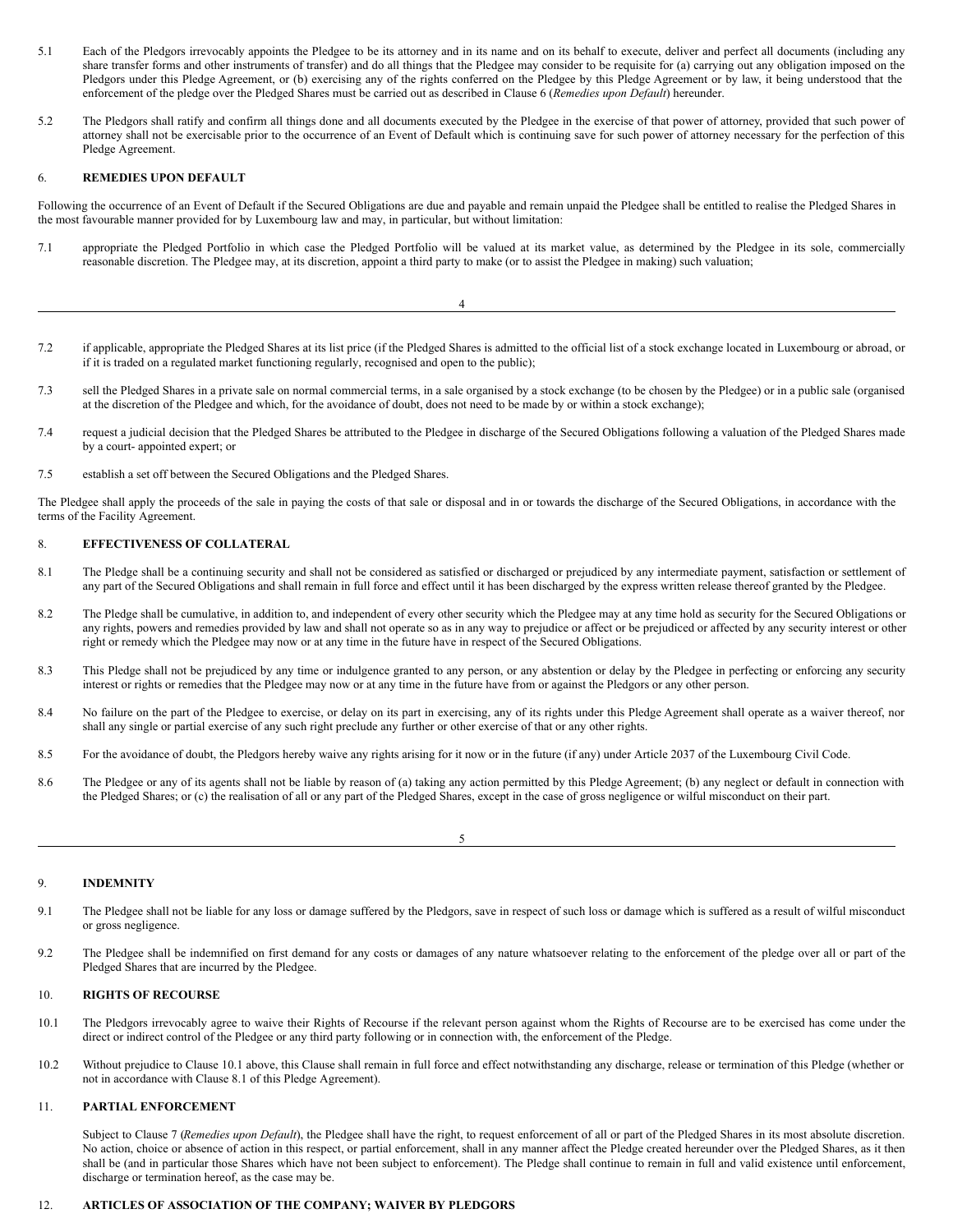The Pledgors agree that all restrictions, prohibitions, mechanisms concerning the transfer of shares of the Company, as stated in the articles 7, 8 and 9 of the articles of association of the Company will not apply to the Pledgee in the event of an enforcement of the Pledge so that the Pledgee became a new shareholder of the Company. In particular, to the extent necessary, the Pledgors hereby unconditionally and irrevocably waive any and all rights of preference, drag-along or tag along under the articles 7, 8 and 9 of the articles of association of the Company with respect of a transfer of shares of the Company to the Pledgee in an enforcement of the Pledge.

# 13. **COSTS AND EXPENSES**

All the Pledgee's reasonable costs and expenses (including legal fees, stamp duties and any value added tax) incurred in connection with (a) the execution of this Pledge Agreement or otherwise in relation to it; (b) the perfection of the collateral hereby constituted; or (c) the exercise of its rights, shall be reimbursed to the Pledgee.

# 14. **CURRENCY CONVERSION**

For the purpose of, or pending the discharge of, any of the Secured Obligations the Pledgee may convert any money received, recovered or realised or subject to application by it under this Pledge Agreement from one currency to another, as the Pledgee may see fit and any such conversion shall be effected at the Pledgee's spot rate of exchange for the time being for obtaining such other currency with the first currency.

# 14. **NOTICES**

Any notice or demand to be served by one person on another pursuant to this Pledge Agreement shall be served by registered mail with acknowledgement of receipt.

#### 15. **SUCCESSORS**

- 15.1 This Pledge Agreement shall remain in effect despite any amalgamation or merger (however effected) relating to the Pledgee, and references to the Pledgee shall be deemed to include any assignee or successor in title of the Pledgee and any person who, under any applicable law, has assumed the rights and obligations of the Pledgee hereunder or to which under such laws the same have been transferred or novated or assigned in any manner.
- 15.2 For the purpose of Articles 1278 *et seq.* of the Luxembourg Civil Code and any other relevant legal provisions, to the extent required under applicable law and without prejudice to any other terms hereof and in particular Clause 15.1 hereof, the Pledgee hereby expressly reserves and the Pledgors agree to the preservation and assignment of this Pledge and the security interest created thereunder in case of assignment, novation, amendment or any other transfer of the Secured Obligations or any other rights arising under the Facility Agreement.
- 15.3 To the extent a further notification or registration or any other step is required by law to give effect to the above, such further registration shall be made and the Pledgors hereby give power of attorney to the Pledgee to make any notifications and/or to require any required registrations to be made in the register of shareholders of the Company, or to take any other steps, and undertake to do so themselves if so requested by the Pledgee.

# 16. **AMENDMENTS AND PARTIAL INVALIDITY**

- 16.1 Changes to this Pledge Agreement and any waiver of rights under this Pledge Agreement shall only be valid if made in writing.
- 16.2 If any provision of this Pledge Agreement is declared by any judicial or other competent authority to be void or otherwise unenforceable, that provision shall be severed from this Agreement and the remaining provisions of this Pledge Agreement shall remain in full force and effect. The Pledge Agreement shall, however, thereafter be amended by the Parties in such reasonable manner so as to achieve, without illegality, the intention of the parties with respect to that severed provision.

# 17. **GOVERNING LAW AND JURISDICTION**

17.1 This Pledge Agreement is governed by and shall be construed in accordance with the laws of Luxembourg.

17.2 The courts of Luxembourg have exclusive jurisdiction to settle any dispute arising from or connected with this Pledge Agreement including a dispute regarding the existence, validity or termination of this Pledge Agreement or the consequences of its nullity. The Parties agree that the courts of Luxembourg are the most appropriate and convenient courts to settle any dispute arising from or connected with this Pledge Agreement and, accordingly, that they will not argue to the contrary.

7

[*Signature page to follow*]

8

This Pledge Agreement has been duly executed by the Parties and the Company in four (4) originals on6 January 2022, each Party and the Company declaring having received one original.

**For the Pledgee**

# **NOMADIX HOLDINGS LLC**

/s/

Name: Ted HELVEY

Title: Manager

**For the Pledgor 1**

# **METI HOLDING S.à r.l.**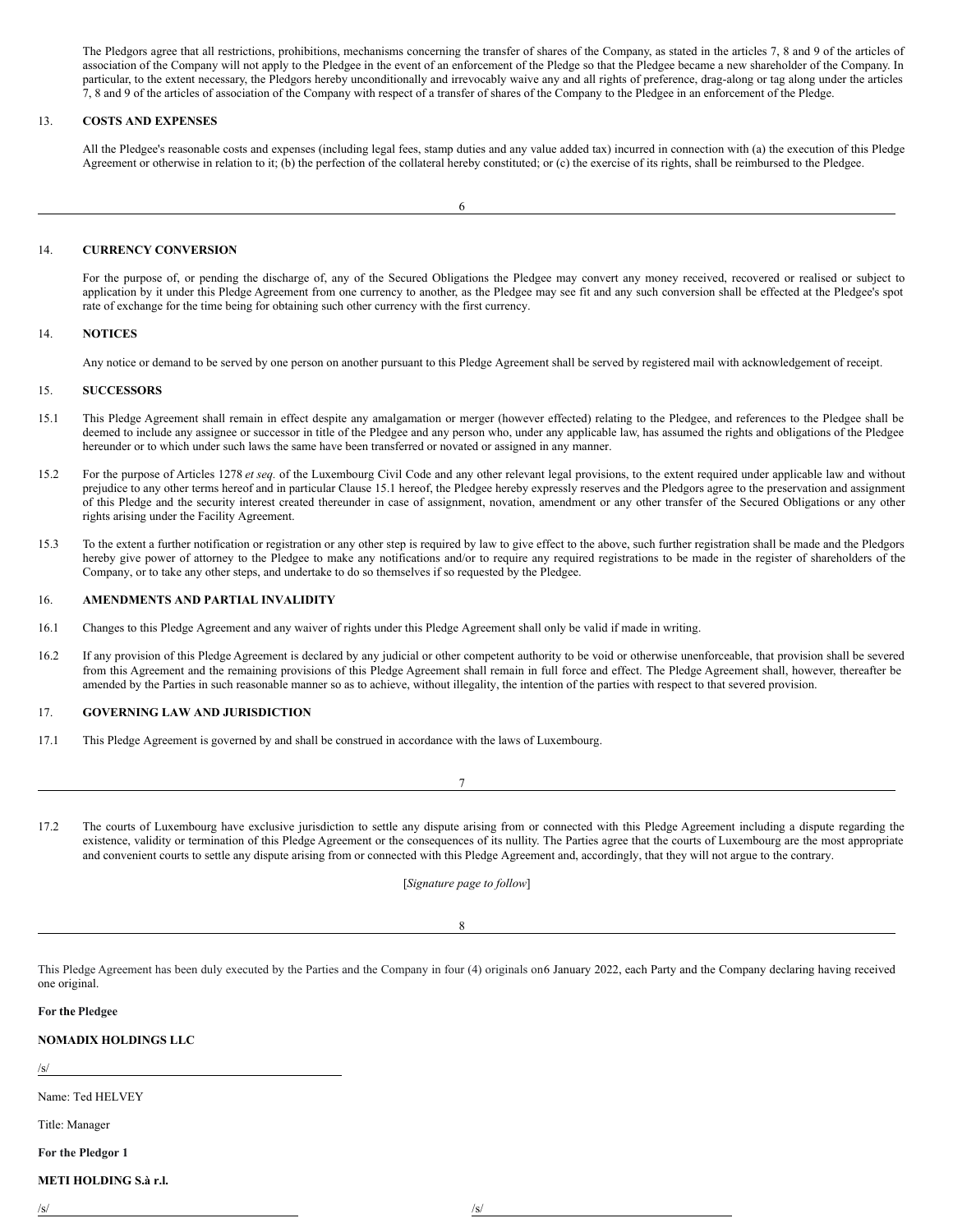Name: Flavio DE PAULIS Name: Giorgio BIANCHI

Title: Manager (*gérant*) Title: Manager (*gérant*)

# **The Pledgor 2**

/s/

### Name: Arturo Iossa FASANO

By signing hereunder for acceptance, the Company acknowledges and accepts the existence of this Pledge Agreement and security interest created hereunder over the Pledged Shares for the purposes of the Financial Collateral Law, takes notice of the terms thereof, undertakes to duly register forthwith this Pledge in its register of shareholders and to provide the Pledgee with a certified copy of the register, evidencing the registration of the present Pledge on the date hereof.

**For the Company**

# **VDA Holding S.A.**

 $\sqrt{s}$ /s/

Name: Giorgio BIANCHI Name: Marco GOSTOLI

Title: Director (*administrateur*) Title: Director (*administrateur*)

# **LIST OF APPENDICES:**

**Appendix 1: Convertible Loan Agreement**

**Appendix 1: Convertible Loan Agreement**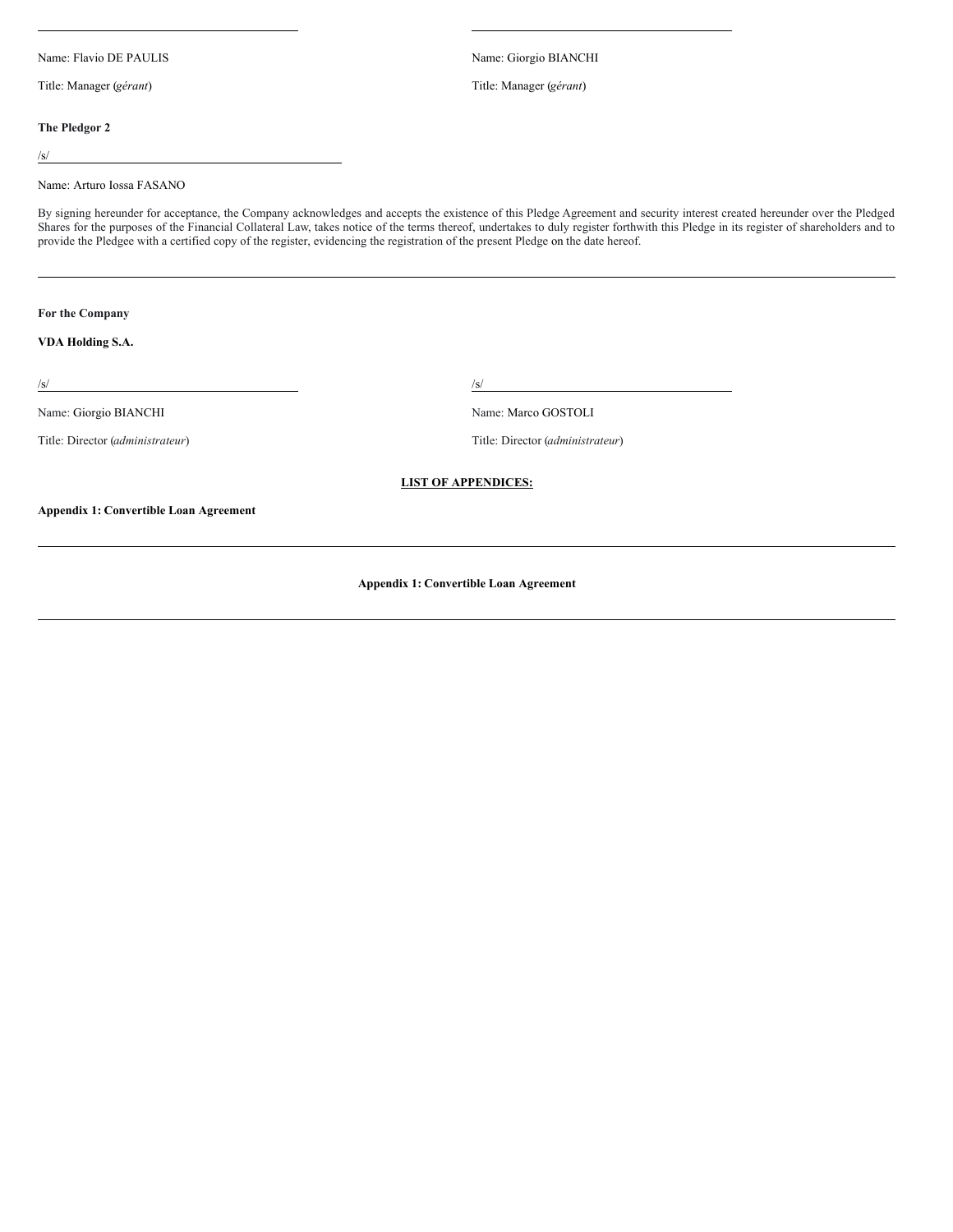# **VDA Group S.p.A.**

Viale Lino Zanussi,3 33170 Pordenone (Italy) Attention: Piercarlo Gramaglia Attention: Alberto Nogarotto

# **VDA Holding S.A.**

26, Boulevard Royal L-2449 Luxembourg Attention: Giorgio Bianchi

6 January 2022

#### **Ref: VDA Group S.p.A. - Pledge over shares - acceptance**

Dear Sirs,

We hereby acknowledge receipt of the proposal of VDA Holding S.A. relating to entering into a deed of pledge over shares, which we reproduce herein below duly signed and initialized on each page for unconditional and irrevocable acceptance.

"To:

# **Nomadix Holdings LLC**

1209 Orange St., New Castle, WILMINGTON, DE 19801 USA Attention: Jack Brannelly

#### **VDA Group S.p.A.**

Viale Lino Zanussi,3 33170 Pordenone (Italy) Attention: Piercarlo Gramaglia Attention: Alberto Nogarotto

#### **Ref: VDA Group S.p.A. - Pledge over shares - proposal**

Dear Sirs,

Following our recent discussions, please find attached hereunder our proposal concerning the terms and conditions of the deed of pledge over shares:

\*\*\*\*

# **THIS DEED OF PLEDGE OVER SHARES**is made between:

(1) **VDA Holding S.A.**, a public limited company (*société anonyme*) incorporated and existing under the laws of Luxembourg, with registered office at 26, Boulevard Royal, L-2449 Luxembourg, corporate capital Euro 256,932.00, registered with the Register of Commerce and Companies of Luxembourg (*Registre de Commerce et des Sociétés, Luxembourg*), Section B under no. 239150, represented by Giorgio Bianchi and Marco Gostoli, acting in their capacity as directors *a*( *dministrateurs*) with the right to joint signature

hereinafter being referred to as the "**Pledgor**";

- on one side, and

(2) **NOMADIX HOLDINGS LLC**, a limited liability company duly organized and existing under the laws of Delaware (USA), with registered address at 1209 Orange St., New Castle, WILMINGTON, DE 19801, with the Delaware Business Registry File Number 7506079, represented by Edward L. Helvey, acting in his capacity as manager as secured creditor

hereinafter being referred to as the "**Pledgee**"; or as the "**Secured Creditor(s)**";

- on the other side, and

(3) **VDA Group S.p.A.**, a company incorporated under the laws of Italy with registered office in Pordenone, Via Lino Zanussi 3, CAP 33170, corporate capital of Euro 172,233.50, registered under the Companies Registry of Pordenone under no. 00976420307, only for the purpose of acknowledgement and acceptance of the provisions set forth hereunder

hereinafter being referred to as the "**Company**"

The Pledgor and the Pledgee being hereinafter referred to as the "**Parties**" or, individually, a "**Party**".

**BACKGROUND**:

6 January 2022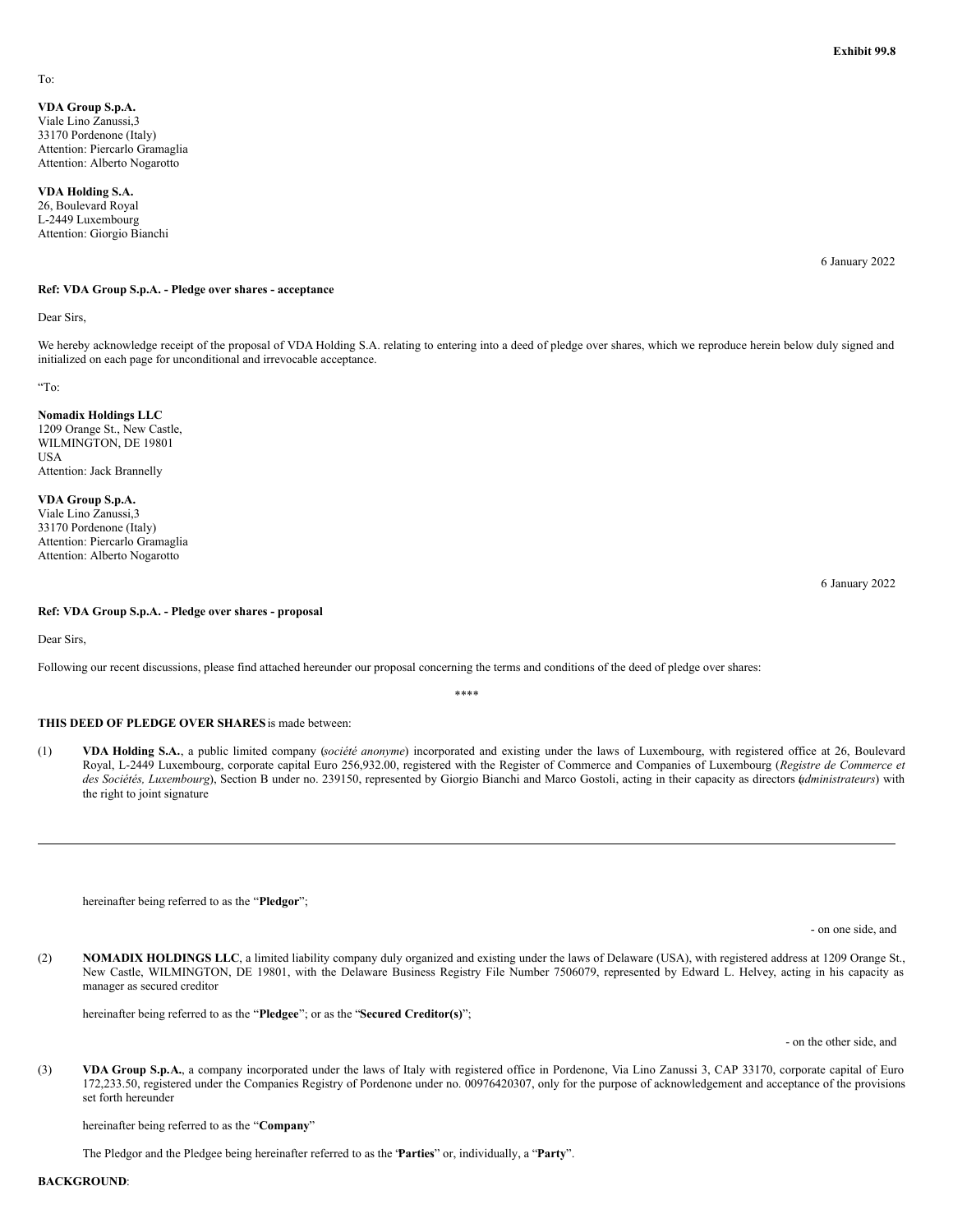- (A) On or about the date hereof, the Pledgor as borrower and the Secured Creditors, as lender, entered into a loan agreement (the "**Loan Agreement**"), whereby the Secured Creditors undertook to grant a loan amounting to US Dollar \$5,000,000 to the Pledgor (the "**Loan**"); a description of the main terms of the Loan is enclosed herewith in **Schedule 1** (**Description of the Secured Obligations**);
- (B) In relation to the above, the Pledgor is required,*inter alia*, to grant a pledge over the Shares (as defined below) in order to secure the fulfilment by the Pledgor of all the obligations vis-à-vis the Secured Creditors (as defined below) under the Loan;
- (C) At the date hereof, the Pledgor has full and unencumbered title to (*detiene*, *in piena e libera proprietà*) no. 6,499 ordinary shares of the Company, which are issued in book-entry form (*form dematerializzata*) and registered in the name of the Pledgor in the securities account no. LU55 2981 0000 0005 6707 opened by the Pledgor with the Depositary (as defined below) (the "**Securities Account**"), representing in aggregate a stake equal to 100% of the share capital of the Company (the "**Shares**");
- (D) The Pledgor hereby intends to secure all its obligations vis-à-vis the Secured Creditors under the Loan by granting a first ranking pledge, in favour of the Secured Creditors, over the Shares of the Company in accordance with the terms set forth below;

2

#### **IT IS AGREED** as follows.

# **1. INTERPRETATION**

**1.1** Definitions

- (a) Save as otherwise provided herein defined terms shall have the same meaning attributed to them in the Loan Agreement, as applicable.
- (b) Unless expressly provided to the contrary in this Deed, in this Deed:

"**Bankruptcy Law**" means the Italian Royal Decree of 16 March 1942, No. 267, as amended, supplemented or replaced from time to time also by the New Bankruptcy Law.

"**Borrower**" means the Pledgor as borrower under the Loan.

"**Business Day**" has the meaning ascribed to it in the Loan Agreement.

"**Collateral**" means the Shares and the Related Assets.

"**Deed**" means this deed of pledge over Shares.

"Decree 170" means Italian Legislative Decree No. 170 of 21 May 2004 (Attuazione della direttiva 2002/47/CE, in materia di contratti di garanzia finanziaria).

"**Depositary**" means BPER Bank Luxembourg SA.

"**Dividends**" means all the dividends (*dividendi*) and accounts on dividends (*acconti sui dividendi*) relating to the Shares.

"**Event of Acceleration**" means the occurrence of one or more Events of Default following which the Secured Creditors have given to the Borrower the notice set out in Clause 9 of the Loan Agreement.

"**Event of Default**" means the occurrence of any Event of Default under Clause 8 of the Loan Agreement.

"**Italian Civil Code**" means the Italian *codice civile*.

"**Law on Financial Collateral**" means Luxembourg Law of 5 August 2005 on financial collateral arrangements.

"**Italian Financial Act**" means the Italian Legislative Decree no. 58 / 1998, as amended from time to time.

"**New Bankruptcy Law**" means Legislative Decree of 12 January 2019, No. 14.

"**New Shares**" means all the shares in the Company, of any class (*categoria*), which the Pledgor may subscribe to or otherwise acquire after the execution of this Deed, including, without limitation, the shares subscribed to following a share capital increase of the Company, whether for consideration or without consideration (*aumento del capitale a titolo oneroso* or *aumento del capitale a titolo gratuito*).

"**Party**" means a party to this Deed.

3

"**Pledge**" means the security interests referred to in Clause 2 (Pledge), created for the benefit of the Secured Creditors in accordance with Italian law. It is understood that the term "Pledge" also includes any and all security interests pursuant to Clause 5 (Extension of the Pledge).

"**Related Administrative Rights**" means any and all administrative rights (*diritti amministrativi*) relating to the Shares referred to under article 2352, paragraph 6, of the Italian Civil Code, including, without limitation, the right to intervene in the meetings of the shareholders of the Company, the right to request the adjournment of the meeting, the right to challenge the resolution pursuant to article 2377 of the Italian Civil Code, the right to ask the directors to call the meeting pursuant to article 2367, paragraph 1, of the Italian Civil Code, and the right to withdraw from the Company pursuant to article 2437 of the Italian Civil Code.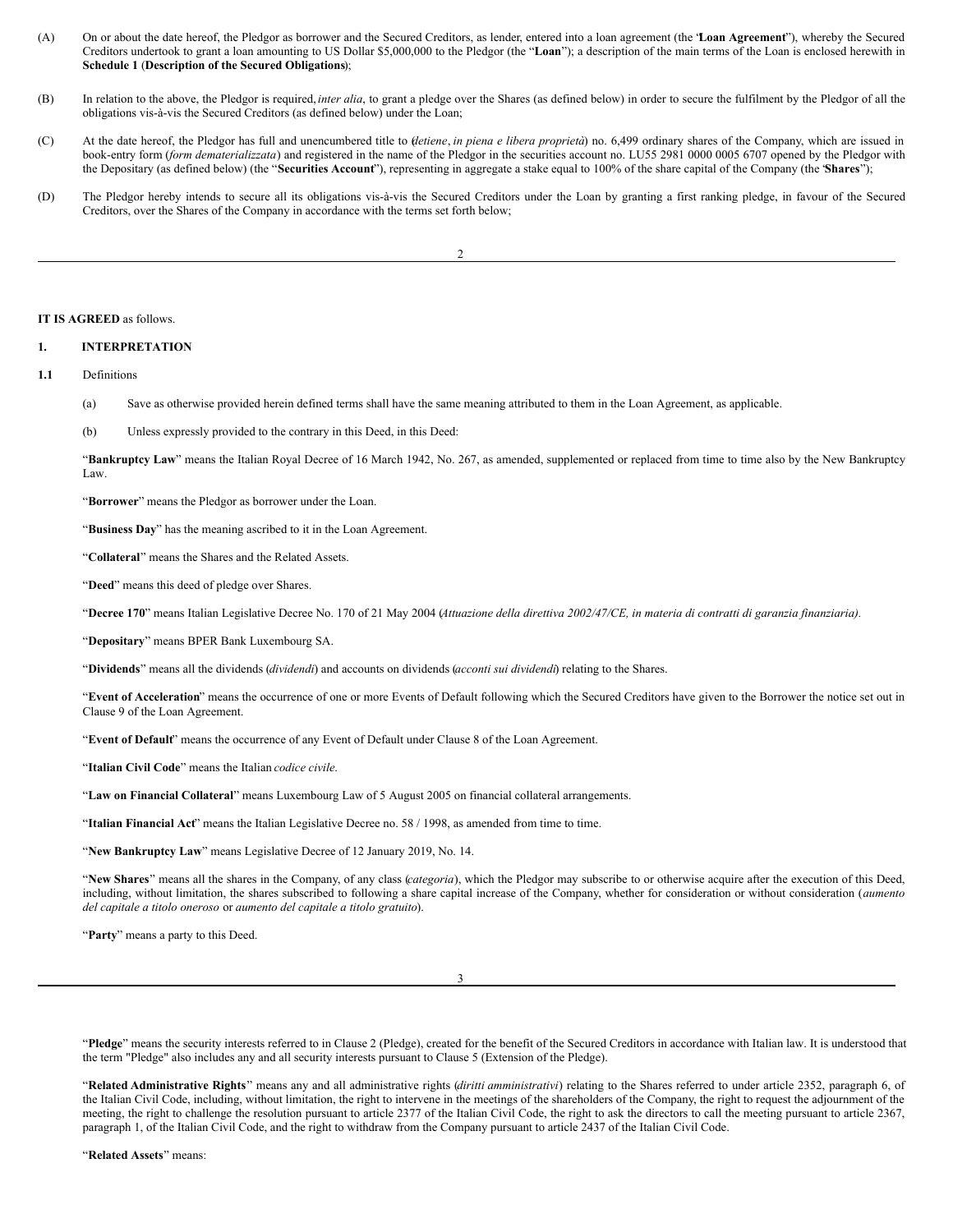- (a) all securities, financial instruments (including, without limitation, warrants for the subscription or the purchase of shares, of any class (*categoria*), of the Company, as well as any bond convertible into shares of the Company, whether issued by the Company or by any other person) or negotiable instruments of any nature, distributed or to be distributed by the Company, or subscribed to or otherwise acquired by the Pledgor, in relation to the Shares or to the New Shares;
- (b) all the assets, securities or rights, of whatever nature, attributed or to be attributed to the Pledgor in relation to the Shares or to the New Shares following the winding-up (*liquidazione*) of the Company, transformation (*trasformazione*) of the Company, reduction in the share capital of the Company (including, without limitation, any reduction following the withdrawal, even in part, of the Pledgor or the demerger of the Company), merger by incorporation of the Company into another entity, or merger by amalgamation of the Company with another entity;
- (c) the consideration paid or to be paid to the Secured Creditors following any disposal, pursuant to article 2352, paragraph 2, of the Italian Civil Code, of the option rights (*diritti di opzione*) relating to the Shares or to the New Shares, which are not exercised by the Pledgor;
- (d) the consideration paid or to be paid to the Secured Creditors following any disposal, pursuant to article 2352, paragraph 4, of the Italian Civil Code, of the shares of the Company not entirely released (*non interamente liberate*) and pledged pursuant to this Deed; and
- (e) the consideration paid or to be paid to the Secured Creditors following the early sale *v*(*endita anticipata*), pursuant to article 2795 of the Italian Civil Code, of the Shares, of the New Shares or of any assets referred to in this definition.

"**Relevant Entity**" means any person that has made a payment to discharge the Secured Obligations;

"Secured Creditor(s)" means NOMADIX HOLDINGS LLC and any of its successors or assignees (successori a titolo particolare, successori a titolo universale or *aventi causa*) under the Note.

"**Secured Obligations**" has the meaning given to it pursuant to Clause 3 (Secured Obligations).

4

"**Secured Period**" means the period included between the date of execution of this Deed and the date when:

- (a) any and all the Secured Obligations are fully discharged (including by complete conversion of the Loan) and each payment made by any Relevant Entity is not subject to the terms for claw-back (*revoca*) or ineffectiveness (*inef icacia*) referred to under articles 65 and 67 of the Bankruptcy Law or pursuant to articles 164 and 166 of New Bankruptcy Code (as from its date of entry into force) or under any other law applicable to the Relevant Entity, it being understood that where a Relevant Entity is subject to insolvency proceedings before the expiry of the terms referred to above, the Secured Period shall be deemed to have been extended until the earlier date between:
	- (i) the date of closure of the insolvency proceedings;
	- (ii) the date of issue of a final judgment rejecting any action to revoke any payment (*azione revocatoria*) made to fulfil the Secured Obligations and/or any action under article 65 of the Bankruptcy Law or article 164 of the New Bankruptcy Code (as from the relevant date of entry into force) or other similar provision applicable in the jurisdiction in which the Relevant Entity has been subject to such insolvency proceedings, concerning any of the above payments; and
	- (iii) the date of prescription, pursuant to article 69-bis of the Bankruptcy Law or article 170 of the New Bankruptcy Code (as from the date of its entry into force), or other similar provision applicable in the jurisdiction in which the Relevant Entity has been subject to such insolvency proceedings, any revocatory action (*azione revocatoria*) concerning any payment made to fulfil the Secured Obligations and/or any action pursuant to article 65 of the Bankruptcy Law or Article 164 of the New Bankruptcy Code (as from the relevant date of entry into force) or any other similar provision applicable in the jurisdiction in which the Relevant Entity has been subject to such insolvency proceedings, concerning any of the above payments, or, in alternative to paragraph (a) above;
- (b) the following conditions have been fulfilled:
	- (i) any Secured Obligation is fully and unconditionally discharged;
	- (ii) no Event of Default has occurred and persists;
	- (iii) the Pledgor has provided the Secured Creditors, with reference to any Relevant Entity, with the documents indicated below that, with the sole exception of the documents under (A) below, shall not be dated earlier than 5 (five) Business Days prior to the date when the condition under paragraph (i) has occurred:
		- (A) copy of the last two yearly financial statements, evidencing that its corporate capital has not been reduced for losses according to article 2482-bis of the Italian Civil Code (or any corresponding law provision applicable in the jurisdiction where the Relevant Entity has its registered office);

- (B) a certificate (*certificato di vigenza*) issued by the competent chamber of commerce that confirms that no insolvency proceedings have been initiated in relation to the Relevant Entity (or any corresponding document available in the jurisdiction where the Relevant Entity has its registered office, if existing);
- (C) a declaration by the chairman of the board of directors or by the sole director (or other competent management body) of the Relevant Entity, confirming that:
	- (aa) as of the date of the declaration, no insolvency proceeding is pending in relation to the Relevant Entity, nor it has been requested by third parties or by the Relevant Entity itself that an insolvency proceeding is initiated;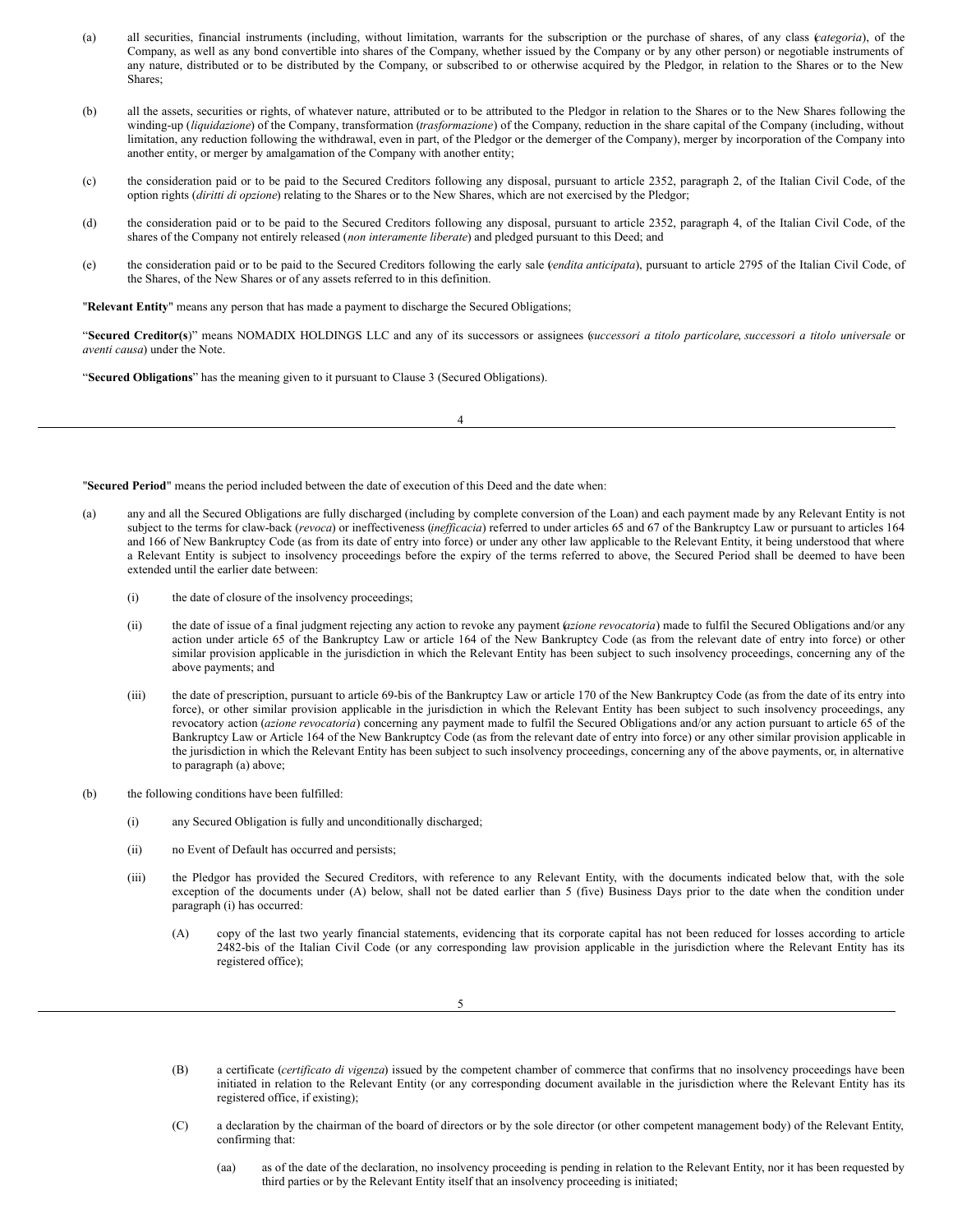- (bb) as of the date of the declaration, the Relevant Entity is not insolvent, nor, as long as the Relevant Entity is aware of, is in a situation provided in articles 2482-bis or 2482-ter or 2446 or 2447 of the Italian Civil Code, as the case may be (or any corresponding law provisions applicable in the jurisdiction where the Relevant Entity has its registered office);
- (cc) the Relevant Entity has not become insolvent, nor it will become insolvent following the payment made under the Note;
- (dd) as of the date of the declaration, the Relevant Entity is not in a situation of crisis, nor it has difficulties in fulfilling its payment obligations; and
- (D) a *visura protesti* confirming that the Relevant Entity is not subject to any legal proceeding for a*protesto* (or the corresponding document, if any, available in the jurisdiction where the Relevant Entity has its registered office, if existing).

"**Securities Account**" has the meaning given to that term in Recital (C).

"**Shares**" has the meaning given to that term in Recital (C).

"**Voting Rights**" means the voting rights relating to the Shares.

#### **1.2 Construction**

In this Deed, a reference to a Recital and Schedule is to a recital and schedule of this Deed.

# **2. PLEDGE**

The Pledgor grants herewith a first ranking pledge over the Shares in favour of the Secured Creditors (the "**Pledge**") as security for the full and unconditional performance of the Secured Obligations (as defined below) for a maximum amount equal to \$10,000,000.00 (ten million U.S. dollars).

6

#### **3. SECURED OBLIGATIONS**

- **3.1** The Pledge secures for its entire value, and without the obligation of prior enforcement of the principal obligation or any other guarantee securing the Secured Obligations all present and future obligations, monies and indemnities (whether direct or indirect, absolute or contingent and whether owed jointly or severally or in any other capacity whatsoever) of the Pledgor towards the Secured Creditors (or any of them) pursuant to the Loan, in each case whether on account of:
	- (a) principal, any premium and interest (including default interests);
	- (b) fees, indemnities, costs (including legal costs), charges, taxes, compensation for damages, expenses or otherwise;
	- (c) the payment obligations and the commitments undertaken by the Pledgor pursuant to this Deed; and
	- (d) reimbursement obligations arising from the invalidity, ineffectiveness or unenforceability of the obligations referred to under paragraph (a) to (c) or from clawback or revocation of any payment to discharge any of such obligations.
- **3.2** The credits and the rights of the Secured Creditors and the relative obligations of the Pledgor as specified in the Clause 3.1 above, in security of which the Pledge under this Deed is created, are defined collectively as "**Secured Obligations**".
- **3.3** It is understood that, if one or more of the Secured Obligations described in Clause 3.1 above is declared invalid or unenforceable for whatever reason, this shall not affect the validity and enforceability of this Deed, which shall continue to secure the full and unconditional performance of all the other Secured Obligations referred to in this Clause 3 (Secured Obligations).

### **4. FORMALITIES FOR THE CREATION OF THE PLEDGE**

- (a) The Parties hereby acknowledge that the Shares are dematerialized and deposited in the Securities Account.
- (b) Upon execution of this Deed, the Parties shall jointly inform the Depositary, with a notice in the form set out in Schedule 2 (Notice to Depositary), that the Shares have been pledged to the benefit of the Secured Creditors, and that according to the agreement of the Parties the Depositary shall act in compliance with the Secured Creditors' instructions relating to the Shares and without any further agreement or confirmation by the Pledgor.

By no later than 20 January 2022, the Pledgor shall also ensure that the Depositary delivers to the Secured Creditors an account statement of the Securities Account in authentic form or under private seal (A) showing that the Shares are deposited therein, (B) showing that that the formalities of registration of the Pledge in favour of the Secured Creditors have been duly carried out and (C) acknowledging the instructions contained in the Notice to Depositary.

7

#### **5. EXTENSION OF THE PLEDGE**

#### **5.1 Extension**

The Pledge shall extend to any New Shares and the Related Assets.

#### **5.2 New Shares**

- (a) With reference to any New Shares subscribed to by the Pledgor, the Pledgor shall:
	- (i) execute and deliver to the Secured Creditors, a deed substantially in the form of this Deed;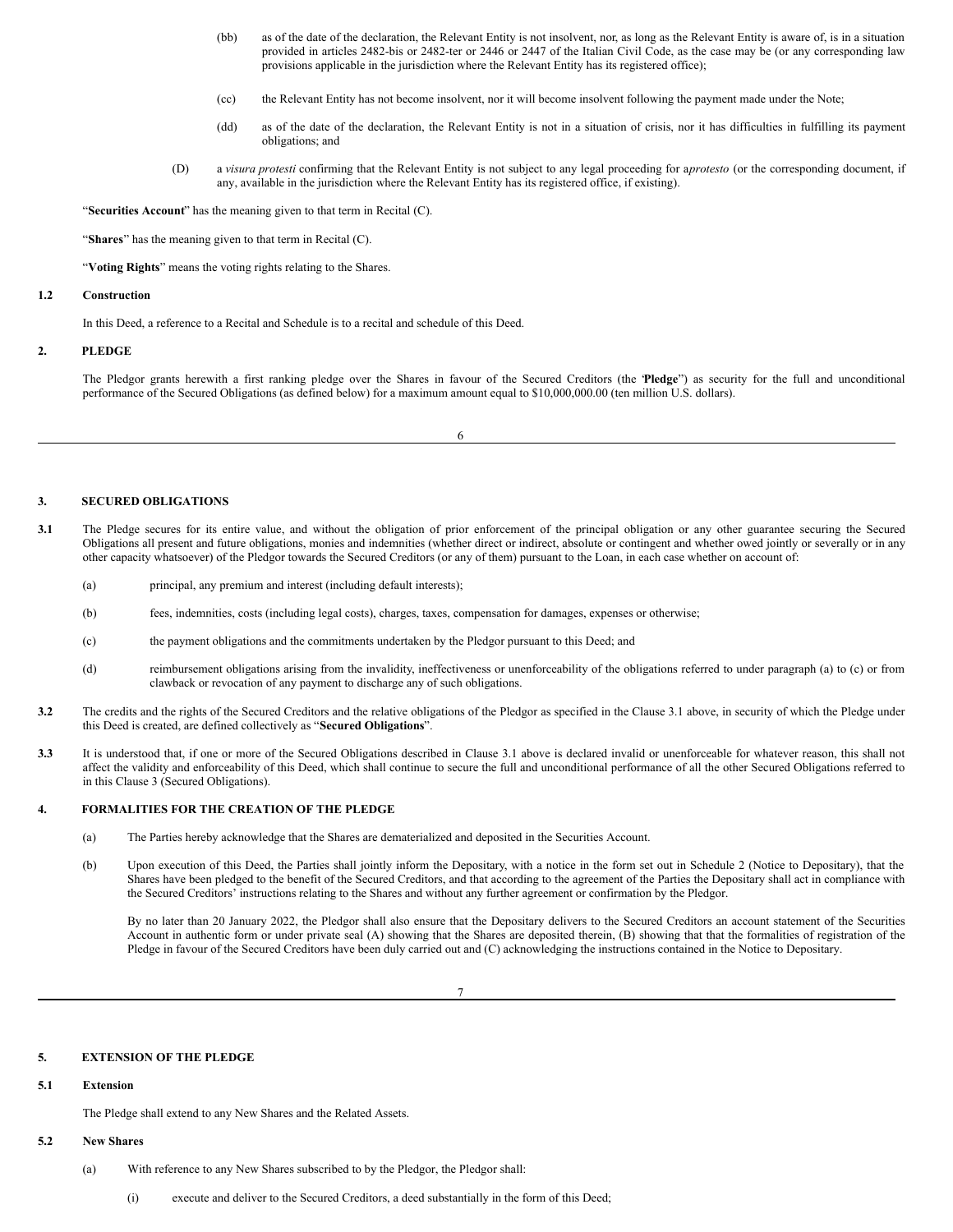(ii) procure that the Company ensures that the Depositary:

promptly carries out the formalities described under Article 4(a) above in relation to the New Shares;

(b) delivers to the Secured Creditors the account statement set forth under Article 4(c) above in relation to the New Shares. In addition to the actions specified at paragraph (a) above, the Pledgor shall promptly take (and procure that the Company takes) all actions and shall execute (and procure that the Company executes) all documents reasonably requested by the Secured Creditors, for the valid and enforceable extension of the Pledge to the New Shares.

# **5.3 Related Assets**

With reference to each of the Related Assets, the Pledgor shall promptly:

- (a) take all actions and execute all documents, including, without limitation, a deed substantially in the form of this Deed, requested by the Secured Creditors, for the valid and enforceable extension of the Pledge to each of the Related Assets; and
- (b) procure that the Company takes all actions and execute all documents requested by the Secured Creditors, in connection with the extension of the Pledge to each of the Related Assets.

#### **5.4 Provisions governing the New Shares and the Related Assets**

To the extent applicable and as this Deed may be supplemented by the documents referred to in Clause 5.2 (New Shares) or Clause 5.3 (Related Assets), the provisions of this Deed shall apply to the security created over any New Shares (and, for this purpose, references to the Shares in this Deed shall include the New Shares) and to the security created over each of the Related Assets (and, for this purpose and to the extent applicable, references to the Shares in this Deed shall include each of the Related Assets).

# **6. VOTING RIGHTS AND DIVIDENDS**

# **6.1 Voting Rights and Related Administrative Rights**

Except as set out in Clause 6.2 (Exercise of the Voting Rights and Related Administrative Rights by the Secured Creditors), the Pledgor shall be entitled to exercise the Voting Rights and the Related Administrative Rights, provided that the Pledgor undertakes not to exercise the Voting Rights and the Related Administrative Rights in a manner which could adversely affect the validity or enforceability of the Pledge.

8

The Pledgor undertakes to submit to the Secured Creditors in timely fashion – as reasonably practicable - a copy of any notice of calling of any shareholders' meeting or other notice which it receives with regard to the Shares and which may be considered relevant for the purposes of the security created herein, at least 5 (five) Business Days prior to the date established for the meeting, and in any case within 5 (five) Business Days of the receipt of the notice or communication; also copy of the minutes shall be delivered, within 7 (seven) Business Days of the meeting.

For so long that the Pledgor is entitled to exercise the Voting Rights and the Related Administrative Rights, the Secured Creditors, upon request of the Pledgor, shall do whatever may be reasonably expected by them to allow the Pledgor to exercise such rights.

### **6.2 Exercise of the Voting Rights and Related Administrative Rights by the Secured Creditors**

- (a) If an Event of Default has occurred and is continuing, the Secured Creditors shall be entitled (but not obliged) to exercise the Voting Rights and the Related Administrative Rights.
- (b) For the purposes of paragraph (a) above, the Secured Creditors shall send a notice to the Company and the Pledgor informing the latter that the Secured Creditors intend to exercise the Voting Rights and the Related Administrative Rights and, as a result of such notice:
	- (i) the Pledgor shall automatically lose their right to exercise the Voting Rights and the Related Administrative Rights; and
	- (ii) only the Secured Creditors, also pursuant to article 2352, paragraph 1, of the Italian Civil Code, shall have the right to exercise the Voting Rights and the Related Administrative Rights.

#### **6.3 Dividends**

Except as set out in Clause 6.4 (Dividends to the Secured Creditors), the Pledgor shall have the right to collect and retain the Dividends.

### **6.4 Dividends to the Secured Creditors**

- (a) Only if an Event of Default has occurred and is continuing, the Secured Creditors shall send a notice to the Company and the Pledgor informing them that an Event of Default has occurred and, as a result of such notice:
	- (i) the Pledgor shall automatically lose their right to receive the Dividends; and
	- (ii) only the Secured Creditors, pursuant to article 2791 of the Italian Civil Code, shall have the right to receive the Dividends.

(b) Therefore, in any case the Pledgor shall have the right to collect and retain the Dividends, prior to receipt by the Pledgor of a notice sent by the Secured Creditors, under paragraph (a) above.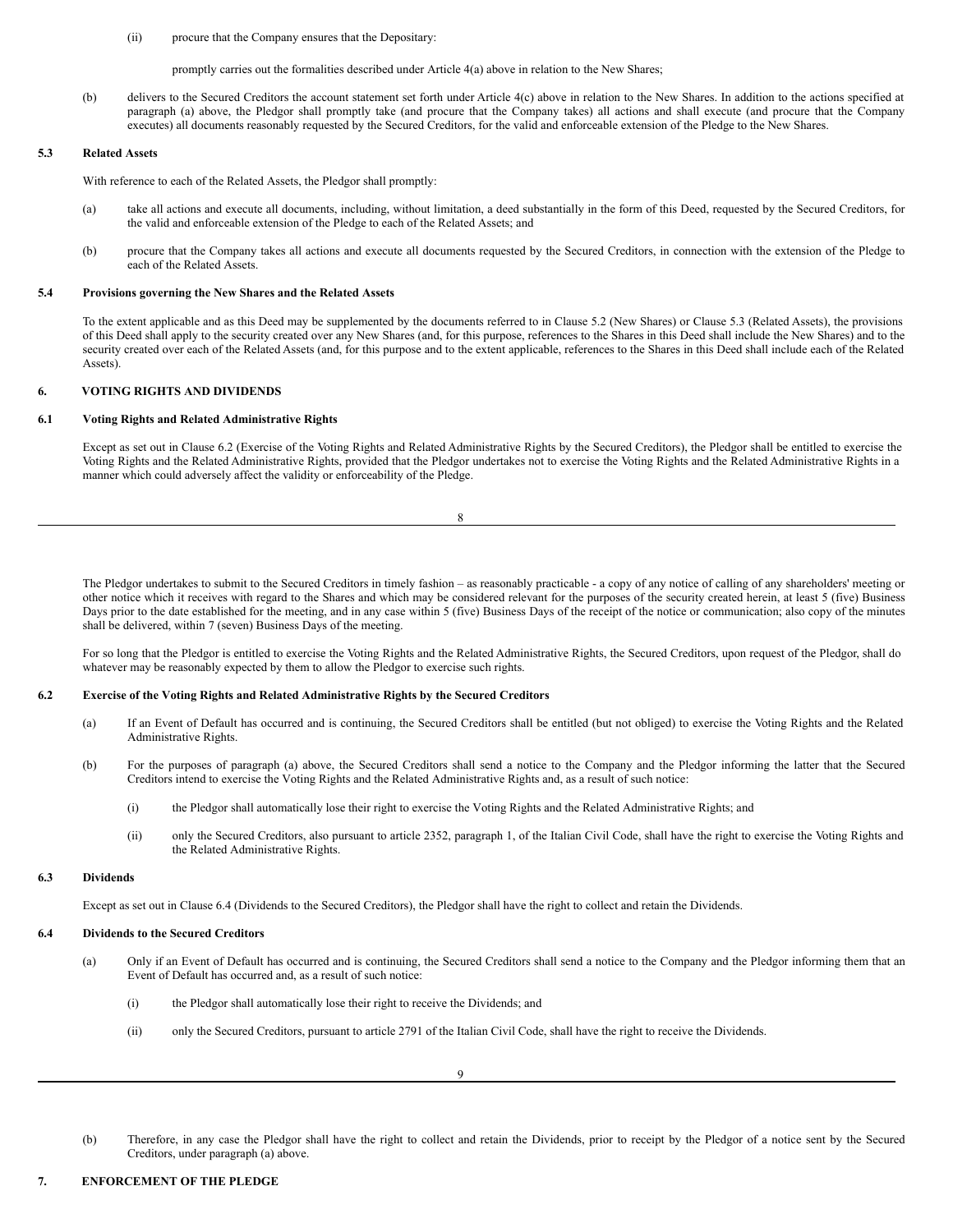- <span id="page-42-0"></span>(a) Upon occurrence of an Event of Acceleration and at any time thereafter, the Secured Creditors, without prejudice to any other right, action or power to which they may be entitled under the applicable provisions of law, may:
	- (i) pursuant to article 2797 of the Italian Civil Code, proceed to the sale of the Shares provided that after serving on the Pledgor an injunction (*intimazione*) requiring discharge of the Secured Obligations, no full and unconditional performance of the obligations which are the object of the injunction occurs within 5 (five) days of the serving of the injunction. in relation to the sale referred to under this paragraph (a)(i), the Parties expressly agree that the Secured Creditors may carry out the sale of the Shares, in whole or in part, in one lump or in several instalments, against payment in cash or in kind, by auction or by private agreement, against bullet payment or an advance of part of the price. The Secured Creditors shall pay the Pledgor any amount remaining and outstanding after the full discharge of the Secured Obligation; and
	- (ii) under article 4 of Decree 170:
		- (A) seize (*appropriarsi delle*) the Collateral up to the value of the Secured Obligations in accordance with article 4, paragraph 1(b), of Decree 170; and/or, at their sole discretion
		- (B) proceed to the sale of the Collateral in accordance with article 4, paragraph 1(a), of Decree 170 and apply the proceeds of such sale in satisfaction of the Secured Obligations.
- (b) In relation to any enforcement action taken by the Secured Creditors under paragraph (a)(ii) above, the Secured Creditors, under article 4, paragraph 2, of Decree 170, will promptly notify the Pledgor (or, if applicable, the competent bodies of the reorganisation or liquidation proceedings, as the case may be) of the enforcement actions actually taken and of the proceeds of any such enforcement action.
- (c) The Parties expressly acknowledge and agree that, in relation to the Pledge, any Event of Acceleration shall constitute an "*evento determinante l'escussione della garanzia*" under and for the purposes of Decree 170.
- (d) Nothing in this Clause 7 (Enforcement of the Pledge) shall prejudice any other form of enforcement of the Pledge provided by applicable law (including Luxembourg law), including, without limitation, the possibility for the Secured Creditors to request the assignment of the Shares, in whole or in part, in compliance with article 2798 of the Italian Civil Code or any corresponding Luxembourg law provision, provided that the Secured Creditors shall pay the Pledgor any amount remaining and outstanding after the full discharge of the Secured Obligations.

10

#### **8. REPRESENTATIONS AND WARRANTIES**

- (a) The Pledgor represents and warrants to the Secured Creditors as follows:
	- (i) the Pledgor is the only owner of the Shares, which are not subject to any security interest,*diritto reale di godimento*, or other personal or real right *(diritto di credito* or *diritto reale*) other than, and except for, the Pledge under this Deed;
	- (ii) the Shares have been issued, subscribed and fully paid-up, in full compliance with the applicable provisions of Italian law;
	- (iii) the Shares are not subject to attachment, seizure or to any other measure restraining the capacity to dispose of or benefit from them;
	- (iv) subject to the perfection of the formalities provided herein as well as under the applicable law and regulations, pursuant to this Deed the Pledgor creates over the Shares a first priority security interest (*causa legittima di prelazione*) in favour of the Secured Creditors as security for the full and unconditional performance of the Secured Obligations;
	- (v) the creation of the Pledge is not in breach of the applicable law and does not violate any terms of the constitutional documents of the Pledgor or of the Company, and the Pledgor has duly complied with all the obligations provided for under the applicable law and its constitutional documents for the execution of this Deed;
	- (vi) the Company is a *società per azioni* duly incorporated and validly existing under the laws of Italy, is not subject to any insolvency proceedings (*procedure concorsuali*) or winding-up (*procedura di liquidazione*), and has not disposed or is going to dispose of its assets to its creditors pursuant to article 1977 of the Italian Civil Code. There is no ground for the dissolution (*scioglimento*) of the Company;
	- (vii) neither the Pledgor nor the Company are insolvent (*in stato di insolvenza*);
	- (viii) no circumstance exists which could legitimate the withdrawal (recesso) of the Pledgor from the Company, nor is the Company in the situation described, respectively, in articles 2446 and 2447 of the Italian Civil Code;
	- (ix) the execution by the Pledgor of this Deed complies with the Pledgor's interest and corporate benefit.
- (b) The representations and warranties made in paragraph (a) above are made on the date hereof and shall be understood as having been repeated, with reference to circumstances which may exist from time to time, on the last day of every calendar month.

# **9. UNDERTAKINGS**

Until the date of release of the Shares from the Pledge and in any event save as otherwise provided in the Loan Agreement, the Pledgor shall:

- (a) promptly upon becoming aware of them, notify the Secured Creditors, of:
	- (i) any claim or legal action, by whoever it was brought and of whatever nature, whether in Italy or abroad, in relation to the Shares; and
	- (ii) the filing of a request or application aimed at subjecting the Company to an insolvency proceeding (*procedura concorsuale*) or at obtaining the invalidity (*nullità*) of the Company;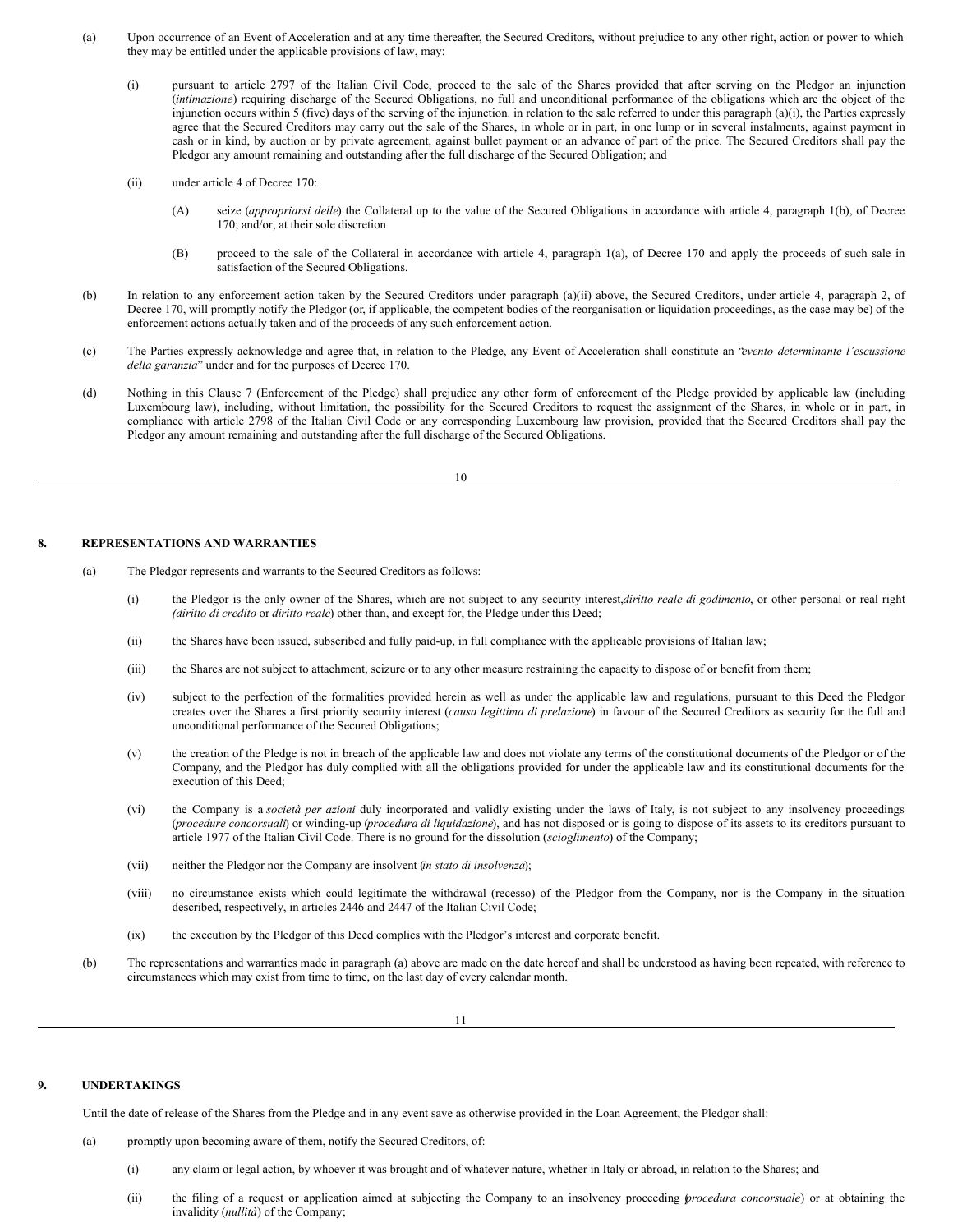- (b) except as provided for in this Deed, not create, and not undertake to create, over the Shares, any security interest,*diritto reale di godimento* or other personal or real right (*diritto di credito* or *diritto reale*);
- (c) if it is entitled to exercise the Voting Rights, unless authorised in writing by the Secured Creditors, abstain from voting in favour of proposals for shareholders' resolutions (*proposte di delibere assembleari*) that relate to a capital increase in kind (*aumento del capitale in natura*) by the Company;
- (d) also pursuant to article 1379 of the Italian Civil Code refrain from selling, exchanging or in any way disposing of the Shares in any manner whatsoever, and refrain from undertaking to sell, exchange or in any way dispose of the Shares in any manner whatsoever;
- (e) execute (and procure that the Company executes) each deed, agreement, document, act or certificate, and take (and procure that the Company takes) all the actions, which, in the reasonable opinion of the Secured Creditors, are either necessary or useful for a valid and enforceable:
	- (i) creation of the Pledge, in compliance with the provisions of this Deed;
	- (ii) extension of the Pledge to the New Shares and to each of the Related Assets, in compliance with the provisions of this Deed; and
	- (iii) continuation of the Pledge upon the occurrence of one or more situations described in Clause 12 (Continuation of the Pledge), in compliance with the provisions of this Deed;
- (f) co-operate with the Secured Creditors in order to protect their rights in relation to the Shares against any claims made by any third parties;
- (g) promptly inform the Secured Creditors in relation to any event described in articles 2446 and 2447 of the Italian Civil Code;
- (h) obtain the prior written consent of the Secured Creditors in relation to the amendments to the by-laws (*statuto*) of the Company which could have a material adverse effect on the Pledge and promptly send to the Secured Creditors a copy of the by-laws (*statuto*) of the Company in force from time to time;
- (i) procure that the Company abstains from exercising the powers provided for under article 2447-bis, paragraph 1, sub-paragraphs (a) and (b), of the Italian Civil Code;

- (j) at its own expense, promptly send to the Secured Creditors copies of all the communications and any other documents received from or sent to the Company, or relating to the Collateral, which affect the Collateral or the rights of the Secured Creditors under this Deed;
- (k) procure that the Company does not amend and does not undertake to amend the rights and powers, whether of administrative or of financial nature, relating to the Shares, and does not issue or undertake to issue any shares of any other type (*azioni di altre categorie*) other than ordinary shares (*azioni ordinarie*) or any bonds (*obbligazioni*) or other financial instruments of any nature whatsoever.

### **10. NOTICES**

- (a) All the communications and notices relating to or in any way connected with this Deed or the Pledge shall be made by registered letter with return receipt, email, *Piego Raccomandato*, (in such case, the relevant communication shall be made in the body of the certified email or attached thereto, as long as the attachment is autonomously bearing a certified date, pursuant to and in accordance with article 2800 of the Italian Civil Code) and, without prejudice to the provisions of paragraph (d) of this Clause 10 (Notices), shall be sent to the addresses specified in paragraph (b) below.
- (b) Without prejudice to the provisions of paragraph (d) of this Clause 10 (Notices), all the notices relating to or in any way connected with this Deed or the Pledge shall be sent as follows:
- (c) if to the Pledgor:

**VDA Holding S.A.** 26, Boulevard Royal L-2449 Luxembourg Attn: Giorgio Bianchi Attn: Tiffany Halsdorf Email: gbianchi@essedi.lu Email: thalsdorf@essedi.lu

With a copy to:

**Moses & Singer LLP** 405 Lexington Ave. New York, N.Y. 10174

USA Attn: Allan Grauberd, Esq. Attn: Francesco DiPietro, Esq. Email: agrauberd@mosessinger.com Email: fdipietro@mosessinger.com

With a copy to:

**Gianni & Origoni** Via delle Quattro Fontane, 20 I-00184 Roma (Italy) Attention of: Avv. Raimondo Premonte Email: rpremonte@gop.it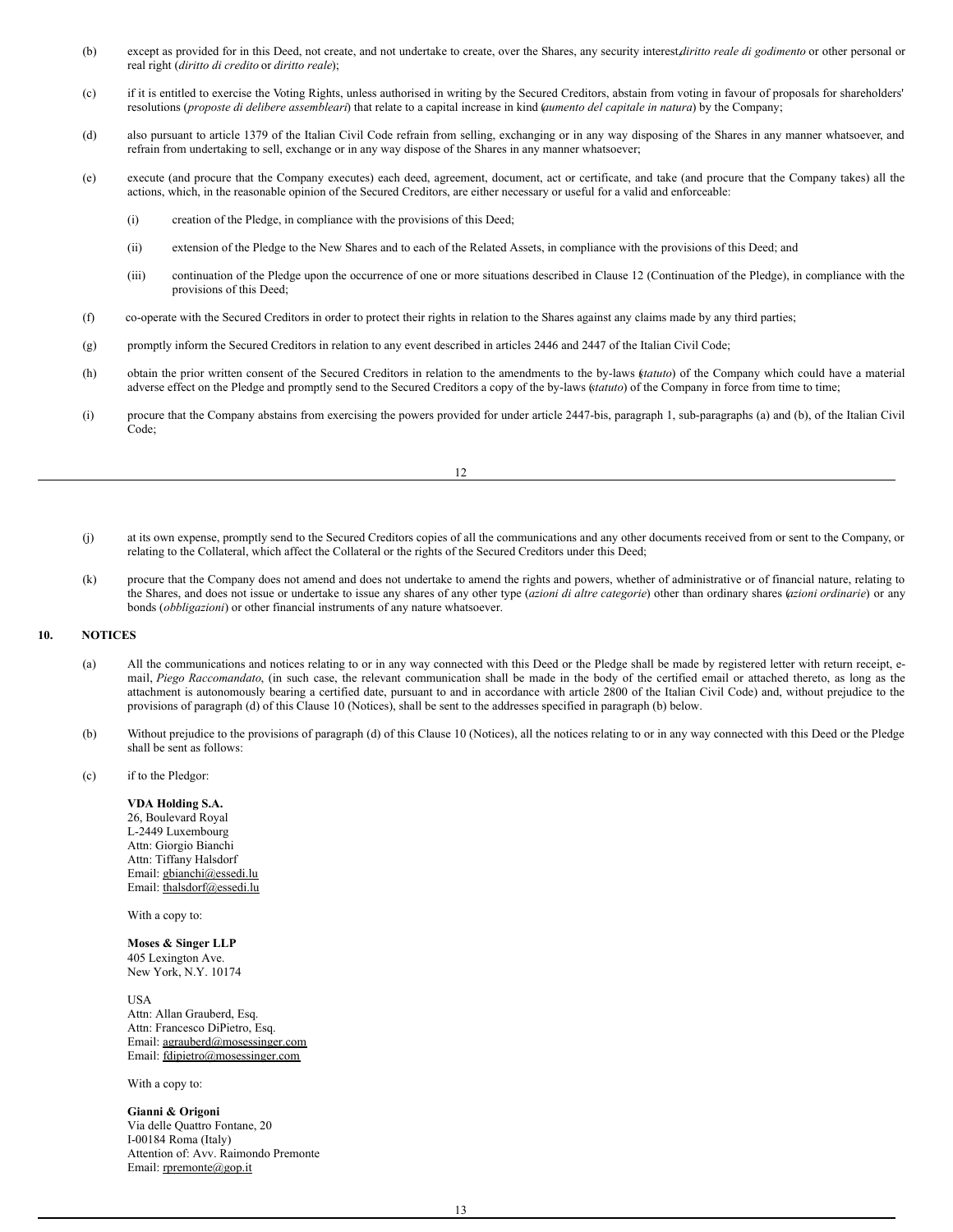if to the Secured Creditors:

**Nomadix Holdings LLC** 1209 Orange St., New Castle, WILMINGTON, DE 19801 **USA** Email: jack@gatewh.com

With a copy to: **CBA Studio Legale** Corso Europa 15 I-20122 Milan Email: francesco.dialti@cbalex.com

With a copy to **DSM Avocats à la Cour** 55-57, rue de Merl L-2146 Luxembourg Attn. Mario Di Stefano Email: mdistefano@dsm.legal

if to the Company:

# **VDA Group S.p.A.**

Viale Lino Zanussi,3 33170 Pordenone (Italy) Attn: Piercarlo Gramaglia Attn: Alberto Nogarotto Email: piercarlo.gramaglia@vdagroup.com Email: alberto.nogarotto@vdagroup.com

With a copy to:

# **Moses & Singer LLP**

405 Lexington Ave. New York, N.Y. 10174 Attn: Allan Grauberd, Esq. Attn: Francesco DiPietro, Esq. Email: agrauberd@mosessinger.com Email: fdipietro@mosessinger.com

With a copy to:

#### **Gianni & Origoni**

Via delle Quattro Fontane, 20 00184 Roma (Italy) Attention of: Avv. Raimondo Premonte Email: rpremonte@gop.it

(d) Each Party and as the case may be the Company may notify the other Party and as the case may be the Company, with at least a 5 (five) Business Days' advance notice, of the different address where it wishes to receive all the communications and notices relating to or in any way connected with this Deed or the Pledge, provided that, for the purpose of any notices and communications to be served in the context of judicial proceedings in Italy relating to the Pledge, the Pledgor hereby irrevocably elects its domicile at the registered office of the Company at Viale Lino Zanussi, 3, 33170 Pordenone (Italy).

# **11. EXPENSES AND INDEMNITIES**

- (a) All the reasonable expenses, charges and costs of whatever nature, including, without limitation, legal and notarial expenses (if any) (up to a pre-agreed cap, other than (i) those fees related only to the creation of the Pledge and (ii) in case of enforcement of the Pledge), relating to or in any way connected with this Deed or the Pledge shall solely be borne by the Pledgor.
- (b) The Secured Creditors, when exercising their rights or powers pursuant to each provision of this Deed, as well as when performing its obligations pursuant to each provision of this Deed, shall be liable towards the Pledgor for any liability or costs that are unjustly caused to the Pledgor only in case of wilful misconduct or gross negligence.
- (c) Since it has been executed as an exchange of commercial correspondence, this Agreement is not subject to registration tax in Italy upon execution and a registration tax shall be due only (i) "in caso d'uso" event pursuant to the provisions of Article 6 of Presidential Decree No. 131 of 26 April 1986 (" **Decree No. 131**"), (ii) in case of "*enunciazione*" pursuant to the provisions of Article 22 of Decree No. 131 or (iii) in case of voluntary submission to the Italian tax authorities for registration. Such being the cases the registration tax will be borne by the Pledgor.

#### **12. CONTINUATION OF THE PLEDGE**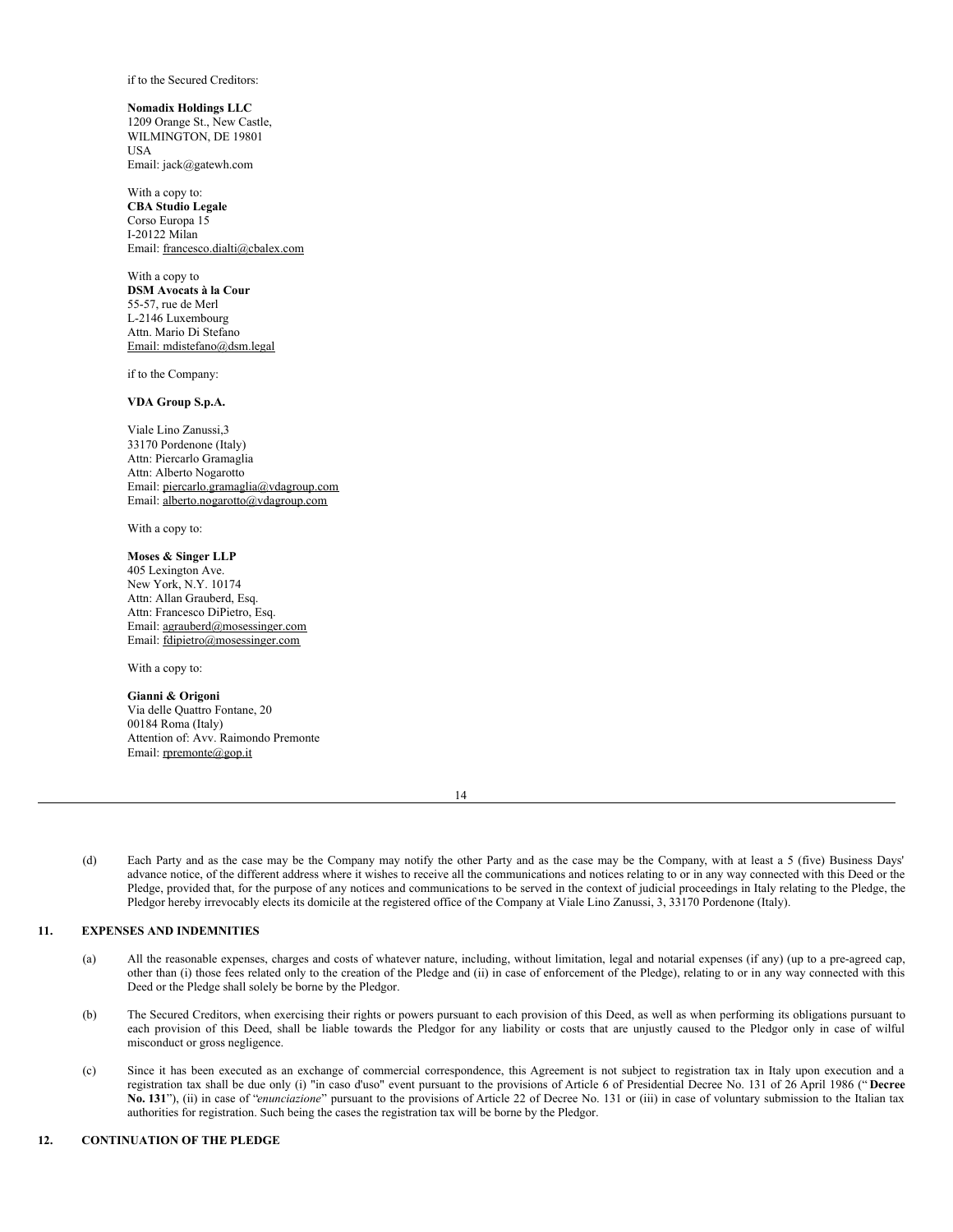- (a) In case of *successione a titolo particolare* into the Secured Obligations in accordance with the terms and the conditions of the Loan Agreement, at the request of the Secured Creditors and at costs and expenses of the Secured Creditors and in the manner and at the time specified by the Secured Creditors, the Pledgor shall execute (and procure that the Company and the Depositary – as applicable - execute) any deed, agreement, document, act or certificate, and shall take (and procure that the Company takes) all the steps and actions, which are necessary or appropriate, in the opinion of the Secured Creditors, to maintain the Pledge, including, without limitation:
	- (A) procuring that the Depositary carries out the formalities described under Article 4(a) above for the valid perfection and continuation of the Pledge in favour of the Secured Creditors; and
	- (B) procuring that the Depositary delivers to the Secured Creditors, within 10 (ten) Business Days of the formalities set out in paragraph (A) above, an account statement as set forth under Article 4(b) above.
- (b) In the event of one or more changes, of whatever nature and for whatever reason, in one or more terms of the Secured Obligations, including in case of execution of Long-Form Agreement(s), if the Secured Creditors deem it appropriate, the Pledgor shall execute at its own costs and expenses (and procure that the Company executes) any deed, agreement, document, act or certificate, and shall take at its own costs and expenses (and procure that the Company takes) all the steps and actions, which are necessary or appropriate, in the reasonable opinion of the Secured Creditors, to preserve the rights of the Secured Creditors under this Deed.

15

# **13. RELEASE OF THE PLEDGE**

- (a) The Pledge which will be established under this Deed, as well as any and all rights and faculties of the Secured Creditor arising out of this Deed, shall remain in existence until the expiration of the Secured Period. For such purposes, upon the expiration of the Secured Period, the Pledge shall be released by the Secured Creditors, at the request and at the cost and expenses of the Pledgor.
- (b) On the date of release of the Shares from the Pledge, the Secured Creditors shall immediately authorise and instruct the Depositary to carry out the formalities for the cancellation of the Pledge in favour of the Secured Creditors and, in general, agree on and execute any deed, agreement, document, act or certificate, and take all steps and actions, which are necessary or proper, in the Pledgor's reasonable opinion, to cancel the Pledge.

# **14. MISCELLANEA**

- (a) Any waiver by the Secured Creditors of their rights and powers provided herein shall produce no effect, unless such waiver is made by the Secured Creditors in writing.
- (b) The rights and powers provided in this Deed for the benefit of the Secured Creditors are in addition to, and do not exclude, any further rights or powers which the Secured Creditors have or might become entitled to under the law.
- (c) The security interests referred to in this Deed have and shall have full effect irrespective of any other security or guarantee granted by the Pledgor or by any third parties in relation to the Secured Obligations or any of them, and are in addition and without prejudice to any further security interests or guarantees which the Secured Creditors already have or to which they shall become entitled in relation to each of the Secured Obligations.
- (d) The invalidity or the unenforceability of one of the provisions contained in this Deed shall not affect, to the extent allowed by the law, the validity and the enforceability of the other provisions of this Deed. The Parties hereby undertake to conduct negotiations in good faith so as to reach an agreement on the terms of a provision which would be acceptable to all the Parties and which would have a commercial effect as similar as possible to that of the invalid or unenforceable provision to be replaced.
- (e) The Parties acknowledge that this Deed has been specifically negotiated (*costituisce oggetto di trattativa individuale*) between the Pledgor and the Secured Creditors and therefore is not subject to the requirements set out under Section II of the "Disposizioni in materia di trasparenza delle operazioni e dei servizi bancari e finanziari. Correttezza delle relazioni tra intermediari e clienti" issued by the Governor of the Bank of Italy on 9 February 2011, as amended from time to time.

16

# **15. GOVERNING LAW AND JURISDICTION**

- (a) This Deed (save for Clause 4 (Formalities for the creation of the Pledge) is governed by Italian law and shall be construed in compliance with it. Clause 4 (*Formalities for the creation of the Pledge*) is governed by Luxembourg law and shall be construed in compliance with it, as the Securities Account is opened with BPER Bank Luxembourg S.A..
- (b) The Courts of Milan have jurisdiction to settle any dispute arising from this Deed, without prejudice to the fulfilment of the preventive tentative of reconciliation (*preventivo tentativo di conciliazione*) pursuant to article 5 of the Italian Legislative Decree No. 28 of 4th March, 2010 (*Attuazione dell'articolo* 60 della legge 18 giugno 2009, n. 69, in materia di mediazione finalizzata alla conciliazione delle controversie civili e commerciali), if applicable, and to the right of the Secured Creditors to seek interim measures (*provvedimenti cautelari*) or the enforcement (*esecuzione*) before any other competent court, including the Luxembourg courts.

### **SCHEDULE 1**

# **DESCRIPTION OF THE SECURED OBLIGATIONS**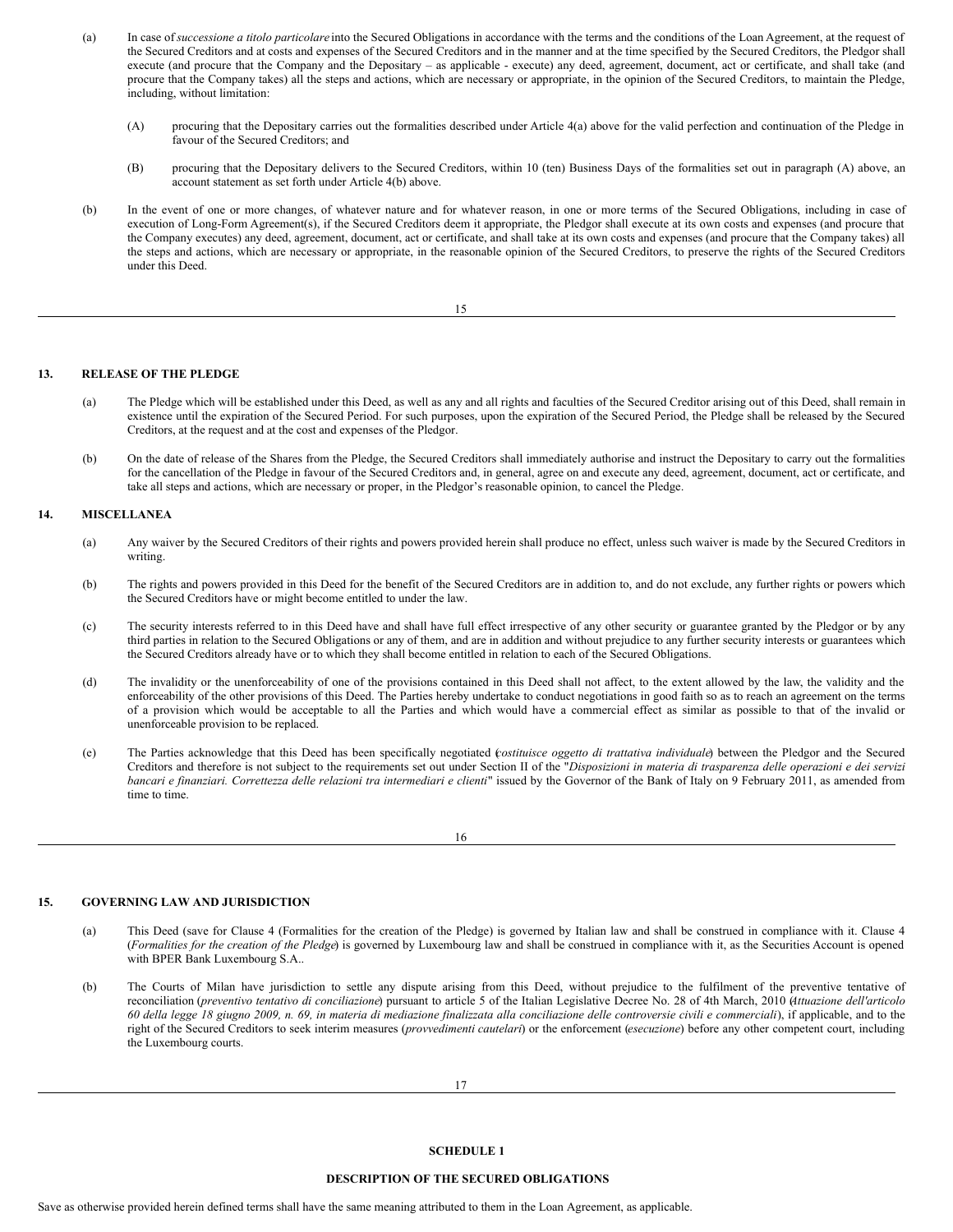**Loan Amount**: USD 5,000,000.00 (United States Dollars five million/00).

**Purpose of the Loan**: the Loan will be used solely to allow VDA Group to purchase TKOI Shares.

**Repayment**: the Borrower shall repay the Loan in full, including the principal amount, the Premium and any outstanding interest, at the expiration of the Loan Term.

**Expiration of Loan:** a period of six (6) months commencing on the Effective Date.

**Effective Date**: the date of the Drawdown.

**Premium:** on the Repayment Date, the Borrower shall pay to the Lender, in addition to the principal amount, a US \$500,000.00 (five hundred thousand U.S. dollars) premium (but no other interest; however, if Premium is applicable but is not repaid on the Repayment Date, an additional interest rate as determined by Luxembourg law of April 18, 2004 regarding actions against late payments for commercial transactions will also apply).

The Premium is not applicable if the Investor Senior Loan is agreed on by the Parties in one or several Long-Form Agreement(s) prior to the Repayment Date, which Long-Form Agreement(s) will include the interest then applicable.

**Interest**: if the Investor Senior Loan is agreed on by the Parties in one or several Long-Form Agreement(s) prior to the Repayment Date, and the Premium is not applicable, the interest to be applied on the Loan as from the Effective Date will be agreed in the Investor Senior Loan agreement.

18

# **SCHEDULE 2**

### **NOTICE TO DEPOSITARY**

[Details of Depositary]

(the "**Depositary**")

 $[•]$ , $[•]$  2022

Dear Sirs,

# **VDA Group S.p.A. – Notice of Pledge**

We hereby give you notice that all of the shares of VDA Group S.p.A. owned by VDA Holding S.A. and deposited in the name of VDA Holding S.A. with you in the account LU55 2981 0000 0005 6707 (the "**Account**"), have been pledged in favour of **Nomadix Holdings LLC** pursuant to a share pledge agreement entered into by exchange of commercial correspondence on [l] 2022 between **Nomadix Holdings LLC** on the one part, and **VDA Holding S.A.,** on the other part (the "**Pledge Agreement**")**.** The Pledge Agreement is hereby attached for your ease of reference.

The full data of the beneficiary of the pledge (the "**Pledgee**") for your records are as follows:

- Nomadix Holdings LLC, a limited liability company duly organized and existing under the laws of Delaware (USA), with registered address at 1209 Orange St., New Castle, WILMINGTON, DE 19801, with the Delaware Business Registry File Number 7506079.

We hereby irrevocably instruct you to proceed with the update of your records and, also in accordance with Article 5 of the Law on Financial Collateral, make all and every registration on the Account and in relation to the shares in order to perfect the pledge.

We irrevocably instruct you, in accordance with Article 5 of the Law on Financial Collateral, to act in compliance with the Pledgee's instructions relating to the Shares and without any further agreement or confirmation by the Pledgor.

The pledge secures the Secured Obligations (as defined in the above mentioned Pledge Agreement).

The rights to vote and receive dividends are regulated by Clause 6 (*Voting Rights and Dividends*) of the abovementioned Pledge Agreement. In particular, until the occurrence of an Event of Default (as notified by the Pledgee), the voting rights relating to the pledged shares in the shareholders' meetings of the Company and the rights to dividends, to distribution and to interests relative to the above shares shall continue to be vested into the Pledgor, all pursuant to Clause 6 (*Voting Rights and Dividends*) of the Pledge Agreement. Occurrence of an Event of Default will be promptly notified in writing to you by email from the following address: jack@gatewh.com by the Pledgee, in the person of Mr. Jack Brannelly in his capacity as General Counsel of the Pledgee, or by any other person(s) indicated to you from time to time by the Pledgee as its authorized representative(s). It remains agreed that a written communication by the Pledgee shall be considered conclusive as between the Pledgor and the Depositary.

Upon notification of an Event of Default by the Pledgee, any rights to dividends, to distribution and to interests relative to the above shares shall be paid exclusively to the pledgee, on that bank account that the Pledgee shall indicate for such purpose.

We may dispose of the shares only by written consent of the Pledgee. As a consequence, failing such consent shown to you, no order for the sale of the shares may be carried out by you. Please acknowledge receipt of this notice confirming that the pledge over the mentioned shares in VD Group S.p.A. has been duly noted in your records and over the Account and please provide the Pledgee an excerpt therefrom.

Best regards,

/s/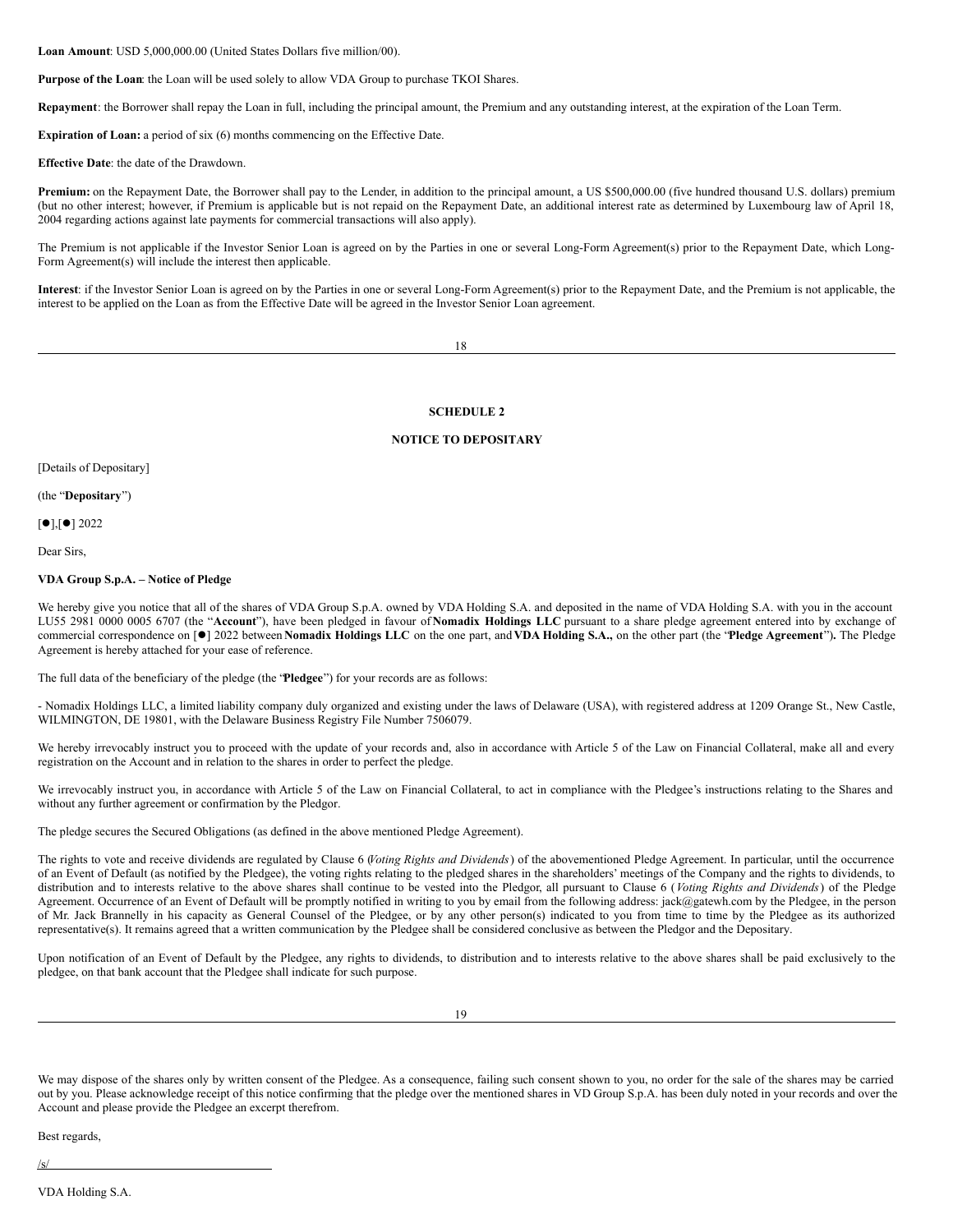Nomadix Holdings LLC

20

# \*\*\* \*\*\* \*\*\*

We would be grateful if you could please copy the text of this letter on your letterhead and return it back to us duly executed by you in sign of full acceptance.

# Yours sincerely,

# **VDA Holding S.A.**

/s/

Name:

Title:

 $/S/$ Name:

Title: "

\*\*\* \*\*\* \*\*\*

In sign of our full and irrevocable acceptance.

Yours sincerely,

# **Nomadix Holdings LLC**

 $\frac{1}{s}$ 

Name: Edward L. Helvey

Title: Manager

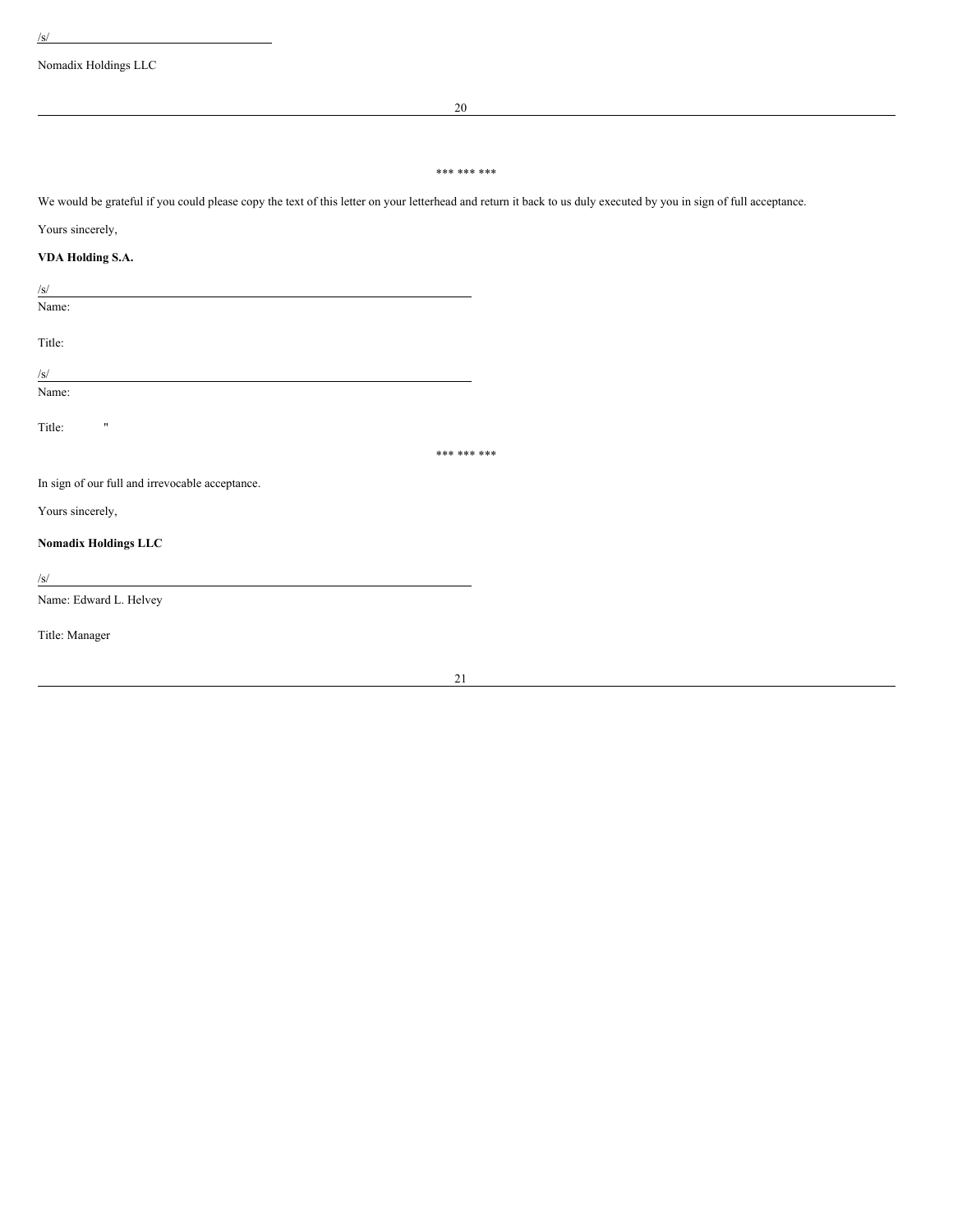# **Subject: Letter of appointment for Financial Advisory activities**

# **(1) OBJECT OF THE ASSIGNMENT**

Assuming that:

- 1. VDA Holding S.A., with registered office in Luxembourg, Rue de Beggen no. 8, Numéro d'immatriculation au R.C.S. Luxembourg no. B239150 (from now on for simplicity also "Holding"), is the holding company that controls 100% of VDA Group SpA, a company under Italian law with registered office in Pordenone, via Lino Zanussi 3, VAT no. 00976420307 (from now on for simplicity also "VDA" or the "Company").
- 2. In October 2019, Scouting SpA (from now on also "Scouting") and VDA Group SpA, following several meetings between the CEO of VDA Group SpA, Piercarlo Gramaglia and the Director of Scouting, Roberto Francani, in which VDA's willingness to grow through external lines emerged, and subsequently together with Flavio De Paulis, representing the Holding and the Scouting Partner Filippo Bratta, signed a confidentiality agreement.
- 3. During the first quarter of 2020 Scouting supported VDA, directly contacting the management and shareholders of several companies, including the American Telkonet Inc. based in Wisconsin (from now on also "Target" or "Telkonet").
- 4. In order to successfully implement the approach with Target's representatives, Scouting has worked with its partner Michael Blitzer, Founder & Principal of the Corporate Finance boutique Blitzer Clancy & Company based in New York (hereinafter also "BC&C").
- 5. Following contact with Target, Scouting and BC&C:
	- a. managed an initial exchange of information with Telkonet on behalf of VDA,
	- b. organized a meeting in New York in the USA with Jason Tienor, C.E.O. of Telkonet in which participated Dino Orlandini for Scouting together with Michael Blitzer for Blitzer Clancy & Company,
	- c. managed a pre-negotiation with Telkonet advisors, ROTH Capital Partners in the person of Brian Kremer, the CEO himself and the board of directors of Target.
- 6. At the end of the meeting between VDA and Target in the USA, the directors and shareholders of VDA (from now on, for the sake of simplicity, VDA Group SPA and VDA Holding SA will also be jointly referred to as "Clients") expressed to Scouting their interest and willingness to evaluate possible scenarios of acquisition of control of Target by VDA or aggregation between VDA and Target through, for example, the contribution of 100% of VDA's capital in Telkonet Inc, through a dedicated capital increase, payable in shares and/or money (the "Transaction").
- 7. In view of the above, Scouting with the exclusive support of BC&C is available to perform on behalf of the Principal the activities described below in this assignment, aimed at defining the optimal structure of the transaction for the Company and the Holding Company, supporting the negotiation and execution of the same with Target and its Shareholders and the Fund Raising.
- 8. With these premises the Principals grant Scouting S.p.A. the role of exclusive financial advisor, according to the terms contained in this agreement (from now on Scouting together with the Principals will also be identified as the "Parties").

# **(2) SCOUTING ROLE**

By accepting this assignment (hereinafter the "Assignment"), Scouting with the exclusive support of BC&C undertakes to provide its professional assistance to Customers in the following activities divided into Phases A and B:

# **A. TELKONET TRANSACTION**

- a) Analysis and understanding of the current industrial project of VDA Group SpA and strategic lines of development of the Company over the next 3/5 years. The purpose of this activity is to
	- i. understand and highlight the industrial, economic and financial assumptions underlying the Company's current operating model and industrial project;
	- ii. assess the sustainability of the basic, qualitative and quantitative assumptions of the above project;
	- iii. analyse the current strengths and weaknesses of the Company, in order to define the most effective "equity story" to represent to Target's shareholders in the negotiation process;
	- iv. define the possible scenarios and the investment "Perimeter" that can be proposed and discussed with Target and its advisors in order to carry out the aggregation project between VDA and Telkonet (Contribution of shares to Target's assets through dedicated capital increase, merger, acquisition of targets with payment in shares, etc.)
	- v. define and prepare some possible post-merger scenarios with Target that envisage other extraordinary operations such as, for example, raising capital, issuing debt instruments, finding new shareholders and future acquisitions/aggregations;
- b) Analysis and review of Target's financial documentation (ie. Business Plan, 2020 Budget, etc.) provided by Target's advisors;
- c) Definition and calculation of the Enterprise Value and Equity Value of VDA, analysis and review of the valuation at both Enterprise Value and Equity Value level proposed by the VDA advisors;
- d) Assistance in negotiations with Telkonet and its advisors, including the definition of the main economic, financial and contractual negotiation aspects of the transaction preparatory to the signing of a non-binding preliminary letter of intent for the agreement;
- e) Structuring of the possible exchange mechanism for the correct definition of the values of the shares of VDA and Target, in case a payment should be made by "card" (as well as in cash if foreseen);
- f) Assistance and coordination of all professionals involved (financial, legal and fiscal) during the due diligence phase;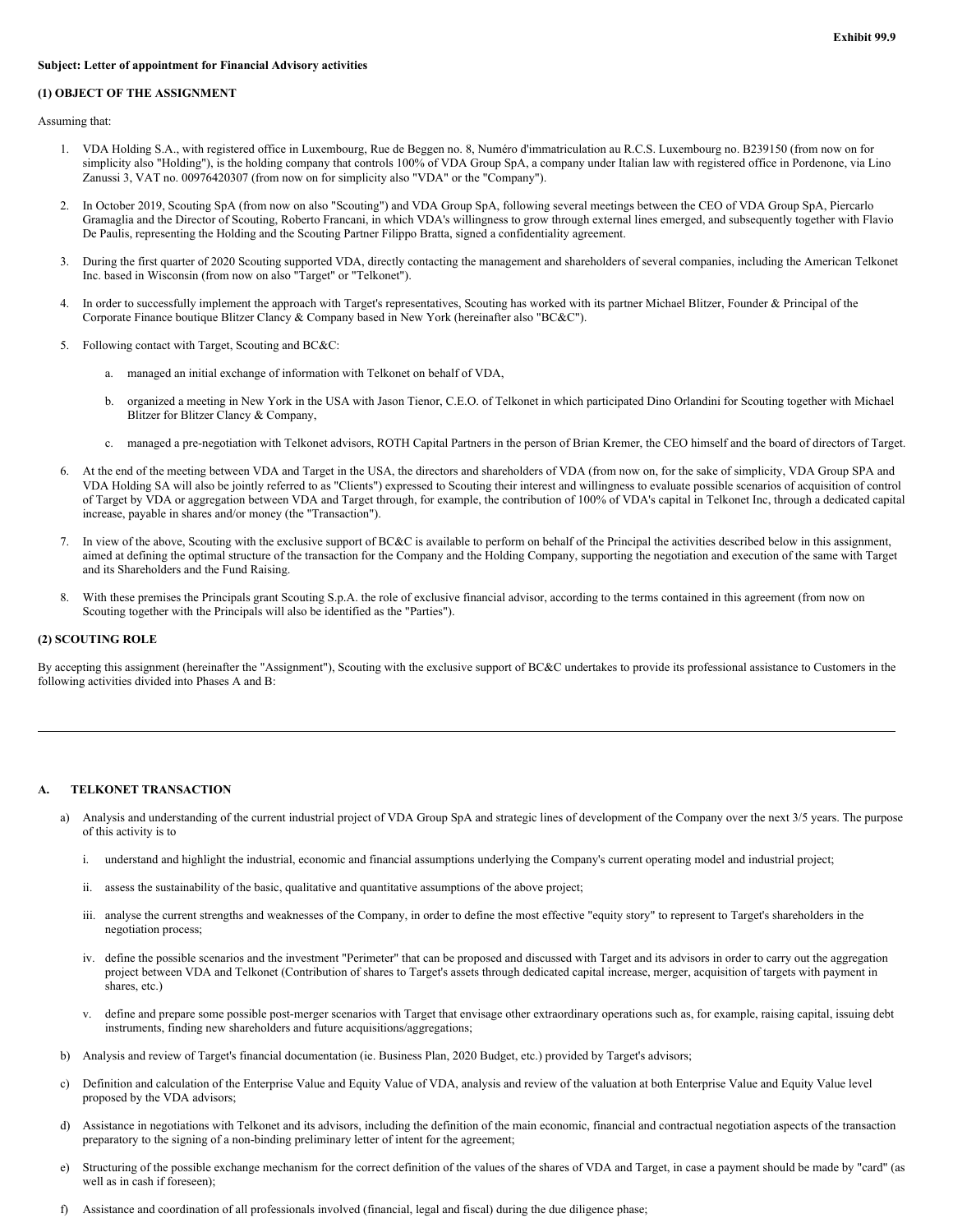- <span id="page-49-0"></span>g) Coordination of external professionals, identified and involved by the Clients for the definition of the fiscal, corporate and legal impacts for the drafting of the final contractual texts;
- h) Assistance in the negotiation and signing of a possible "Transaction Agreement", subsequent to the completion of the Due Diligence, which will collect and define in a binding manner between the parties the main corporate, financial and governance aspects of the transaction;
- i) Assistance in the negotiation and signing of the final agreement (Sale & Purchase Agreement) and shareholders agreements, until the completion of the investment transaction and the signing of the final contractual texts;
- j) Assistance and support in providing the data on VDAs requested by the advisors in charge of managing the post-signing compliance requirements of the OTCQB market, on which the Telkonet Inc. share is listed.

#### **B. FUND RAISING**

- a) Structuring of financial sources to support consolidation and growth;
- b) Assistance in the research, negotiation and management of a fund raising solution of a banking nature or alternative to banking finance, including possible equity/equity/debt partners of a non-banking nature, willing to finance the project of the clients linked to the M&A transaction and the future of VDA;
- c) Assistance in the presentation of the project, in negotiations with third-party bank or non-bank lenders (both private debt and equity/semi-equity) and in defining the contractual agreements necessary to raise the funds (term sheets, loan agreements and related attachments, any shareholders' agreements with equity partners, bond issue regulations, etc.).

The Scouting and BC&C team will be composed of Filippo Bratta (Partner), Dino Orlandini (Managing Director), Roberto Francani (Director) and Michael Blitzer (Principal of BC&C).

It is understood that within the scope of the Engagement, Scouting and BC&C will not provide any legal, tax, industrial, environmental, technical, technical and/or due diligence consulting services, nor any broker or dealer in the United States.

# **(3) DURATION AND CHARACTERISTICS OF THE ENGAGEMENT**

The Engagement lasts until 30.06.2021, with tacit extension of 3 months in 3 months, unless one of the Parties gives written notice of termination. It is understood that:

- The assignment is given exclusively to Scouting S.p.A. as financial advisor for the 2 phases (A) and (B) described in the previous point "(2) Scouting Role", for the entire duration of this agreement;

- In any case, the effects described in article (4) below and in Attachment 1 are acknowledged for the purposes of compensation for the activity carried out by Scouting if the Principal directly or indirectly completes the Transaction with Target or the Target Shareholders within the 18 months following the expiry of this Assignment.

#### **(4) COMPENSATION**

The remuneration paid to Scouting S.p.A. for the performance of the assignment is determined as detailed in Annex (1) of this letter of assignment, which is an integral and substantial part thereof.

# **(5) CONFIDENTIALITY OF INFORMATION**

In relation to the request for information concerning the Transaction, Scouting, accepting the assignment, undertakes to maintain the confidentiality of information and processing made available and to ensure the respect of confidentiality by all third parties who through his intervention come to know the confidential information.

This commitment of confidentiality does not apply to information that is already or will become public domain not through Scouting's intervention or that of its employees or consultants.

On the other hand, the Purchasers undertake to make available all information and documents relating to the project, previously and duly agreed upon between the parties, guaranteeing the maximum confidentiality of the operation in order to avoid the disclosure of information to third parties, also through all professionals who through its intervention come to know confidential information.

#### **(6) DISCLAIMER**

The Purchasers undertake to hold Scouting harmless from liability of any legal or fiscal nature deriving from the decisions taken in execution of the operation, or in any case to compensate for damages and reimburse any expenses it may incur as a result of legal or extra-judicial actions by third parties against it in relation to the specific tasks assigned.

# **(7) LIMITATION OF LIABILITY**

Except for the case in which the activity carried out by Scouting involves the solution of technical problems of special difficulty, in which case article 2236 of the Italian Civil Code shall apply, the liability of the same shall be limited as provided below. The maximum liability that Scouting - depending on the respective competence - (including partners, associates, employees, consultants and sub-contractors) may incur as a result of any claims of the Customers in relation to the Engagement and for damages resulting from breach of contract shall not exceed the amount paid by the Customers for the execution of the specific part of the Engagement whose execution has given rise to Scouting's liability, except in cases of proven willful misconduct or gross negligence.

# **(8) POTENTIAL CONFLICTS OF INTEREST**

Customers acknowledge that Scouting is engaged in a wide range of financial transactions, both on its own account and on behalf of its customers. It is therefore possible that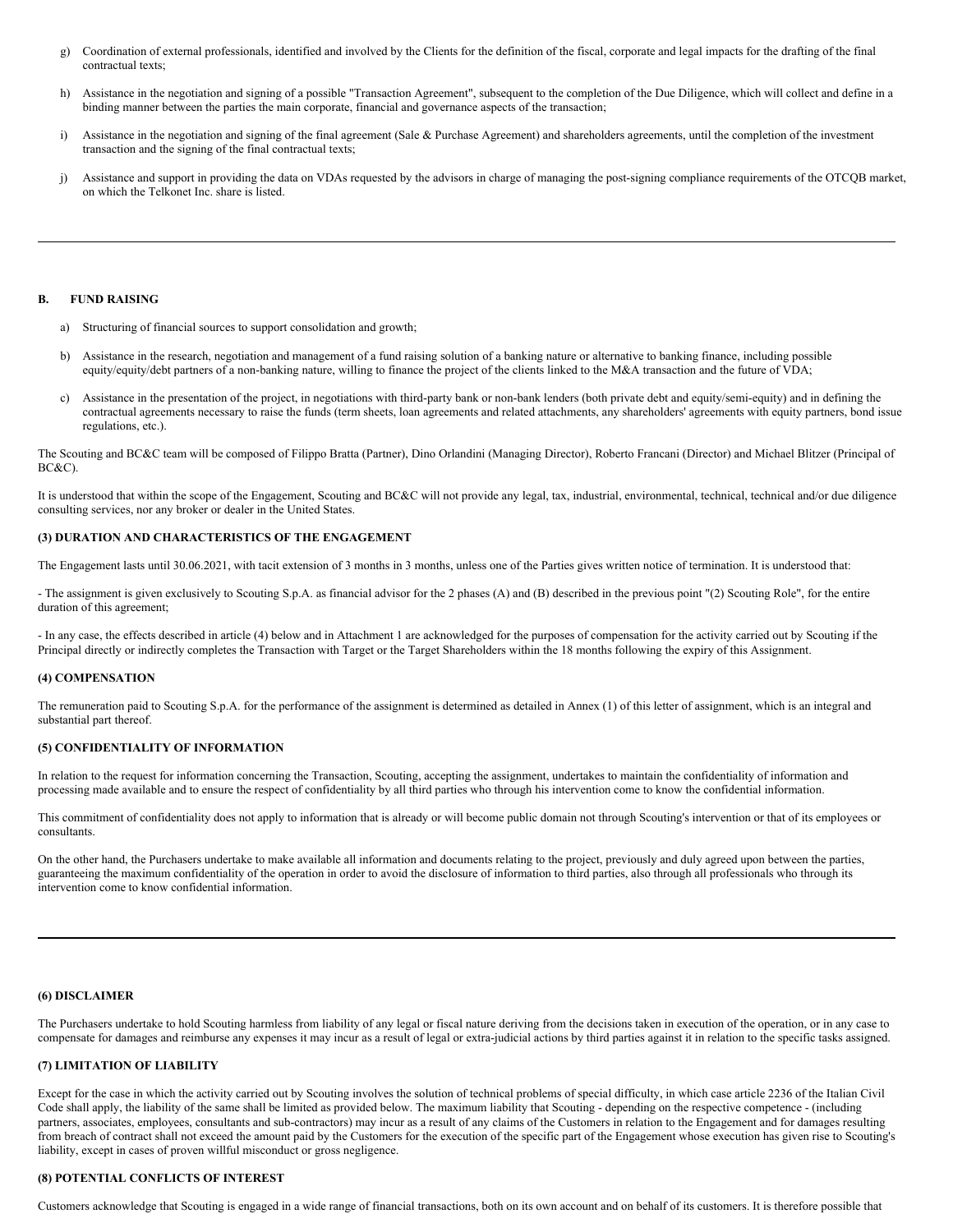Scouting, or any of its clients, may have entered into agreements or hold interests or carry out transactions that may give rise to a potential conflict of interest with respect to the position held. The Customers therefore agree that Scouting can legitimately fulfil the assignment despite the potential existence of a situation of conflict of interest, undertaking in any case to allocate resources to the activities covered by this assignment that are not engaged in activities for which a conflict of interest may arise.

Within the Annex (4) of this assignment, Scouting represents the mandates taken on by clients that determine a potential situation of conflict of interest, as defined above.

Scouting will also update Attachment (4) if further mandates are stipulated with clients potentially in conflict of interest during the execution of this assignment, consequently informing the Principal.

# **(9) CIVIL LIABILITY**

During the execution of this assignment and for a period of 18 months from the end of the services themselves, the Principals and Scouting undertake not to hire or contractually assign in any alternative form professional resources or employees currently used in the facility or subsequently intervened on the project.

#### **(10) PRIVACY**

We hereby authorize you to process your data in compliance with the Privacy Law in force on the date of the stipulation, as specified in the attached consent to the processing of personal data.

# **(11) JURISDICTION**

Any and all disputes that may arise between the parties, their heirs and assigns, for whatever reason and title, however related to the validity, interpretation, application, execution and termination of this contract, shall be finally settled by the Court of Milan.

### **(12) COMMUNICATIONS**

The Parties take note that Scouting voluntarily adheres to the provisions of the law relating to anti-money laundering legislation provided for in Legislative Decree 231/2007 and the following provisions. Consequently, the assumption of this assignment will remain conditional on the acquisition of the information required for the activity of adequate verification.

All communications relating to this agreement and its execution will be in writing, in Italian language and sent by registered mail, fax or e-mail (followed by the original) to the addresses below:

# **ANNEX 1 - FEES RELATED TO THE ASSIGNMENT FOR SCOUTING S.P.A.**

With reference to the advisory assignment - point (4) "Fees" - it is specified that the following fees are related to the following phases of the "scope of work" referred to in article (2) "Scouting role" in Phases A and B:

# **1. Retainer Fee Monthly (Phase A):**

a) For the activities described in paragraph (2) "Scouting Role - Phase A" there is no fixed fee or Retainer Fee;

#### **2. LOI Fee (Phase A):**

b) Only in the case of subscription with the Target Representatives of a Letter of Intent, followed by the Due Diligence phase, a fixed "flat" fee (the "LOI Fee") equal to Euro 40,000= (forty thousand Euro) is provided;

#### **3. Success Fee (Phase A):**

- a) The Success Fee shall accrue for Scouting at the time of signing the binding and enforceable agreements between the Principals, or VDA directly or indirectly, and Target and its Shareholders for the completion, directly or indirectly, in a single solution or in several phases, of the Transaction, in whatever way it is carried out and regulated (the "Closing", including, by way of indication only, acquisition of target shares, capital increase by issuing shares, convertible bonds or other financial instruments with share content, share exchange, merger, contribution of assets, establishment of joint ventures, purchase and sale of business units or other assets, call option in favour of the Industrial or Financial Partner or put option in favour of the Customers).
- b) Only in the event of Closing of the transaction is a final success fee (the "Success Fee"), equal to Euro 250,000= (two hundred and fifty thousand Euro);

### **4. Fund Raising Fee (Phase B):**

- a) If at the same time as the Closing, or at a later stage, the Company, and/or Telkonet post-merger with VDA or post-capital increase subscribed by the Holding, should subscribe with a third financial investor/third party investor ("Equity Investor"), identified by Scouting and BC&C, the issuance aof a convertible bond (also "POC"), and/or a capital increase, an additional success fee (the "Equity Success Fee for Development"), equal to 4% (four percent) of the amount of the POC and/or the Capital Increase and/or the shares of any category of VDA and/or Telkonet acquired by the Equity Investor;
- b) If at the same time as the Closing, or at a later stage, the Company, and/or Telkonet post-merger with VDA or post-capital increase subscribed by the Holding, should subscribe with a third party Financial Sponsor of a banking and/or private nature identified by Scouting and BC&C ("Debt Investor") the issuance of a bond loan, or the subscription of a medium/long-term loan (ie. Senior Term Loan, Mezzanine, junior loan, unitranche, etc.), there is an additional success fee (the "Debt Success Fee for Development"), equal to 2% (two percent) of the amount of the loan subscribed by the Financial Sponsor;
- c) Only in the case of acceptance and subscription by the Clients of a Term Sheet, prior to the Closing described in points b) and c) above and in which the structure of the Fund Raising operation proposed by the selected investor(s)/bank subscriber(s), a fixed "flat" fee (the "Termsheet Fee") equal to Euro 50,000= (fifty thousand Euro) is envisaged;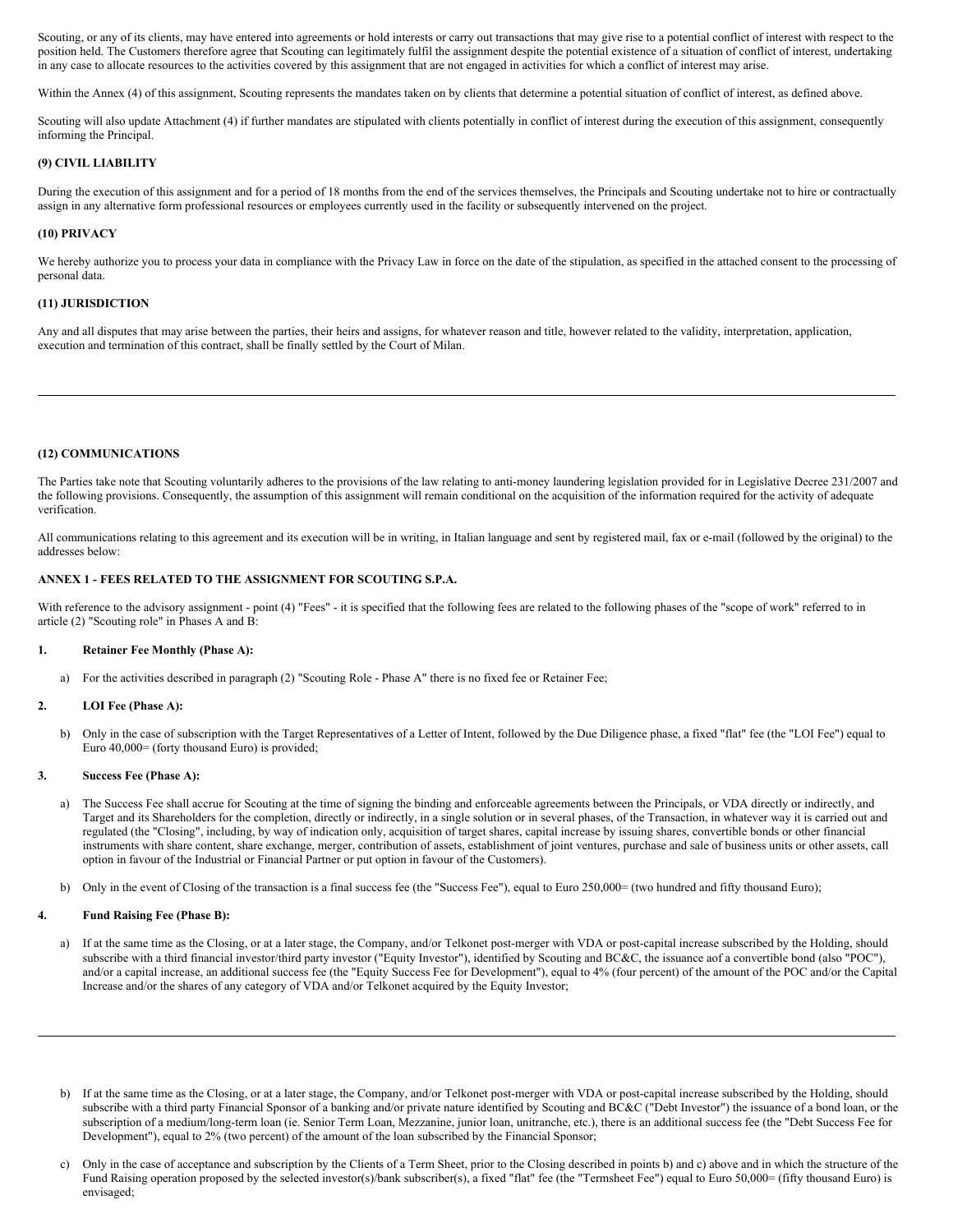- d) The amount of the Debt Success Fee for Development and/or the Equity Success Fee for Development may in no case be lower than:
	- i. Euro 150,000= (one hundred and fifty thousand Euro) for a total amount subscribed by Equity and/or Debt Investor of less than € 2,000,000= (two million Euro),
	- ii. Euro 200,000= (two hundred thousand Euro) for a total amount subscribed by Equity and/or Debt Investor between  $\epsilon$  2,000,000= (two million Euro) and less than  $\epsilon$  3,500,000= (three million five hundred thousand Euro)
	- iii. Euro 250,000= (two hundred fifty thousand Euro) for a total amount subscribed by Equity and/or Debt Investor equal to or greater than  $\epsilon$  3,500,000 (three million five hundred thousand Euro).

It should be noted that the Fees indicated:

- include the professional services of our correspondent identified in the Corporate Finance Blitzer Clancy & Company boutique;
- with reference to the LOI Fee, this will be paid to Scouting upon presentation of an invoice at the time of signing the LOI by Target or Target Members (with payment RI.BA 30 days d.f.);
- with reference to the Success Fee will be paid to Scouting by bank transfer at the time of Closing and with the issue of the relative invoice at the time of payment;
	- o The Success Fee may be invoiced to the Holding Company in case of transfer of 100% of VDA or alternatively of capital increase in Target with share exchange/transfer of business units or other assets, or to the Company in case of merger with Target or vehicles formed by Target Shareholders;
- with reference to the Term sheet Fee will be paid upon acceptance and subscription by the Clients of a Term Sheet showing the structure of the Fund Raising operation proposed by the selected investor(s)/bank/subscribing partners;
- with reference to the Equity Success Fee/Debt Success Fee shall be paid to Scouting by bank transfer at the time of subscription of the binding and enforceable contracts with the Equity Investor and/or Debt Investor, with issue of the relevant invoice at the time of payment;
- they do not include other professional costs for opinions (legal, fiscal, etc.) and third party affidavits, explicitly requested by the client within the company's evaluation process;
- they do not include any broker-dealer costs, if any, as part of the corporate fulfilments necessary to achieve the Closing and Fund Raising activities, which should be attributable to the Clients;
- are understood to be net of VAT;
- they do not include refunds for travel expenses from the offices of the consultants involved, which will be invoiced monthly at the foot of the list  $(6.06/km)$  in addition to motorway expenses, accommodation expenses, travel expenses abroad previously authorized) and reported by Scouting S.p.A. and BC&C for the performance of the assignment;
- do not include expenses for the acquisition of financial statements and other public information necessary for comparison and analysis activities.

DATED MAY 20, 2020

[SIGNATURES AND NOTICES INFORMATION DELETED]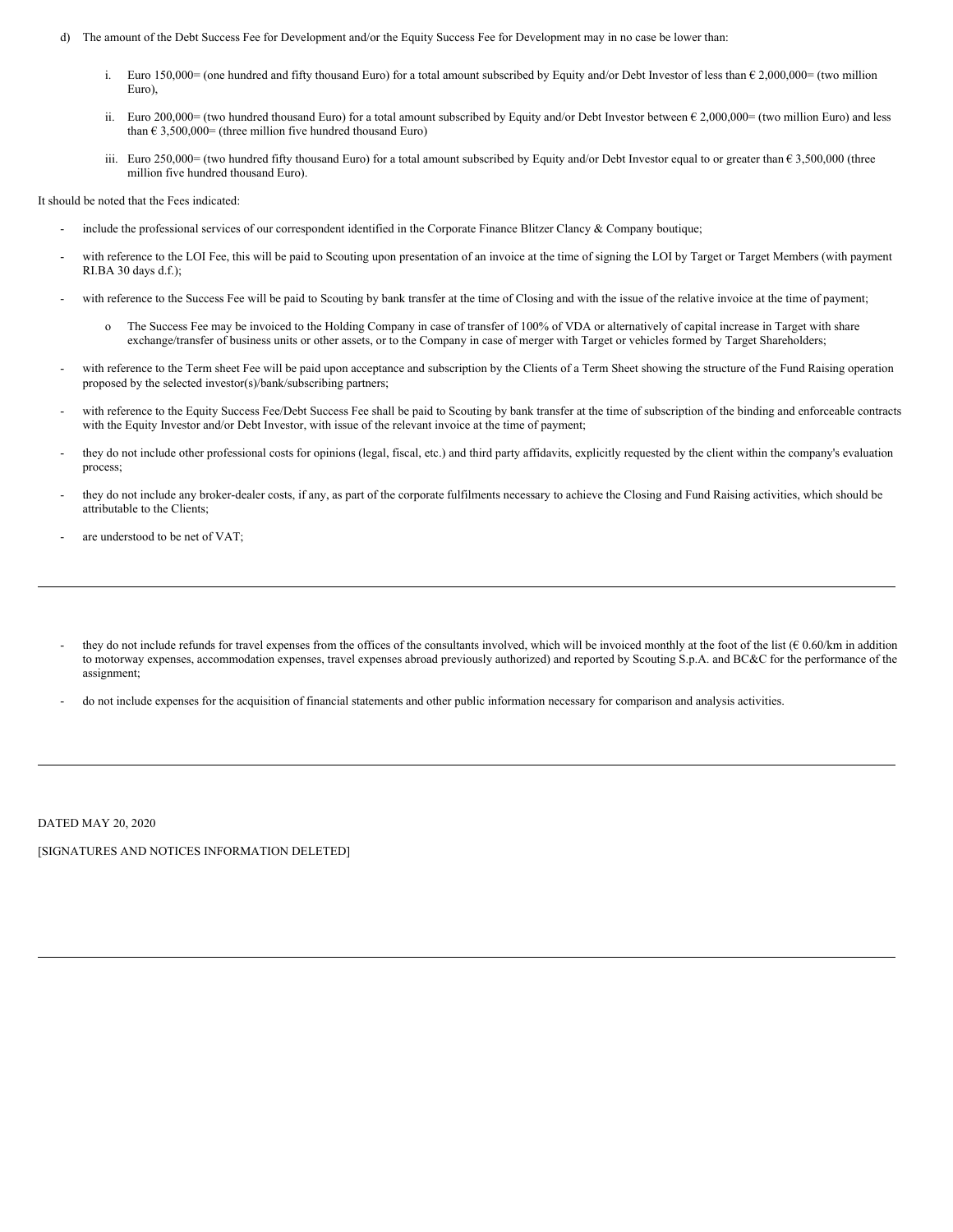#### WARRANT

#### Date of Issuance: January 7, 2022

THE SECURITIES EVIDENCED BY THIS WARRANT HAVE NOT BEEN REGISTERED UNDER THE SECURITIES ACT OF 1933, AS AMENDED, OR ANY STATE SECURITIES LAWS AND ACCORDINGLY MAY NOT BE SOLD, OFFERED FOR SALE, PLEDGED OR HYPOTHECATED, DIRECTLY OR INDIRECTLY, IN THE UNITED STATES OR TO A RESIDENT OF THE UNITED STATES, IN THE ABSENCE OF (i) AN EFFECTIVE REGISTRATION STATEMENT RELATING THERETO, (ii) AN OPINION OF COUNSEL FOR THE HOLDER, REASONABLY SATISFACTORY TO THE COMPANY, THAT SUCH REGISTRATION IS NOT REQUIRED OR (iii) RECEIPT OF A NO-ACTION LETTER FROM THE SECURITIES AND EXCHANGE COMMISSION, AND OTHERWISE COMPLYING WITH THE PROVISIONS OF SECTION 8 OF THIS WARRANT.

> Warrant to Purchase Shares of Telkonet, Inc. Common Stock

# TELKONET, INC.

### COMMON STOCK PURCHASE WARRANT

TELKONET, INC. a Utah corporation (the "Company"), hereby certifies that for value received, VDA Group S.p.A., an Italian joint stock company incorporated under the laws of the republic of Italy, or its successors or assigns ("VDA" or the "Holder"), is entitled to purchase, subject to the terms and conditions hereinafter set forth, 105,380,666 duly authorized, validly issued, fully paid and non-assessable shares of Common Stock, at an exercise price of \$.001 per share, subject to adjustment as set forth in Section 3 below (as may be so adjusted, the "Purchase Price"), at any time beginning on the Effective Date and ending five (5) years after the date of issuance of this Warrant (the "Expiration Date"). Certain capitalized terms used herein are defined in Section 1 hereof.

This Warrant is issued pursuant to Section 2.2(b) of the Stock Purchase Agreement dated as of the date hereof, between the Company and VDA.

1. Definitions. For the purposes of this Warrant, the following terms shall have the meanings indicated:

"Affiliate" means with respect to any Person, any other Person directly or indirectly controlling, controlled by or under common control with such first Person with the meaning of the Securities Act, as amended, and the rules and regulations promulgated thereunder.

"Articles" means the Company's Articles of Incorporation, as amended, as filed with the Utah Division of Corporations and Commercial Code.

"Business Day" means any day other than a Saturday, Sunday or other day on which commercial banks in New York, New York are authorized or required by law or executive order to close.

"Change in Control" means (a) a transaction or series of transactions that results in both (i) VDA or any of its Affiliates ceasing to own or have voting control over at least 25% of the issued and outstanding Common Stock of the Company or any successor or acquiring entity or parent company thereof, and (ii) the shareholders holding Common Stock immediately prior to such transaction having shares exchanged, converted or cancelled for consideration provided in connection with such transaction; or (b) a sale of all or substantially all of the assets of the Company.

"Common Stock" means the voting common stock, par value \$0.001 per share, of the Company or any class of stock resulting from successive changes or reclassification of such Common Stock.

"Company" has the meaning ascribed to such term in the first paragraph of this Warrant.

"Current Market Price" shall be determined in accordance with Subsection 2(b)(ii).

"Effective Date" means the date Target VWAP is first achieved, provided, however, that in no event shall this Warrant become exercisable on a date that is less than twelve months from the date of issuance. For the avoidance of doubt, if Target VWAP is achieved during the twelve month period following the date of issuance, the Warrant shall be exercisable on any date beginning on the 12 month anniversary from the date of issuance through the Expiration Date.

"Election to Purchase Shares" has he meaning ascribed to such term in Subsection  $2(a)$ .

"Exercise Date" has the meaning ascribed to such term in Subsection 2(c).

"Expiration Date" has the meaning ascribed to such term set forth in the first paragraph of this Warrant.

"Holder" has the meaning ascribed to such term in the first paragraph of this Warrant.

"Issuable Warrant Shares" means the shares of Common Stock issuable at any time upon exercise of the Warrant.

"Issued Warrant Shares" means any shares of Common Stock issued upon exercise of the Warrant.

"OTCQB" means the OTCQB Venture Market.

"Person" shall mean any individual, firm, corporation, limited liability company, partnership, trust, incorporated or unincorporated association, joint venture, joint stock company, government (or an agency or political subdivision thereof) or other entity of any kind, and shall include any successor (by merger or otherwise) of such entity.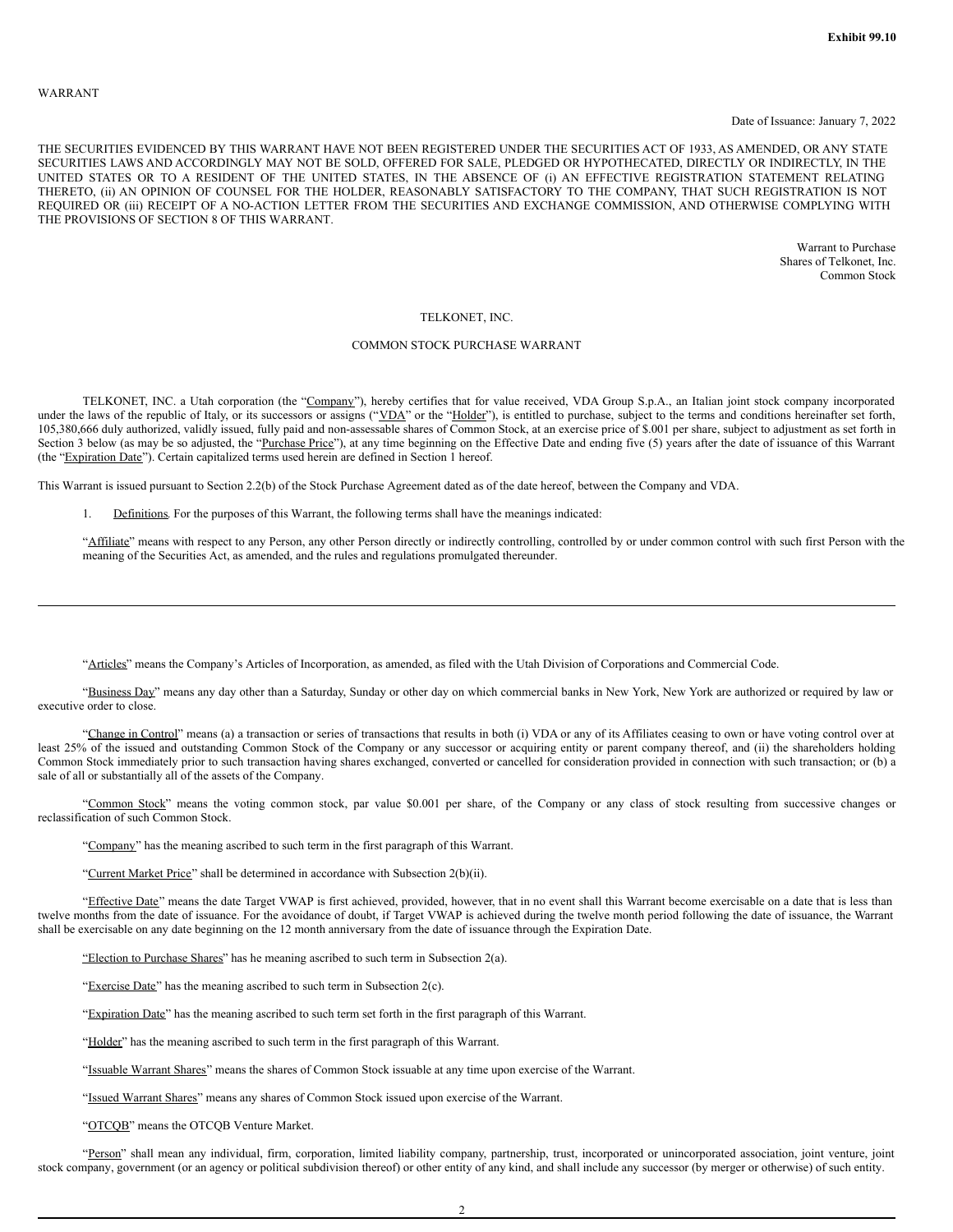"Purchase Price" has the meaning ascribed to such term in the first paragraph of this Warrant, as adjusted in accordance with the terms of Section 3.

"Securities Act" means the Securities Act of 1933, as amended.

"Target VWAP" means a VWAP of the aggregate outstanding Common Stock of at least \$17,000,000, measured for a period of time consisting of sixty (60) consecutive Trading Days; provided, however, that such 60-day measurement period shall not apply, and such Target VWAP shall be deemed to be attained, in the event of a Change in Control in which the outstanding Common Stock in the associated Change in Control transaction has a valuation of not less than \$17,000,000 (and in the case of a sale of all or substantially all assets, such valuation to be measured by the amount by the consideration received by the Company in such transaction), as reasonably determined by the Company's Board of Directors.

"Trading Day" means any day the NYSE MKT (or its successor) is open for trading equity securities.

"Trading Market" means any of the following markets or exchanges on which the Common Stock is listed or quoted for trading on the date in question: the New York Stock Exchange, NYSE MKT, the Nasdaq Capital Market, the Nasdaq Global Market, the Nasdaq Global Select Market, OTCQB or OTCQX (or any successors to any of the foregoing).

"Transfer Agent" means Broadridge Corporate Issuer Solutions, Inc., the transfer agent of the Company, or any successor transfer agent.

"VDA" has the meaning ascribed to such term in the first paragraph of this Warrant.

"Volume Weighted Average Price ," or "VWAP" means, for any date, the price determined as follows: (a) if the Common Stock is then listed or quoted on a Trading Market, the daily volume weighted average price of the Common Stock for such date on the Trading Market on which the Common Stock is then listed or quoted as reported by Bloomberg L.P. (based on a Trading Day from 9:30 a.m. (New York City time) to 4:02 p.m. (New York City time)), or if the foregoing measurement is unavailable, a reasonably comparable measurement consistent therewith, (b) if the Common Stock is not then listed or quoted for trading on a Trading Market and if prices for the Common Stock are then reported in the "Pink Sheets" published by OTC Markets Group, Inc. (or a similar organization or agency succeeding to its functions of reporting prices), the most recent bid price per share of the Common Stock so reported, or (c) in all other cases, the fair market value of a share of Common Stock as determined by an independent appraiser selected in good faith by the Board of Directors and a committee of the Board of Directors that is comprised of directors not appointed by VDA, the fees and expenses of which shall be paid by the Company.

"Warrant" means this Warrant and any subsequent Warrant issued pursuant to the terms of this Warrant.

"Warrant Register" has the meaning ascribed to such term in Subsection 8(b).

3

#### 2. Exercise of Warrant.

(a) Exercise. This Warrant may be exercised by the Holder, in whole or in part, at any time commencing on the Effective Date and ending on the Expiration Date, by surrendering to the Company at its principal office this Warrant, with the form of Election to Purchase Shares (the "Election to Purchase Shares") attached hereto as Exhibit A duly executed by the Holder and accompanied by payment of the Purchase Price for the number of shares of Common Stock specified in such form. If this Warrant shall have been exercised only in part, then, unless this Warrant has expired, the Company shall, at its expense, at the time of the registry of the Issued Warrant Shares in accordance with Section 2(b)(i) or 2(b)(ii) below, deliver to the Holder a new Warrant representing the number of shares with respect to which this Warrant shall not then have been exercised.

# (b) Registry of Shares; Payment of Purchase Price.

As soon as practicable after surrender of this Warrant and receipt of the Election to Purchase Shares and payment of the Purchase Price, the Company shall promptly register with the Transfer Agent, the number of shares of Common Stock set forth in the Election to Purchase Shares, in such name or names as may be designated by such Holder in the Election to Purchase Shares. Payment of the Purchase Price may be made in United States currency by cash or delivery of certified check, bank draft or postal or express money order payable to the order of the Company.

(ii) Alternative Cashless Exercise. Notwithstanding any provision herein to the contrary, in lieu of exercising this Warrant as set forth in Section 2(b)(i) above, the Holder may exercise this Warrant, in whole or in part, by electing to receive that number of shares of Common Stock as determined below by surrendering to the Company at its principal office this Warrant along with the applicable Election to Purchase Shares duly executed by the Holder and the number of shares of Common Stock set forth therein, without payment of any cash consideration, in which event the Company shall issue to the Holder the number of shares of Common Stock computed using the following formula:

#### $CS = WCS x (MP-PP)$ MP

where:

CS equals the number of shares of Common Stock to be issued to the Holder.

WCS equals the Issuable Warrant Shares the Holder has elected to purchase under this Warrant.

MP equals the Common Stock Current Market Price per share (on the Exercise Date).

PP equals the Purchase Price per share.

Current Market Price on any date shall be deemed to be the average VWAP of the Common Stock for the ten (10) consecutive Trading Days commencing fifteen (15) Trading Days before the cashless Exercise Date.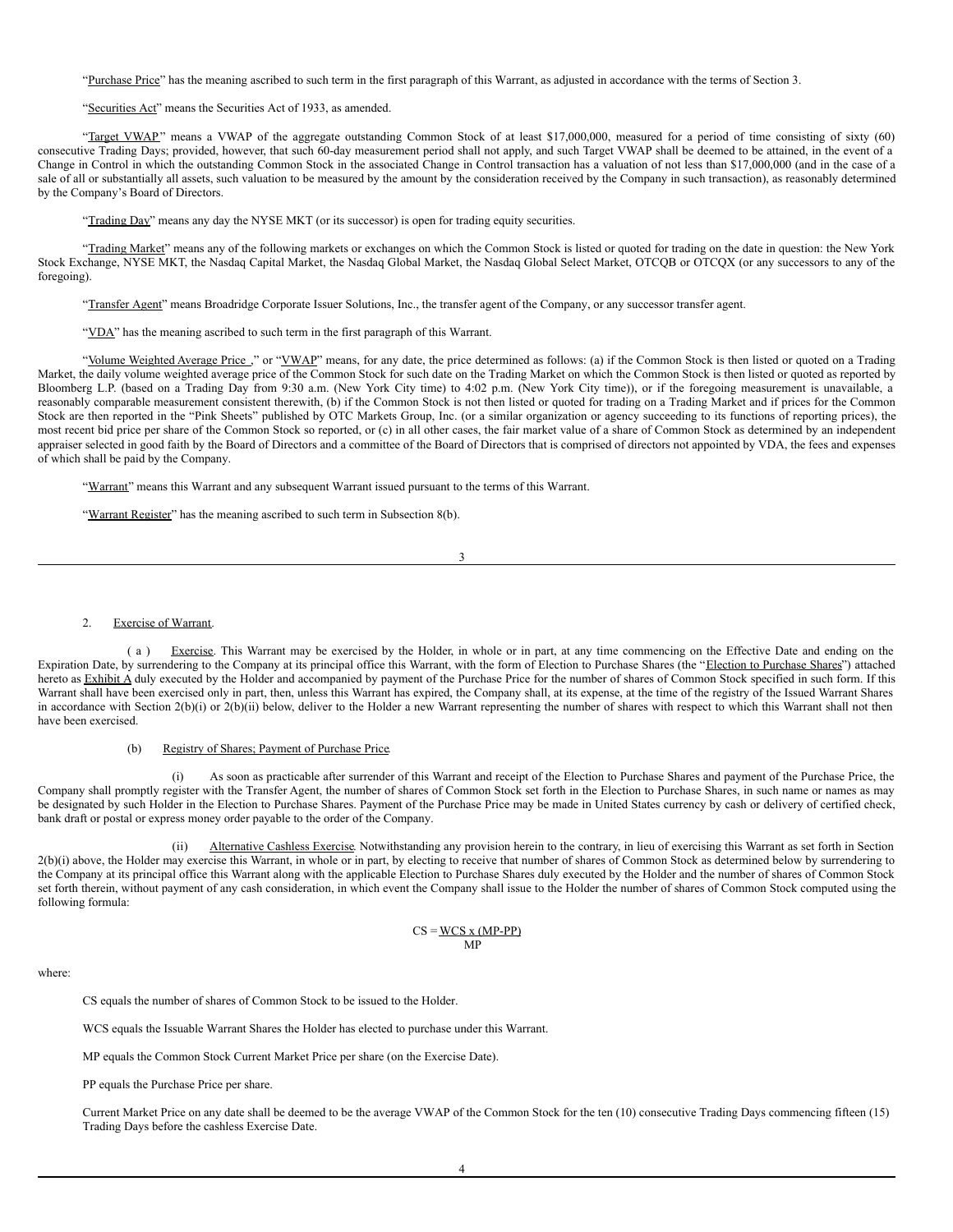Following the surrender of this Warrant and the number of shares of Common Stock set forth in the Election to Purchase Shares pursuant to this Section 2(b)(ii), the Company shall promptly register with the Transfer Agent, the number of Issued Warrant Shares, as calculated above, in such name or names as may be designated by the Holder.

When Exercise is Effective. The exercise of this Warrant shall be deemed to have been effective (each of (i) and (ii) below, an Exercise Date"):

pursuant to Section 2(b)(i) herein, immediately prior to the close of business on the Business Day on which this Warrant is surrendered to the Company with the applicable Election to Purchase Shares and the Purchase Price is received by the Company as provided in this Section 2, at which time the Holder shall be deemed to be the record holder of the Issued Warrant Shares for all purposes on the Exercise Date, or

(ii) pursuant to Section 2(b)(ii) herein, immediately prior to the close of business on the Business Day in which this Warrant is surrendered to the Company along with the applicable Election to Purchase Shares electing cashless exercise pursuant to such section, duly executed by the Holder, and the number of shares of Common Stock set forth therein, at which time the Holder shall be deemed to be the record holder of the Issued Warrant Shares for all purposes on the Exercise Date.

Issued Warrant Shares Fully Paid, Non-assessable. The Company shall take all actions necessary to ensure that following exercise of this Warrant in accordance with the provisions of this Section 2, the Issued Warrant Shares issued hereunder shall, without further action by the Holder, be fully paid and non-assessable.

3. Adjustment of Purchase Price and Number of Shares. The Purchase Price and the Issuable Warrant Shares shall be adjusted from time to time in the following manner upon the occurrence of the following events:

(a) If the Company shall, at any time or from time to time while this Warrant is outstanding, pay a dividend or make a distribution on its Common Stock in shares of Common Stock, subdivide its outstanding shares of Common Stock into a greater number of shares or combine its outstanding shares of Common Stock into a smaller number of shares, then the number of Issuable Warrant Shares purchasable upon exercise of the Warrant immediately prior to the date upon which such change shall become effective, shall be adjusted by the Company so that the Holder thereafter exercising the Warrant shall be entitled to receive the number of shares of Common Stock which, if the Warrant had been exercised immediately prior to such event, (i) the Holder would have owned upon such exercise and been entitled to receive by virtue of such dividend, distribution or subdivision, or (ii) in the case of a combination, equals the lower number of shares the Holder would have owned upon such exercise as a result of such combination. Whenever the number of shares of Common Stock purchasable upon exercise of this Warrant is adjusted as provided in this Section 3(a), then the Purchase Price shall also be adjusted by multiplying the Purchase Price in effect immediately prior to such adjustment, by a fraction, the numerator of which shall equal the number of Issuable Warrant Shares subject to this Warrant immediately prior to such adjustment, and the denominator of which shall equal the number of shares subject to this Warrant immediately after such adjustment. Such adjustments shall be made successively whenever any event listed above shall occur. The Company will, in any adjustment made hereunder, also adjust the par value of the Common Stock proportionally (for example, in a 1 for 2 reverse split, the par value shall be doubled, and in a 2 for 1 forward split, the par value shall be reduced by half). The Company shall not otherwise adjust the par value of the Common Stock without consent of the Holder.

5

In case the Company shall reorganize its capital, reclassify its capital stock (other than as provided in Section 3(a) above), recapitalize, consolidate with, or merge with or into, another corporation (collectively, a "Reorganization"), and pursuant to the terms of such Reorganization, stock, securities, property or other assets is to be received by or distributed to the holders of Common Stock in lieu of or with respect to shares of Common Stock, then in each such case, the Holder, upon exercise of this Warrant, shall be entitled to receive in lieu of the Issuable Warrant Shares or other securities and property receivable upon exercise of this Warrant prior to the consummation of such Reorganization, or if the Common Stock is not changed, exchanged or extinguished in such Reorganization transaction then in addition to the rights specified herein, the stock or other securities, property or assets to which the Holder would have been entitled had it exercised this Warrant immediately prior to the consummation of such Reorganization, by a holder of the number of shares of Common Stock for which this Warrant is exercisable immediately prior to such event. In case of any such Reorganization, the successor or acquiring corporation (if other than the Company) shall expressly assume the due and punctual observance and performance of each and every covenant and condition of this Warrant to be performed and observed by the Company and all the obligations and liabilities of the Company hereunder, subject to such modifications as may be deemed appropriate (as determined in good faith by resolution of the Board of Directors of the Company) in order to provide for adjustments of shares of Common Stock for which this Warrant is exercisable which shall be as nearly equivalent as practicable to the adjustments provided for in this Section 3(b). The foregoing provisions of this Section 3(b) shall similarly apply to successive Reorganizations. Notwithstanding anything herein to the contrary, nothing in this Warrant shall grant the Holder any protection for dilution in the event of an issuance of Common Stock or other equity interests by the Company other than as set forth in Section 3(a) and this Section 3(b).

(c) An adjustment to the Purchase Price or the number or type of securities issuable upon exercise of this Warrant shall become effective immediately after the payment date in the case of each dividend or distribution and immediately after the effective date of each other event which requires an adjustment.

(d) In the event that, as a result of an adjustment made pursuant to Section 3(b), the Holder shall become entitled to receive any shares of capital stock of the Company other than shares of Common Stock, the number of such other shares so receivable upon exercise of this Warrant shall be subject thereafter to adjustment from time to time in a manner and on terms as nearly equivalent as practicable to the provisions with respect to the Issuable Warrant Shares contained in this Warrant.

4 . Certificate as to Adjustments. Whenever the Purchase Price or the Issuable Warrant Shares, or the securities or other property deliverable, upon the exercise of this Warrant shall be adjusted pursuant to the provisions hereof, the Company shall promptly give written notice thereof to the Holder, in accordance with Section 13, in the form of a certificate signed by the Chairman of the Board, President or one of the Vice Presidents of the Company, and by the Chief Financial Officer, Treasurer or one of the Assistant Treasurers of the Company, stating the adjusted Purchase Price, the Issuable Warrant Shares, or the securities or other property deliverable, upon exercise of the Warrant and setting forth in reasonable detail the method of calculation and the facts requiring such adjustment and upon which such calculation is based. Each adjustment shall remain in effect until a subsequent adjustment is required.

Fractional Shares. Notwithstanding an adjustment pursuant to Section 3 in the number of shares of Common Stock covered by this Warrant or any other provision of this Warrant, the Company shall not be required to issue fractions of shares upon exercise of this Warrant or to distribute certificates which evidence fractional shares. In the event of fractional shares the number of shares of Common Stock will be rounded up to the nearest whole share.

6 . No Dilution or Impairment. The Company will not, by amendment of its Articles or through any reorganization, transfer of assets, consolidation, merger, dissolution, issue or sale of securities or any other action, avoid or seek to avoid the observance or performance of any of the terms of this Warrant, but will at all times in good faith assist in the carrying out of all such terms and in the taking of all such action as may be necessary or appropriate in order to protect the rights of the Holder of this Warrant against dilution (to the extent required hereby) or other impairment. Without limiting the generality of the foregoing, the Company (a) will not increase the par value of any shares of stock receivable on the exercise of this Warrant above the amount payable therefor on such exercise, (b) will at all times reserve and keep available the maximum number of its authorized shares of Common Stock, free from all preemptive rights, right of first refusal, dissenter's rights of appraisal, anti-dilution adjustment or similar rights, which will be sufficient to permit the full exercise of this Warrant, and (c) will take all such action as may be necessary or appropriate in order that all shares of Common Stock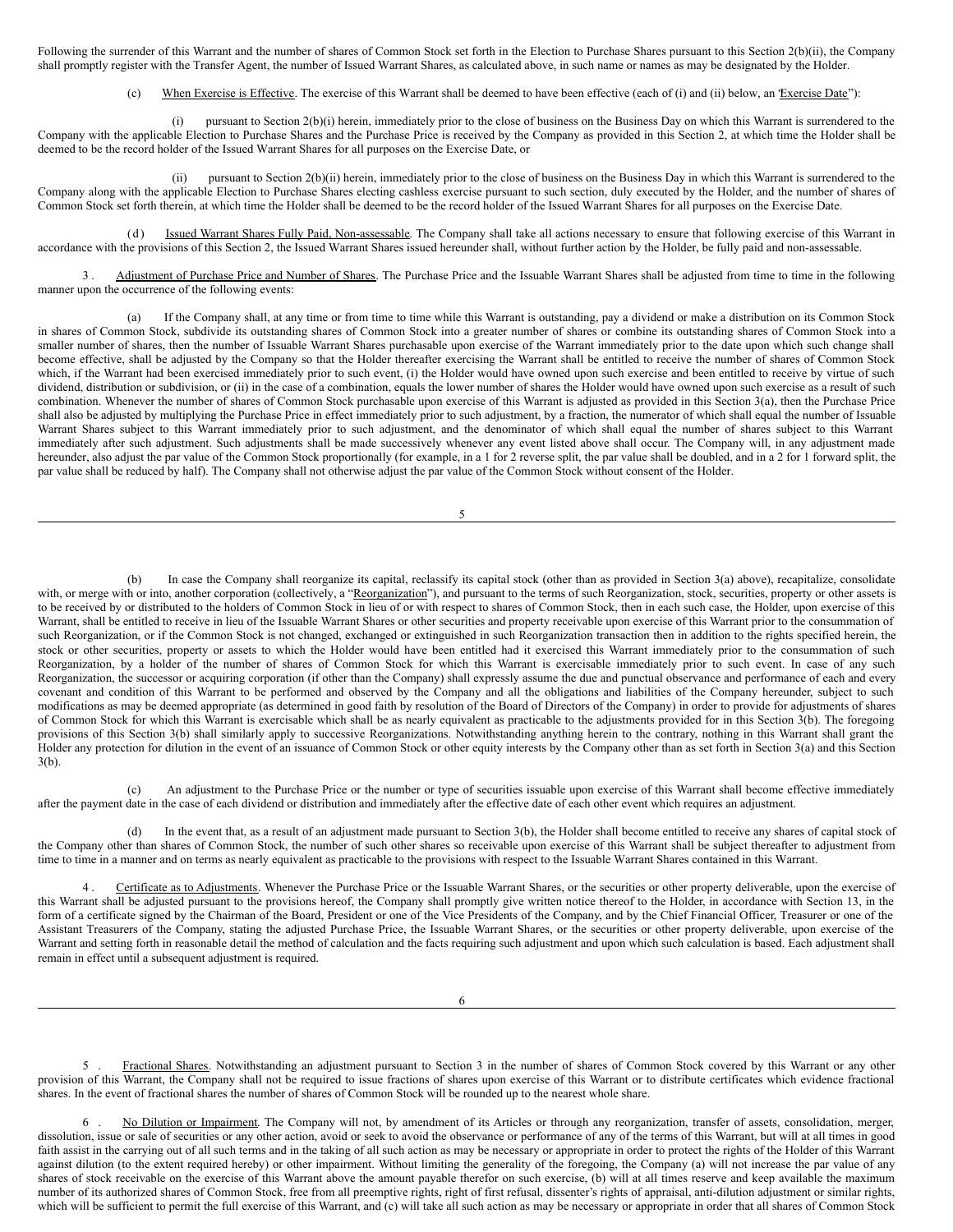<span id="page-55-0"></span>as may be issued pursuant to the exercise of this Warrant will, upon issuance, be duly and validly issued, fully paid and nonassessable, and free from all taxes (other than any taxes based on income to be imposed on the Holder in connection with the exercise of the Warrant and any tax or other charge imposed in connection with any transfer involved in the issue and delivery of shares of Common Stock in a name other than that of the Holder), liens and charges with respect to the issue thereof (and the Company shall be responsible for the payment of any such taxes, liens and charges; provided, that the Company shall not be required to pay any legal expenses incurred by the Holder in connection with the issuance hereunder.

Replacement of Warrants. On receipt by the Company of an affidavit of an authorized representative of the Holder stating the circumstances of the loss, theft, destruction or mutilation of this Warrant (and in the case of any such mutilation, on surrender and cancellation of such Warrant), the Company at its expense will promptly execute and deliver, in lieu thereof, a new Warrant of like tenor which shall be exercisable for a like number of shares of Common Stock. If required by the Company, such Holder must provide an indemnity bond or other indemnity sufficient in the judgment of the Company to protect the Company from any loss which it may suffer if a lost, stolen or destroyed Warrant is replaced.

# 8. Restrictions on Transfer.

(a) Subject to the provisions of this Section 8, this Warrant may be transferred or assigned, in whole or in part, by the Holder at any time, and from time to time. The term "Holder" as used herein shall also include any transferee of this Warrant whose name has been recorded by the Company in the Warrant Register (as hereinafter defined). Each transferee of the Warrant or the Common Stock issuable upon the exercise of the Warrant shall agree and acknowledge in writing that the Warrant or the Common Stock issuable upon the exercise of the Warrant has not been registered under the Securities Act and may be transferred only pursuant to an effective registration under the Securities Act or pursuant to an applicable exemption from the registration requirements of the Securities Act.

(b) The Company shall maintain a register (the "Warrant Register") in its principal office for the purpose of registering the Warrant and any transfer thereof, which register shall reflect and identify, at all times, the ownership of any interest in the Warrant. Upon the issuance of this Warrant, the Company shall record the name of the initial purchaser of this Warrant in the Warrant Register as the first Holder. Upon surrender for registration of transfer or exchange of this Warrant together with a properly executed Form of Assignment attached hereto as Exhibit B at the principal office of the Company, the Company shall, at its expense, execute and deliver one or more new Warrants of like tenor which shall be exercisable for a like aggregate number of shares of Common Stock, registered in the name of the Holder or a transferee or transferees.

9 . No Voting Rights or Liability as a Shareholder. This Warrant does not entitle the Holder hereof to any voting rights or other rights as a shareholder of the Company, except for dividend rights as set forth in Section 10 below. No provisions hereof, in the absence of affirmative action by the Holder hereof to purchase Common Stock, and no enumeration herein of the rights or privileges of the Holder shall give rise to any liability of such Holder as a shareholder of the Company.

10. Dividend Right. Each time a cash dividend is paid on the Common Stock, the Holder will be entitled to receive (such entitlement, the Dividend Right") an amount equal to the amount of the dividend paid per share multiplied by the maximum number shares of Common Stock that would be issued to Holder if this Warrant were exercised in full immediately prior to the record date for any such dividend, as provided in Sections 2 and 3 above, as if such shares of Common Stock had been issued to and held by Holder. Holder will receive any amount payable in respect of the Dividend Right in a lump sum cash payment as and when the dividend is paid to the Company's shareholders.

11. Representations, Warranties and Covenants. The Company represents, warrants and covenants to the Holder of this Warrant as follows:

(a) This Warrant has been duly authorized and executed by the Company and is a valid and binding obligation of the Company enforceable in accordance with its terms, subject to laws of general application relating to bankruptcy, insolvency and the relief of debtors and the rules of law or principles at equity governing specific performance, injunctive relief and other equitable remedies;

(b) The Issuable Warrant Shares have been duly authorized and, when issued in accordance with the terms hereof, the Issued Warrant Shares will be validly issued, fully paid and nonassessable;

(c) The execution and delivery of this Warrant are not, and the issuance of the Issued Warrant Shares upon exercise of this Warrant in accordance with the terms hereof will not be, inconsistent with the Company's Articles and by-laws, do not and will not contravene any law, governmental rule or regulation, judgment or order applicable to the Company, and do not and will not conflict with or contravene any provision of, or constitute a default under, any indenture, mortgage, contract or other instrument of which the Company is a party or by which it is bound or require the consent or approval of, the giving of notice to, the registration or filing with or the taking of any action in respect of or by, any Federal, state or local government authority or agency or other person, except for the filing of notices pursuant to federal and state securities laws, which filings will be effected by the time required thereby.

8

The Company agrees during the term the rights under this Warrant are exercisable to reserve and keep available from its authorized and unissued shares of Common Stock for the purpose of effecting the exercise of this Warrant such number of shares of Common Stock as shall from time to time be sufficient to effect the exercise of rights under this Warrant; and if at any time the number of authorized but unissued shares of Common Stock shall not be sufficient for purposes of the exercise of this Warrant in accordance with its terms, without limitation of such other remedies as may be available to the Holder, the Company will take all corporate action as may be necessary to increase its authorized and unissued shares of Common Stock to a number of Common Stock as shall be sufficient for such purposes; and

(e) There are no actions, suits, audits, investigations or proceedings pending or, to the knowledge of the Company, threatened against the Company in any court or before any governmental commission, board or authority which, if adversely determined, will have a material adverse effect on the ability of the Company to perform its obligations under this Warrant.

1 2 . Amendment or Waiver. This Warrant and any term hereof may be amended, waived, discharged or terminated only by and with the written consent of the Company and the Holder.

13. Notices. All notices, requests and other communications provided for or permitted to be given under this Warrant must be in writing and shall be deemed given to a party when (a) delivered to a party at the appropriate address set forth below by personal delivery, by certified or registered United States mail (postage prepaid, return receipt requested), or by nationally recognized overnight courier service for next day delivery (costs prepaid), or (b) sent by e-mail with confirmation of transmission by the transmitting equipment and further confirmation by delivery of a copy to such party as provided in clause (a), in each case to the following addresses or e-mail addresses and marked to the attention of the Person (by name or title) designated below (or to such other address, e-mail address or Person as a party may designate by notice to the other party in accordance with the provisions hereof):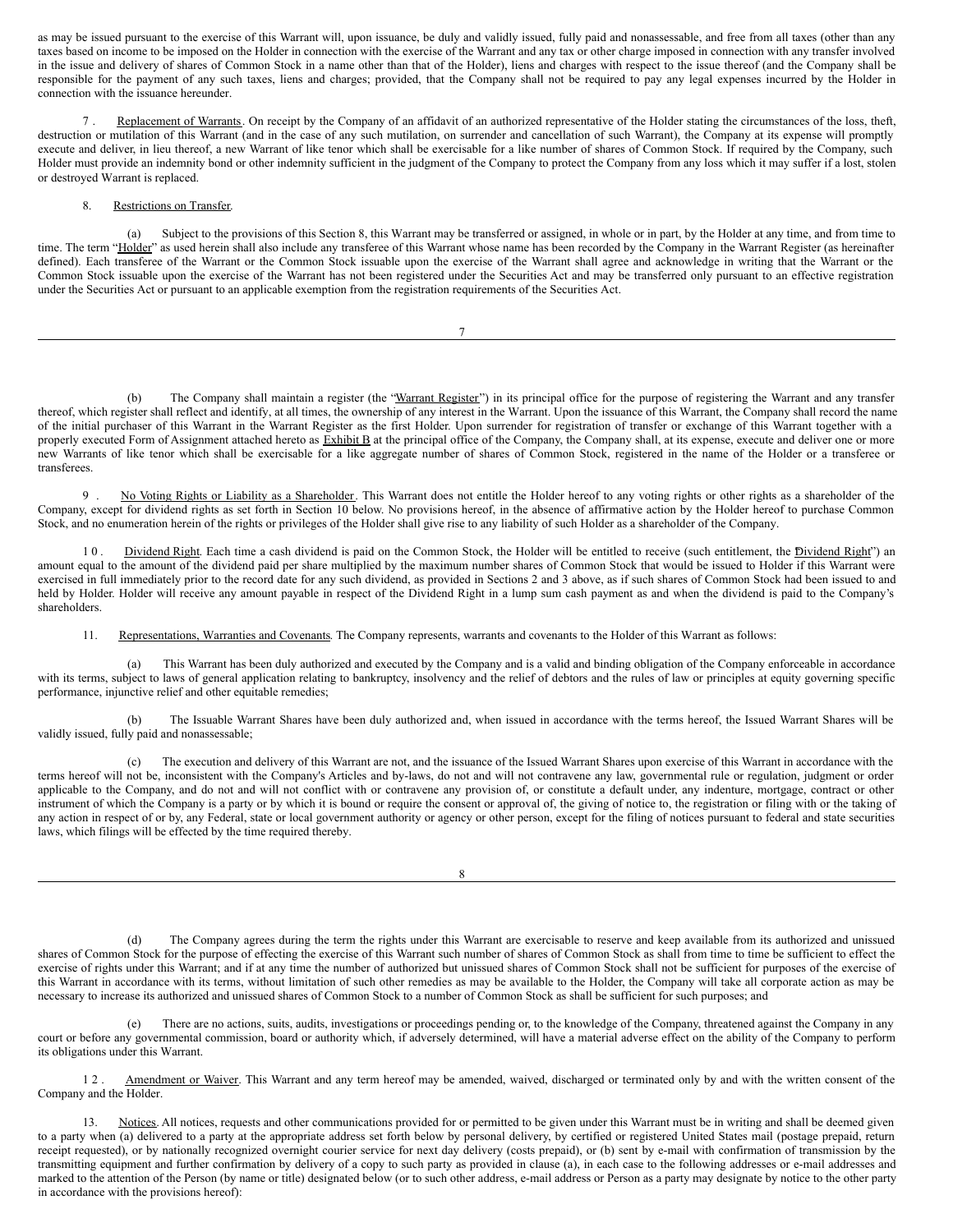V.D.A. Group S.p.A. Viale L. Zanussi, 333170 Pordenone, Italy Attention: Piercarlo Gramaglia E-mail: piercarlo.gramaglia@vdagroup.com

9

with a copy to:

Moses & Singer LLP Attention: Francesco Di Pietro, Esq. Allan Grauberd, Esq. The Chrysler Building 405 Lexington Avenue New York, New York 10174-1299 Fax No.: (212) 554-7700 E-mail: fdipietro@mosessinger.com agrauberd@mosessinger.com

If to the Shareholder, to the contact information for the Shareholder set forth on Schedule A hereto with a copy (which shall not constitute notice) to:

Husch Blackwell LLP 511 North Broadway, Suite 1100 Milwaukee, WI 53202  $Fax No: 414.223.5000$ Attention: Kate Bechen E-mail: kate.bechen@huschblackwell.com

14. Specific Performance; Remedies. The Company agrees that irreparable damage would occur in the event that any of the provisions of this Warrant were not performed in accordance with their specific terms or were otherwise breached. Accordingly, the Holder shall be entitled to seek specific performance of the terms hereof, including an injunction or injunctions to prevent breaches of this Warrant by the Company and to enforce specifically the terms and provisions of this Warrant in the United States District Court located in the Borough of Manhattan (unless the United States District Court located in the Borough of Manhattan shall decline to accept jurisdiction over a particular matter, in which case, in any state court of the State of New York within the Borough of Manhattan in the City of New York), this being in addition to any other remedy to which such party is entitled at law or in equity. The Company hereby further waives (a) any defense in any action for specific performance that a remedy at law would be adequate and (b) any requirement under any law to post security as a prerequisite to obtaining equitable relief.

15. Governing Law. This Agreement and all disputes or controversies arising out of or relating to this Agreement or the transactions contemplated hereby shall be governed by, and construed in accordance with, the internal laws of the State of New York, without regard to the laws of any other jurisdiction that might be applied because of the conflicts of laws principles of the State of New York, and except that the URBCA shall control to the extent such necessarily applies to any aspect of this Agreement.

16. Headings. The headings in this Warrant are for convenience of reference only and shall not limit or otherwise affect the meaning hereof.

[Signature Page Follows]

10

IN WITNESS WHEREOF, the undersigned has caused this Warrant to be executed and delivered by its duly authorized representative as of the day and year first above written.

TELKONET, INC.

By:  $/s/$ 

Name: Jason L. Tienor

Title: President and Chief Executive Officer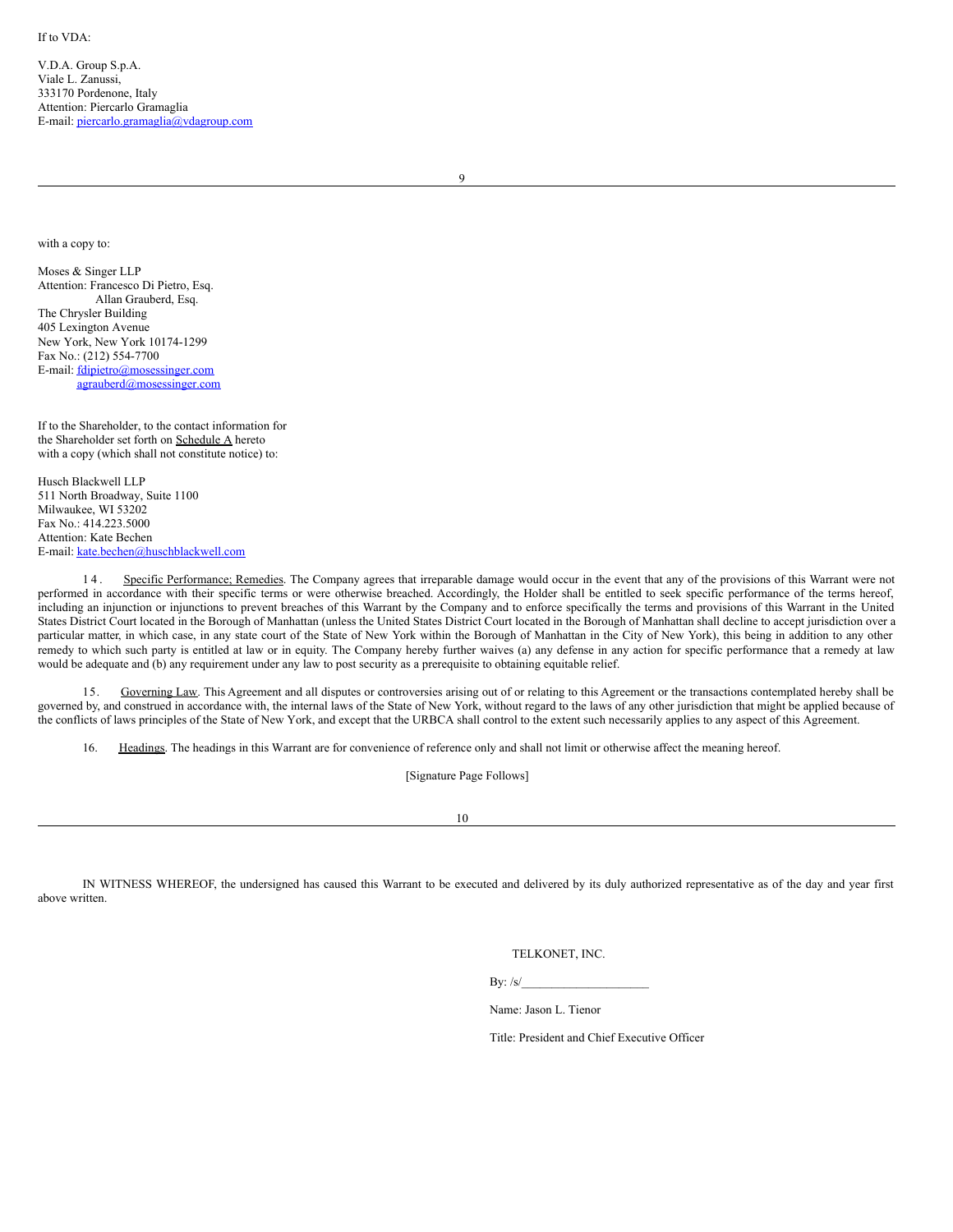# Exhibit A to Common Stock Purchase Warrant

# [FORM OF ELECTION TO PURCHASE SHARES]

The undersigned hereby irrevocably elects to exercise the Warrant to purchase shares of Common Stock, par value  $\{\}$  per share ("Common Stock"), of Telkonet, Inc. (the "Company") and hereby [makes payment of  $\$$  therefor] [or] [makes payment therefore by surrendering pursuant to Section 2(b)(ii) shares of Common Stock of the Company]. The undersigned affirms that as of the date of exercise, it is an "accredited investor", as defined under Rule 501(a) under the Securities Act of 1933, as amended, and is acquiring the shares for investment purposes, and not for resale in a manner that would violate the Securities Act of 1933, as amended. The undersigned hereby requests that certificates for such shares be issued and delivered as follows:

ISSUE TO:

(NAME)

 $\mathcal{L}_\mathcal{L}$ 

 $\mathcal{L}_\mathcal{L}$ 

(ADDRESS, INCLUDING ZIP CODE)

 $\mathcal{L}_\mathcal{L}$ 

 $\mathcal{L}_\mathcal{L}$ 

(SOCIAL SECURITY OR OTHER IDENTIFYING NUMBER)

DELIVER TO:\_\_\_\_

(NAME)

(ADDRESS, INCLUDING ZIP CODE)

 $\mathcal{L}_\text{max}$ 

(NAME OF HOLDER)\*

By: Name: Title:

\*Name of Holder must conform in all respects to name of Holder as specified on the face of the Warrant.

Exhibit B to Common

# Stock Purchase Warrant

# [FORM OF] ASSIGNMENT

FOR VALUE RECEIVED, the undersigned hereby sells, assigns, and transfers unto the Assignee named below the rights of the undersigned to purchase \_\_\_\_\_\_\_ shares of Common Stock, par value \$[\_\_] per share ("Common Stock"), of Telkonet, Inc. represented by the Warrant:

Name of Assignee Address Address Address Number of shares of Common Stock